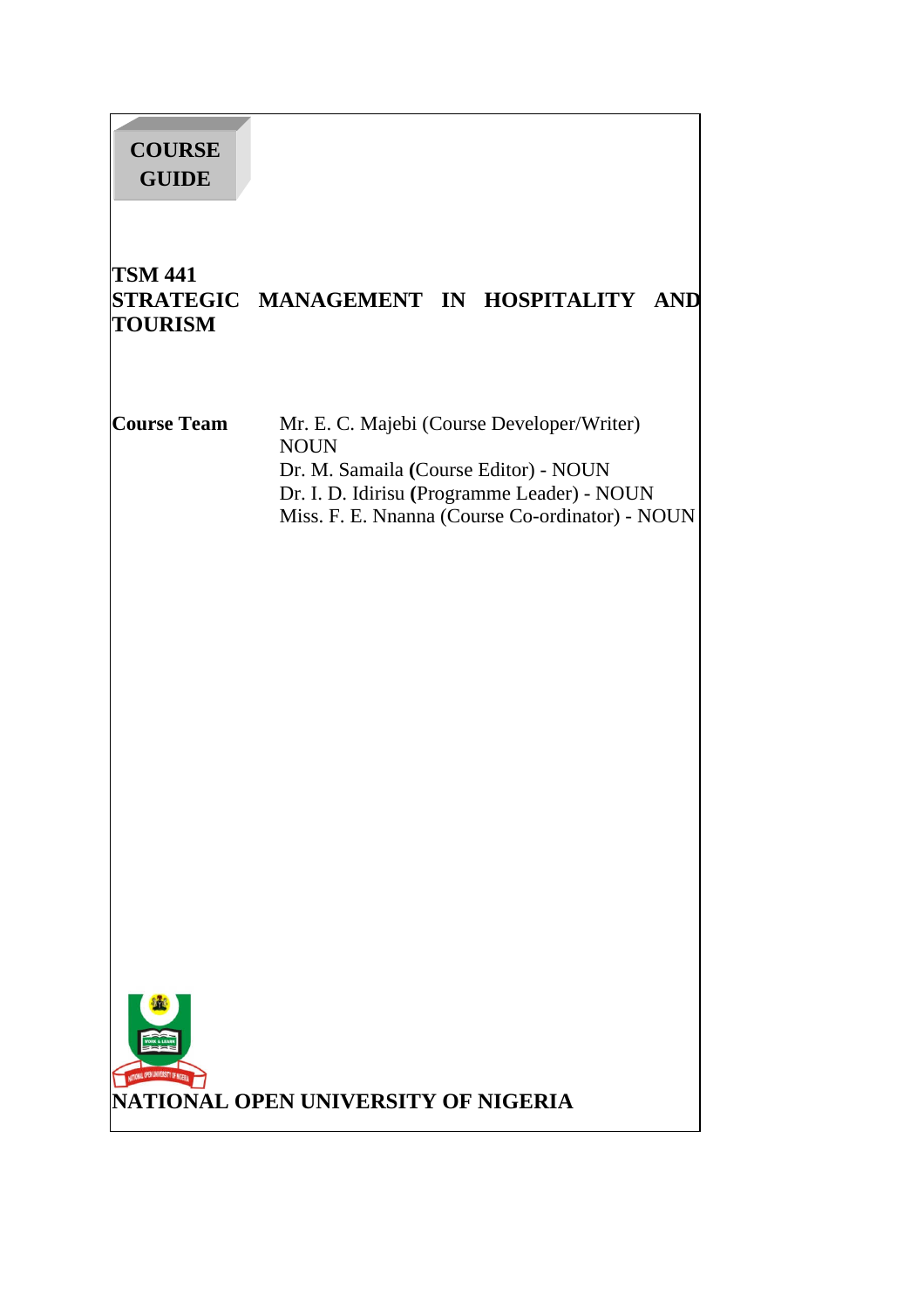National Open University of Nigeria **Headquarters**  University Village Plot 91, Cadastral Zone, Nnamdi Azikiwe Express way Jabi, Abuja

Lagos Office 14/16 Ahmadu Bello Way Victoria Island, Lagos

e-mail: centralinfo@noun.edu.ng website: www.nouedu.net

Published by National Open University of Nigeria

Printed 2013

ISBN: 978-058-699-9

All Rights Reserved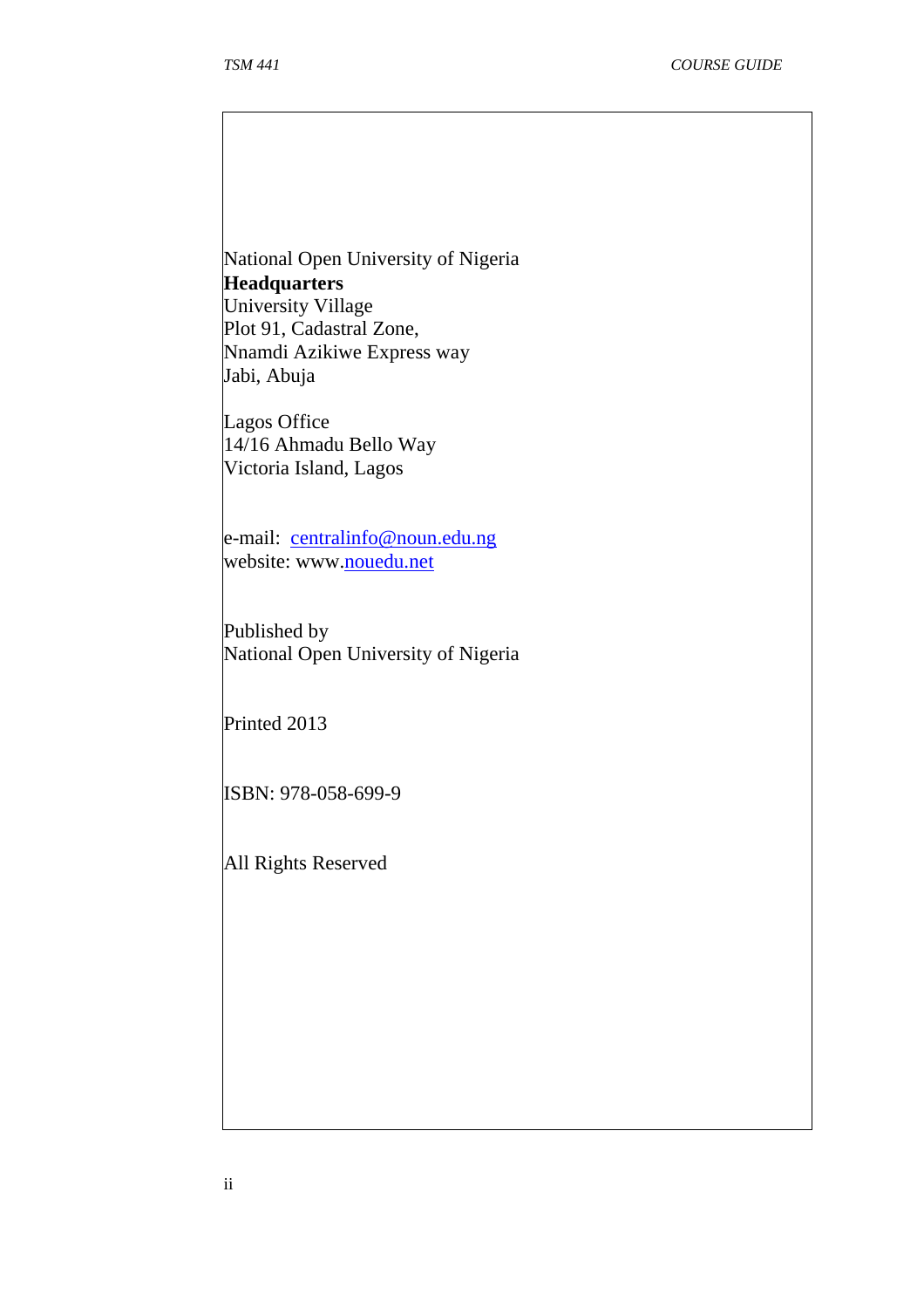# **CONTENTS PAGE**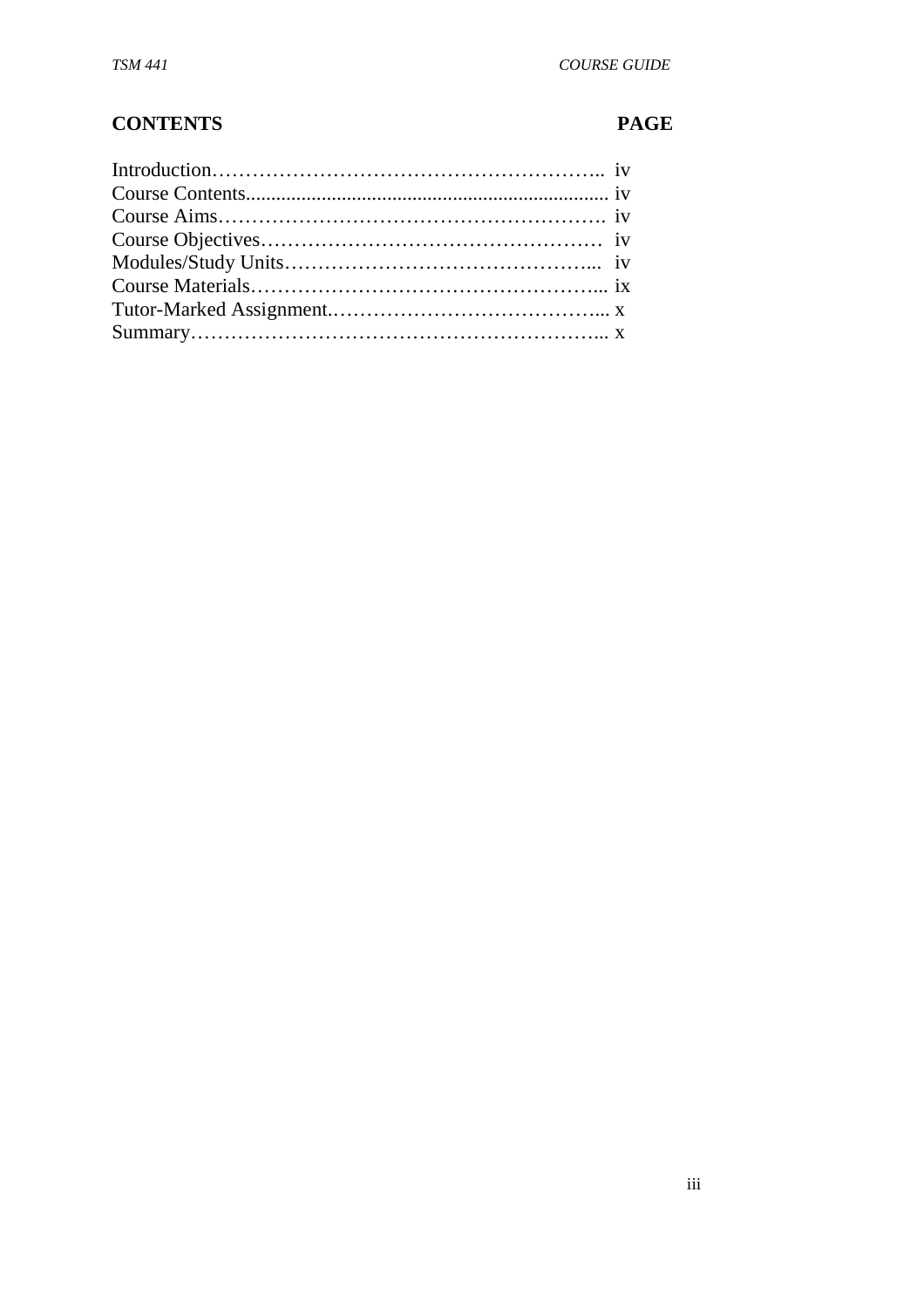#### **INTRODUCTION**

TSM 441-Strategic Management in Hospitality and Tourism is a 400 level course. It is a two (2) credit unit course available to learners of the B.Sc Tourism Studies programme in the School of Management Sciences (SMS).

The course consists of 15 units of various topics on Strategic Management in Hospitality and Tourism (TSM 441), divided into five units of each modules, with a total of three modules.

#### **COURSE CONTENT**

The course content consist of topics including: Introduction to Strategic Management, Strategic Management in Hospitality and Tourism, Corporate Strategy for Hospitality and Tourism, The Hospitality and Tourism Industry Context, Macro Environment & Hospitality and Tourism, The Task Environment and its influence on hospitality and tourism firms, The Organization Context, Business Level Strategies, Corporate Level Strategies, Network Level Strategies, Strategy Formation-Formulation Approaches, Strategy Implementation and change, Strategic Management problems, Strategy and ICT Application, and Strategy Case study on Novotel-an accommodation provider.

#### **COURSE AIM**

The course material is aimed at equipping learners-the future leaders and the managers of hospitality and tourism- with an advanced and contemporary knowledge of strategic management. Specifically, it helps learners to develop the analytical and practical managerial skills they will need to do their jobs professionally and efficiently. The holistic approaches to strategic management which emphasize synergies between the external and internal environments are highlighted. The course material is structured in a model approach, to both help the learners understand the basics of strategic management and develop their own independent approaches to the complexities and uncertainties of business environment.

#### **COURSE OBJECTIVES (LEARNING OUTCOMES)**

The objectives of Strategic Management in hospitality and tourism include;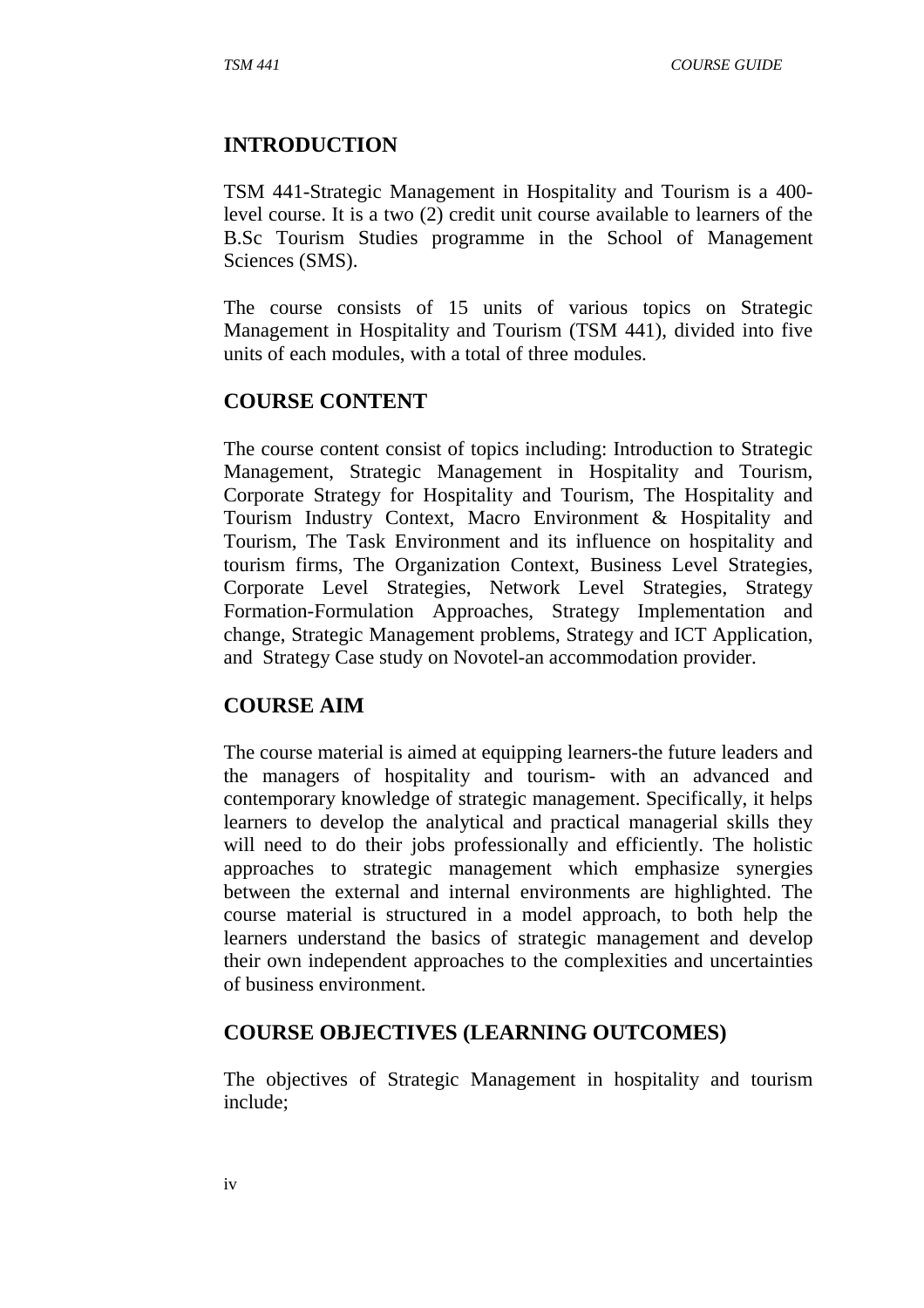- Analyzing the historical origins of strategic management.
- Identifying the schools of thought on strategic management.
- Identifying strategic management framework and its objectives.
- Defining key terms pertaining to strategic management and their significance.
- Defining and analyzing the hospitality and tourism context.
- Evaluating the characteristics and types of Hospitality and Tourism Organizations.
- Explaining how the characteristics of Hospitality and Tourism organizations may influence the application of strategic management practices
- Evaluating current level of strategy research in the Hospitality and Tourism field.
- Highlighting the importance of both mission and stakeholders in tourism management.
- Identifying the techniques of strategic analysis and choice.
- Enumerating the process of strategic management implementation.
- Explaining the role of the external environment in the context of the hospitality and tourism businesses.
- Explaining strategy formulation from a contingency perspective.
- Explaining environment dimensions as it relates to hospitality and tourism.
- Defining the macro environment.
- Analyzing the types of environment.
- Explaining how the different types of environment impact the hospitality and tourism industry.
- Analyzing the immediate or task environment.
- Relating the Five Forces Model to the hospitality and tourism industry.
- Explaining the dynamic of competition and strategic groups.
- Explaining environmental scanning and its application to the hospitality and tourism industry.
- Identifying different stakeholders.
- Analyzing organizational functions.
- Explaining what influences organizational structure.
- Analyzing the complexity of Hospitality and Tourism Organizations' internal environment.
- Defining competitive strategy.
- Explaining positioning and generic business strategies and their role in a firm's value-creation process.
- Assessing business-level strategy in hospitality and tourism firms.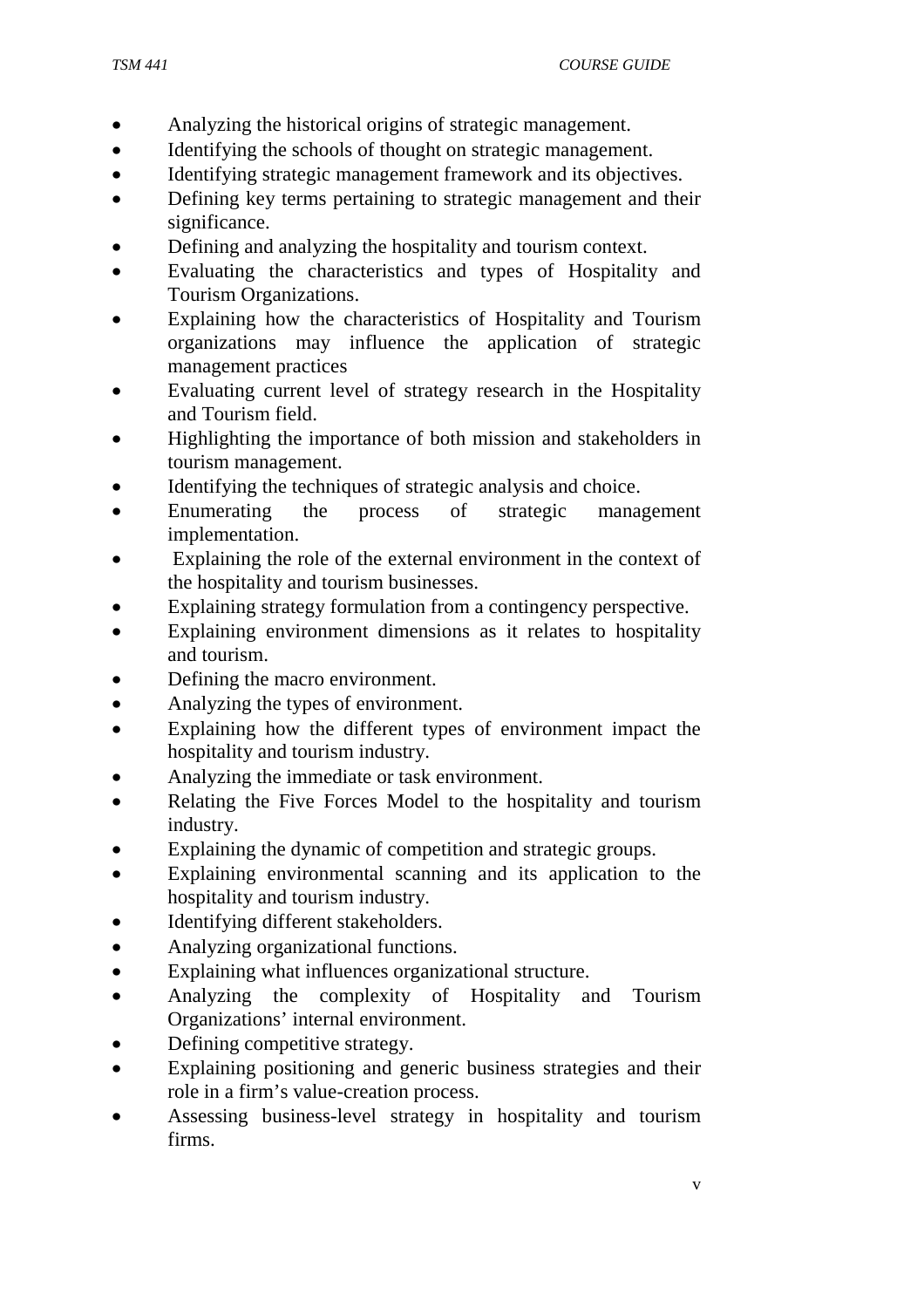- Understanding corporate strategy and identifying its competences.
- Evaluating and identify different approaches to corporate strategy development.
- Identifying and discussing different motivations for forming strategic alliances.
- Analyzing the advantages and disadvantages of strategic alliances.
- Explaining the concepts of management contracting, Franchising and Joint ventures as it relates to hospitality and tourism firms.
- Defining strategy formation: strategy formulation and implementation.
- Evaluating the different approaches to strategy formation.
- Explaining why we need strategy implementation framework.
- Evaluating strategy formulation and implementation from a holistic perspective.
- Highlighting potential barriers and challenges in developing and implementing strategies.
- Explaining the challenges of strategic management in the context of hospitality and tourism.
- Analyzing the terms Dynamics, Content, Context, Process and Outcome in the context of hospitality and tourism firms.
- Explaining how hospitality and tourism organizations can sustain competiveness.
- Analyzing the growth of ICT in the tourism and hospitality industry.
- Highlighting the benefits ICT in the strategic management of airlines.
- Explaining how the operations of an airline are facilitated by the use of ICT.
- Explaining the essence of strategic management with a detailed case study on Novotel-an accommodation provider.
- Discussing the relationship betweens the customer service strategy and the marketing strategy of Novotel.

## **STUDY UNITS/MODULES**

Below are the Units in this course designed to be studied in sequence. The units are in three modules, consisting of five units each.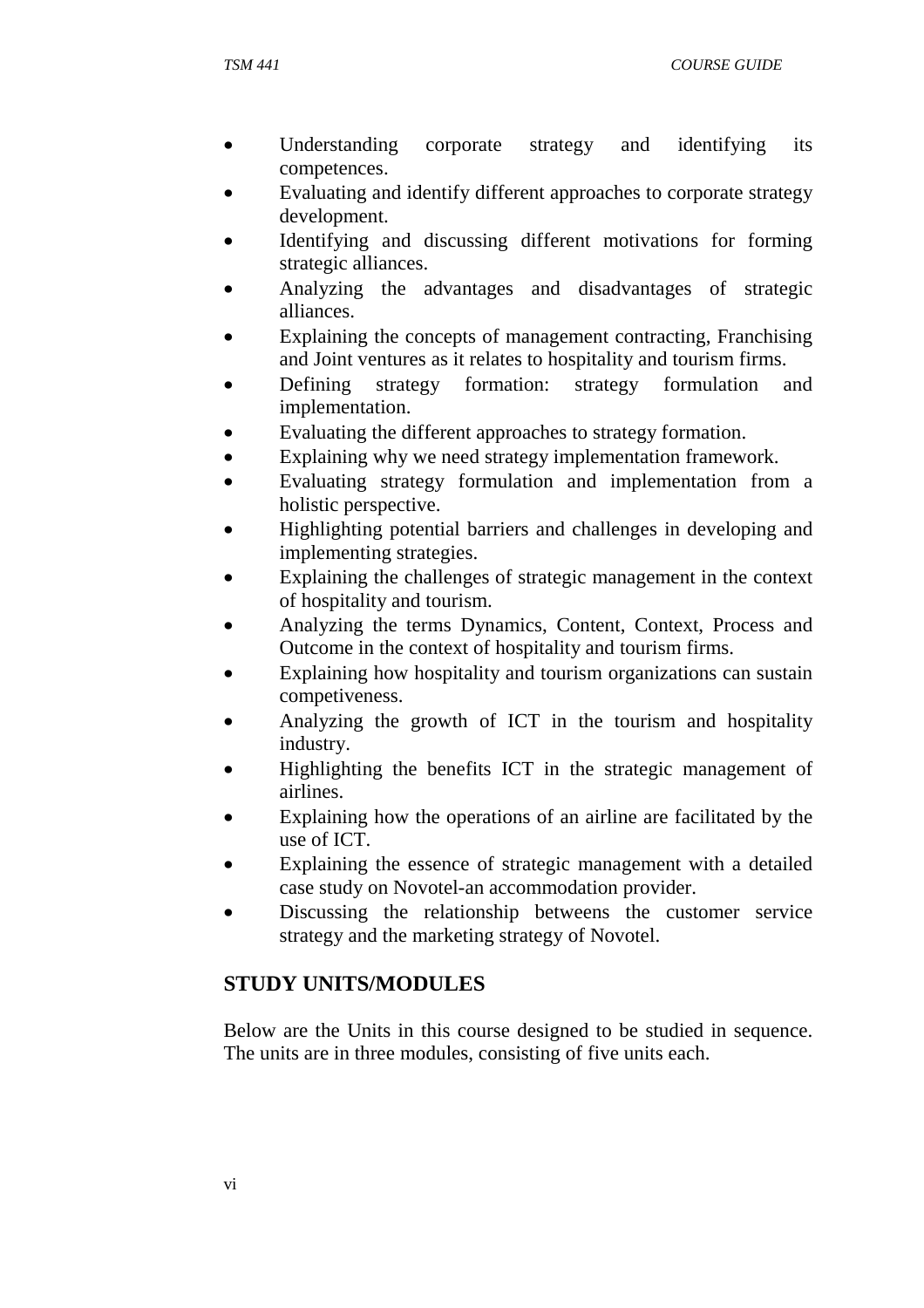#### Module 1

| Unit 1 | <b>Introduction to Strategic Management</b>     |
|--------|-------------------------------------------------|
| Unit 2 | Strategic Management in Hospitality and Tourism |
| Unit 3 | Corporate Strategy for Hospitality and Tourism  |
| Unit 4 | The Hospitality and Tourism Industry Context    |
| Unit 5 | Macro Environment & Hospitality and Tourism     |

#### Module 2

| The Task Environment and its influence |
|----------------------------------------|
| The Organization Context               |
| <b>Business Level Strategies</b>       |
| Corporate Level Strategies             |
| <b>Network Level Strategies</b>        |
|                                        |

Module 3

| Unit 1 | <b>Strategy Formation-Formulation Approaches</b> |
|--------|--------------------------------------------------|
| Unit 2 | Strategy Implementation and change               |
| Unit 3 | <b>Strategic Management problems</b>             |
| Unit 4 | <b>Strategy and ICT Application</b>              |
| Unit 5 | <b>Strategy Case study on Novotel</b>            |

## **Introduction to the Units in Module (1)**

Unit 1 introduces you to strategic management and provides an overview of the modules on Strategic management for Hospitality and Tourism. Strategy is presented from a historical perspective from various lenses- including schools of thought- through which strategy has been conceptualized, researched and developed over several decades. The section then discusses key definitions of the terms used in strategic management literature, and various schools of thought in the field described, and a case study of a scenario that necessitates the application of strategic management in hospitality and tourism. This unit is particularly important to learners in providing foundation for discussions and debates in subsequent units.

In Unit 2, we define the Hospitality and Tourism context and evaluate the characteristics and types of Hospitality and Tourism organizations. The question on how these characteristics may impact strategic management practices in Hospitality and Tourism organization were highlighted. Discussions on how generic strategic management models and theories can best be applied in the Hospitality and Tourism context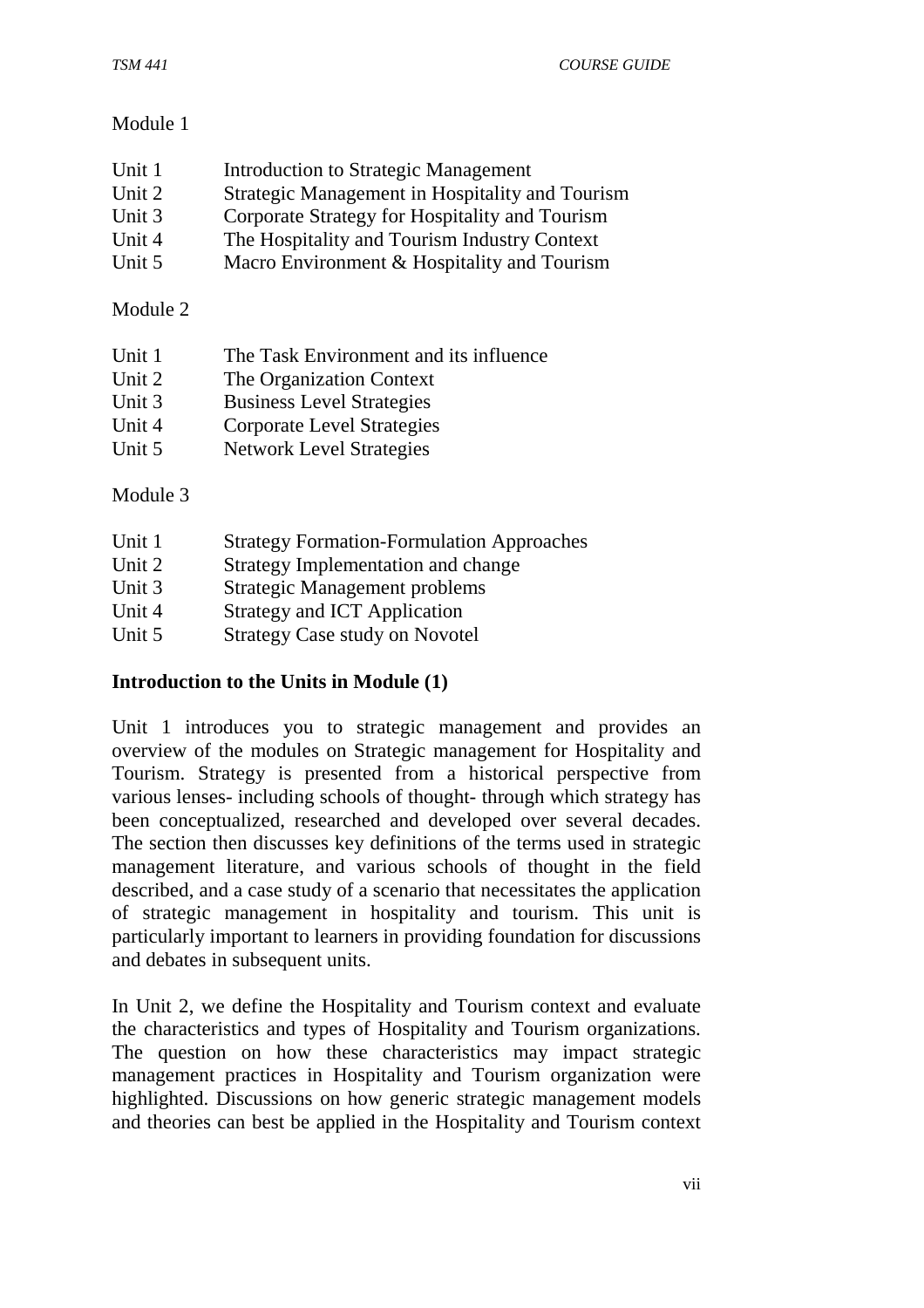were also highlighted. Brief review of strategic management literature in the Hospitality and Tourism field was discussed.

Unit 3 provides an overview of tourism corporate strategy. Without strategy, organizations are vulnerable to strategic drift. This unit provided us with the knowledge that the absence of strategy will translate to a consequence of failure in monitoring and responding to changing external environment. The unit also highlights that organizations that do not use strategic planning tend to make ad hoc decisions. These decisions tend to be reactive rather than proactive to events.

Unit 4 provides you with the perspective of the role of the environment and its impact on the hospitality and tourism firms. The internal and external environment was defined and a description of the role of the external environment and its impact on the business were elaborated on from a strategic formulation perspective.

Unit 5 provides discussions on the macro environment, consisting of the environment types and how these environment types impact the hospitality and tourism industry.

#### **Introduction to the Units in Module (2)**

Unit 1 provides you with an understanding of how firms are influenced by the more immediate or task environment, explanation on how to analyze the external environment of the hospitality and tourism organizations, especially as it relates to task environment.

Unit 2 gives you an understanding of the influence of an organization's internal environment on strategy formation and implementation. In particular, the importance of different stakeholders organizations were highlighted, and the organizational structure, including its resources, core competencies and distinctive competencies were discussed.

Unit 3 provides in-depth account of business-level strategies that are critical for a firm's success in its product-service market domains. This unit provides detailed account of what constitutes good strategy and describes positioning and generic strategies and their roles in creating sustainable competitive advantage.

Unit 4 introduces corporate strategy and its main elements in the Hospitality and Tourism organizations. It discusses how different corporate strategies could add value to organizations. It reflects on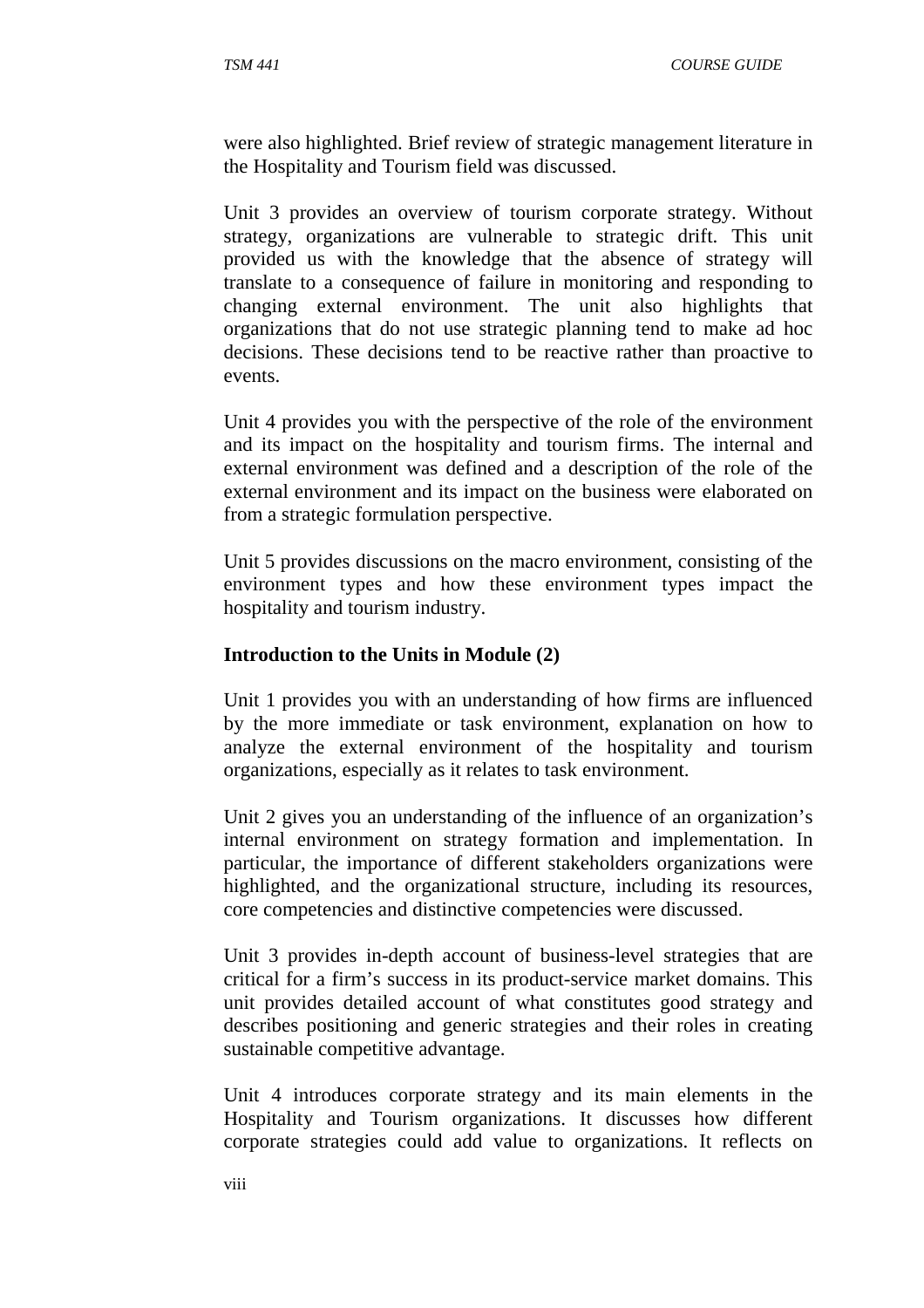different approaches to corporate strategies-namely, portfolio and competence approach.

Unit 5 covers various motivations for entering into a corporative venture (Network-level strategies) and introduces the advantages and disadvantages of strategic alliances. It highlights different forms of the most popular alliances-namely, franchising, management contracting, and joint ventures in the hospitality and tourism industry.

#### **Introduction to the Units in Module (3)**

Unit 1 discusses how strategy formulation and implementation is viewed by different schools of thought or approaches in the strategic management field. Each view offers suggestions for developing and implementing strategies.

Unit 2 proposes a framework by identifying key factors and categorizing them into different groups depending on their role and importance. The role and importance of each factor, as well as its relationship with other factors, are explained. The pace of strategic change and some discussions on potential barriers and resistance to strategy development and implementation and how they can be overcome is also discussed in this unit.

Unit 3 introduces you to the challenges of strategic management in the tourism and hospitality industry, including its dynamic of content, context, process, outcome, and how tourism and hospitality organizations sustains competitiveness. It also gives you an overview of the previous nits.

Unit 4 exposes you to the extent to which Information and Communication Technologies have facilitated the strategic repositioning of the tourism industry, especially the airlines.

Unit 5 gives you a detailed case study on Novotel- an accommodation provider. The unit examines the operational, marketing and customer service strategy with which the hospitality firm uses in maintaining competitive edge among its competitors.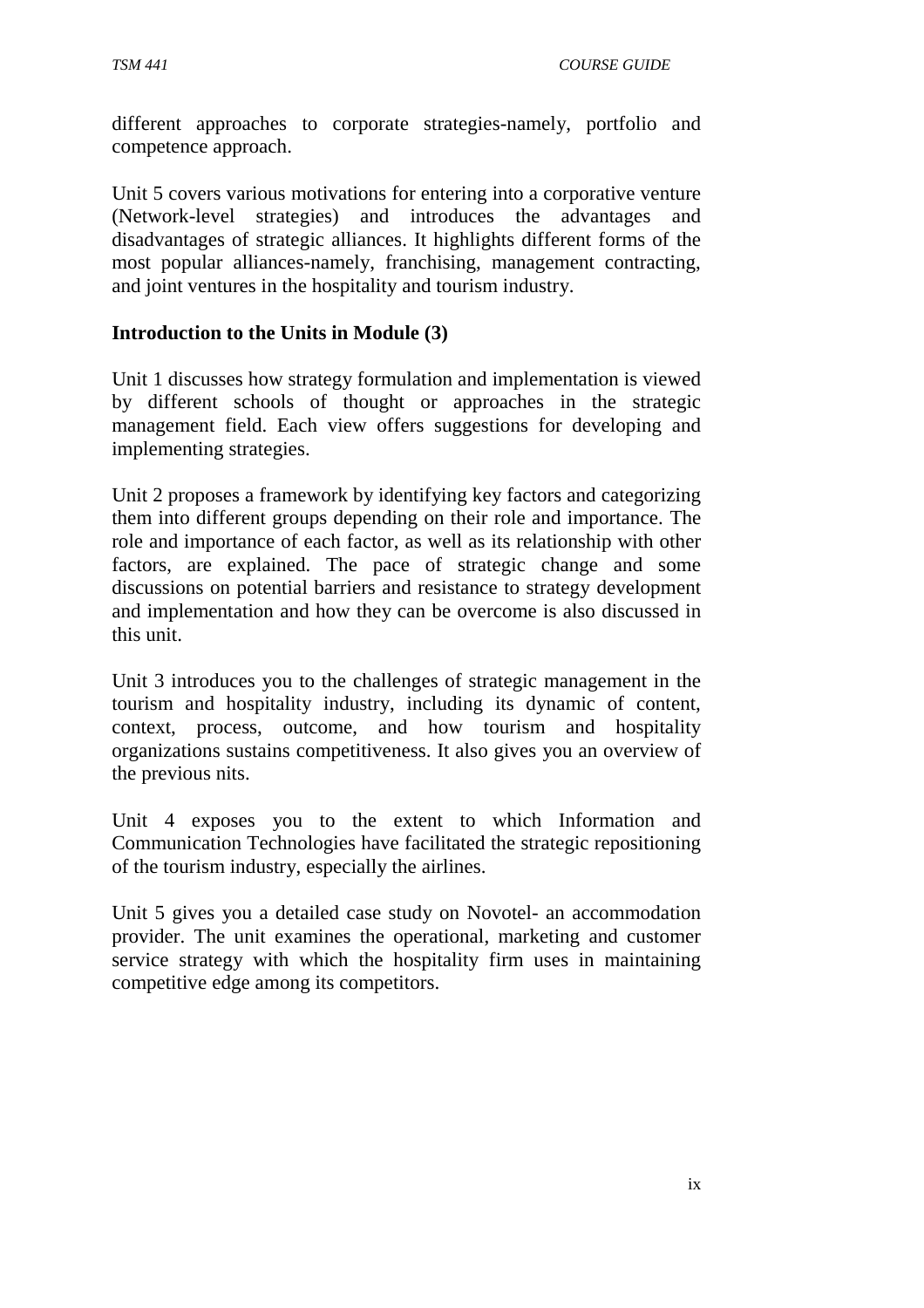## **COURSE MATERIALS**

Major components of the course are:

- Course Guide
- Study Units
- Self Study Assessments Exercises
- References and Further Readings

#### **SELF STUDY EXERCISE/TUTOR-MARKED ASSIGNMENTS**

At the end of each unit, a couple of self study questions are developed in order to access the learners understanding of the subject matter. It is important that learners attempt this study questions as this form the bases upon which the Tutor Marked Questions are developed and administered to students as continuous assessment and final examinations.

#### **SUMMARY**

A distinctive characteristic of this course material on strategic management in hospitality and tourism (TSM 441) is its straightforward approach in establishing the key dimensions of the external and internal contexts in which strategy content and the strategy process are embedded in the hospitality and tourism industry. It emphasizes an appreciation for the competitive nature of the business environment and the need to develop matching strategies in order to maintain a competitive edge among rivals in the industry.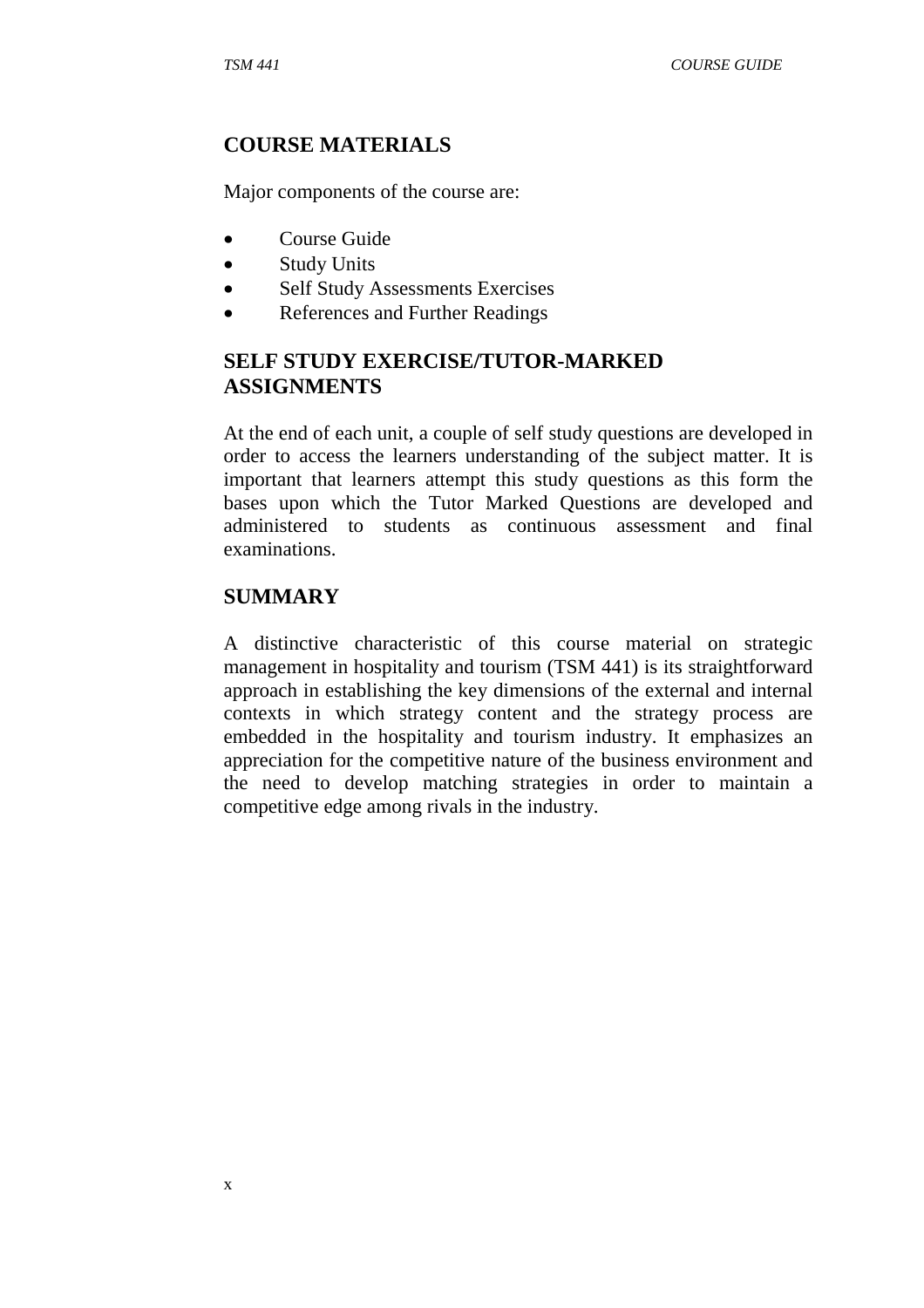#### **MAIN CONTENT**

# **CONTENTS PAGE**

| <b>Module 1</b> |                                            | 1  |
|-----------------|--------------------------------------------|----|
| Unit 1          | <b>Introduction to Strategic</b>           |    |
|                 |                                            | 1  |
| Unit 2          | <b>Strategic Management in Hospitality</b> |    |
|                 | and Tourism                                | 12 |
| Unit 3          | <b>Corporate Strategy for Hospitality</b>  |    |
|                 |                                            | 22 |
| Unit 4          | The Hospitality and Tourism Industry       |    |
|                 |                                            | 29 |
| Unit 5          | Macro Environment & Hospitality            |    |
|                 |                                            | 35 |
| <b>Module 2</b> |                                            | 41 |
| Unit 1          | The Task Environment and its influence     | 41 |
| Unit 2          |                                            | 48 |
| Unit 3          | Business Level Strategies                  | 54 |
| Unit 4          | Corporate Level Strategies                 | 60 |
| Unit 5          | Network Level Strategies                   | 66 |
| <b>Module 3</b> |                                            | 71 |
| Unit 1          | <b>Strategy Formation-Formulation</b>      |    |
|                 |                                            | 71 |
| Unit 2          | Strategy Implementation and change         | 77 |
| Unit 3          | Strategic Management problems              | 82 |
| Unit 4          | Strategy and ICT Application               | 86 |
| Unit 5          | Strategy Case study on Novotel             | 96 |
|                 |                                            |    |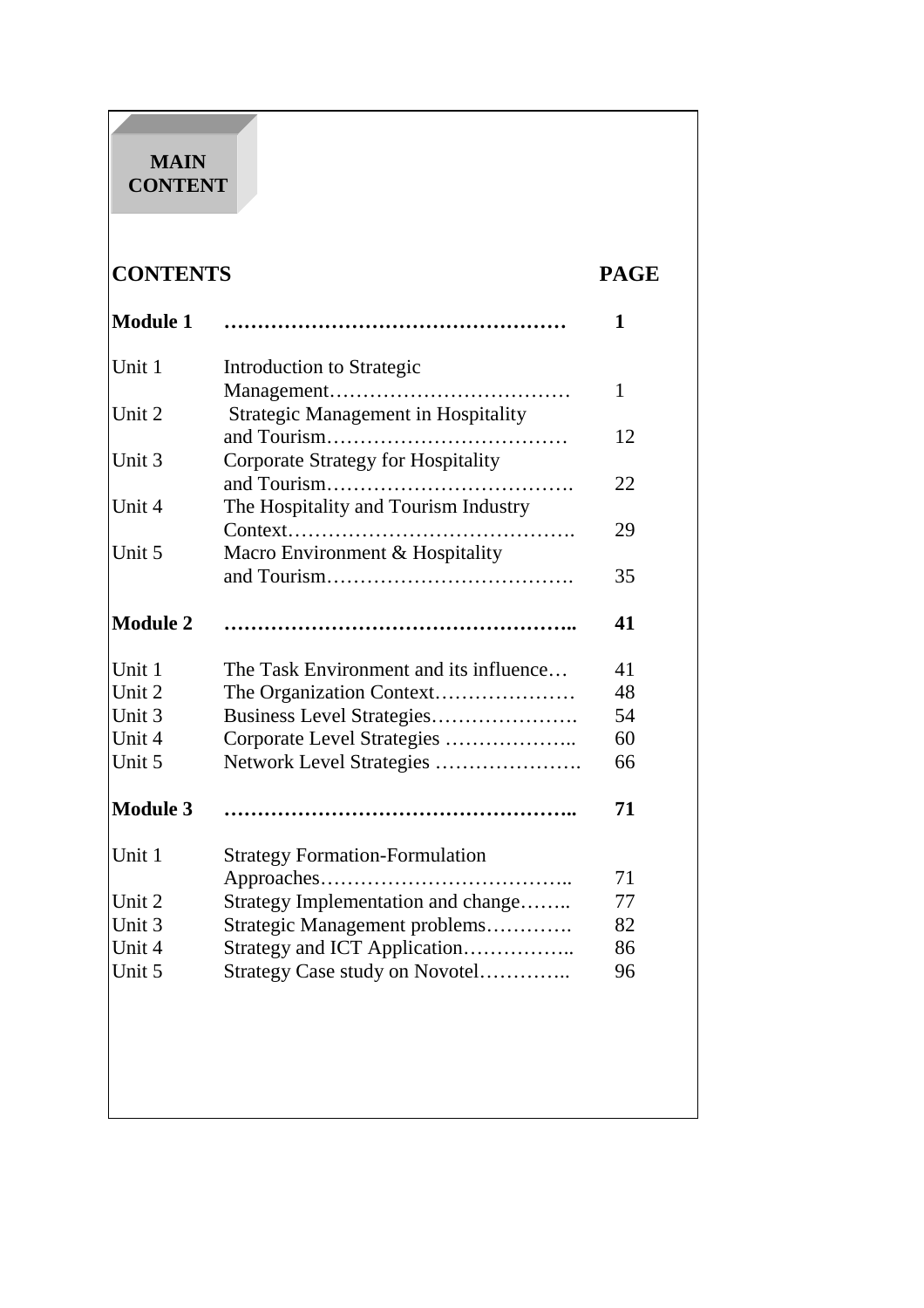# **MODULE 1**

Unit 1 Introduction to Strategic Management Unit 2 Strategic Management in Hospitality and Tourism Unit 3 Corporate Strategy for Hospitality and Tourism Unit 4 The Hospitality and Tourism Industry Context Unit 5 Macro Environment & Hospitality and Tourism

# **UNIT 1 INTRODUCTION TO STRATEGIC MANAGEMENT**

## **CONTENTS**

- 1.0 Introduction
- 2.0 Objectives
- 3.0 Main Content
	- 3.1 Historical Origins of Strategy and Strategic Management
	- 3.2 School of Thoughts on Strategic Management
	- 3.3 Aims of Strategic Management: Competitive Advantage
	- 3.4 Defining Key terms on Strategic management
	- 3.5 Small case study
- 4.0 Conclusion
- 5.0 Summary
- 6.0 Self-Assessment Exercise
- 7.0 References/Further Reading

## **1.0 INRODUCTION**

This unit introduces strategic management and provides an overview of the modules on Strategic management for Hospitality and Tourism. Strategy is presented from a historical perspective from various lensesincluding schools of thought- through which strategy has been conceptualized, researched and developed over several decades. The section then discusses key definitions of the terms used in strategic management literature, and various schools of thoughts in the field described, and a case study of a scenario that necessitates the application of strategic management in hospitality and tourism.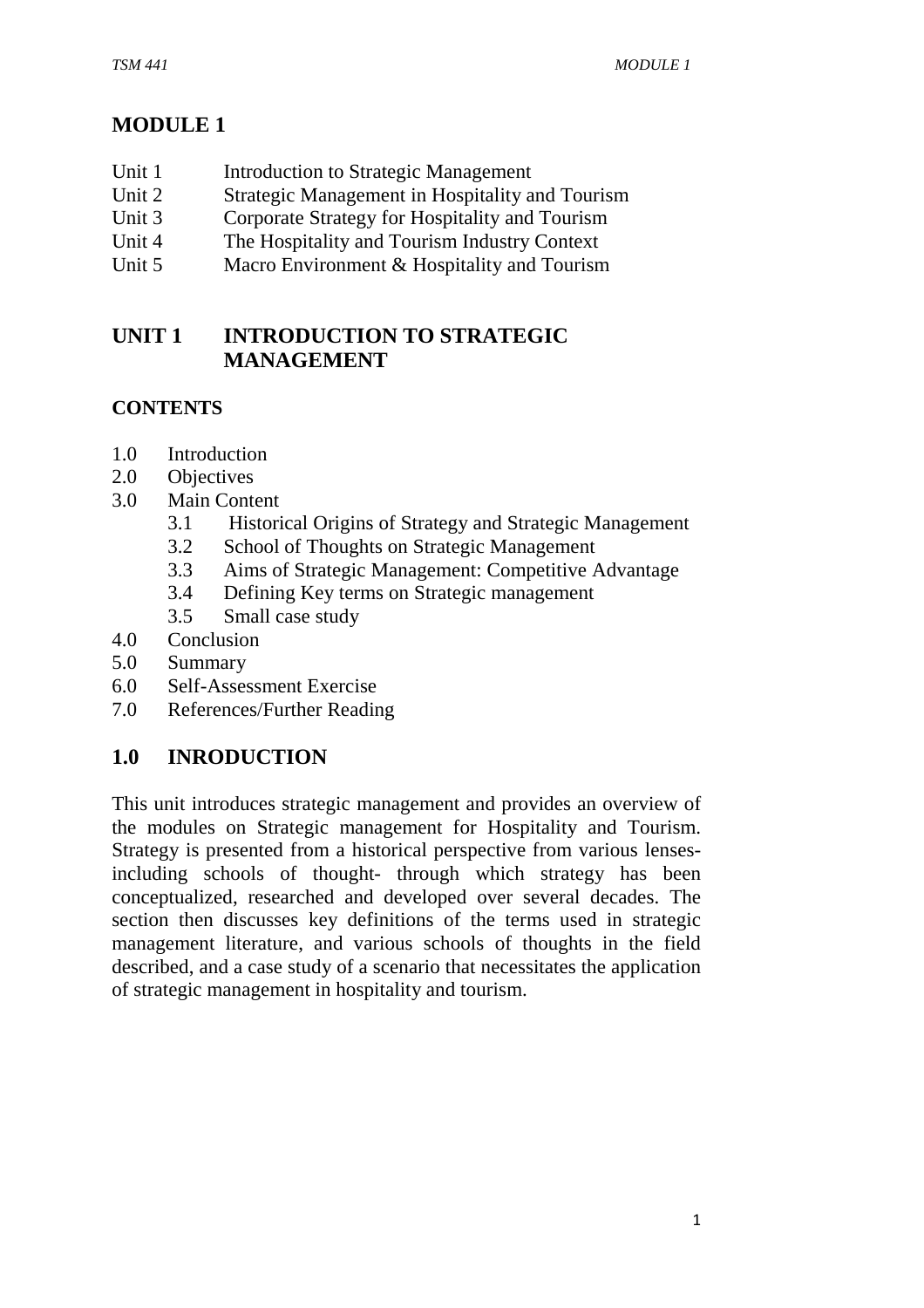# **2.0 OBJECTIVES**

At the end of this unit, you should be able to:

- discuss the historical origins of strategic management.
- identify the schools of thoughts on strategic management.
- discuss the strategic management framework and its objectives.
- define key terms pertaining to strategic management and their significance.

# **3.0 MAIN CONTENT**

## **3.1 Historical Origins of Strategy and Strategic Management**

In order to appreciate the historical origins of strategy and strategic tourism management, it becomes essential to firstly, define *strategic management.* Strategic management is a field of study that involves the process through which firms define their missions, visions, goals, and objectives, as well as craft and execute strategies at various levels of the firms' hierarchies to create and sustain a competitive advantage (Okumus, Altinay, and chathoth, 2010). In other words, strategic management assist organization in prioritizing what is of most importance to them and provides a holistic view of the organization. Strategic management consists of two distinct phases that deals with formation and implementation of strategy within an organizational setting (Okumus, Altinay, and chathoth, 2010).

#### **Figure 1: shows the strategic management framework/process.**

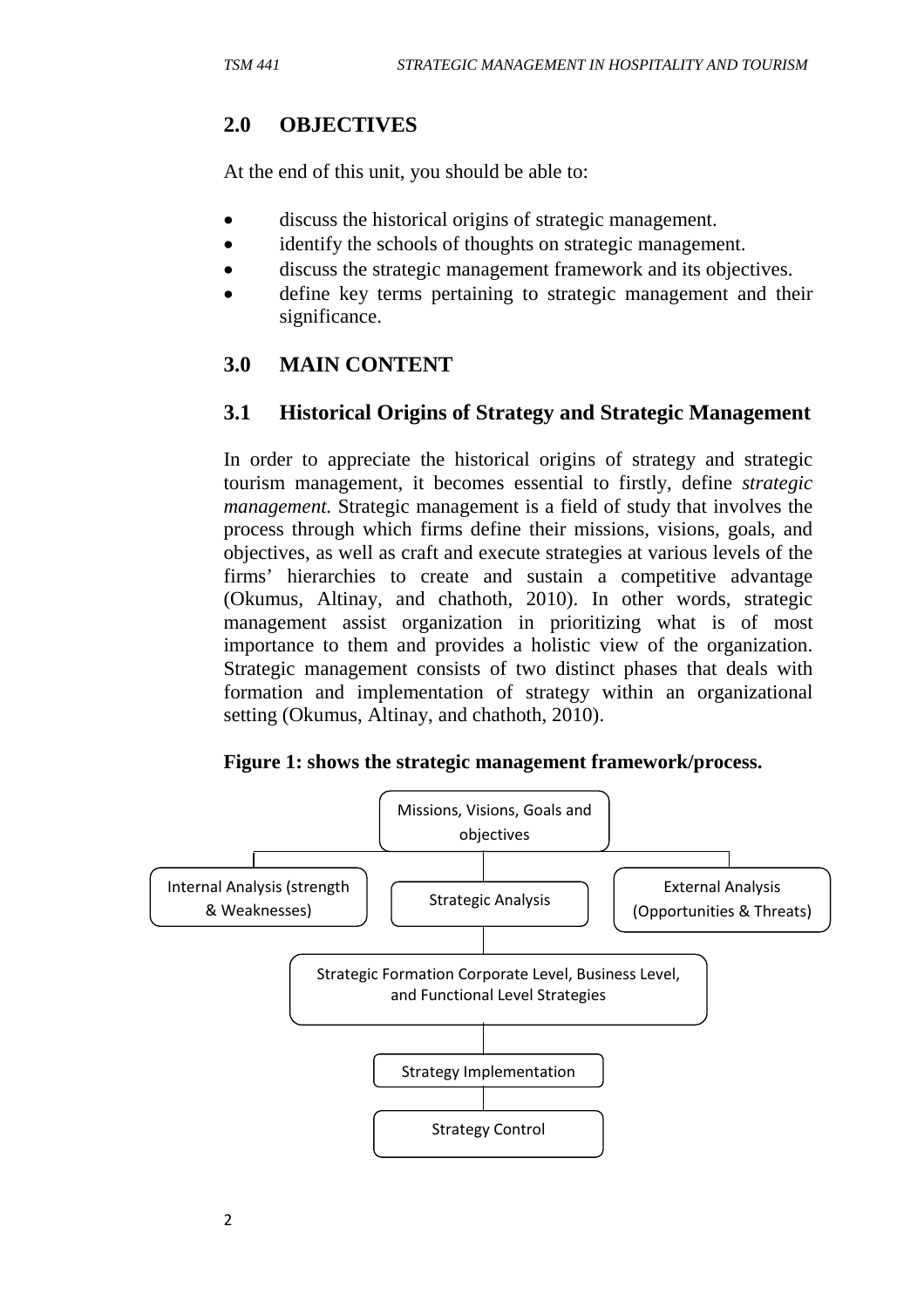The origins of strategic management have been linked to the military. The term *strategy* emanated from the word *strategos,* which translate to "general." Literally, it means "leader of the army." Military strategy often deals with planning and execution in a war setting, while taking into account the strategy and tactics required to implement the plan. Defeating the enemy in a "chess-like" play situation entails critically thought-out plan with emphasis on the plan's execution.

Strategic management can be linked to the works of Sun Tzu that dates back to 400 B.C. and to Carl von Clausewitz in the eighteenth century. Sun Tzu's reference to space, quantities, and other factors related is similar to the characteristics of the positioning schools (Mintzberg, Ahlstrand, and Lampel, 1998). According to Sun Tzu, calculations underlie victorious situations in war.

Carl von Clausewitz's considered strategy "a variation of themes" in war situation (Mintzberg et al., 1998). Clausewitz notes that strategy was "open-ended and creative" in a situation of chaos and disorganization (Mintzberg et al., 1998). This provides avenue for a more systematic and organized approach, which is why planning became part of the process. Strategy formation takes into consideration the various maneuvers and the scenarios and calculations pertaining to them. Being flexible while being proactive and deliberative, however, is essential. Literature since the twentieth century used these works to describe strategy in the corporate arena.

Strategic management as a field of study has evolved in over the past fifty years (Okumus, Altinay, and Chathoth, 2010). In the 1950s and 1960s, strategic management was viewed from general management perspective, emphasizing the role of the leader. Hence, the focus was on leadership, interpersonal relationships, and the systems, processes, and structures in an organization. Firms used the top-down approach, with the top management at the core of the decision making process. However, the strategic management process was not formalized and explicit during this phase; instead, it was more implicit and informal. In the 1960s, 1970s, and the early 1980s, firms adopted the strategic planning approach with an emphasis on analysis and formalized planning, with special teams assigned to develop plans. The typologies and concepts related to business and corporate strategies, with strategy formulation at the core of such conceptualizations, led to the evolution of the domain during this period.

Strategy implementation as a process was however the emphasis of scholars during the 1980s period. There was a shift in emphasis from the leader to the development of organizational culture and its role in defining and implementing strategies. In the same vein, globalization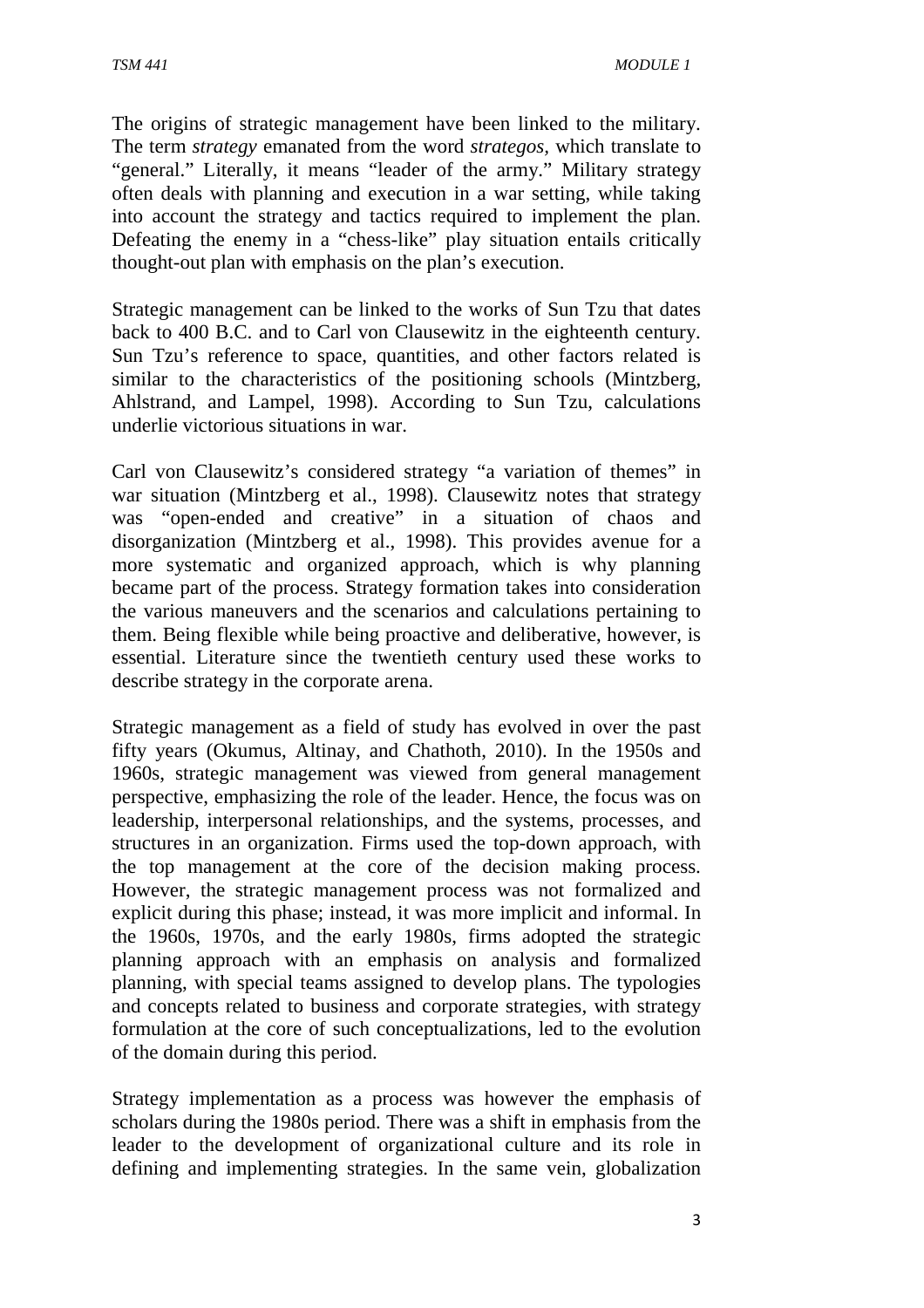began to capture the imagination of firms' executives, researchers provided more insights into the underlying concepts of globalization, including systems, processes, and structures that enabled firms to grow into multidivisional corporation. Some scholars however focused on firms' competencies to explain strategy, which led to the emergence of resource-based view of firms. In the hospitality and tourism field, strategic management emerged as a field of study in the mid- to late 1980s that aimed at applying the works of scholars in the strategic management domain to the hospitality organizations. These efforts are aimed at confirming theories related to the contingency, strategic planning, and competitive strategies.

In the 1990s, globalization led to the emergence of network strategies, and strategic alliances became the focal point around which researchers developed the literature. More efforts from a resource-based perspective led to the conceptualization of characteristics related to firm's internal competencies that enabled them to sustain competitive advantage. The shift towards internal competencies also saw a shift in perspective towards knowledge-based view and learning at the core of strategic competitive advantage in the late 1990s. Progress continues using the knowledge perspective from the 2000s, with increased emphasis on corporate social responsibility.

In the hospitality and tourism domain, Olsen, West, and Tse (2006) conceptually developed the coalignment concept, which has been used as a theoretical framework in other studies in the field. Efforts by Harrigton (2001), Okumus (2004), and Jogaratnam and Law (2006) in the 2000s focused on environmental scanning in the hospitality industry context, whearas Harrington and Kendall (2006), Okums and Roper 1999, and Okumus (2002), as well as others, have made attempts to develop the strategy implementation framework for hospitality and tourism firms during this period. More recent efforts in the field have moved toward a knowledge-based view and corporate social responsibility.

#### **3.2 Schools of thoughts on strategic management**

Many schools of thought have emerged in the strategic management domain. Mintzberg and colleagues (1998) described the domain as consisting of ten schools/perspectives that pertain to design, planning, positioning, entrepreneurial, cognitive, learning, power, cultural, environmental, and configuration. Mintzberg and his colleagues notes that the first three school are more prescriptive, with an emphasis on strategy formulation that developed from 1960s to 1980s. The next six schools are less prescriptive, while emphasizing how strategies are developed. The tenth school conceptually combines and captures the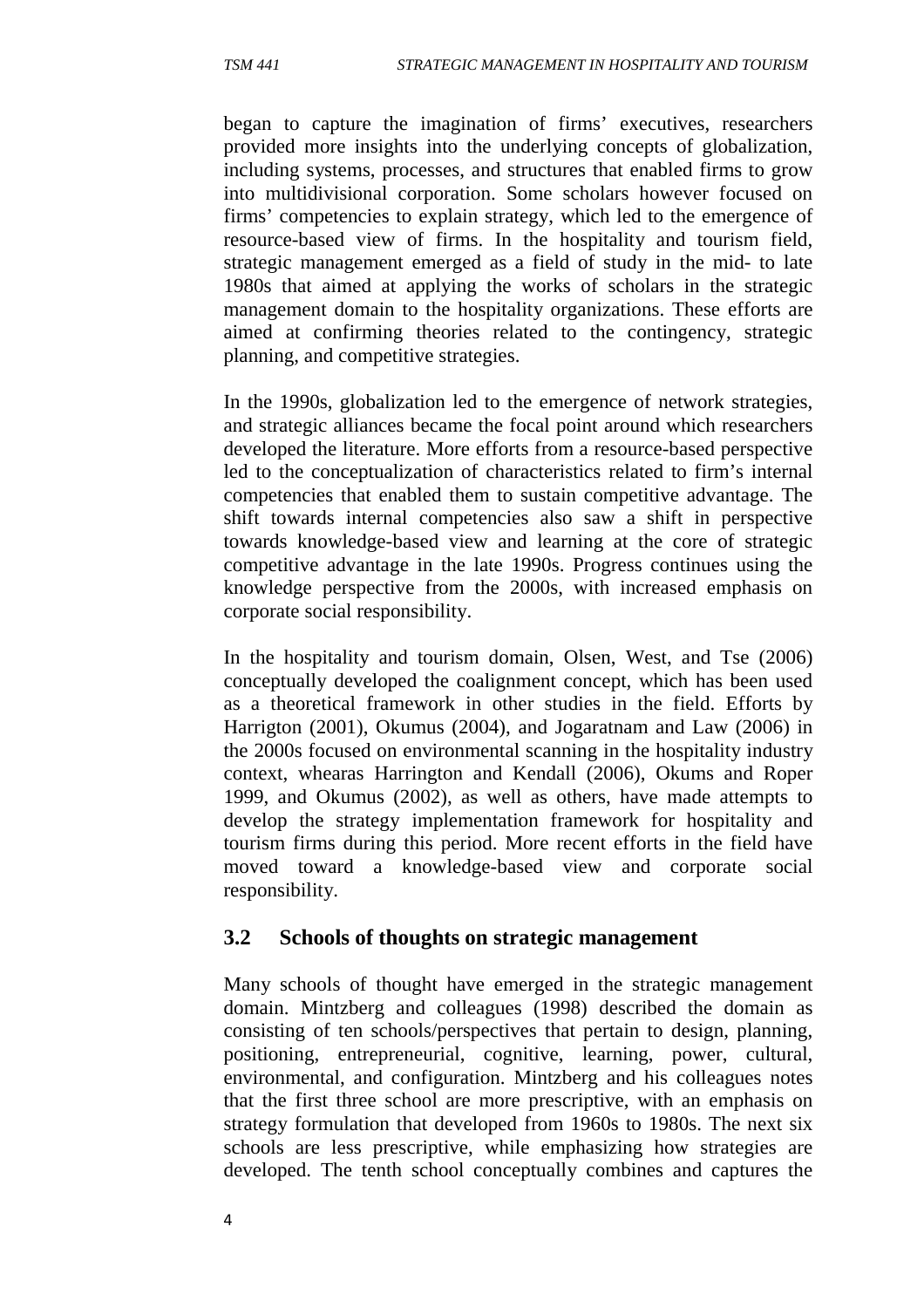other nine schools of thought into an integrative whole. Brief description of each schools is given in this section.

*The design school* emphasis a fit between an organization's internal capabilities and external opportunities. This school emphasizes the importance of a firm's position within the context in which it operates. The environment is used as a reference while weighing the firm's strategies and the emphasis is on how it develops its structure in order to support the strategy.

*The second school, planning*, which was developed in 1970s, conceptualized strategy to include a structured, step-by-step approach. Mission and vision statement were set, and goals were clearly spelled out while detailing the objectives that would lead to the accomplishment of those goals.

*The third school is positioning*, which was developed in 1980s. Although not very different from planning and design school, it views strategy formation as consisting of a few strategy types. This school emerged from the work of Porter (1980), with an emphasis on strategy typologies. Strategy was still conceptualized as a formal and controlled process, but the focus here was on competitive strategies and industry structure.

*The fourth school* of thought is the entrepreneurial school, which pertain to decision making and the process of strategy formation. Here the central role of strategy formation lies with the leader, whose "intuition, judgment, wisdom, experience and insight" are at the heart of decision making. Sources: Mintzberg, H.,Ahlstrand, B., Lampel, J. (1998;p. 124). The leader's vision and his or her leadership style influence the organization's strategic posture.

*The cognitive school is the fifth school*, and it emphasizes strategy formation from the perspective that the decision maker's cognition and mind drive strategy making. The cognitive skills of managers influence their perspectives on the environment. These perspectives in turn influence the strategy formation process. According to Mintzberg and his colleagues, they include 2concepts, maps, schemas, frames."

*The sixth school is learning*, which supports the notion that strategy making is based on the foundation of learning. The strategy maker is constantly learning about process of strategy formation and its various elements in complex environment .As a matter of fact, the firm is learning constantly as a whole, which is incremental and continuous in a complex business environment. The knowledge perspective is part of the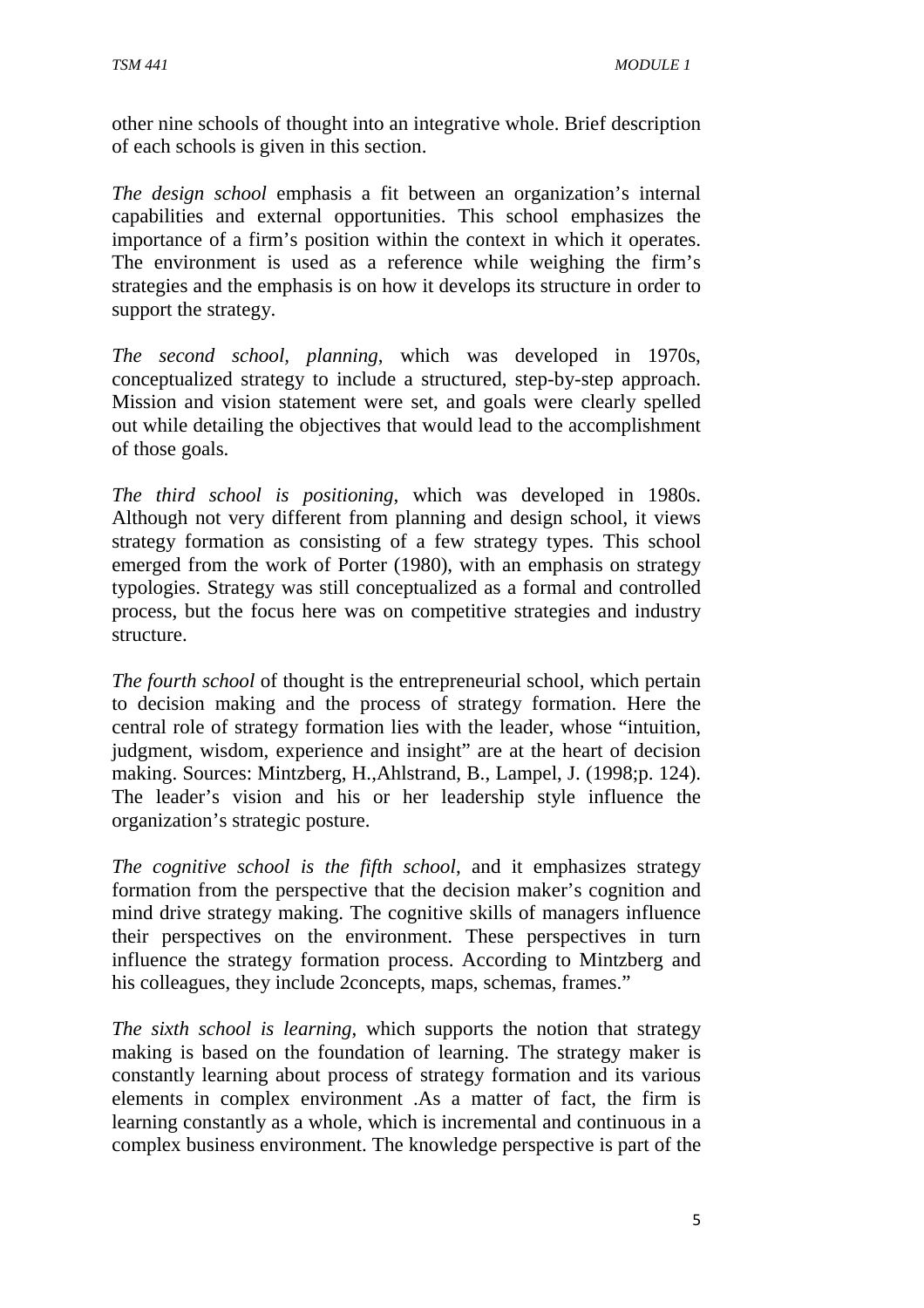learning school, and the focus here is on the on the system as a whole rather than only a few managers at the helm of decision making.

*The seventh school* view strategy formation from a power perspective, with negotiation at the crux of the process. Power and politics drive this school of thought, with organizations vying for position in the markets and transactions. Strategy formation is more emergent as firms engage in power plays, ploys, and tactics to maneuver in various contexts.

*The eighth school is the cultural school*, where, again, the emphasis is on the organization as a collective whole and strategy formation as comprising social interaction. Strategy is deliberate in that the members are engaged in the process that involves collective action. Resources and capabilities are the sources of competitive advantage, as firms are able to create a culture that brings forth unique decision making with a resistance toward organizational change.

*The ninth school* pertains to environment while describing strategy formation as a reactive. The firm's external environment influences the strategy formulation and implementation process, and firms are viewed as being part of an environment that is simple or complex, stable or dynamic. The decision maker's role is one of a boundary spanner in being able to scan the environment while identifying the macro and micro level forces that impact the firm's position within a business domain.

*The tenth school* is the configuration school, which views strategy as transformational. *Configuration* refers to the structure that a firm adopts in a given environmental context, and *transformation* refers to a change in configuration based on a change in context. The life cycle of organization is essentially a pattern that emerges from the various configurations and transformation that occur over the various periods of change that organizations go through. The essence of strategy formation is to ensure that firms are able to recognize the need to change its configuration while transforming from one state to the other during its productive life.

#### **3.3 Aims of Strategic management: Creating a competitive advantage**

A firm is in business to create value for its stakeholders. Since value is created if firms have competitive edge over their market rivals, it is imperative that a definitive and formalized approach that falls within the realm of strategic management is at the core of the process. Creating a competitive advantage, and subsequently sustaining it over a period of time requires a formal approach in terms of strategy formation and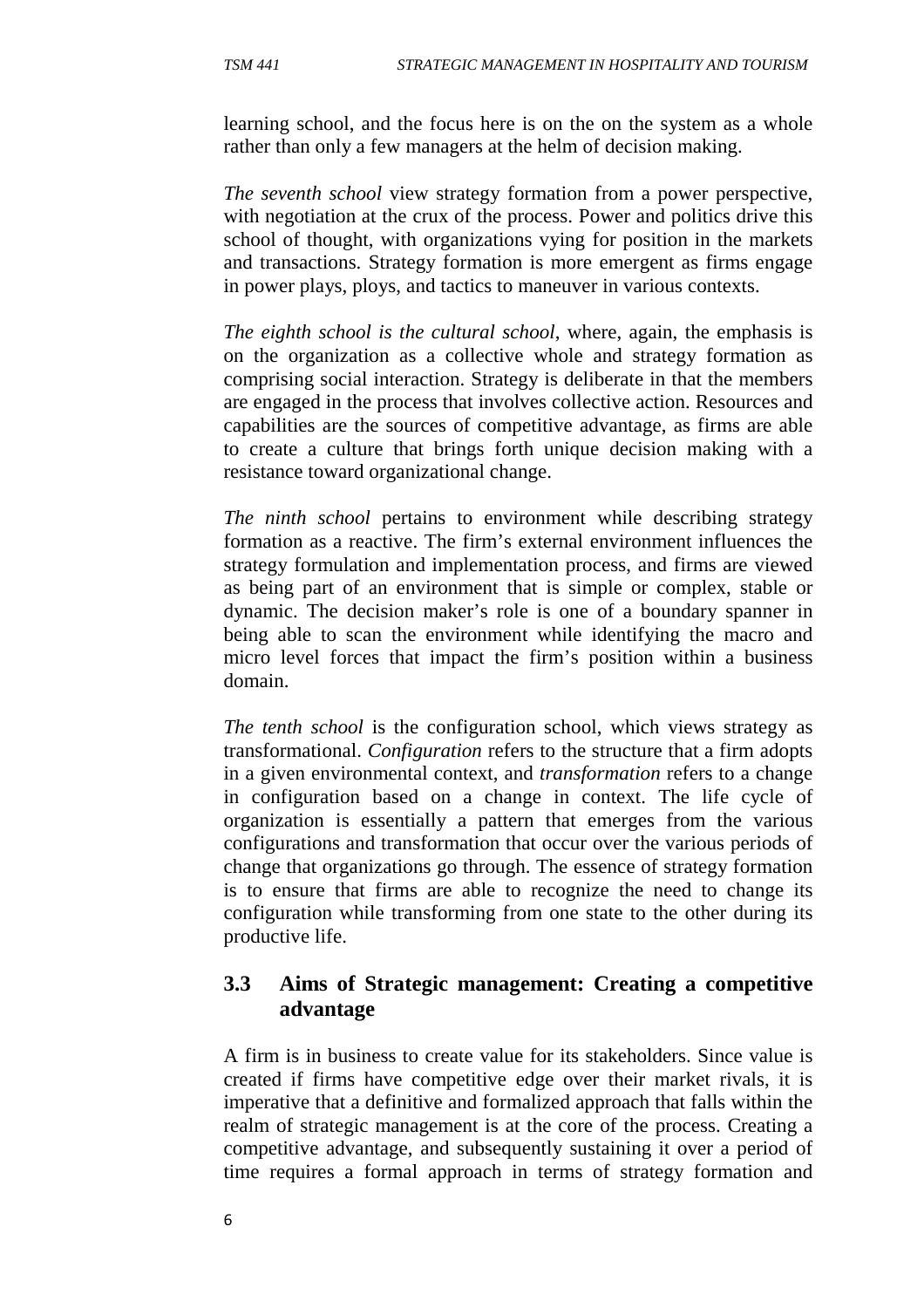implementation. Constant evaluation of an organizations market position, including benchmarking, becomes inevitable in maintaining a competitive edge. Hilton Hotels and McDonalds are typical examples of firms that have been through ups and downs during the course of their organizational histories in terms of sustaining competitive advantage in their respective market domains.

Strategic management process can be administered at three major levels including; corporate, business and functional levels.

- 1. At the corporate level, strategy entails asking questions about what business the firm is in or would like to engage in, the firm's potential to create value by being in the business or expanding into a new line of business, and the recourses and capabilities the firm already has or needs to get to sustain/create competitive advantage in its business or businesses.
- 2. At the business level, firms need to ask themselves the following questions: How can we create competitive advantage in our product-domain in each strategic business unit (SBU)? How can we continue to be an overall cost leader or broad differentiator, or, have a cost focus or be a focused differentiator in our market domain? Note that SBU is defined as a unit within a given corporate identity that is distinctly different from other units within the corporation in terms of products and services, as well as the markets it serves with a distinct profit-making capability of its own.
- 3. At the functional level, the firm's objective is to sustain its advantage by focusing on efficiencies related to production, operations, administration, marketing, and other support functions. It also engages in constant innovation to ensure new product/service development rollout, while ensuring that the service and product qualities, as well as the customer satisfaction related to them are at the highest level.

The linkage among the three levels of strategy leads to the creation of sustainable competitive advantage.

## **3.4 Defining key terms on strategic management**

Strategy entails futuristic thinking and developing a course of action to meet goals and objectives. The strategic management framework (Figure 1.1) captures the process sequentially and definitively. It should be noted that although different element of the strategic management framework is presented separately or in linear step-by-step process, in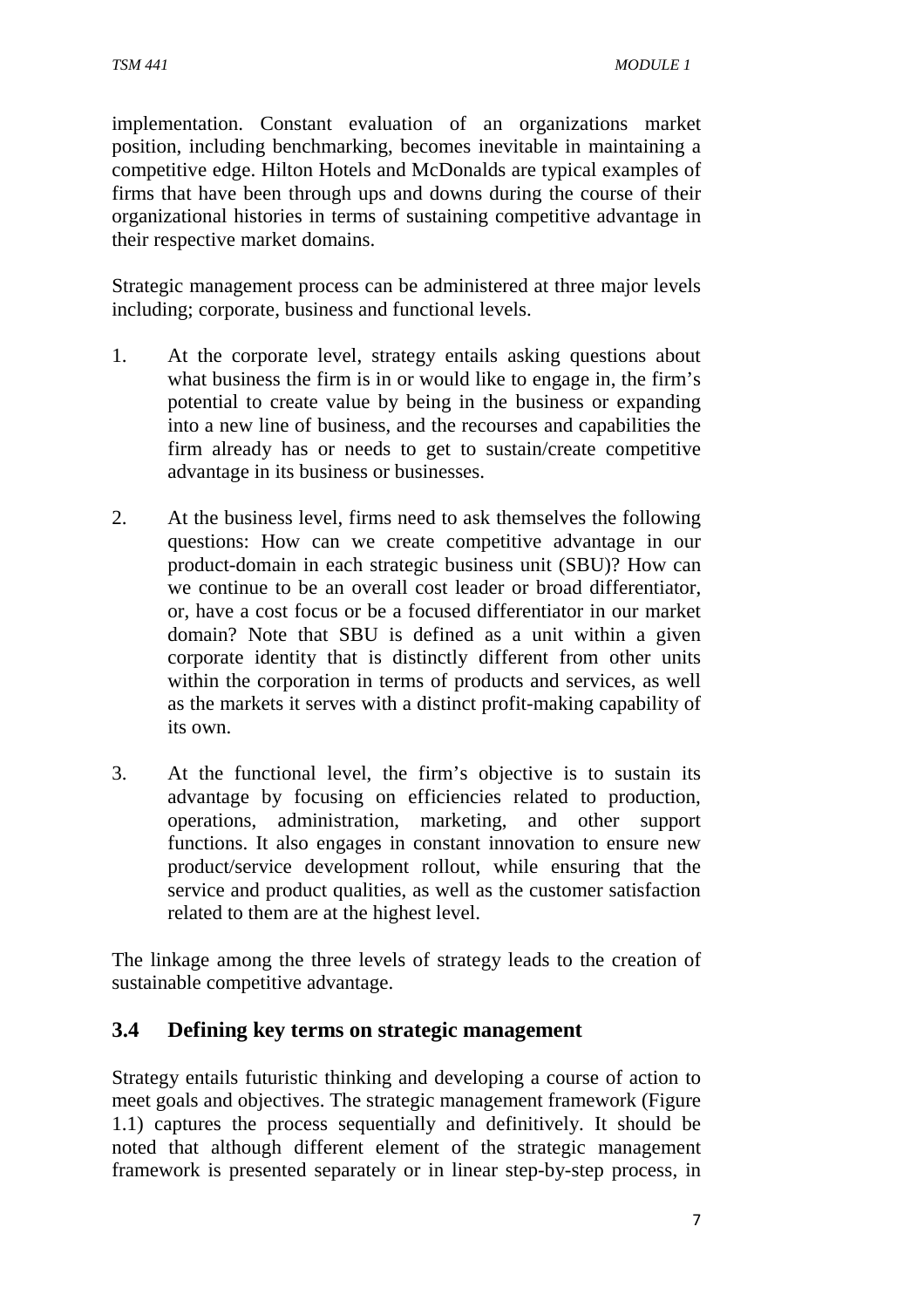fact they overlap and go hand in hand. The framework includes mission and vision statements, goals, and objectives that are linked to the mission and vision, as well as strategies and tactics to achieve the goals and objectives. Strategic analysis provides the firm with a clear picture of its situation, which includes internal and external analysis. Internal analysis pertains to strengths and weakness analysis, whereas external analysis pertains to opportunities and threats analysis, which is also referred to as SWOT analysis. The analysis enables a firm to engage in strategic decision making. Strategic decisions pertain to choosing an alternative among a set of alternatives that leads to strategy-related success. These decisions have an effect on the firm's long-term orientation and direction.

Strategic management includes two distinct phases: the strategy formation phase and the strategy implementation phase. Strategy formation is the process of defining the direction of the firm's futuristic course of action, which would enable the firm to allocate resources in order to achieve the set goals and objectives. An internal and external environment analysis is part of the assessment before strategy is formulated at the corporate, business, and functional levels. On the other hand, strategy implementation is the process of putting strategy into action, which includes designing the organizational structure and related systems. These process leads to effective resource allocation processes, including programs and activities such as setting budgets, developing support systems, recruiting, hiring, and training, as well as designing performance evaluation and rewards systems that lead to the attainment of set goals and objectives.

The organization must first define its mission, goals, and objectives. The mission is a brief description of the very purpose of creating the organization. This mission statement includes a clear purpose and states why the organization is in existence.

To differentiate missions, goals, objectives, strategies, and tactics, let's consider this case: Jeflum Hotel is in the business with a mission to create value for its stakeholders. To accomplish the mission, the firm has set goals for the current year of increasing the business segment productivity. The objectives that linked the goals include increasing the business segment revenues by 10 percent and increasing repeat clientele for this business segment by 15 percent. The strategies include marketing and operations- related plans and tactics, including increasing sales calls in the business districts of the city, increasing promotional campaigns for the international and domestic business markets, and creating an amenities package for business travelers that includes free airport transfers, a free welcome drink on arrival, free internet access in the room, and free use of business centre secretarial services for three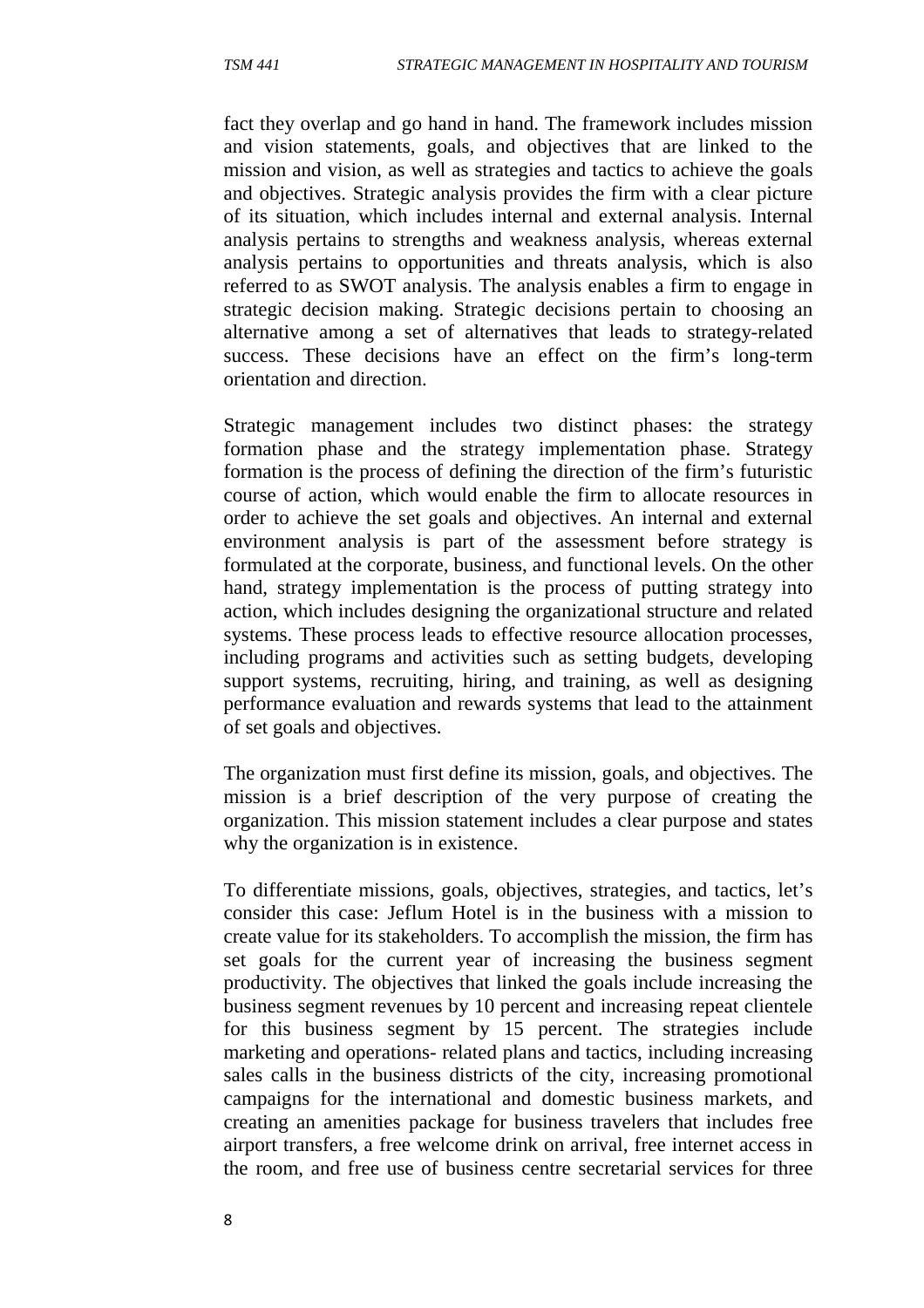hours a day. Note that the goals are linked to the mission, the objectives are linked to the goals, strategies are linked to the objectives, and the tactics are linked to the strategies.

## **3.5 Case study**

The Magnificent Northern Hotel, a privately owned, independent, four star chalet hotel located in Abuja, Wuse Commercial District, is confronted with a turbulence external environment as a result of the global financial crisis. Since its inception 8years ago, the hotel has been one of the top performers in the upscale and luxury market segments, preceding the current economic crises. The hotels main target market is the business traveler (80 per cent of room bookings) who has no problem with paying 12,000 naira per night for a room.

During the past 12 months, however, the hotel has been a victim of several economic turbulence, which resulted in a significant reduction in rooms bookings from the business travel segment. This has reduced profits drastically to the extent that the hotel is no longer able to cover fixed costs. The owner, Adebisi Samuels has called an executive committee meeting to discuss the future direction the organization should take in the immediate term and in the long term to sustain its competitive advantage.

- 1. What issues should Adebisi and the executive committee address? Why? (Hint: Make assumption where necessary, including mission and vision statements, as well as goals, strategies and objectives.)
- 2. Given the preceding information, what are Adebisis's options? How should they be evaluated? Make assumptions where necessary.
- 3. What should the hotel do in the short and long term? Make assumptions where necessary to arrive at your decisions.
- 4. Why is it difficult to answer the preceding questions? Do we have clear answers for issues and challenges in real life?
- 5. Do Managers and executives in hospitality and tourism organizations always have sufficient and reliable information to make decisions?

# **4.0 CONCLUSION**

Having studied this unit, you should now be familiar with the term "strategy", its origin, and applicability in the tourism and hospitality industry. In addition, you should be able to explain what strategic management entails, and discuss how it can be administered at various level of management in the hospitality and tourism settings.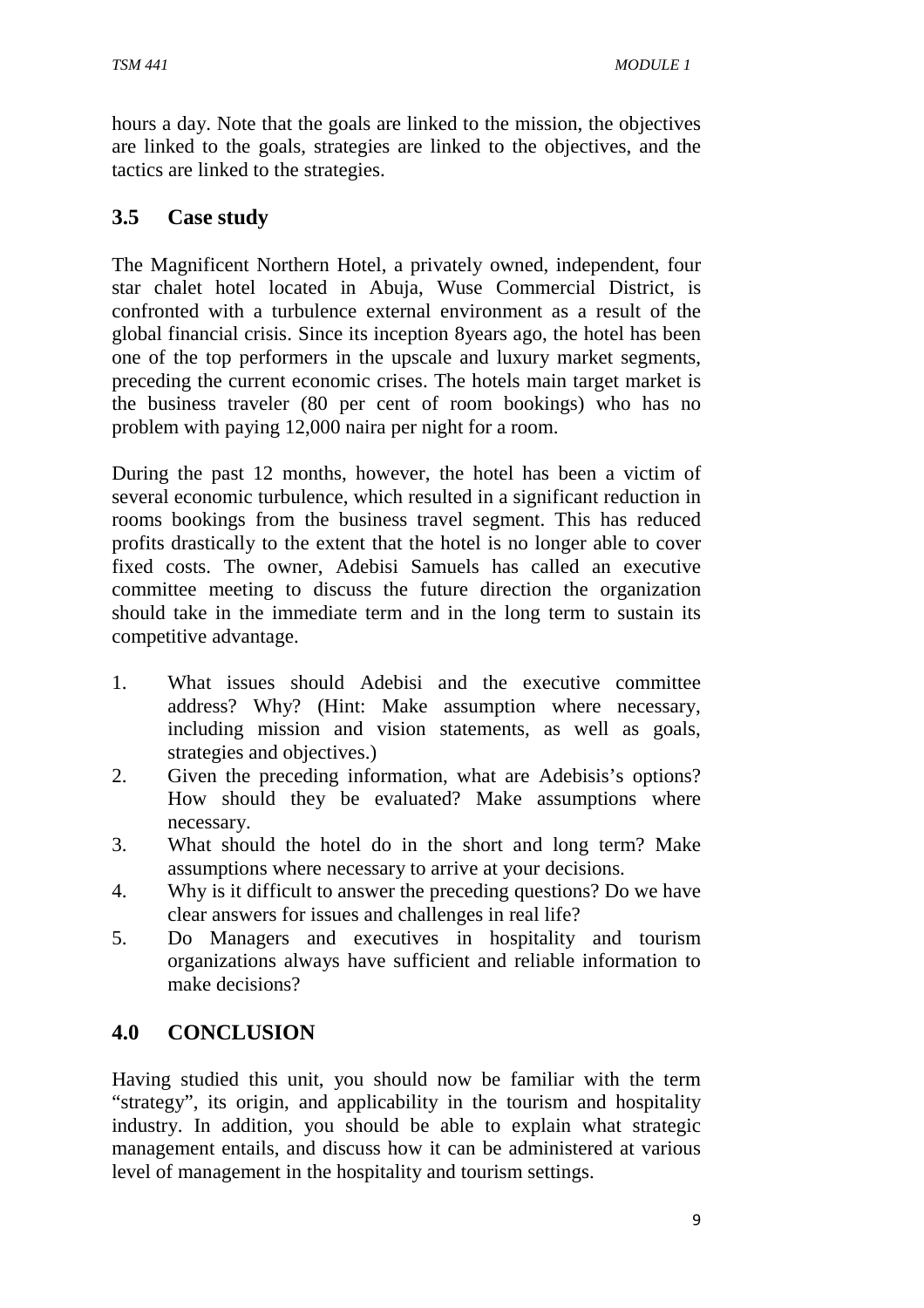## **5.0 SUMMARY**

This unit introduced strategic management, while providing an overview of how the field has evolved from historical perspective. Given the complexity of managing firms, schools of thought on strategic management have briefly covered the various approaches to managing firms from a strategic perspective while highlighting their relevance and significance. Definition of key terms used in the field, such as mission, vision, strategy, goals and objectives were briefly discussed to explain how the strategic management framework can be used effectively.

## **6.0 SELF-ASSESSMENT EXERCISE**

Choose a Hospitality and Tourism organization and research this company's vision, mission, goals, and objectives. Critically evaluate and compare them with those of other H&T companies. What are the similarities and differences? Which aspects do you like in this statements and why?

## **Study Questions**

- 1. Explain the origins of strategy and strategic management
- 2. List the main schools of thought, and explain their premises on strategic management.
- 3. Why are there different schools of thought on strategic management?
- 4. Define strategic management, vision, mission, goals, objectives, and tactics.
- 5. Do you think it is important for Hospitality and Tourism companies to have such statements as in number four question above?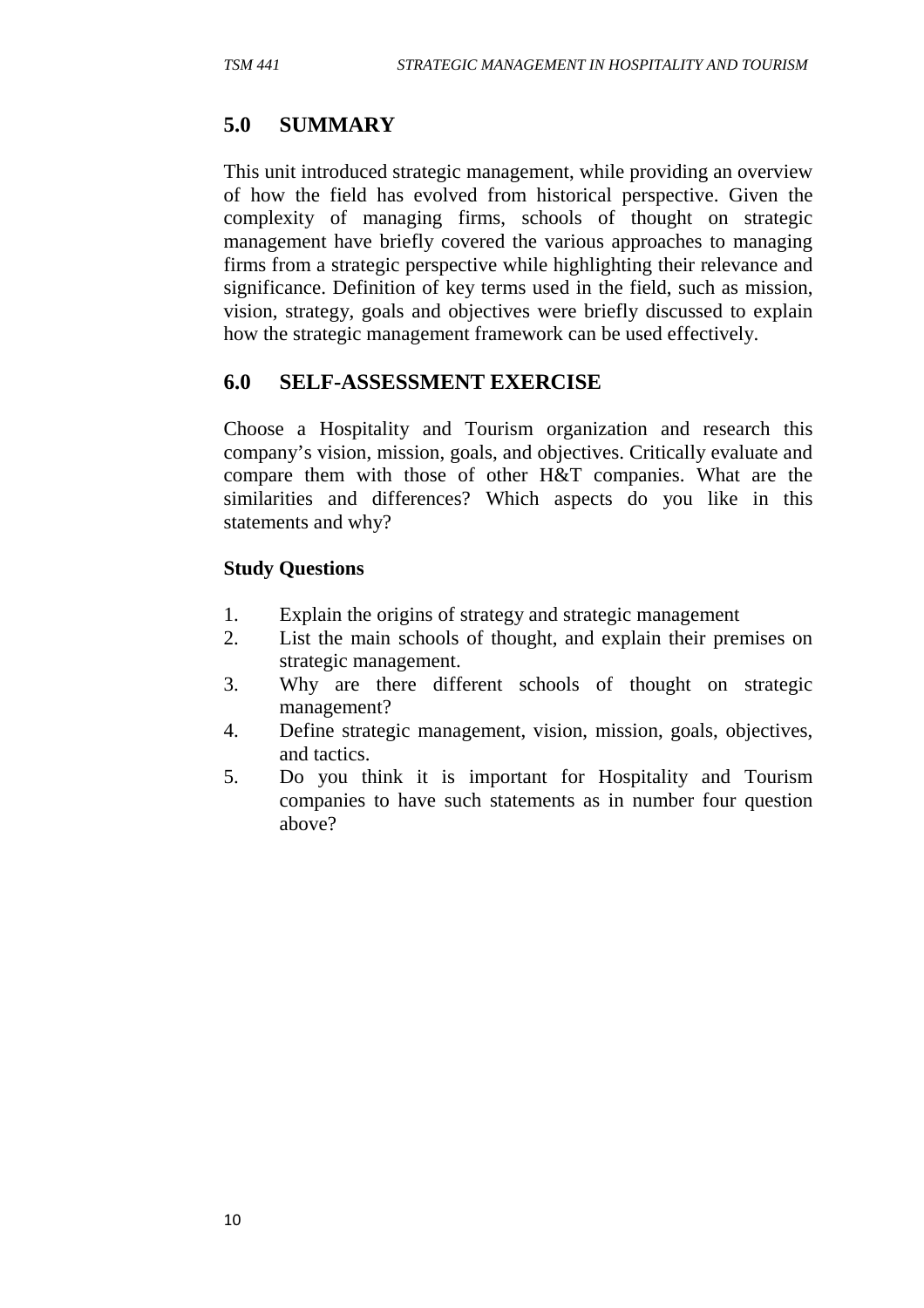#### **7.0 REFERENCES/FURTHER READING**

- Harrigton, R. (2000). Environmental uncertainty within the hospitality industry: Exploring the measure of dynamism and complexity between restaurant segments*. Journal of Hospitality and Tourism Research*, 25(4), 386-398.
- Harrington, R. and Kendall, K. (2006). Strategy implementation success: The moderating effects of size and environmental complexity and the mediating effects of involvement. *Journal of Hospitality and Tourism Research*, 30(2), 170-190.
- Jogaratnam, G. and and Law, R. (2006). Environmental scanning and information source utilization: Exploring the behavior of Hong kong hotel and tourism executives. *Journal of Hospitality and Tourism Research*, 30(2), 170-190.
- Mintzberg, Henry, Ahlstrand, B. W., Lampel, J. (1998). Strategy safari: *A guided tour through the wilds of strategic management*. New York: The Free Press.
- Okums, F. and Roper, A. (1999). A review of disparate approaches to strategy implementation in hospitality firms. *Journal of Hospitality and Tourism Research*. 23(1), 21-39.
- Okumus, F. (2002). Can hospitality researchers contribute to the strategic management literature? *International Journal of Hospitality Management*, 21, 105-110.
- Okumus, F. (2004). Potential challenges of employing a formal environmental scanning approach in hospitality organization*. International Journal of Hospitality Management*, 23, 123-143.
- Okumus, F., Altinay, L., and Chathoth, K. P. (2010). *Strategic Management for Hospitality and Tourism, 1st* ed. Burlington: Elservier.
- Olsen, M.D., West, J., and Tse, E (2006). Strategic Management in Hospitality Industry,  $3<sup>rd</sup>$  edition. Prentice Hall, New York.
- Porter, M. E. (1980) *Competitive Strategy*. New York: The Press.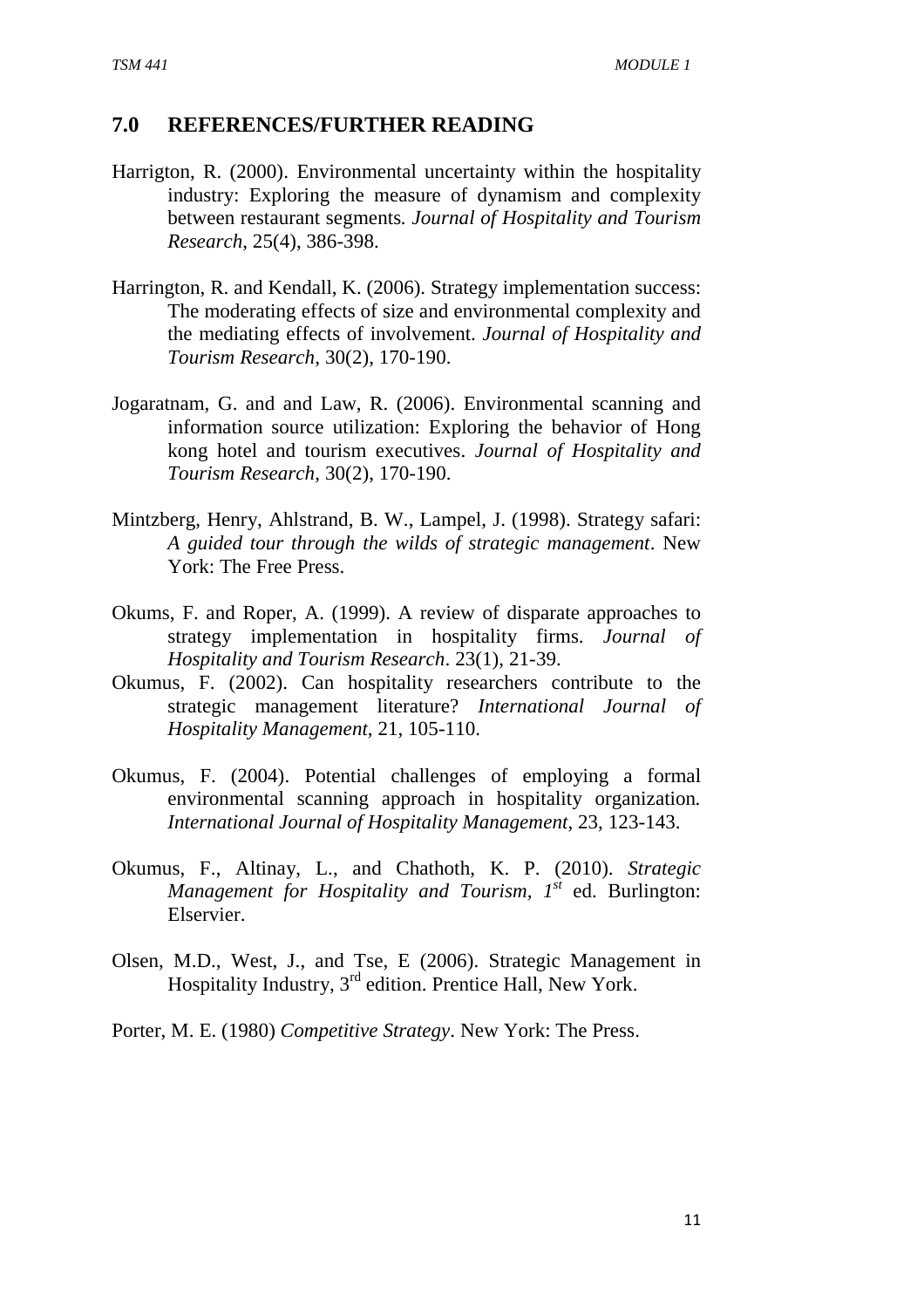## **UNIT 2 STRATEGIC MANAGEMENT IN HOSPITALITY AND TOURISM**

#### **CONTENTS**

- 1.0 Introduction
- 2.0 Objectives
- 3.0 Main Content
	- 3.1 Defining the Hospitality and Tourism Context
	- 3.2 Types of Hospitality and Tourism organizations
	- 3.3 Characteristics of Tourism Organizations
	- 3.4 Strategic management in hospitality and tourism organizations
	- 3.5 Case Study
- 4.0 Conclusion
- 5.0 Summary
- 6.0 Self-Assessment Exercise
- 7.0 References/Further Reading

#### **1.0 INTRODUCTION**

In Unit 1, we introduced the topic of strategic management, with discussions on the historical origin of strategy and the writings of classic authors. The dominant strategic management schools of thought were also discussed. The first unit is particularly important to readers in providing foundation for discussions and debates in subsequent units.

In this unit, we define the Hospitality and Tourism context and evaluate characteristics and types of Hospitality and Tourism organizations. The question on how these characteristics may impact strategic management practices in Hospitality and Tourism organization were highlighted. Discussions on how generic strategic management models and theories can best be applied in the Hospitality and Tourism context are also highlighted. Finally, a brief review of strategic management literature in the Hospitality and Tourism field was discussed.

#### **2.0 OBJECTIVES**

At the end of this unit, you should be able to;

- define the hospitality and tourism context
- evaluate characteristics and types of Hospitality and Tourism **Organization**
- discuss how characteristics of Hospitality and Tourism organizations may influence the application of strategic management practices in Hospitality and Tourism organization.
- evaluate the current level of strategy research in the Hospitality and Tourism field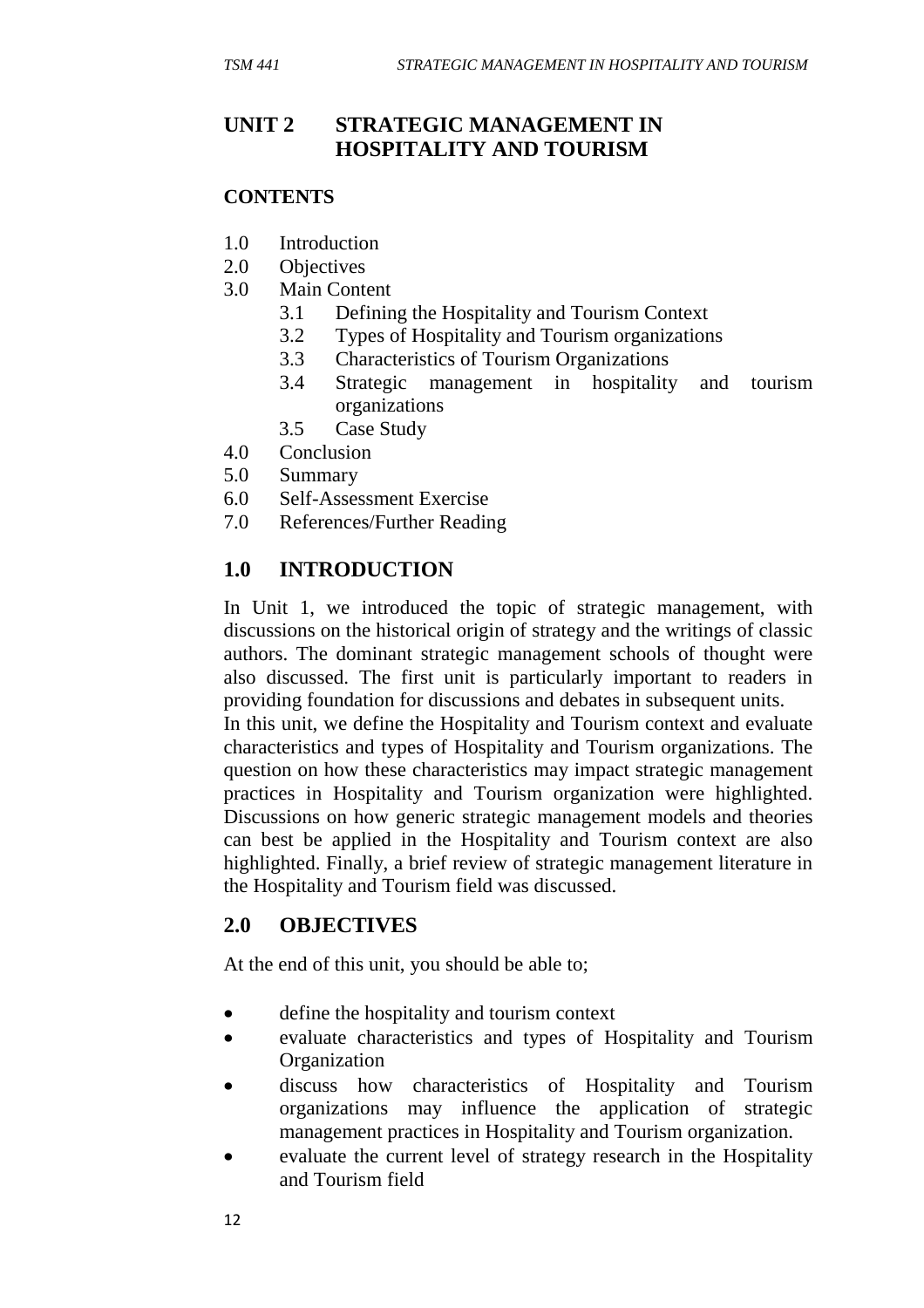## **3.0 MAIN CONTENT**

## **3.1 Defining the Hospitality and Tourism Context**

Although, it is one of the largest industries worldwide, providing a concise definition for the hospitality and Tourism industry has been a major challenge for professionals and academics. As often noted, there continues to be a lack of agreement as to exactly what hospitality and tourism encompasses and the relationship between them. According to Nykiel (2005), definitions of Hospitality and Tourism industry are often limited by the unique viewpoints of sectors within the industry. For instance, a hotel operator may see the industry as accommodation with food and beverages. A food and beverage operator may view the industry as a dining experience with the focus on menu offerings and food service. A travel agency manager might believe that providing travel related services to people for business and leisure defines the industry best. An executive of a theme park may see hospitality as providing a unique entertainment and educational experience. In order to overcome this confusion, Nykiel (2005) placed all of these viewpoints under a wider perspective called "hospitality" and further stated that the hospitality industry encompasses travel, accommodation, food service, clubs, gaming, attractions, entertainment and recreation.

Kandampully (2007) however notes that hospitality and tourism organizations operate within a network of service organizations. The author argued that they are, to a large extent, they are interrelated and interdependent, and include the following:

- Tour operator, travel agents, and tourism organizations
- **Travel and transport operators**
- **EXECUTE:** Leisure, recreation, and entertainment venue
- Restaurants, bar, clubs, and cafes
- Hotels, resorts, motels, camping grounds, bed & breakfast (B&B) establishments, and hostels.

Butler and Jones (2001) use *tourism* as an all-encompassing term that covers all aspects of people being away from their homes and *hospitality* as a specific part of providing accommodations and meals for tourists. They note that the one difficulty in their definitions is that the hospitality industry also serves many people who are not tourists, such as local residents. They state that tourism is often interpreted as flow of visitors from one country to another for more than 24 hours of time and less than one year.

In this module, in order to have a broader knowledge and include all the different types and sizes of organizations in the field, the term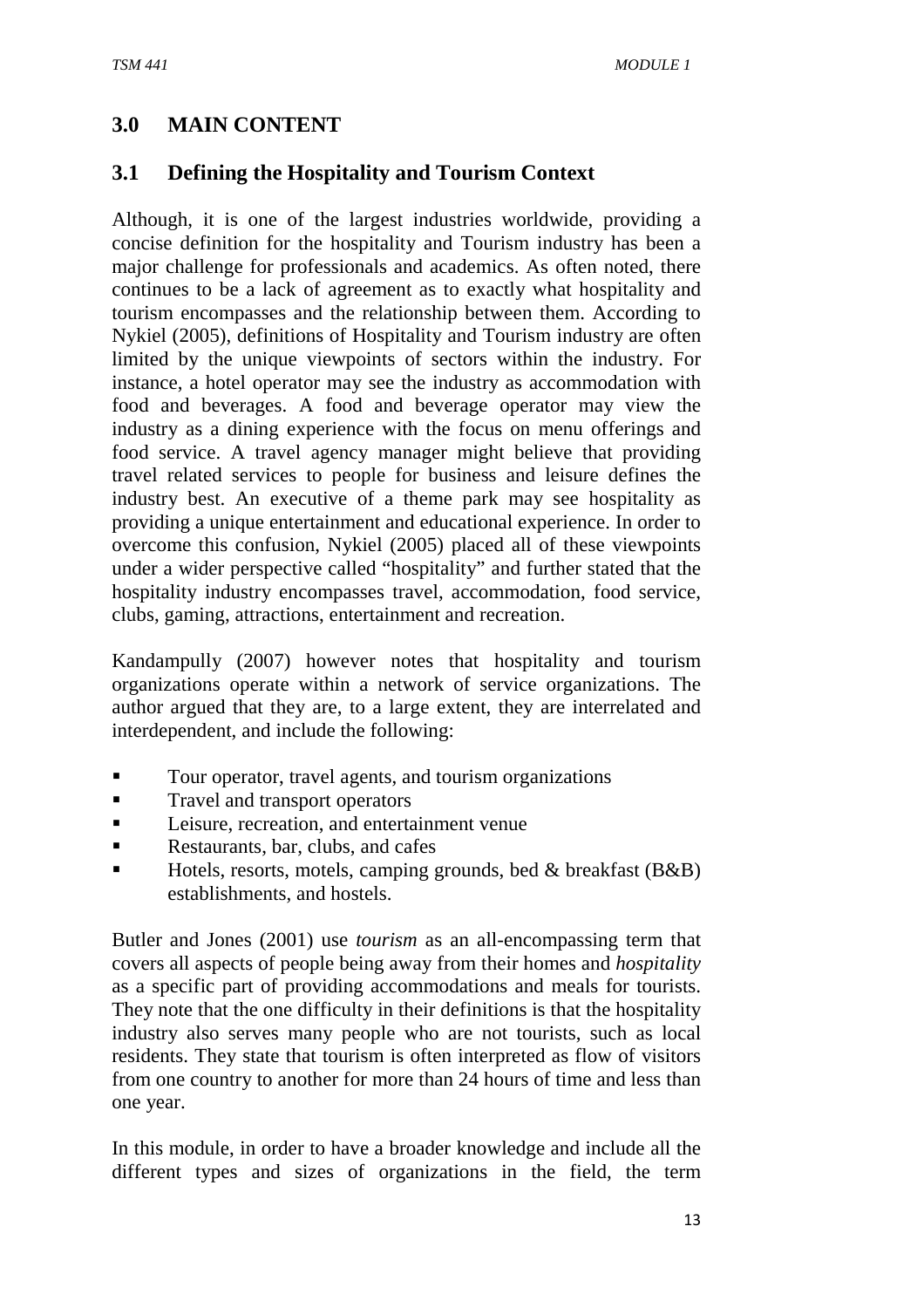hospitality and tourism is used interchangeably. These terms encompass travel, accommodation, food services, clubs, gaming, theme parks, attractions, entertainment, recreation, conventions, and nonprofit tourism organizations such as national tourism offices, destination management, and marketing offices. The hospitality is thus a composite of a number of distinct industries that are closely interrelated and interdependent. These industries operate within a global network. The next section provides explanations and discussions about different types of Hospitality and tourism organization.

## **3.2 Types of Hospitality and Tourism organizations**

Hospitality and Tourism industry can be grouped under different categories depending on their primary activities, size, profit motives, and geographical coverage.

In terms of their primary services, organizations can be categorized as follows:

- 1. Travel and transport
- 2. Accommodations (lodging)
- 3. Food and beverages
- 4. Entertainment and recreation
- 5. Tourism offices or destination management organizations
- 6. Nongovernmental tourism organizations.

#### **Figure 2: Component of travel, tourism and hospitality**



Each of these is often identified as a subsector under the Hospitality and Tourism industry. In addition, each can be further broken into several sub groupings. For example, under accommodations, there are hotels, motels, guest houses, hostels, villas, and time-shares. Some of these can further grouped, depending on their service level, such as luxury hotels, boutique hotels, mid-market hotels, and budget hotels or according to their star ratings, such as five-star (diamond), four-star, and three star hotels.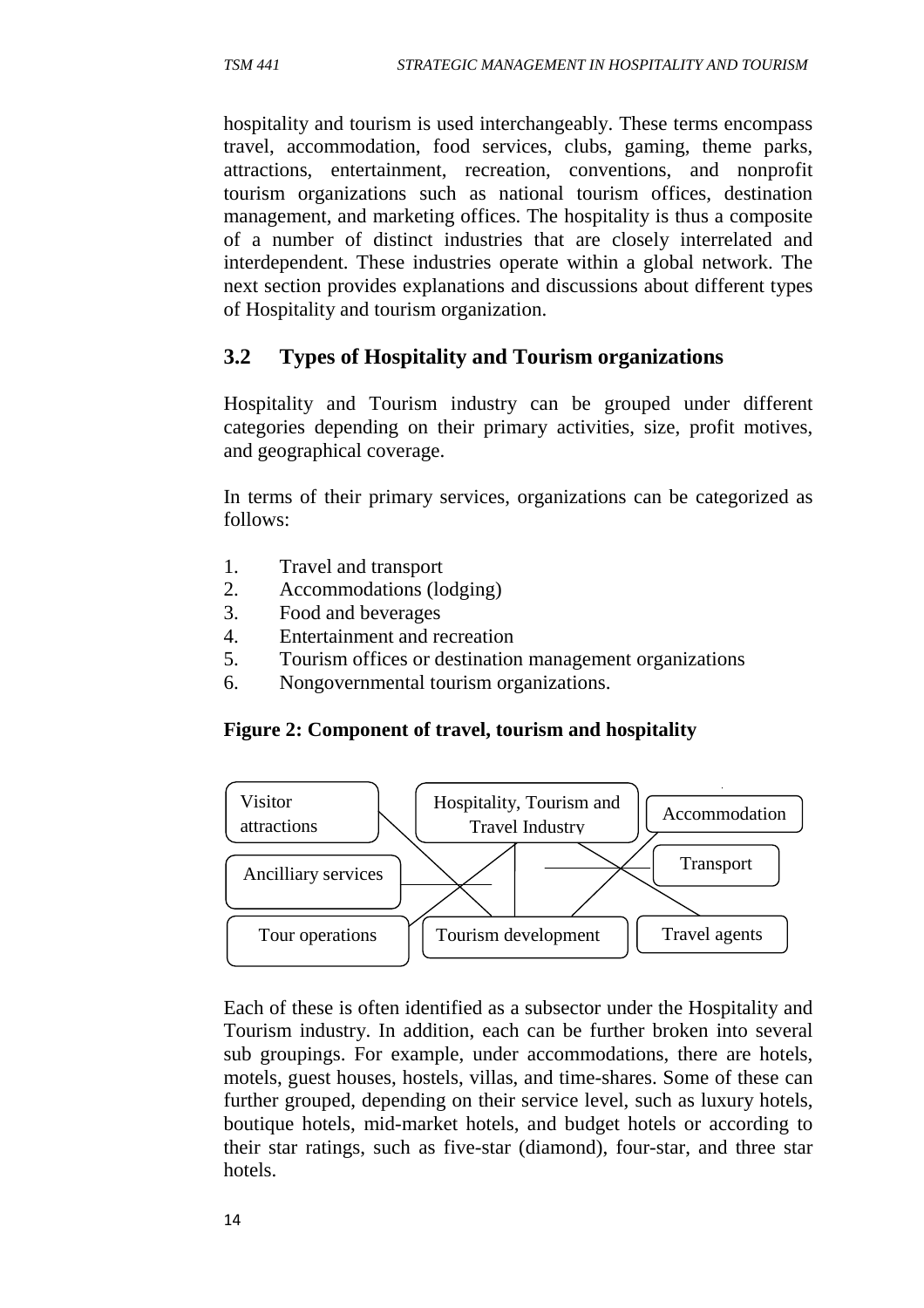Hospitality and tourism organizations could further be classified as small, medium and large scale. Independent and flexible small and medium sized enterprises (SMEs) dominate the tourism market worldwide. An SME is defined in employment terms as a company with workforce of fewer than 250 employees (European Commission, 2002; Wanhill, (2000). For example it is reported that around more than 90 percent of tourism and hospitality organizations in Europe and most part of the world are SMEs (Bastakis, Buhalis, and Butler, 2004; European Commission, 2002, Wanhill, 2000) which are usually owned-managed, being run either by an individual or by small group of people.

Finally, hospitality and tourism organization can be further grouped based on their geographical coverage. These include local, regional, and global firms. Local organization operate in only one city or country, whereas regional organizations operate in only a geographical region such as Europe, the Middle East, Africa, or North America. The global hospitality and tourism firms such as Hilton, Intercontinental Hotels, McDonald's and KFC are examples of those that operate in many countries and almost all continents worldwide. Compared to national organizations, regional and global hospitality and tourism face more complex, dynamic, and challenging external and internal environments. As a result they must accommodate the impact of an international context when tackling strategic analysis, strategic choice, implementation, strategic control, and global competitive advantage.

#### **Discussion Question**

Based on what we have just discussed, can we make generalizations about the hospitality and tourism industry?

## **3.3 Characteristics of Hospitality and tourism organizations**

The following are some closely related, unique characteristics of Hospitality and tourism organizations as depicted in the service sector organizations. (Fitzimmons and Fitzimmons, 2004; Gronoos, 2007; Kandampully, 2007):

- 1. Inseparability-customer participation in the service process
- 2. Simultaneity
- 3. Perishability
- 4. Intangibility ( the tangible-intangible continuum)
- 5. Heterogeneity
- 6. Cost structure
- 7. Labor intensive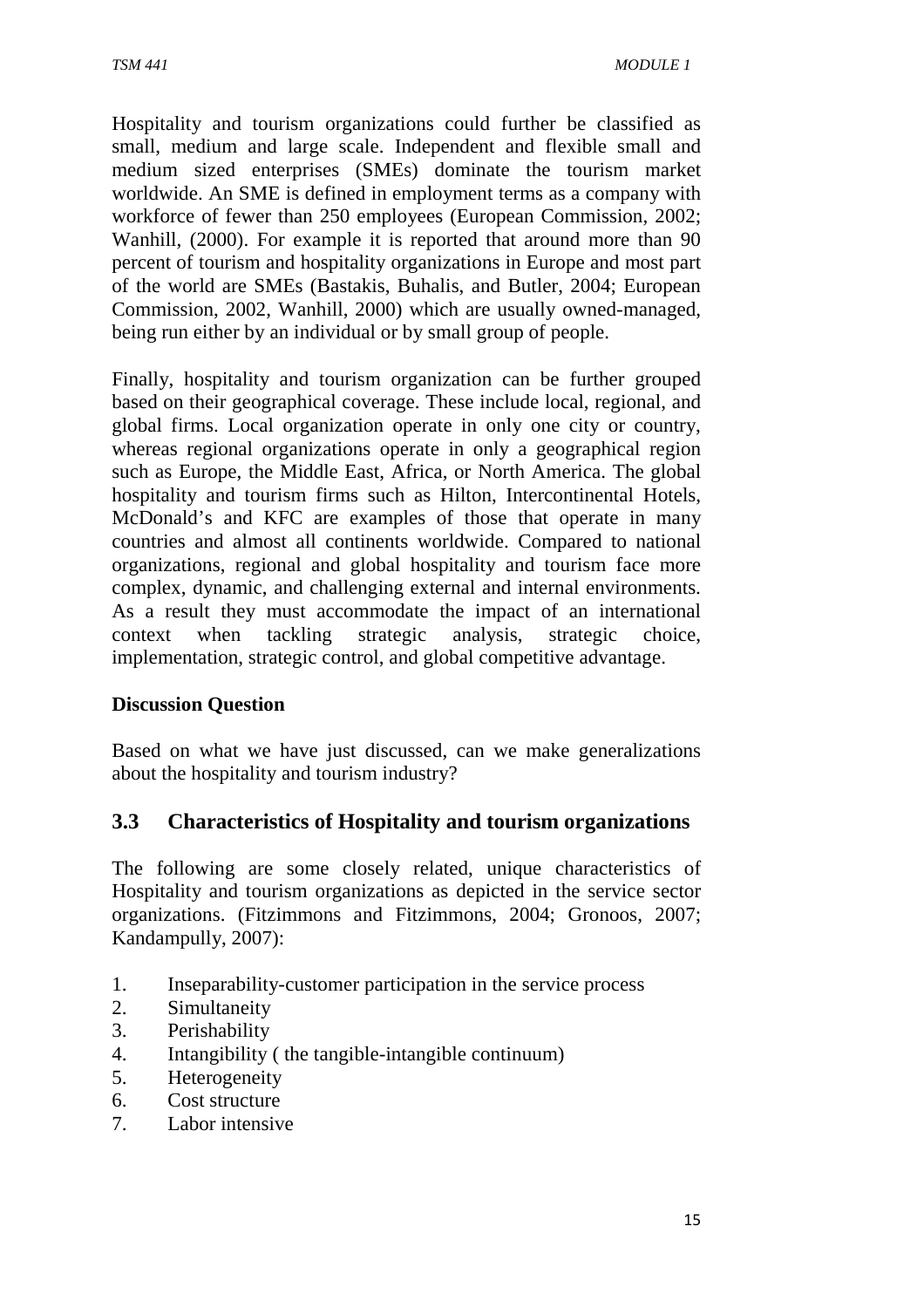#### **Inseparability**

In the hospitality and tourism organization, customers need to be present and participate in the service delivery process. In other words, the customer cannot be separated from the service delivery process in the industry. Hospitality organizations are expected to communicate with and encourage customers to actively participate in the service delivery process. Attracting and bringing customers to hospitality and tourism organizations entail careful attention to their location, brand image, and ongoing marketing and promotional activities. Also, the presence of customers and the requirement for them to play an active role in the service delivery process necessitates ongoing careful attention to behavior, the physical appearance of employees, the interior design and decoration of facilities, furnishings, layout and noise. This means that like Fitzsimmons and Fitzsimmon's (2004) comments on managing service organizations, operations, marketing and HRM functions in hospitality and tourism, organizations need to be closely integrated.

#### **Simultaneity**

Services in the hospitality and tourism organizations are created and consumed simultaneously. This can prevent employing active quality control mechanism. As earlier noted, customers and employees need to participate and coordinate in the service delivery process. It is however almost impossible to have one manager for every employee to monitor the service delivery process and make sure that frontline employees are doing their jobs well, in addition to guiding the customers' participation in the process. In order to make sure that services are produced and offered to customers at an expected quality that meets consistent standards, hospitality and tourism organizations should rely on other measures such as investing in human resources, use of technology, building desired physical facilities, and decoration to ensure the quality of service desired.

#### **Perishability**

As production and consumption in hospitality and tourism organization are simultaneous, services become perishable if they are not sold. As a result, their value is lost forever. For example, an airline seat or a hotel room will perish if a customer does not purchase it at the time of production. Hence, the full utilization of service capacity is a strategic task for many hospitality and tourism organizations. It is however important to emphasize that demand for hospitality and tourism organization's services often fluctuates considerably, depending on the external developments and changes, such as seasonality and crises. For instance, terrorists attacks (Such as September 11, 2001 in New York),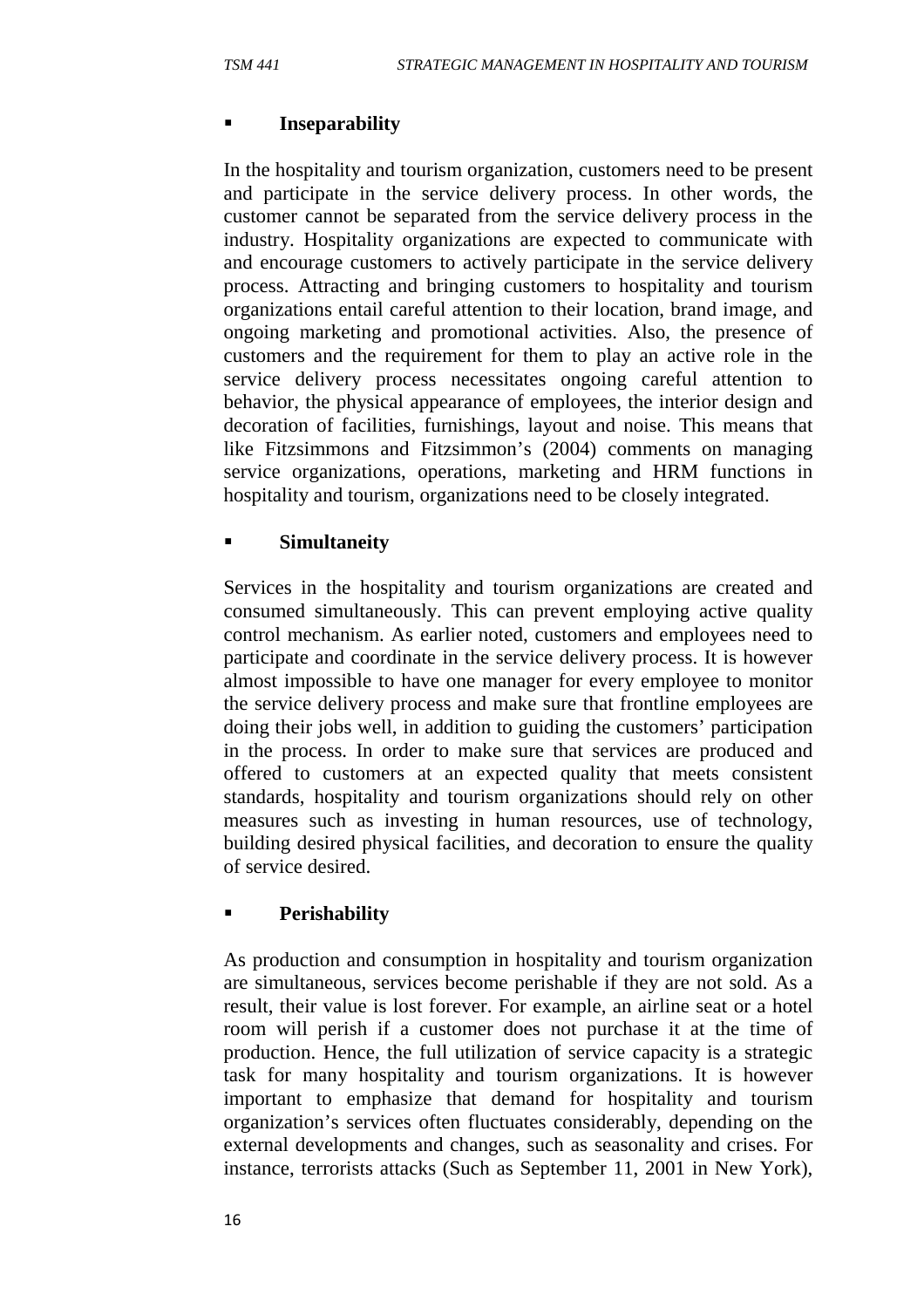disease outbreaks (such as SARS in the far East), and natural weather phenomena (such as tornados or hurricanes) all had a negative impact on the demand for services offered by the hospitality and tourism industry worldwide.

## **Tangibility**

Hospitality and tourism organizations offer a combination of tangible and intangible products (Kandampully, 2007). For example, a hotel room or a meal in a restaurant has both tangible and intangible qualities. Yet, there may be major difference between a budget hotel and a luxury hotel or between a fast-food restaurant and an upscale restaurant in terms of tangible and intangible qualities offered. However, services are often ideas, concepts, interactions, relationships, and experiences that are not often patentable. It is essential to note that the intangible aspects of services offered by hospitality and tourism organizations are critical in customer satisfaction. This is because the main difficulty related to the intangibility of services is that customers cannot often see, feel, and test these services when they order or buy them (Gronroos, 2007; Kandampully, 2007). In order to overcome potential problems and dissatisfaction in these areas, some hospitality and tourism companies publicize their service promise and offer 100 percent satisfaction guarantee.

## **Heterogeneity**

Hospitality and tourism organizations services may also vary considerably. One hotel unit in a chain hotel, one unit restaurant chain, or one holiday experience of a traveler to the same destination is likely to be identical to another. Various factors, particularly the human element, result in variations in service delivery process. In other words, services will be heterogeneous, and variations in service delivery from customer to customer and from time to time will always occur. It is however often difficult to standardize every employee-customer interaction in the hospitality and tourism business. Also, in many hospitality and tourism organizations, customers interact not only with employees but with other customers. This customer- to customer interaction in certain service organization such as pubs, disco, nightclubs, and cruises, can be an important aspect of the total service delivery process. However, hospitality and tourism organizations are highly susceptible to external changes. For example, an external factor is weather condition. Visiting and outdoor theme park can be very pleasant and entertaining one a nice day, but can be a miserable experience if it is raining and cold. In recent times however, through the intensive use of information technology and active training of employees and design of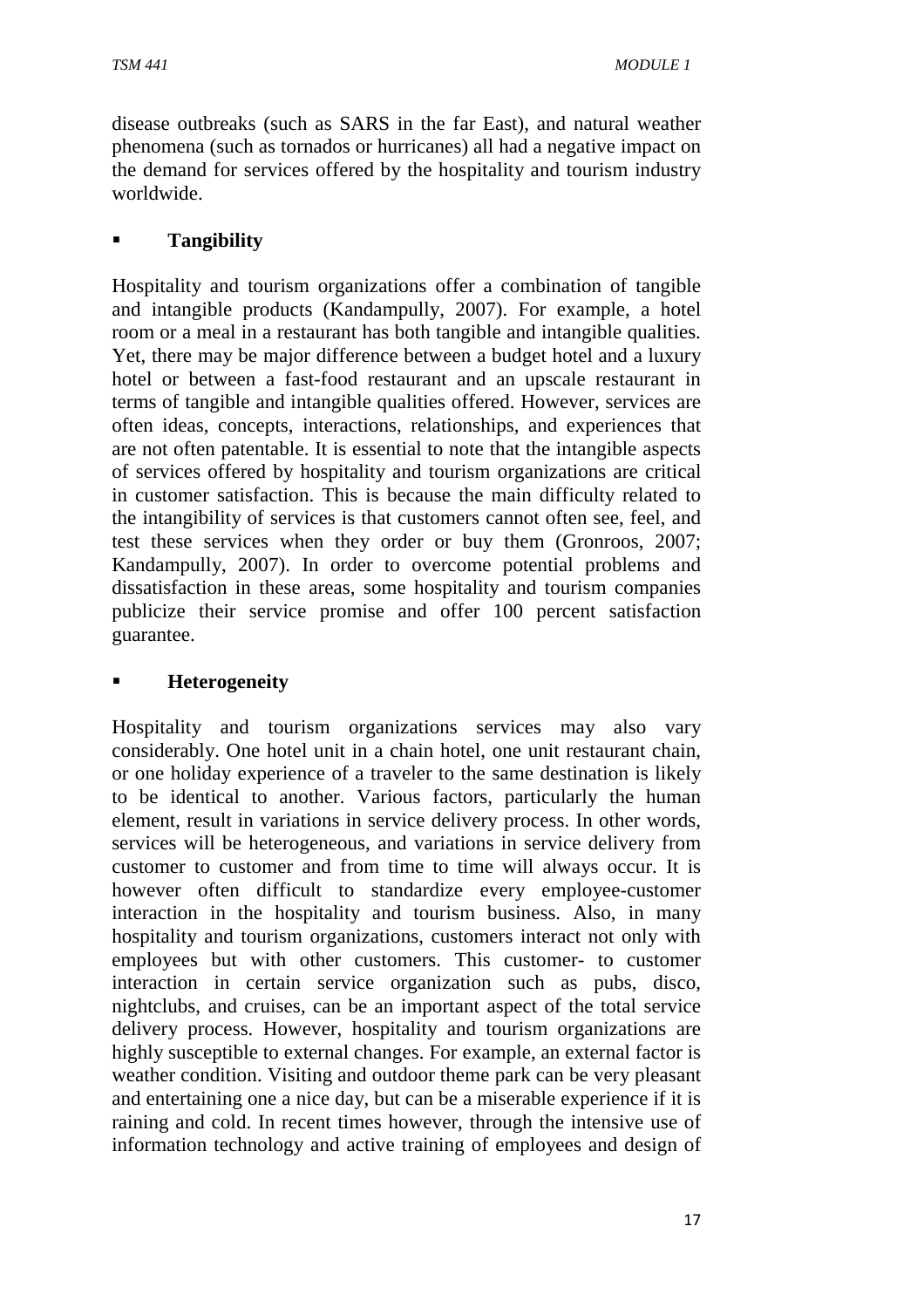physical facilities, attempts to improve and standardize the service delivery process have greatly increased.

#### **Cost structure**

The cost structure of the hospitality and tourism firms influences their managerial and resource allocation decisions. For example, luxury hospitality and tourism organizations are capital, labor, and energy intensive. Typically, they have high property cost and employ large number of employees. It could be difficult for them to reduce such cost items if the demand for their services is low. Also, they may need to renovate their facilities every five to ten years to stay competitive in the field. A major issue is that given the vast amount of investment made in these organizations, investors and owners often look very carefully at their return on investment. As a result, these companies need to maintain a steady flow of customers in order to maintain the profitability of their businesses. This often leads to creative marketing and product development strategies as well as pricing strategies, such as weekend rates, long stay guests and group lodge discounts.

#### **Labor intensive**

Hospitality and tourism organizations are labor intensive. This is because personal interactions and experiences are important parts of services and employees play a key role in this process. Despites using many machines, computers, and technological developments, hospitality and tourism organizations still rely primarily on their employees to deliver a memorable and positive experience. Being served and treated nicely by employees is a major factor in getting repeat customers.

## **3.4 Strategic management in hospitality and tourism organizations**

Owing to its size and growing importance, the hospitality and tourism industry faces major challenges and problems worldwide. Hospitality and tourism businesses operate in a dynamic and complex environment. External trends such as changes in legislation, regional and global economic and political crises, sociocultural trends, sophistication of customers, stiff competition, terrorism, security, global warming, multiculturalism, globalization, mergers and acquisitions, labor shortages, and advance technological developments all pose important challenges to the management strategies of hospitality and tourism organizations. According to Nykiel (2005), product design, market segmentation, franchising, real estate investment trusts, and new product concepts are some of the strategic driving forces that cause the industry to be very dynamic. These trends and developments require the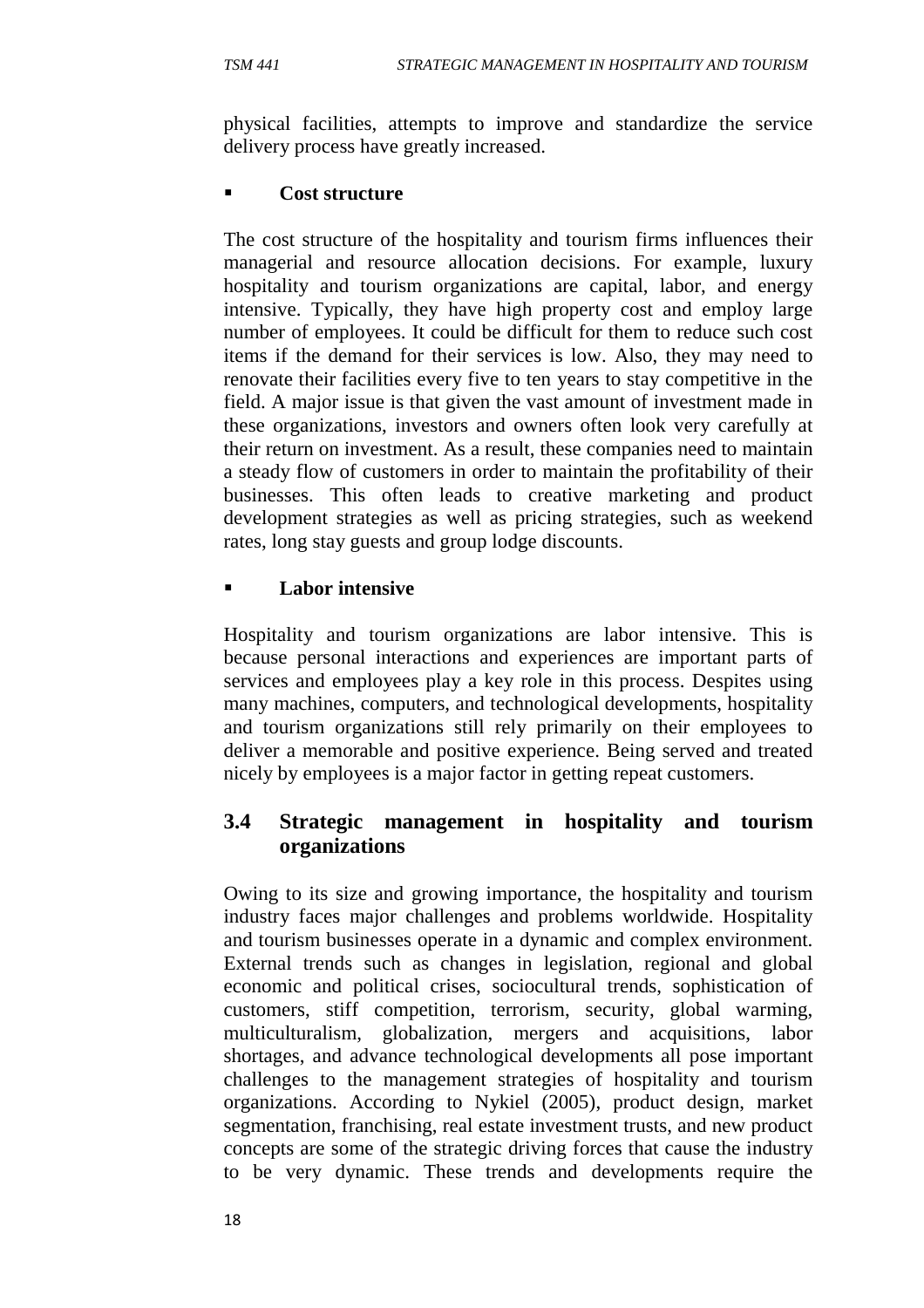organizations in the hospitality and tourism industry to keep redefining their strategic management practices through a continuous process.

It is however worth emphasizing that strategic management is not only important in the hospitality and tourism organizations but also to all organizations, regardless of their size and type. However, it is important to stress that hospitality and tourism organizations operate in a unique external and internal context, which makes it especially important to understand and follow contemporary strategic management practices and theories. For example, the hospitality and tourism industry have been experiencing dramatic changes in customer expectations and needs. They not only need to develop new products and service concepts as an ongoing basis, but they also need to control their costs and manage their human resources wisely.

According to Pine and Gilmore (1998), services in the hospitality and tourism industry are undergoing a shift from service to experience. Today, most hospitality and tourism organizations such as Hilton, Disney World and Marriot refer to their respective services as "experience." This requires changing the mindset of many managers and employees in their strategic thinking and daily actions. In order to achieve this shift, there is an essential need to know both the hospitality and strategic context and how this strategic change can be achieved in that context. This is because strategic management deals with the major and fundamental managerial issues that directly affect the future of hospitality and tourism organizations.

#### **Table 2: Areas where strategic management can help tourism and hospitality organizations**

- **•** Providing a holistic view for the entire hospitality and tourism organization
- **•** Providing a sharper focus on what is strategically important
- **Providing a link between the external environment and the** internal environment
- **EXECUTE:** Analyzing a complex and rapidly changing external environment
- Analyzing an organization's strategic resources
- Giving a clear sense of strategic vision and direction
- **•** Defining organizational purposes
- **•** Developing measurable goals and objectives
- Identifying key resources and investing in core competencies
- Formulating decisions and making them happen
- **Managing change**
- Coordinating organizational activities and allocating resources
- Understanding the complexities of decision making and the structuring of organization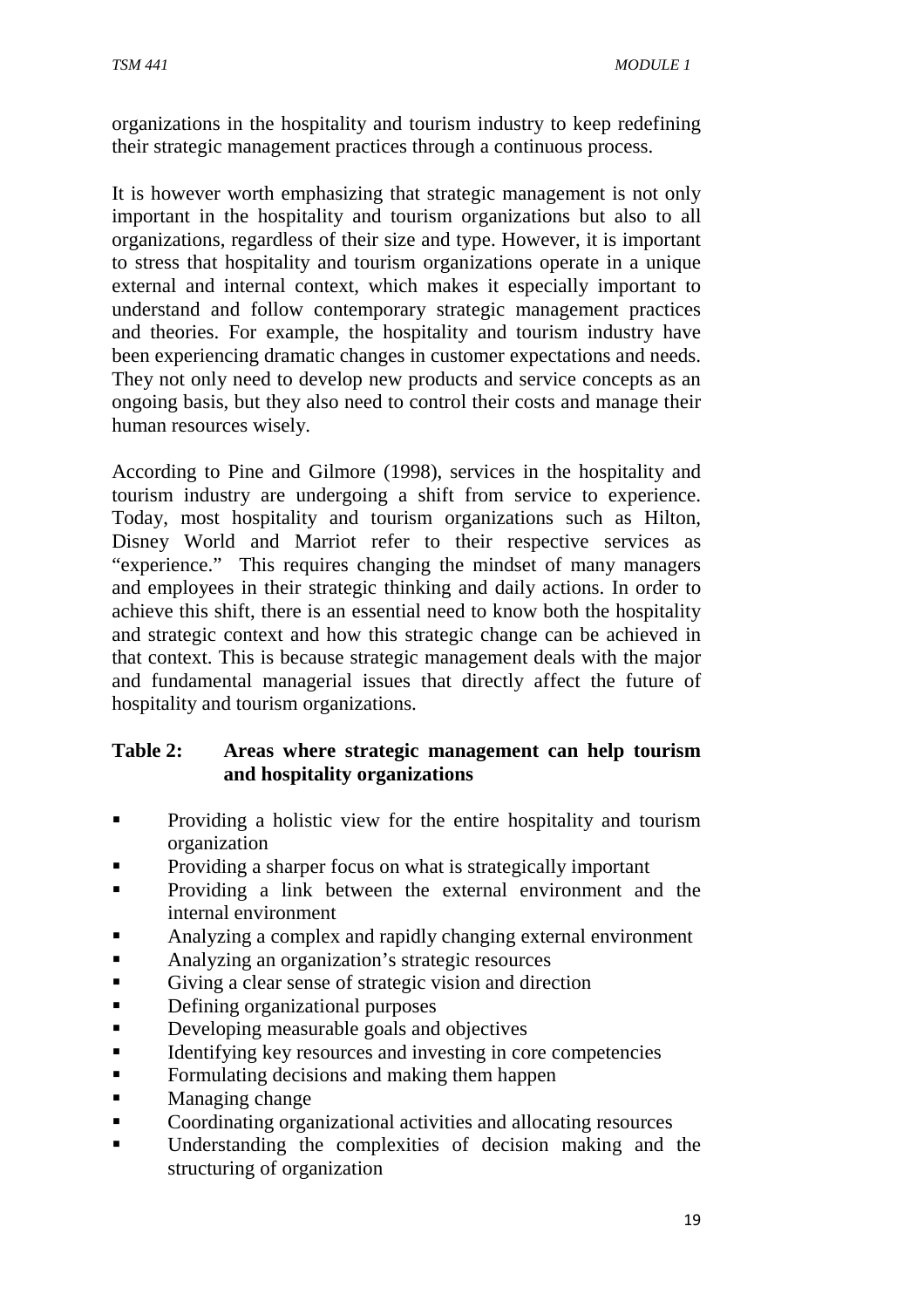- Understanding the role and importance of the organizational structure and culture on the strategy process.
- Reducing and managing uncertainty inside the organization
- **Measuring intended and unintended outcomes of the strategy** process.

## **3.5 Small case study**

A hotel group recruits a successful senior executive from a service industry to turn around the hotel group.

- 1. Discuss what type of challenges this new executive may encounter in this new position.
- 2. Discuss the types of skills that this new executive may need in this new position.

## **4.0 CONCLUSION**

Understanding the types and characteristics of hospitality and tourism organizations, and having adequate knowledge of how strategic management is being applied in these organizations will enable you confidently discuss the internal features and managerial practices when addressing the limitations in the hospitality and tourism organizations. These are all contained in the unit you have just studied.

## **5.0 SUMMARY**

This unit provides insights to the extent to which the characteristics and types of hospitality and tourism organization can impact on strategic management practices, particularly in strategic analysis, decision making, resource allocation, and creating and maintaining a competitive advantage.

## **6.0 SELF-ASSESSMENT EXERCISE**

- i. How can you define the hospitality and tourism industry
- ii. What are the main characteristics of Hospitality and Tourism organizations
- iii. Can we make generalization of hospitality and tourism organizations
- iv. In what situations can strategic management help hospitality and tourism organizations?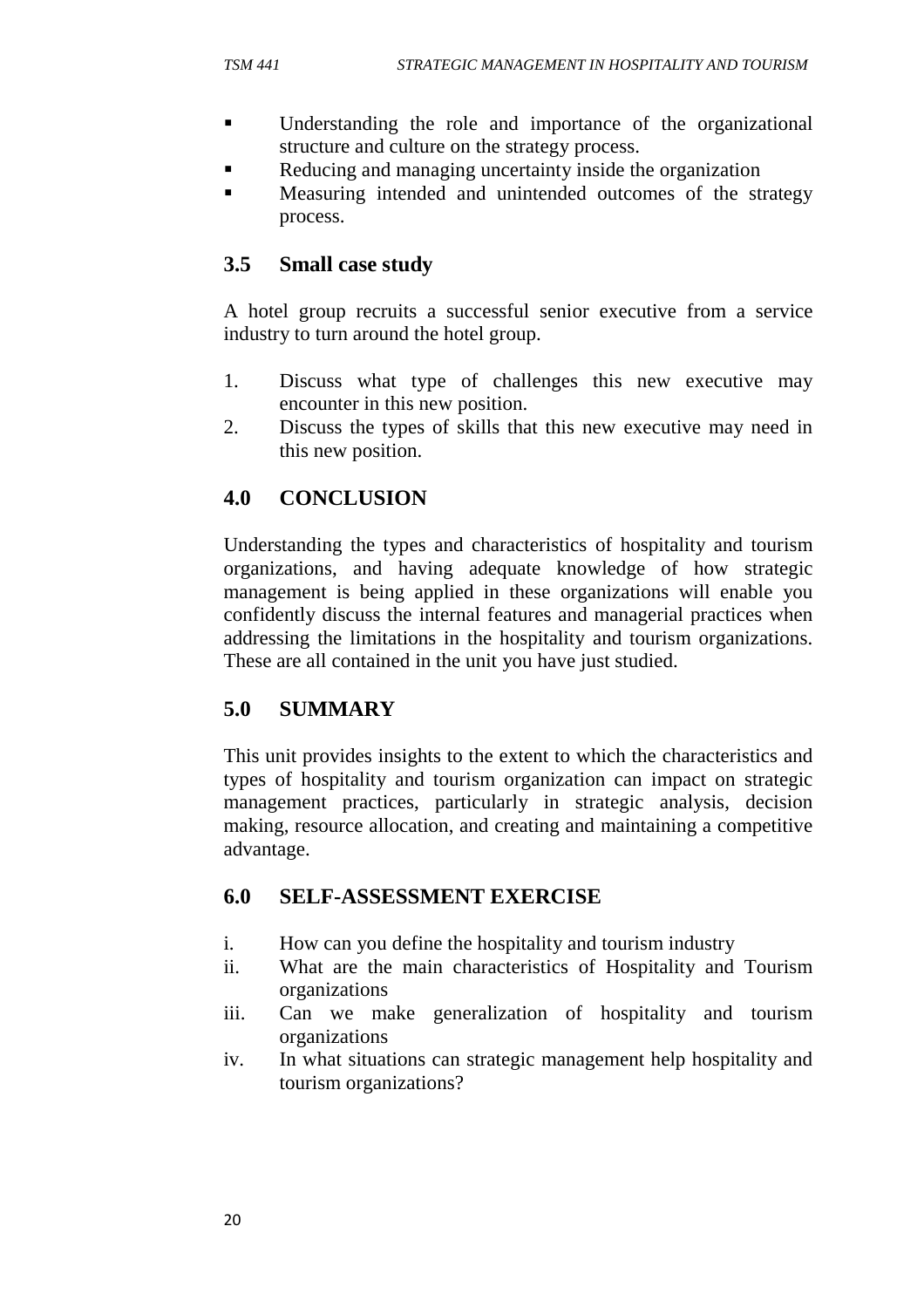#### **7.0 REFERENCES/FURTHER READING**

- Bastakis, C., Buhalis., and Butler, R, (2004). " The perception of small and medium sized tourism accommodation providers on the impacts of the tour operators' power in Eastern Mediterranean', *Tourism Management* , 25(2), 151-160.
- Butler, R. and Jones, P. (2001). Conclusions-Problems, Challenges and Solusions. In A. lockwood and S. Medlik (Eds.), Tourism *and Hospitality in the 21st Century*. Oxford: Bettreworth and Heimann.
- European Commission (2002). SMEs in Europe, Including a first glance at Candidate Countries. Observatory of European SMEs. Number 2.
- Fitzimmons, J. and Fitzimmons, M. (2004). *Service Management, Operations, Strategy and Information Technology.* New York: MacGraw-Hill/Irwin
- Gronoos, C (2007). *Service Management and Marketing: Customer Management in Service Competition*, New Jersey: John Wiley.
- Kandampully, J. (2007). Service Management*: The New Paradigm in Hospitality*, New Jersey Pearson.
- Nykiel, R. (2005). *Hospitality Management Strategies*. New Jersey: Pearson Education.
- Pine, J. and Gilmore, J. (1998).Welcome to the Experience Economy, Havard Business Review, July- August, 97-105.
- Wanhill, S. (2000). Small and Medium Tourism Enterprises, annals of Tourism research, 27 (1) 132-140.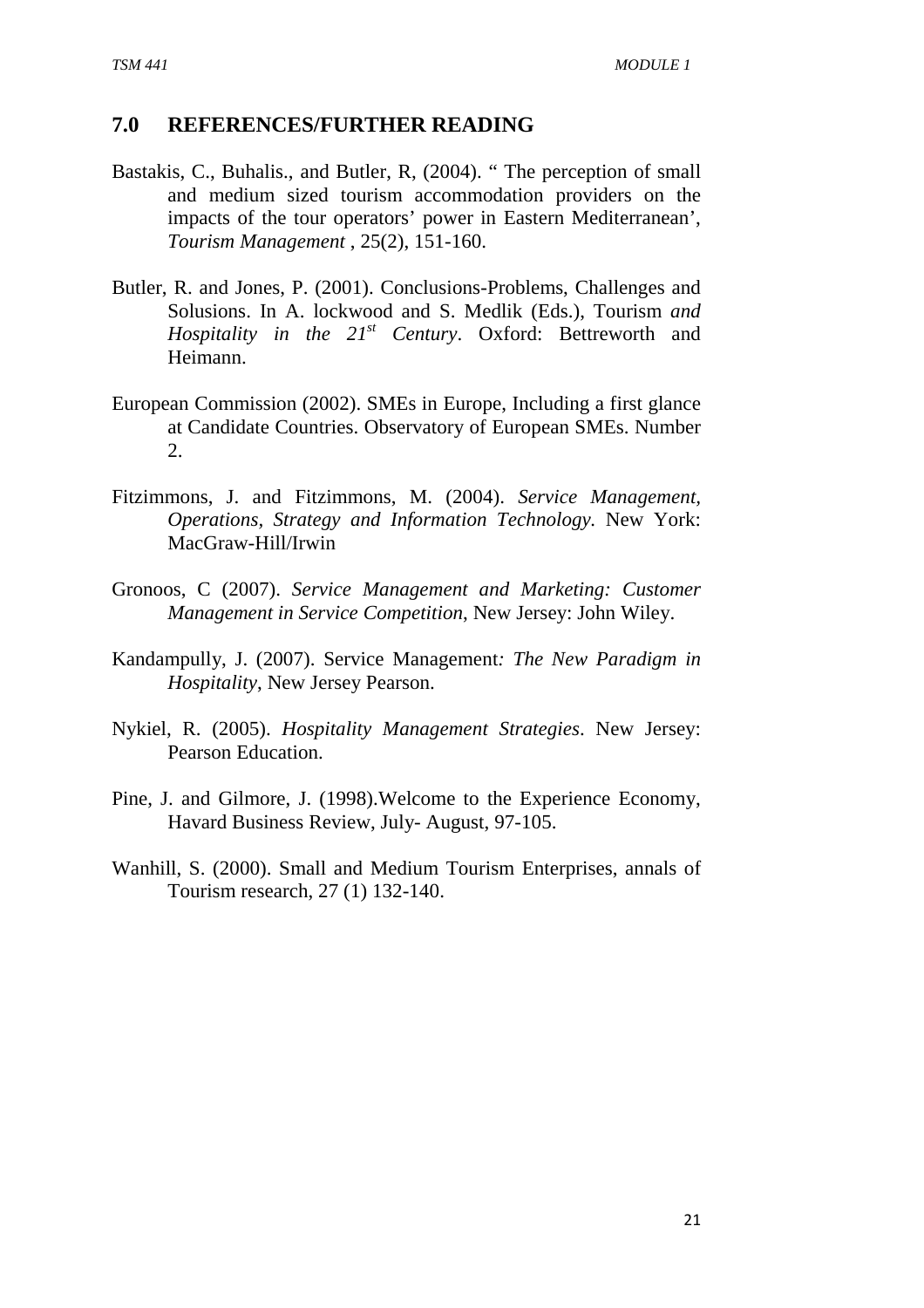## **UNIT 3 CORPORATE STRATEGY IN TOURISM AND HOSPITALITY**

#### **CONTENTS**

- 1.0 Introduction
- 2.0 Objectives
- 3.0 Main Content
	- 3.1 Mission and Stakeholders
	- 3.2 Strategic Analysis
	- 3.3 Strategic Choice
	- 3.4 Strategic Implementation
- 4.0 Conclusion
- 5.0 Summary
- 6.0 Self-Assessment Exercise
- 7.0 References/Further Reading

#### **1.0 INTRODUCTION**

In the previous, we defined the Hospitality and Tourism context and evaluated the characteristics and types of Hospitality and Tourism organizations. The question on how these characteristics may impact strategic management practices in Hospitality and Tourism organization were discussed

This unit provides an overview of tourism corporate strategy. Without strategy, organizations are vulnerable to strategic drift. The absence of strategy will translate to a consequence of failure in monitoring and responding to changing external environment. Organizations that do not use strategic planning tend to make ad hoc decisions. These decisions tend to be reactive rather than proactive to events. The absence of an effective strategy can result in corporate failure.

## **2.0 OBJECTIVES**

At the end of this unit, you should be able to:

- appreciate the importance of both mission and stakeholders in tourism management
- identify the techniques of strategic analysis choice
- enumerate the process of strategic implementation.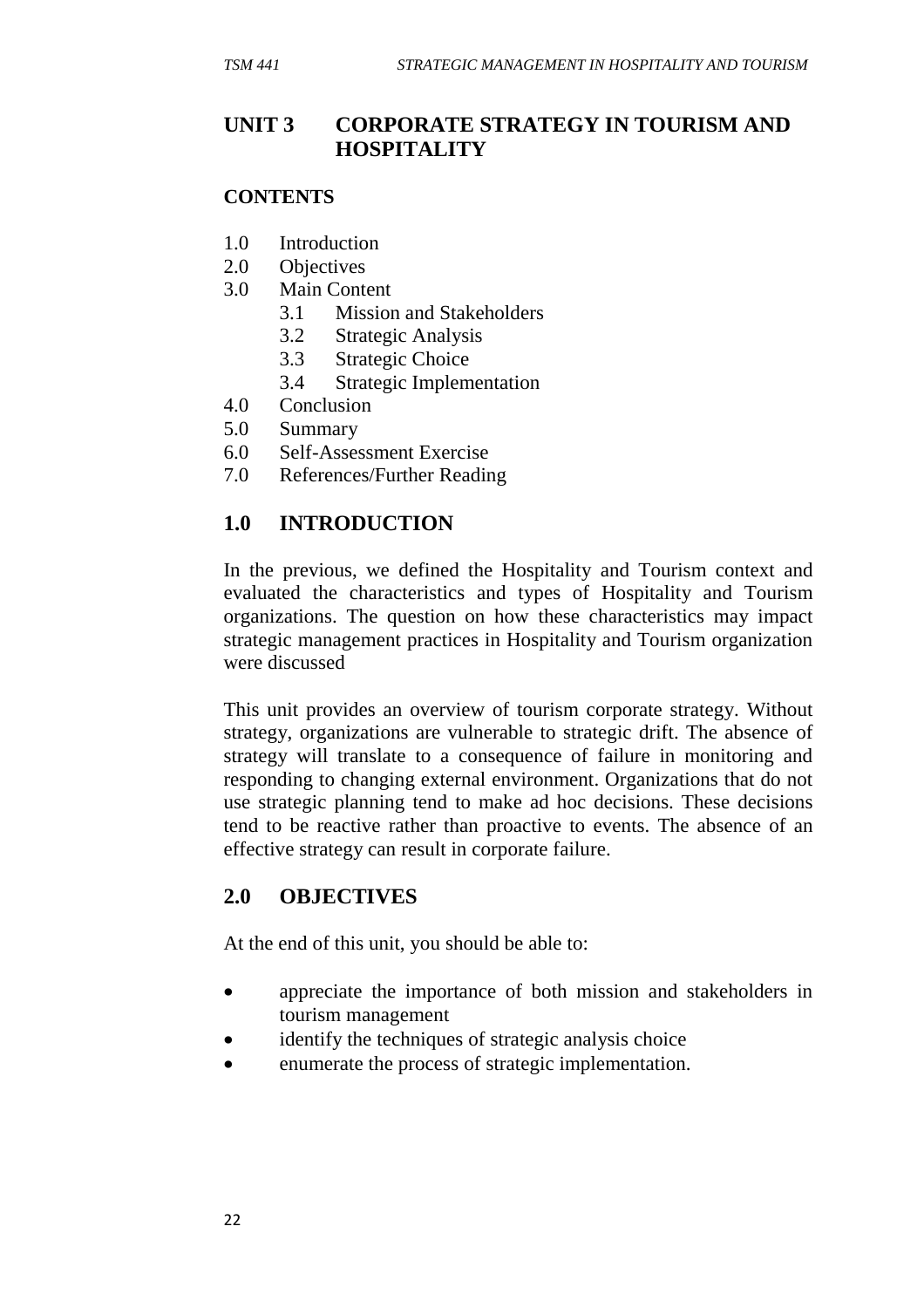## **3.0 MAIN CONTENT**

#### **3.1 Mission and Stakeholders**

It is difficult for an organization to formulate strategy without a clear idea of its overall aim. The mission of an organization can be thought of as what the organization is trying to achieve; what its purpose or aim is and where it is trying to head in the medium to long term (David, 1989). A mission statement should be succinct, achievable, consist of visionary and statement, look to the future and describe the main aims of organizations.

Tourism firms have missions that encompass different aims, including: Tourism Concern Campaigns for tourism industry which is just yielding benefits that are fairly distributed

Participatory-involving local people in its development and management Sustainable-putting long-term environmental and social benefits short term gains.

In this case, it is ethical consideration rather than profit that guides Tourism Concern.

An organization's mission is often accompanied by a series of objectives that spells out the goals that is needed to be achieved in order to realize its mission. Objectives may be written in closed or open form. Closed objectives describe quantifiable targets and should conform to SMART principles and thus be:

Specific; Measurable; Agreed with those who must attain them; Realistic; and Time-constrained. On the other hand, open objectives are written in more of a qualitative style.

The mission question (what does the organization exist for?) cannot be readily answered without the consideration of stakeholder question (who does an organization exist for?). The term 'stakeholder' refers to a person or group of people who have an interest in the operation of a particular organization and 'stakeholder analysis' (Mitroff 1983; Freeman, 1984). Stakeholder analysis is a useful way of analyzing the importance of different stakeholders to an organization. Stakeholder analysis starts with a mapping of a range of stakeholders who are often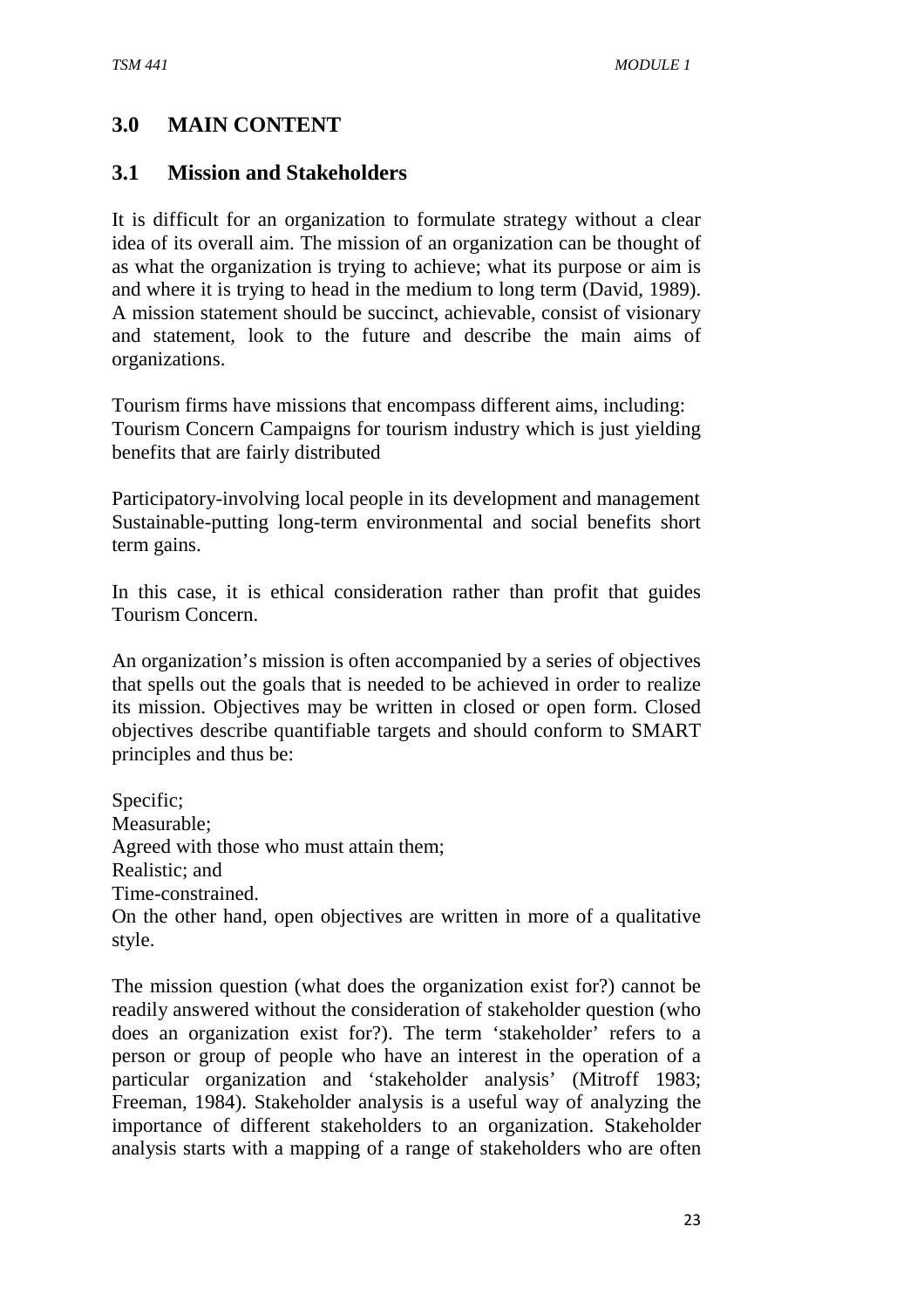divided into those who are external and those who are internal to an organization. A stakeholder map for British Airways would include: Shareholders (may be divided into large and small); Directors: Workers; Customers; Bankers; Key suppliers; Airlines in one world Alliance Local communities; and Environmental groups;

However, it is the stakeholders' power that will determine the influence that the different groups have in an organization's mission. The power of internal stakeholders is influenced by factors such as position in the organization, control over resources, power of patronage, charisma and specialist knowledge. External stakeholders can wield power because of control of resources (particularly finance), their constitutional role (e.g. shareholders voting rights) and legal agreement (e.g. bank).

#### **3.2 Strategic Analysis**

Strategic analysis is the next stage in the formulation of tourism corporate strategy. It involve considering the major influences affecting the organization's ability to fulfill its mission in terms of resources and environment. Strategic analysis give reports on the most current and future Strengths, Weaknesses, Opportunities and Threats (SWOT) facing the organization.

Opportunities and Threats summarize the external environmental factors that a tourism organization faces. The key elements of the external environment may be summarized as C-PEST factors, which refer to: Competitive; Political; Economic; Socio-cultural; and Technological environments. Strength and Weakness analysis summarizes the state of internal resources of an organization.

#### **Opportunities, Threats and the external environment**

The competitive environment of the tourism industry describes the extent of influence of tourism organizations or destinations upon one another, and that of suppliers and buyers. The competitive environment may be analyzed in two ways: Structural Analysis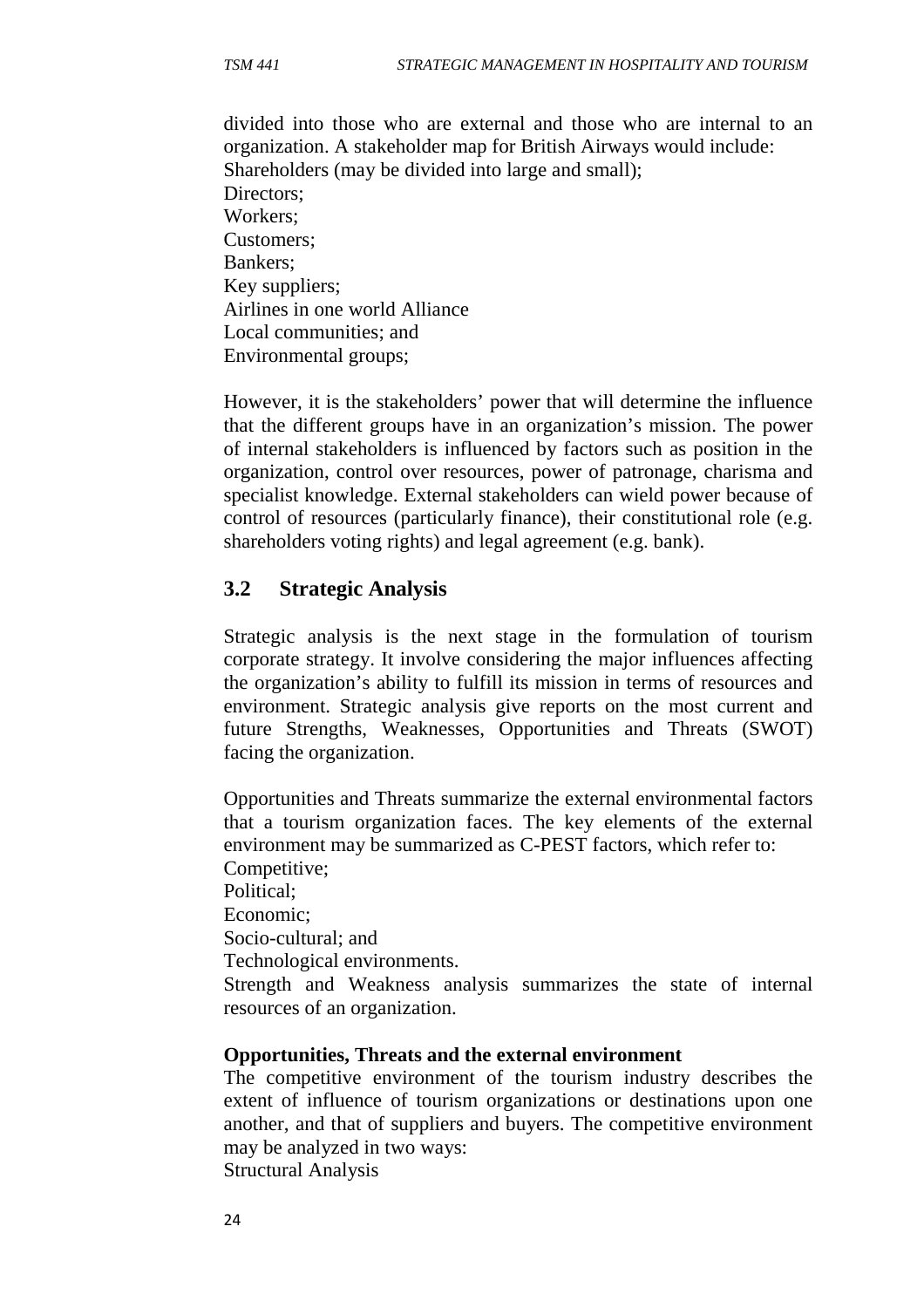#### Competitor Analysis

Structural analysis examines the whole industry in which a tourism organization operates for competitive pressures. Profit-maximizing tourism organization will seek a position within an industry where competitive threats can be minimize and competitive opportunities exploited. Porter's (1980) 'five forces' model can be used to analyze the competitive environment. The five forces proposed by Porter are:

The threat of new entrants; The power of buyers; The threats of substitutes; and The degree of rivalry between competitors.

On the other hand, Competitive analyses involve a more detailed look at a tourism organization's existing and potential competitors. It enables an organization to formulate a strategy in the light of an assessment of its key rivals. Porters (1980), sets out a framework for competitors' analysis by deploying a response profile of competitive organizations. The profile is divided into two sections. The first section asks questions about the motive of the competitors, and the second section asks questions about the competitors' current and future activities. The detailed questions that need to be addressed within the response profile included:

Product lines; Prices Quality; Differentiation; Advertising; Market segment; Marketing practices; and Growth and prospects.

Buhalis (2001) provides a strategic analysis of the competitiveness of tourism in Greece, identifying its unique nature, culture and heritage as strengths and the lack of differentiation of the tourism product as well as competitive disadvantages in marketing and planning as weaknesses.

The political environment is important to tourism organizations since it is here that changes in laws, regulations and policy occurs (Hall and Jenkins, 1995). It is therefore important to establish the location of political power, how political power may change in the future and the likely effects of this on policy. Analysis of government, opposition and election cycle yields information on the political environment, and government plans and party manifesto are also important sources of information. In addition, pressure group activities can be important in influencing policy in democracies, and the activities of such group as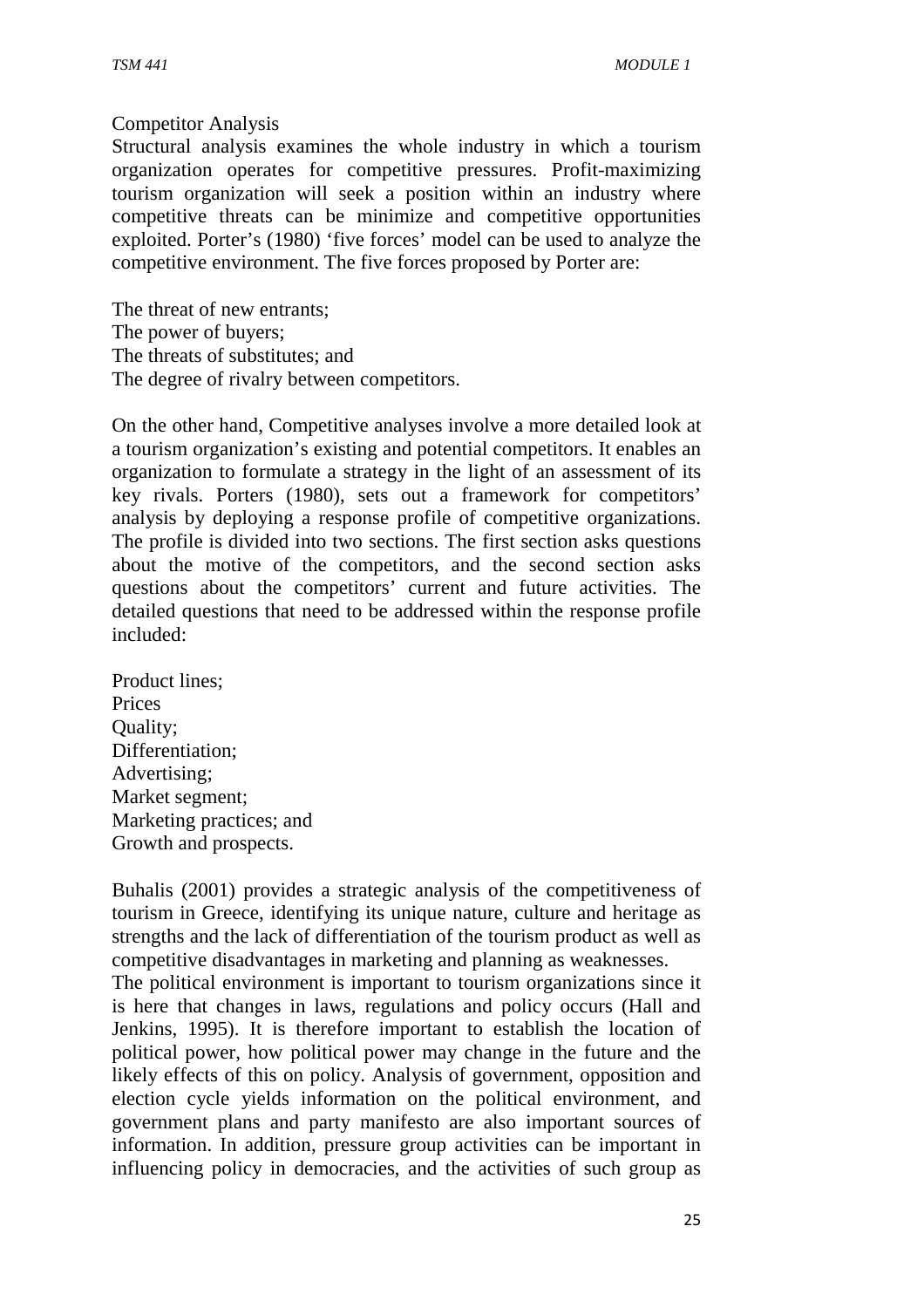Greenpeace and Tourism concern attempt to affect government policy as it relates to tourism.

The economic environment affects tourism destinations and organization both in terms of demand factors and especially in the case of organizations, in terms of supply and costs as well (Tribe, 1999). The main economic variable to be analyzed includes:

**Consumers' expenditure**: This is the amount of money consumers actually spend. It is mainly determined by income level, but is affected by savings, taxation and government benefit payments, consumer credit and expectations about the future. There is a direct positive relationship between growth in consumers' expenditure and growth demand for tourism.

**Exchange Rates**: This is the value of country's currency in terms of other currencies. A high exchange rate for the pound sterling for instance means a lower cost for tour operators buying services in foreign currency.

**Interest Rates**: This affects the cost borrowing. High interest rates increase the costs of tourism organizations and dampen tourists' demand.

**Taxation**: This includes taxes on income, spending and profits. Increase in the former can reduce tourism demand.

**Inflation**: This is the change in the general level of prices and it can result in destinations becoming less competitive.

#### **Strength, Weakness, and an Organization's resources**

Analysis of its resources and products or services enables a tourism organization to assess its strategic capability- or how well it is equipped to pursue its strategy. Resources are typically classified under four headings.

Physical resources, including buildings, fixtures and fittings, machinery and transport fleets.

Human resources, consisting of mainly; skilled, semi-skilled and unskilled labor.

Intangibles including acquired knowledge and skills, patents and recipes, good will brands and corporate image.

Performance monitoring analyses the way in which resources are being utilized and can include the following:

Analysis of efficiency;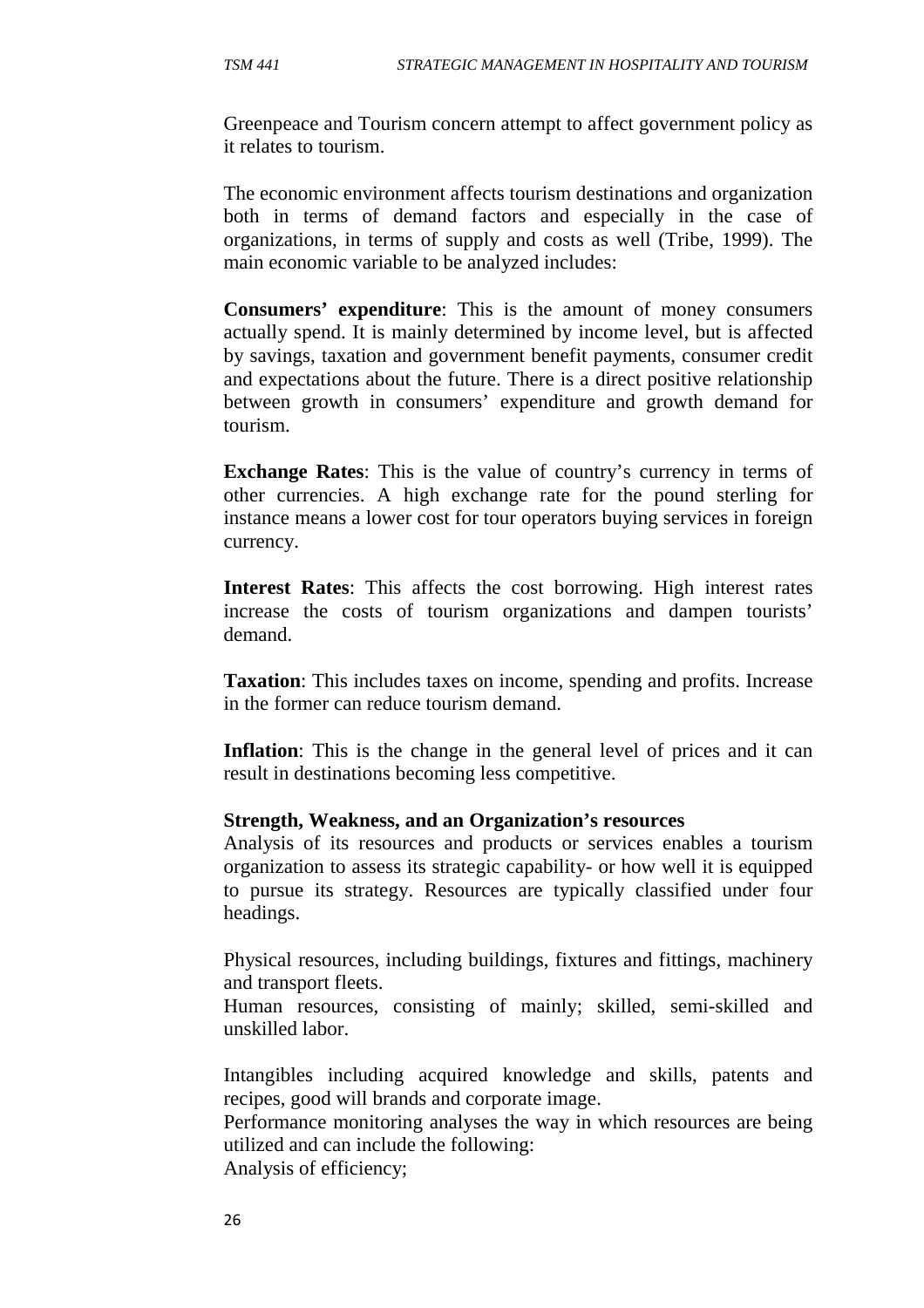Financial analysis; Appraisal; and Comparative analysis.

Efficiency measures the ratio of inputs to outputs. Broader measures of financial evaluation include share prices, earnings per share, and return on capital employed (ROCE). Appraisal is used for the evaluation of human resources and is a process where employees meet with their line managers to set targets for the future and review performance against previous targets. Comparative analyses can be made by reference to an organization's historical record, to other organizations in an industry (best practices) or to benchmark.

# **3.3 Strategic choice**

Strategic Choice is concerned with the generation of strategic options, an evaluation of strategic option and the selection of strategy. In simple terms, an organization seeks to gain advantage over its competitors either by selling a cheaper product than the competitors, or a better product than the competitor, or cheaper and better product. These are the key strategic options available. During any phase of strategic review, a number of strategic options will be generated from strategic analysis. The preferred option will pass the tests of suitability, feasibility and acceptability.

A price based strategy seeks competitive advantage by offering the lowest prices in the industry. A key way to achieve this is to reduce cost by offering a basic, standardized, mass-produced, no frills products with inessential aspects stripped out of the value chain. On the other hand, a differentiation strategy offers product quality and uniqueness. This is achieved through design, innovation, attention to quality and advertising.

Some organizations seek to provide high-quality products at low pricesa hybrid strategy. This is difficult to achieve because adding extra consumer value adds to costs and forces up prices. It is generally feasible if an organization can achieve economies of scale so that average costs fall in line with growth in output. Each of these positions offers a strategy for gaining competitive advantage.

# **3.4 Strategic Implementation**

The agreed organizational strategy will generally be set out in a formal document and effort then needs to be directed at strategic implementation. This is concerned with putting into practice of an organization's strategy. Initial consideration may need to be given to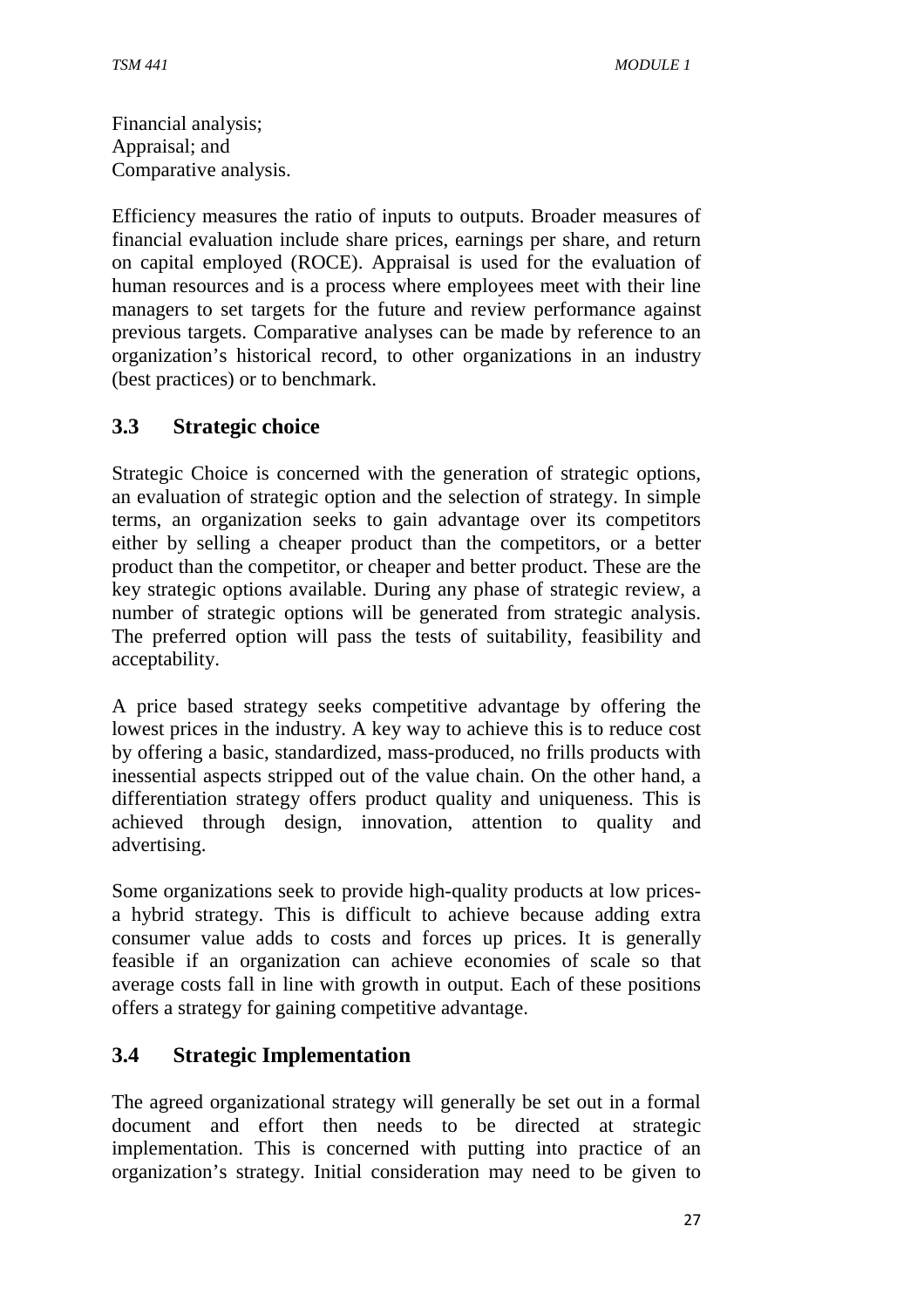logistics and operations. Complex strategies will need a project plan which takes logistics into account and provides a logical sequence of what has to be done before each stage of the plan can be realized. It therefore takes account of time scales and the interdependency of different elements of a strategy and allows a critical path to be mapped.

# **4.0 CONCLUSION**

The general strategic method outline in this unit represents a standard cycle of strategic planning and a classical approach to strategy. However, it should be noted that the success of a strategy depends on the accuracy of much of the analysis contained in the plan. Much of the analysis involves forecasting and the future is notoriously unpredictable.

# **5.0 SUMMARY**

This unit provides necessary information on the importance of both mission and stakeholders in tourism management, it gives insight into the techniques of strategic analysis and choice. It also highlights the process of strategic implementation.

### **6.0 SELF-ASSESSMENT EXERCISE**

- i. How would you explain the terms Mission and Stakeholders in tourism management?
- ii. Explain the difference between strategic analysis and strategic choice.

### **7.0 REFERENCES/FURTHER READING**

- Buhalis, D. (2001). *Tourism in Greece: Strategic Analysis and Challenges*. Current issues in tourism, 4(5) 440-80.
- David, F. (1989). *How Companies Define Their Mission*. Long Range Planning 22(1) 90-7.
- Hall C.M. and Jenkins J. (1995). I. London. Routledge
- Johnson, G. and Scholes, K. (2001). *Exploring Corporate Strategy*. Hemel Hempstead: Prentice Hall.
- Porter, M. (1980). *Competitive Strategy*: *Techniques for Analysing Industries and Competitors*. New York: The Free press.
- Tribe, J. *The Economics of Leisure and Tourism*, Oxford: Butterworth Heinemann.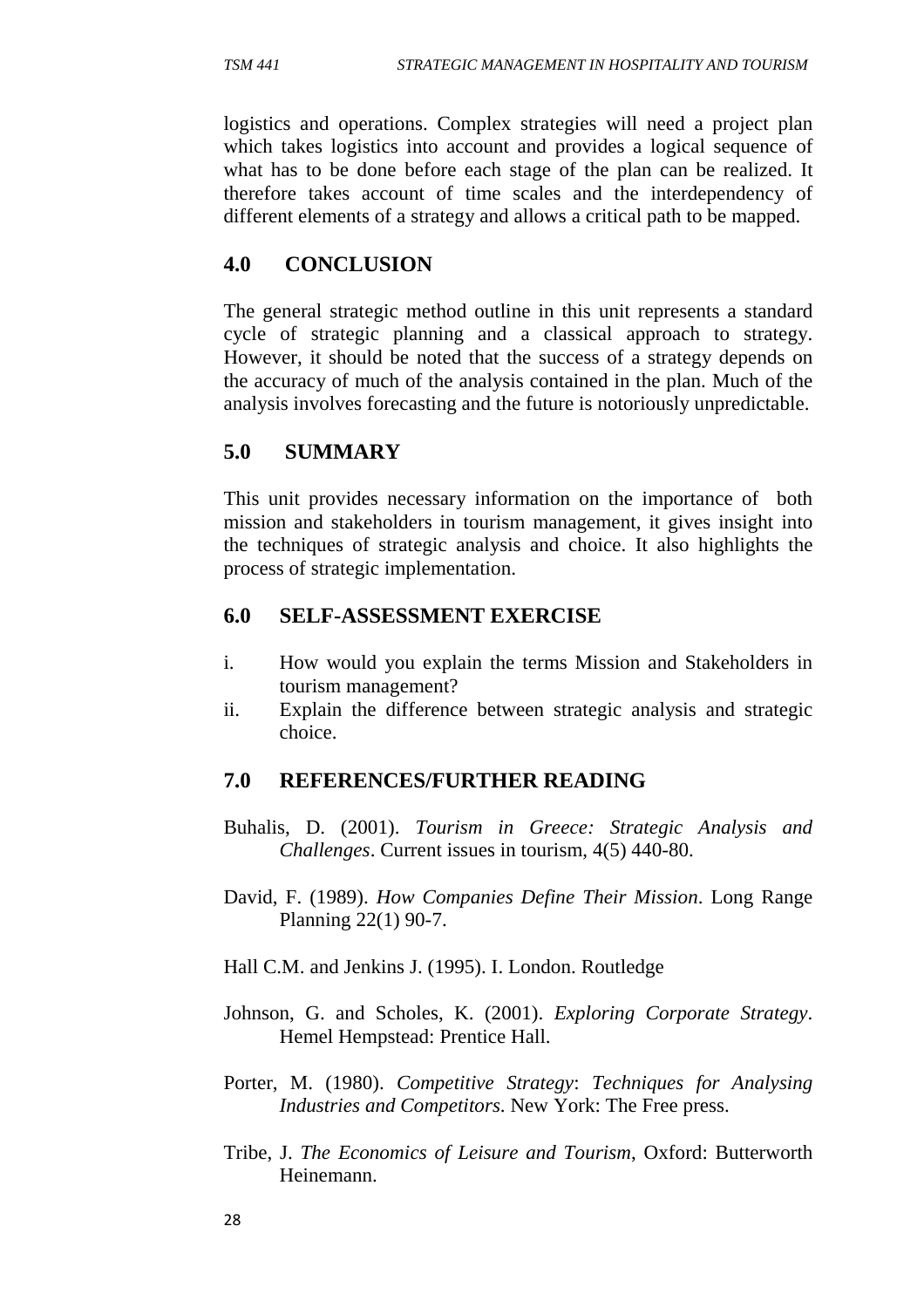# **UNIT 4 THE HOSPITALITY AND TOURISM CONTEXT**

### **CONTENTS**

- 1.0 Introduction
- 2.0 Objectives
- 3.0 Main Content
	- 3.1 Characterizing the external environment
	- 3.2 Strategic Fit and Strategic Intent
	- 3.3 Environment Characteristics
	- 3.4 Environment Dimensions
- 4.0 Conclusion
- 5.0 Summary
- 6.0 Self-Assessment Exercise
- 7.0 References/Further Reading

# **1.0 INTRODUCTION**

In the previous unit we studied how corporate strategy could be applied in tourism. Without strategy, organizations are vulnerable to strategic drift. The absence of strategy will translate to a consequence of failure in monitoring and responding to changing external environment.

This unit provides you with the perspective of the role of the environment and its impact on the hospitality and tourism firms. The internal and external environment will be defined and a description of the role of the external environment and its impact on the business will be elaborate on from a strategic formulation perspective.

# **2.0 OBJECTIVES**

At end of this unit, you should be able to:

- define and explain the role of the external environment in the context of the hospitality and tourism businesses
- explain strategy formulation from a contingency perspective
- explain environment dimensions.

# **3.0 MAIN CONTENT**

# **3.1 Characterizing the external environment**

On a daily basis, firms deal with both external and internal environments. The external environment lies outside the firm and includes individuals, firms, systems, and institutions that have an impact on it. Influences from the external environment come in form of changes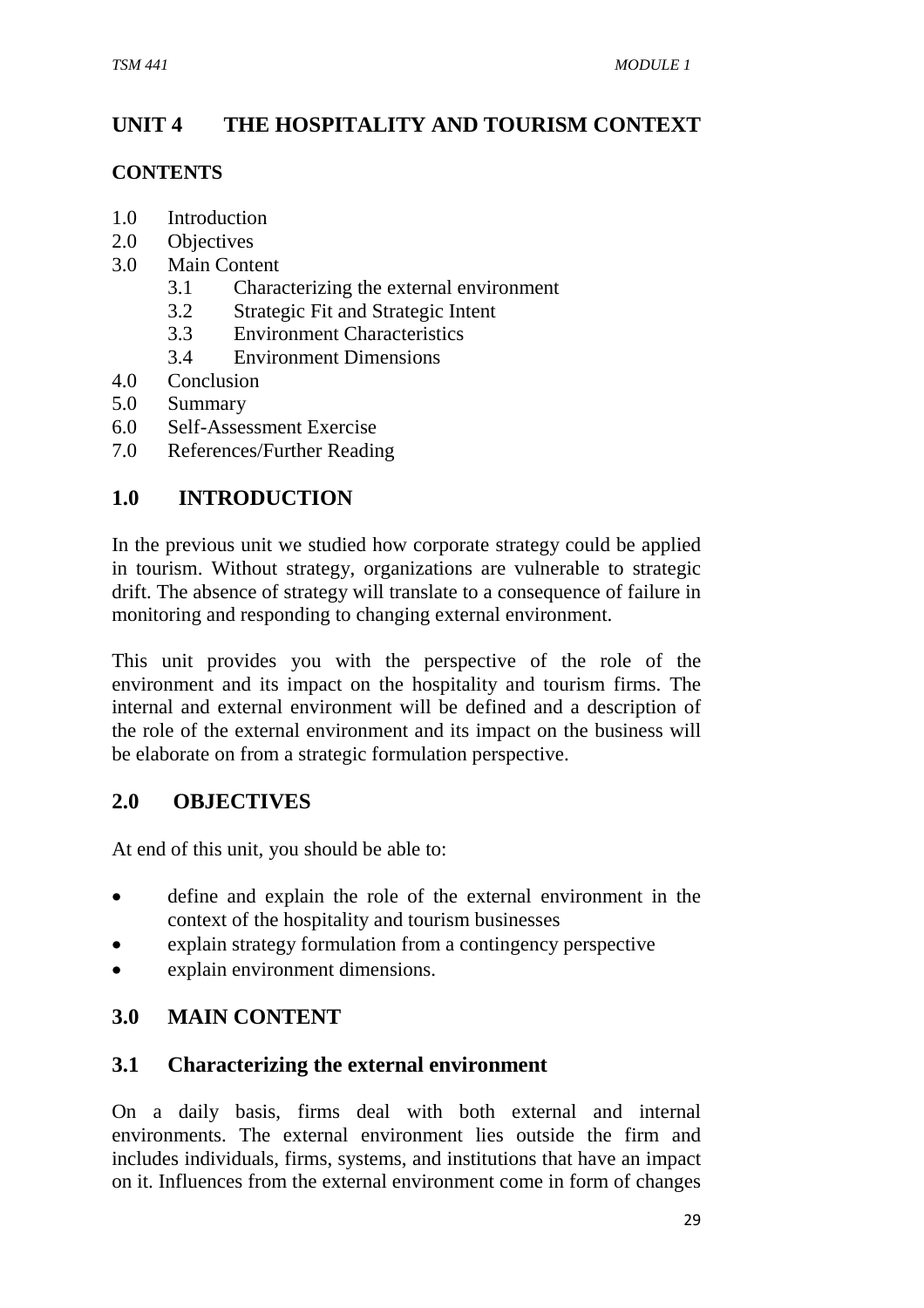that occur due to the forces that emanates from it. These forces arise from the trends in the macro and micro environments and could present opportunities or pose threats, depending on how they impact the firm. Organizations that scan the environment, track changes, and assess the impact of changes in terms of cause and effect have a more formalized approach to environment scanning.

Duncan (1972) defines the external environment as the context (e.g., firm) within which social and physical factors are taken into consideration by individuals for decision making. The interpersonal interactions among the members in the internal environment are what distinguish it from the external environment. According to Duncan, the internal environment contains three components: human resource, organizational function, and organizational level. The functional component refers to operations, sales, and marketing, human resources, materials management, and administration, while the organizational level refers to products and services, goals and objectives, and the process that integrates personnel with the organization.

Scanning the environment itself is not sufficient, organizations must be able to cope with the forces by ensuring that the internal resources and capabilities are aligned with the opportunities so they can tap them as they appear in the firm's external environment. Likewise, organizations must be able to counter the threats posed by the changes in the environment. This entire process of identifying strengths, weaknesses, opportunities, and threats is referred to as the SWOT analysis.

Strengths and weaknesses lie within the internal environment of the firm. Opportunities and threats are external to the firm and emanate from the macro and micro environment in which it is located. SWOT provides a situation analysis of the firm in terms of its current position given in market.

### **3.2 Strategic Fit and Strategic Intent**

The SWOT analysis provides the firm with an overview of how it is positioned in a given market to tap opportunities and counter threats. This analysis was initially developed by Albert Humphery from Stanford University from the perspective of providing firms with a framework to assess their resources and capabilities so opportunities could be tapped. The alignment between the firm's internal resources and capabilities and external opportunities is called the "strategic fit." The "fit" ensures that firms can align themselves with emerging opportunities.

"Strategic intent" was put forward by Hamel and Prahalad (1989), based on the premise that firms would not be able to create a sustainable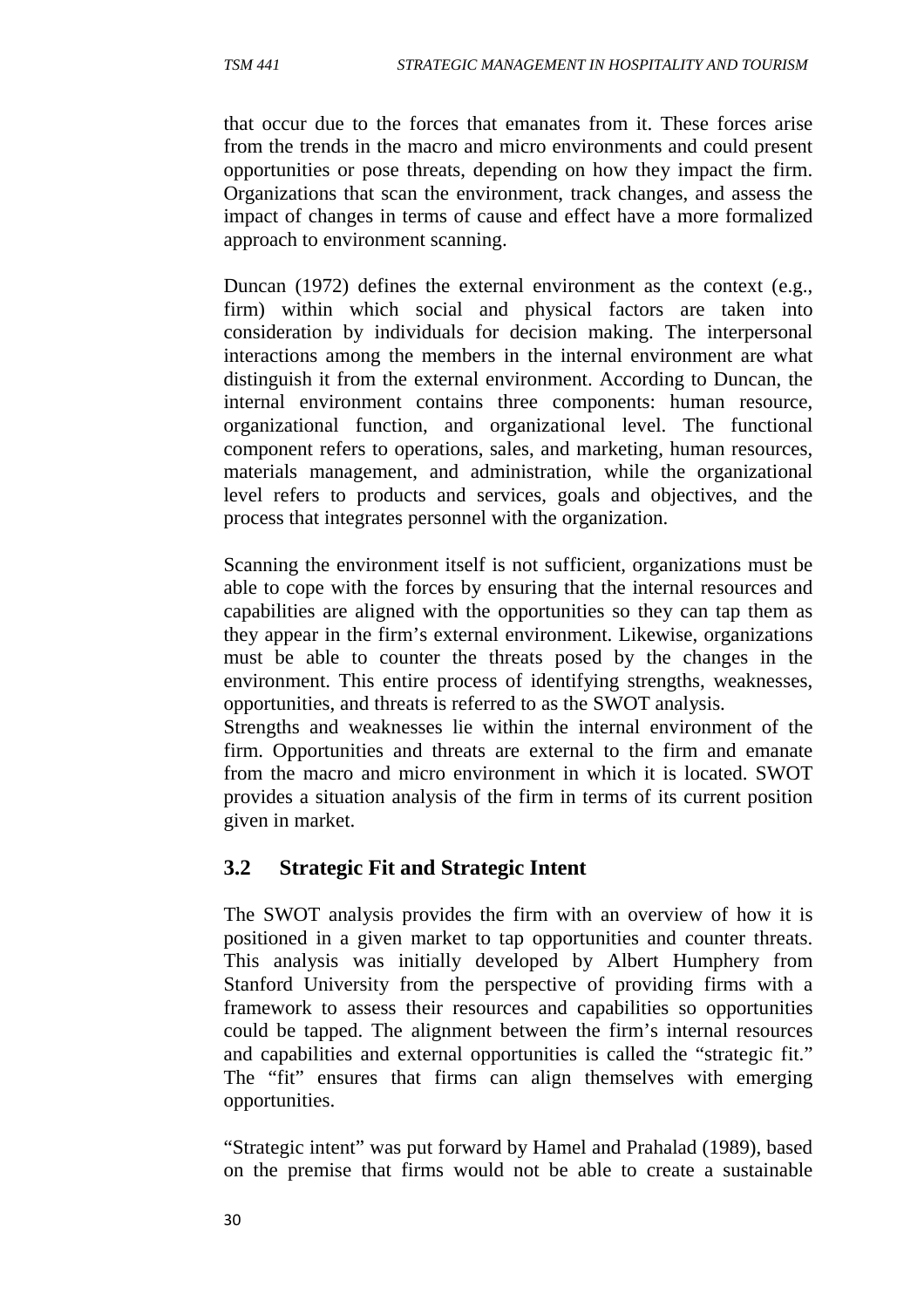competitive advantage unless strategic resources and capabilities are used to tap opportunities. This approach captured a firm's posture toward its environment in terms of identifying the opportunities and threats and positioning it to address them by acquiring resources and capabilities ahead of time. Therefore, resources should be acquired and capabilities should be developed to tap tomorrow's opportunities and threats. Here, we use Porter's (1980) definition of *sustainable competitive advantage*, which is "the advantage that firms are able to create in the marketplace by being ahead of competition during the time horizon over which existing resources and capabilities are used to the fullest extent."

The opportunities and threats that emanate in the environment, as described earlier, are a result of the forces that emerge from the macro and micro external environments. Literature categories as distinct, using classification scheme. The scheme was developed so it becomes easier to conceptualize and understand a complex subject such as external environment. The importance of understanding the environment and its impact was emphasized by scholars in the 1950s when the contingency school emerged. The characteristics of the environment are discussed in more details in the next section.

# **3.3 Environment Characteristics**

Terms used to describe the environment include environmental uncertainty, environment, environmental volatility, and environmental munificence (Table 3.1). Environmental uncertainty relates to the difficulty of the firm's managers to accurately predict the occurrences of an event. The higher the uncertainty, the more the difficulty managers have in assigning probable estimates of the occurrence or nonoccurrence of the event. The literature categorizes environmental uncertainty as contingency views and perceptual views ( Gerloff, Muir, and Bodensteiner, 1991).

The contingency view relates to understanding the environment and fitting the firm as per the characteristics of the environment. On the other hand, perpetual views of the characteristics of the environment relates to how the firm's manager are able to "notice, interpret, or learn about" the environment and its characteristics. The firm's external environment is characterized as being stable or volatile, certain or uncertain, liberal or illiberal. Volatility and uncertainty relates to the rate of change of key variables in a given environmental context. An environment in which firms have plenty of opportunities to grow, including the availability of slack resources, is said to be liberal or munificent. On the contrary, illiberality is associated with an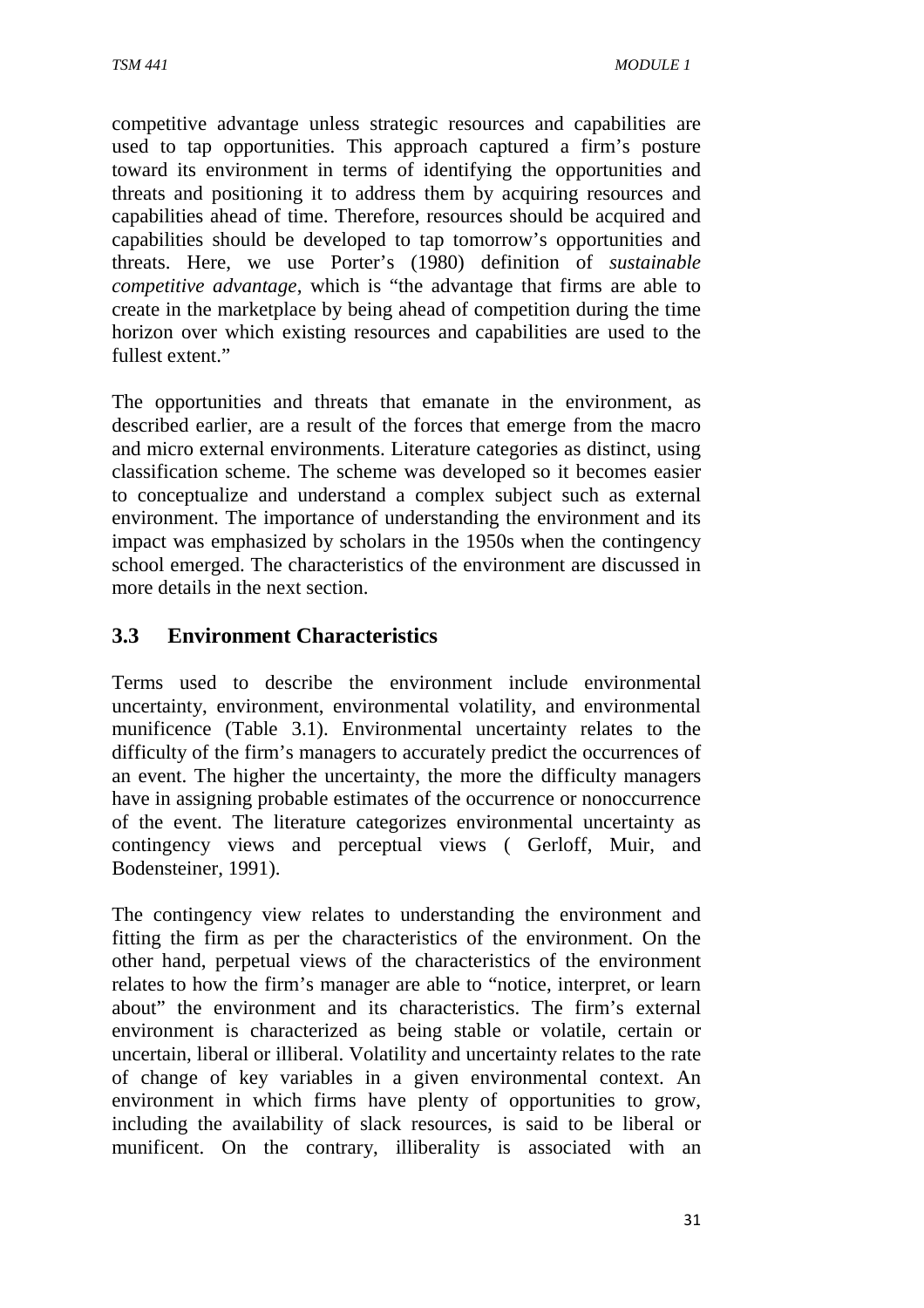environment where maturity has taken hold, strategic resources are difficult to acquire or obtain, and firms find it difficult to grow.

The firm's environment is also described as hostile, turbulent, and dynamic. Environmental hostility refers to unfavorable conditions in the general or macro environment. For instance, the current economic environment presents a hostile environment for tourism and hospitality firms. On the other hand, market hostility refers to unfavorable conditions at the task and industry environment levels. In the hospitality industry, demand and supply conditions and competitive forces could create a hostile market environment. Environment turbulence refers to the amount of change in the firm's external environment categories. Note that the "complexity" refers to the numbers of factors in the environment. Finally, environmental dynamism is the degree of change in the key factors within the firm's external environmental categories. For instance, the change in mortgage and interest rates in the U.S. context due to the economic downturn that began in mid-2008 reflects environmental dynamism. Similarly, within the hospitality and tourism industry environment, the level of dynamism is reflected in the shift in demand during a 365-days period due to a shift from high-peak to low seasons during the course of the year.

| <b>Environmental Characteristics</b> | <b>Description</b>                      |
|--------------------------------------|-----------------------------------------|
| <b>Environmental Uncertainty</b>     | Difficulty in accurately predicting the |
|                                      | occurrence of an event                  |
| <b>Environmental Volatility</b>      | Rate of change related to factors in    |
|                                      | the external environment                |
| <b>Environmental Munificence</b>     | The availability of slack resources     |
|                                      | and the opportunities for firms<br>to   |
|                                      | grow                                    |
| Illiberality                         | The opposite of munificence;<br>an      |
|                                      | environment in which the scope for      |
|                                      | growth is limited                       |
| <b>Environmental Dynamism</b>        | Degree of change in key factors in the  |
|                                      | environment categories, especially      |
|                                      | the general and task environment.       |
| <b>Environmental Hostility</b>       | The unfavorable conditions in the       |
|                                      | firm's general environment that have    |
|                                      | a negative impact on the firm           |
|                                      |                                         |
| <b>Market Hostility</b>              | Pertains to the unfavorable conditions  |
|                                      | in the firm's task environment          |
| <b>Environment Turbulence</b>        | Amount of change in the firm's          |
|                                      | external environments, as well as the   |
|                                      | complexity (number of factors) in       |
|                                      | those environmental categories          |

Table 3.1 Environmental Characteristics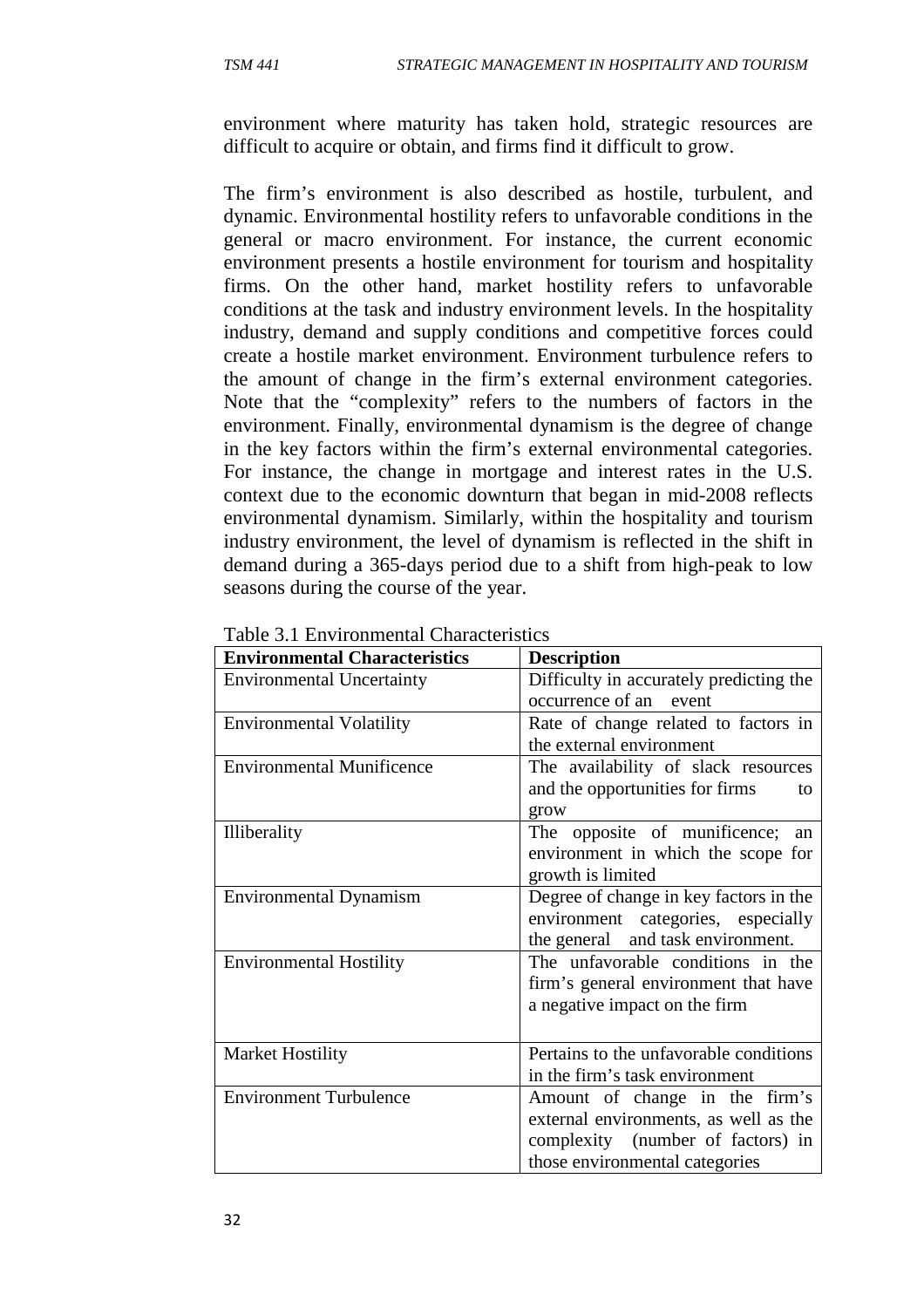# **3.4 Environment Dimensions**

There are two environmental dimensions in literature: the simple complex dimension and the static-dynamic dimension. The simple complex dimension refers to the number of factors or variables that influence the environment. The fewer the factors, the more stable the environment. Contrarily, the greater the number of factors, the more complex the environment. For instance, if a market has many suppliers and many buyer groups, then the business environment in such market is considered to be relatively complex.

The static-dimension refers to the degree of change over time related to the factors or variables pertaining to the internal and external environments. The lesser the change, the more static the environment and vice versa. Duncan (1972) refers to two subdimensions of the staticdynamic dimension: the degree of change over time (stability/instability) in the factor that firms' manager consider during the decision making process, and the frequency with which the decision makers consider new or different factors.

# **4.0 CONCLUSION**

The characterization of the external environment in relation to its dimensions and how strategic fit and intents can be used to tap opportunities and counter threats have been discussed in this unit. The hospitality and tourism firms are often in a competitive environment, and the need to understand the environment they operate in cannot be undermine.

### **5.0 SUMMARY**

Understanding the external environment is essential so firm's managers can formulate strategies while taking into consideration the various forces that emanate from its categories.

### **6.0 SELF-ASSESSMENT EXERCISE**

- i. Why is it necessary to analyze the external environment?
- ii. How would you describe "Strategic Fit and Strategic Intent"
- iii. What are the terms used to describe environmental characteristics?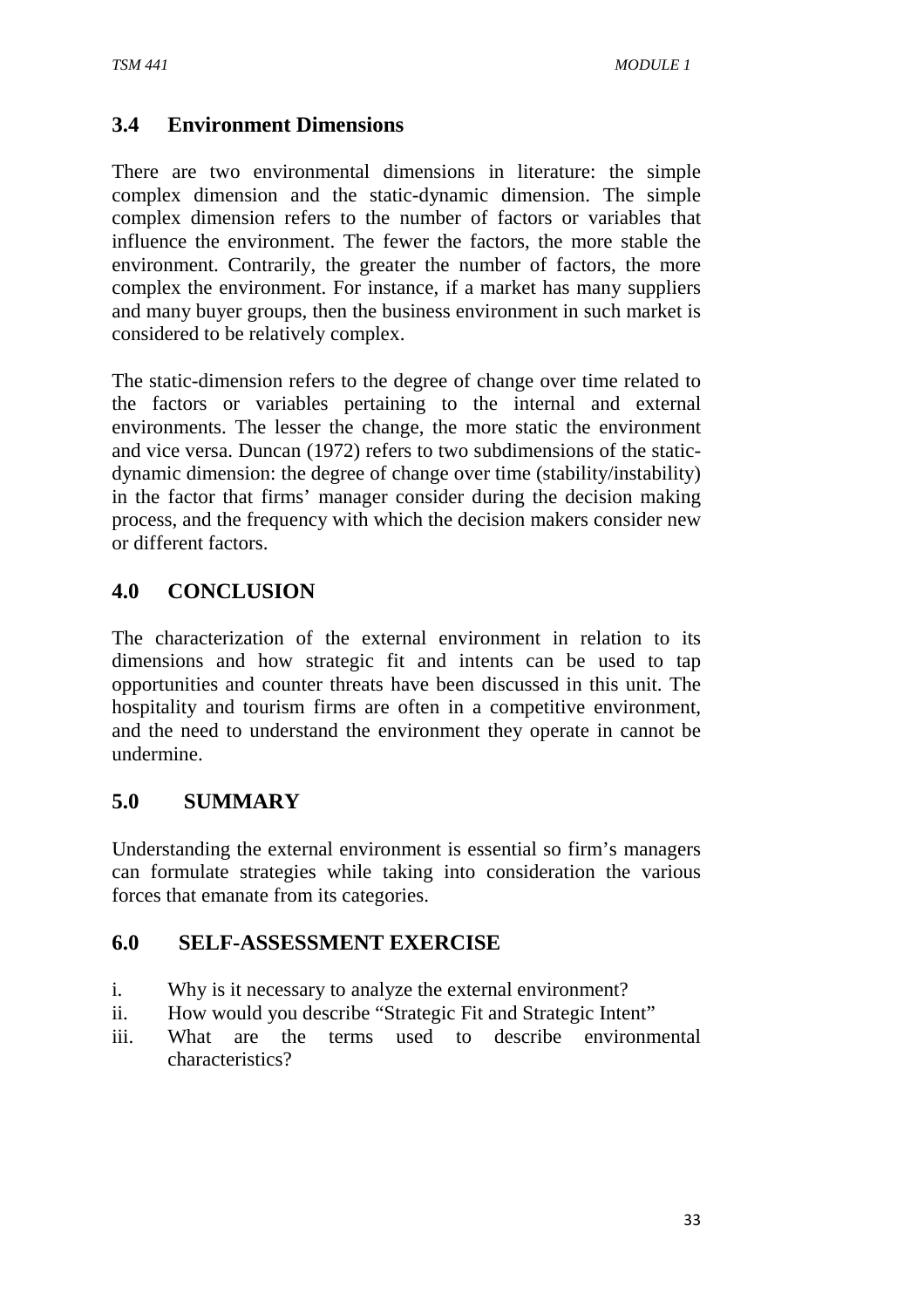#### **7.0 REFERENCES/FURTHER READING**

- Duncan, R.B. (1972). Characteristics of Organizational Environments and perceived Environmental Uncertainty, *Administrative Science Quarterly*, 17(3), 313-327.
- Gerloff, E.A., Muir, N. K., and Bodensteiner, W.D. (1991). Three components of perceived environmental uncertainty: an exploratory analysis of the effects of aggregation. *Journal of Management*, 17(4), 749-768.
- Hamel, G. and Prahalad, C.K (1989). Strategic intent*. Havard Business Review*, 63-74.
- Porter, M. (1980). *Competitive Strategy*: *Techniques for Analyzing Industries and Competitors*. New York: The Free press.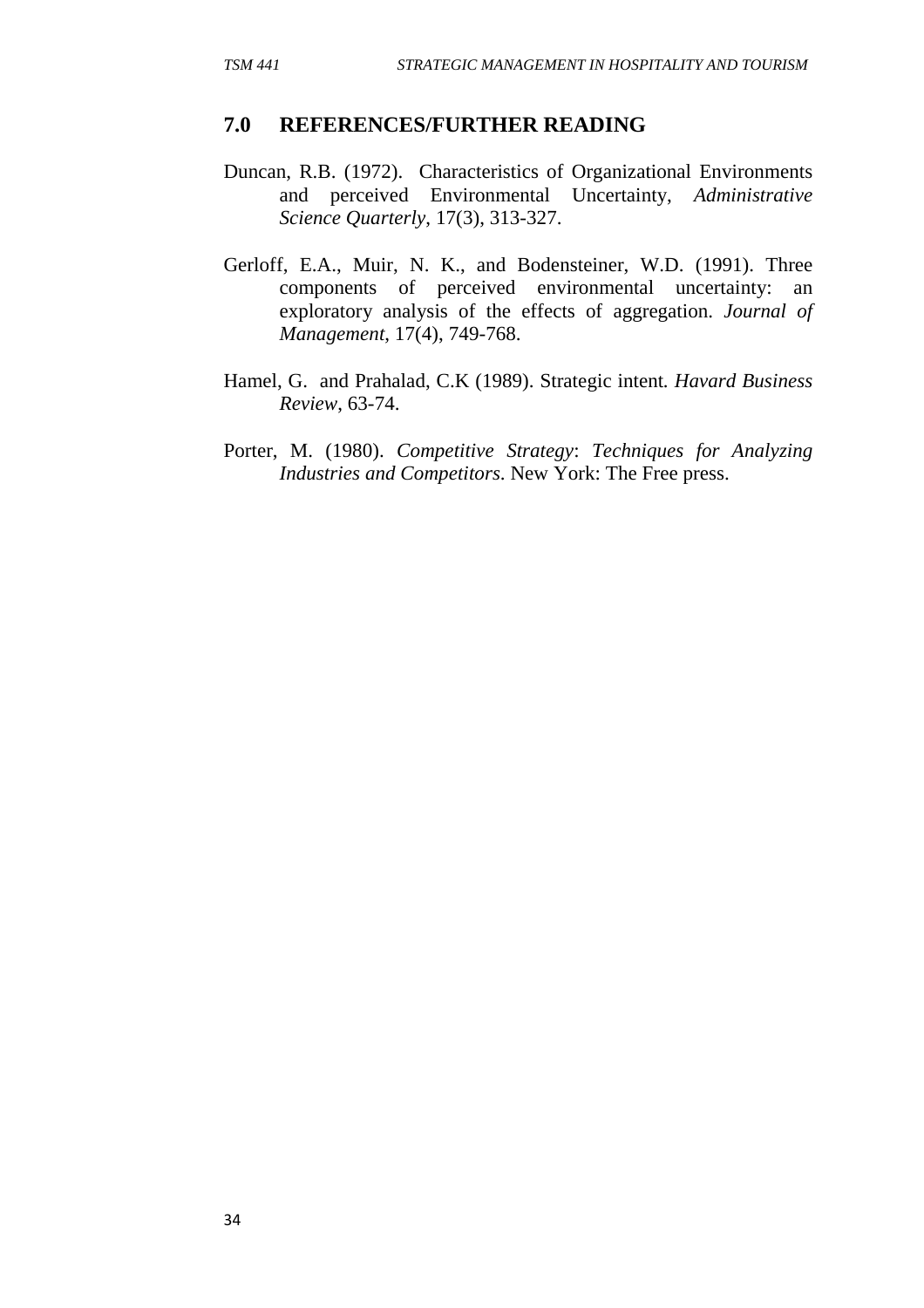# **UNIT 5 UNDERSTANDING THE MACRO ENVIRONMENT**

#### **CONTENTS**

- 1.0 Introduction
- 2.0 Objectives
- 3.0 Main Content
	- 3.1 The Political/Legal Environment
	- 3.2 The Economic Environment
	- 3.2 The Sociocultural Environment
	- 3.3 The Technological Environment
	- 3.4 The Ecological Environment
- 4.0 Conclusion
- 5.0 Summary
- 6.0 Self-Assessment Exercise
- 7.0 References/Further Reading

### **1.0 INTRODUCTION**

The previous provides you with the perspective of the role of the environment and its impact on the hospitality and tourism firms. The internal and external environment was defined and a description of the role of the external environment and its impact on the business were be elaborated on from a strategic formulation perspective. In this unit, we shall discuss the macro environment, consisting of the environment types and how these environment types impact the hospitality and tourism industry.

#### **2.0 OBJECTIVES**

At the end of this unit, you are expected to be able to:

- define the macro environment
- discuss the types of environment
- explain how the different types of environment impact the hospitality and tourism industry.

### **3.0 MAIN CONTENT**

It should be noted that there are no clear demarcation between environment categories, but the boundaries are imaginary for the purpose of conceptualization and comprehension. These categories form the five major subcategories of the macro environments (Figure 2). They are discussed in more details in the following sections.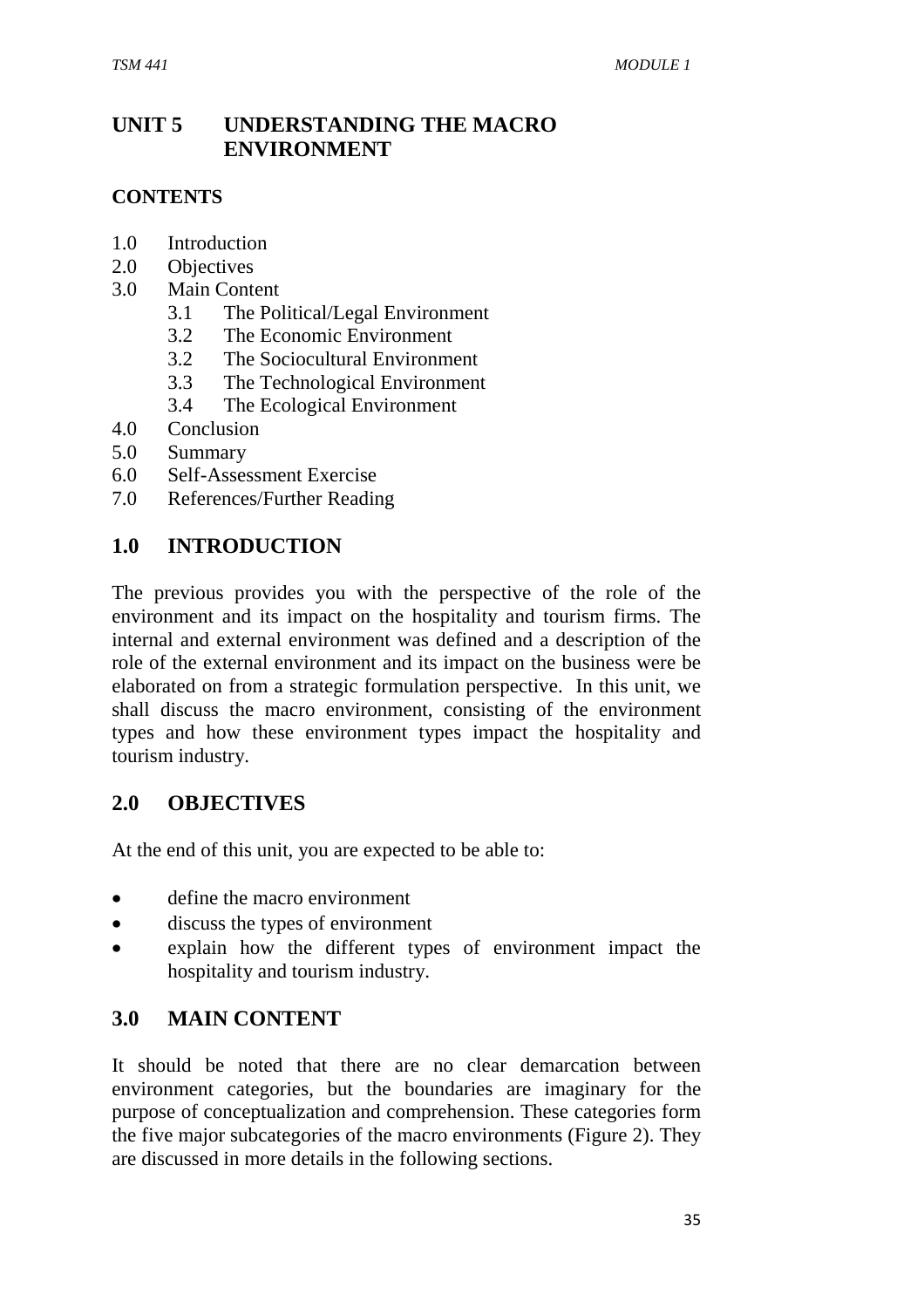

**Figure 3: Environment types-General and Task Environments.** 

#### **3.1 Political Environment**

The political and regulatory factors have been instrumental in defining how firms can maneuver, succeed, and expand in local and international markets. Transparent legal and political systems, especially in the West, have enabled firms to use franchising as a mode of development in the international context. Firms are impacted by regulations related to human resources management, ecology, technology, copyright- and patent-related issues, and market-related factors and issues, including handling customer-related problems. The regulation related to how tourism businesses are formed and how they need to be operated from human resources and ecological view-points are important to consider from local and global perspectives. From the employees relations perspective, due consideration should be given to legal issues related to human resources from different ethnic backgrounds as well as gender related issues. Changes in rules, regulations and laws in the business environment that impact the firms must be tracked.

As a matter of fact, the political environment is equally very important to consider because it influences the policies and decisions that impact all other environmental categories. Policies in terms of terrorism related issues, including safety, security, ecology, and so forth, are politically driven, so they impact the laws and the regulatory environment of business. They must be considered in order track changes in the environment. For instance, from an ecological perspective, what is considered acceptable in Nigerian context may not be acceptable in South Africa or United State contexts, given the political, legal, and social norms in these geographic domains. Table 3 lists the key variables and issues that are part of the political/legal environment.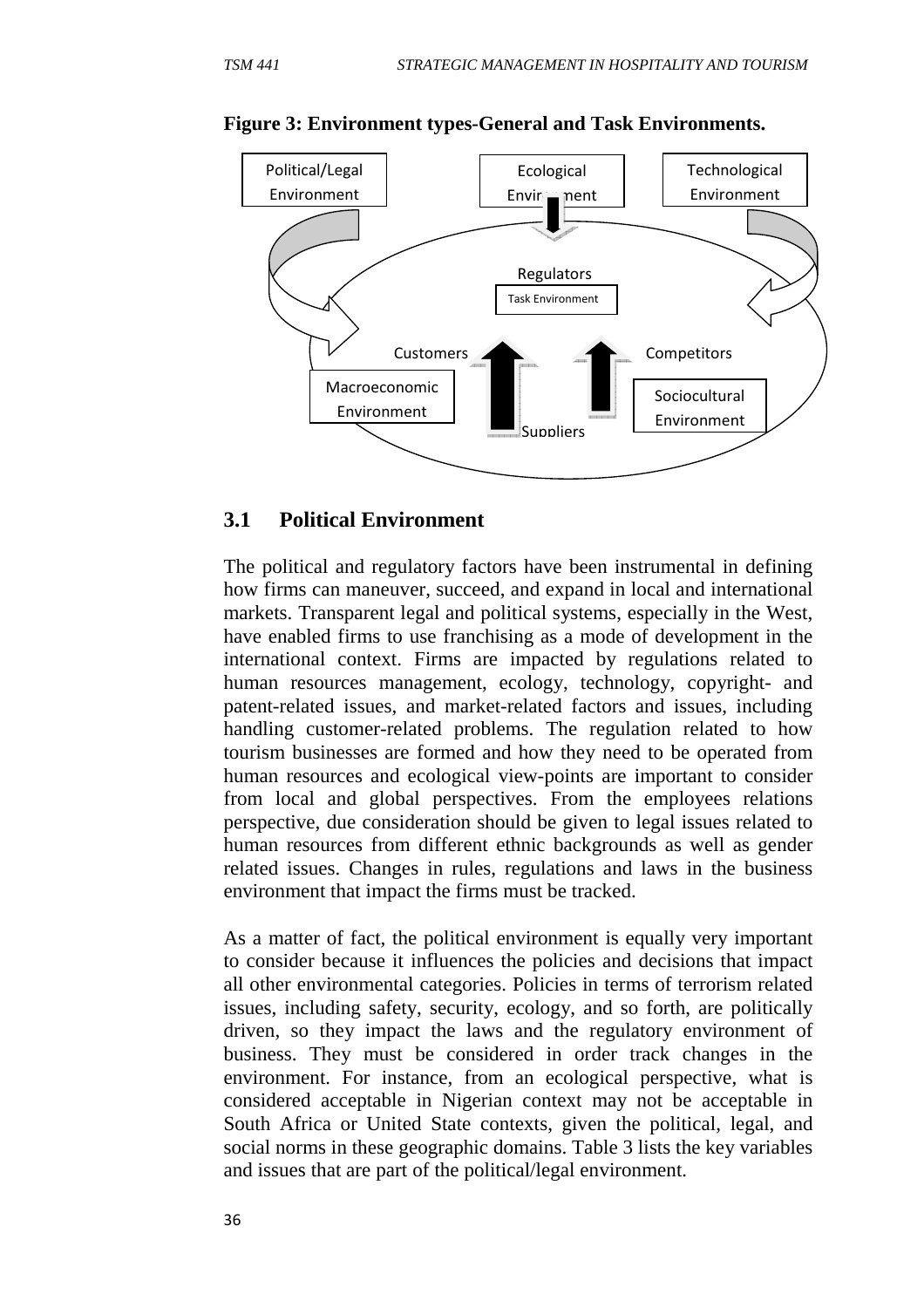### **Table 1: General Environment-Key Variables/Issues to Track and Analyze General Environment Variables/Issues to Track and**

|                              | <b>Analyze</b>                                            |  |  |
|------------------------------|-----------------------------------------------------------|--|--|
|                              | Political<br>- Regional policies                          |  |  |
|                              | - Change in government                                    |  |  |
|                              | Terrorism                                                 |  |  |
|                              | Wars                                                      |  |  |
|                              | New regulations impacting businesses, including minimum   |  |  |
|                              | manufacturing and consumption of indigenous<br>wage,      |  |  |
|                              | products, and so on.                                      |  |  |
|                              | Labor and hiring workforce locally versus form abroad     |  |  |
|                              | Policies related to the ecology including global warming, |  |  |
|                              | greenhouse gas emissions, and so on                       |  |  |
|                              | Policies related to corporate and personal taxation       |  |  |
|                              | Economic<br>-Interest rates                               |  |  |
|                              | Inflation rates                                           |  |  |
|                              | GDP growth rate                                           |  |  |
|                              | Cost of input factors                                     |  |  |
|                              | Consumer price index                                      |  |  |
|                              | Consumer confidence                                       |  |  |
|                              | Price of oil and commodities                              |  |  |
|                              | <b>Stock markets</b>                                      |  |  |
|                              | Mortgage rates                                            |  |  |
|                              | Balance of trade/exports and imports                      |  |  |
|                              | Exchange rates and purchasing power parity                |  |  |
|                              | Corporate, personal, and capital gains taxes              |  |  |
|                              | Availability of credit                                    |  |  |
|                              | Unemployment rates                                        |  |  |
| ■                            | Sociocultural Demographic changes                         |  |  |
|                              | Birth and death rates                                     |  |  |
|                              | Immigration                                               |  |  |
|                              | Emigration                                                |  |  |
|                              | Age related changes                                       |  |  |
|                              | Gender related changes                                    |  |  |
|                              | <b>Education related developments</b>                     |  |  |
| <b>Psychographic changes</b> |                                                           |  |  |
|                              | Life style of the baby-boomer generation                  |  |  |

**-** Life styles of generations X and Y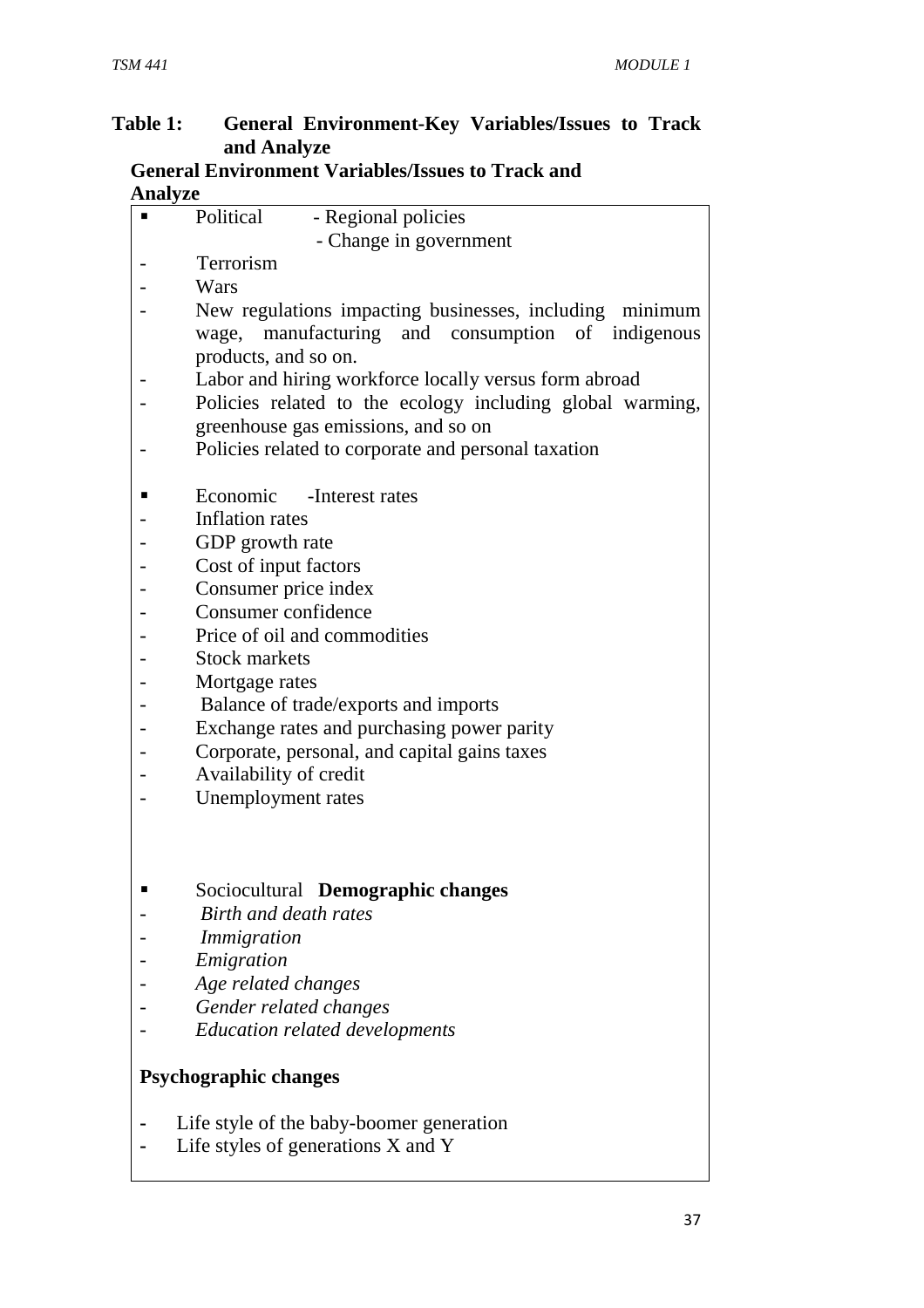#### **Cultural changes**

- Multiculturalism

#### **Other factors**

- Spread of disease
- Work-life balance
- Terrorism
- Religion
- Nationalism
- **Technological** -New technology-related hardware
- New technology related software
- New technology application
- Development of new products
- Investments in technology related R&D
- Safety and security related technological developments
- **Ecological** Demand for "green products"
- Supply of "green products"
- Global warming and greenhouse gas emissions
- Disposal of waste
- Recycling paper and landfills
- Deforestation and climatic changes
	- Protecting the natural environment

### **3.2 The Economic Environment**

The economic environment relates to the factors that emanates from the economy, which includes variable such as the GDP growth rate, interest rates, mortgage rates, stock market performance, foreign direct investment, consumer confidence, and inflation rates. These variables depict the state of the economy and the prospects of the business in that economy. Hospitality and tourism firms need to track changes in the economy so they will be aware of the impact of these changes in terms of cause and effect. For instance, an upturn in the economy would have an impact on businesses in terms of opportunities for enhancing their profitability, which will in turn have an effect on the tourism industry in terms of business and leisure travel. Hence, the need for scanning the economic environment is essential to finding out how the businesses are being affected from economic perspective. However, it is essential to get a more comprehensive view of the environment by considering the mutual effects of each environment category on business. We hall discuss the sociocultural environment in the next section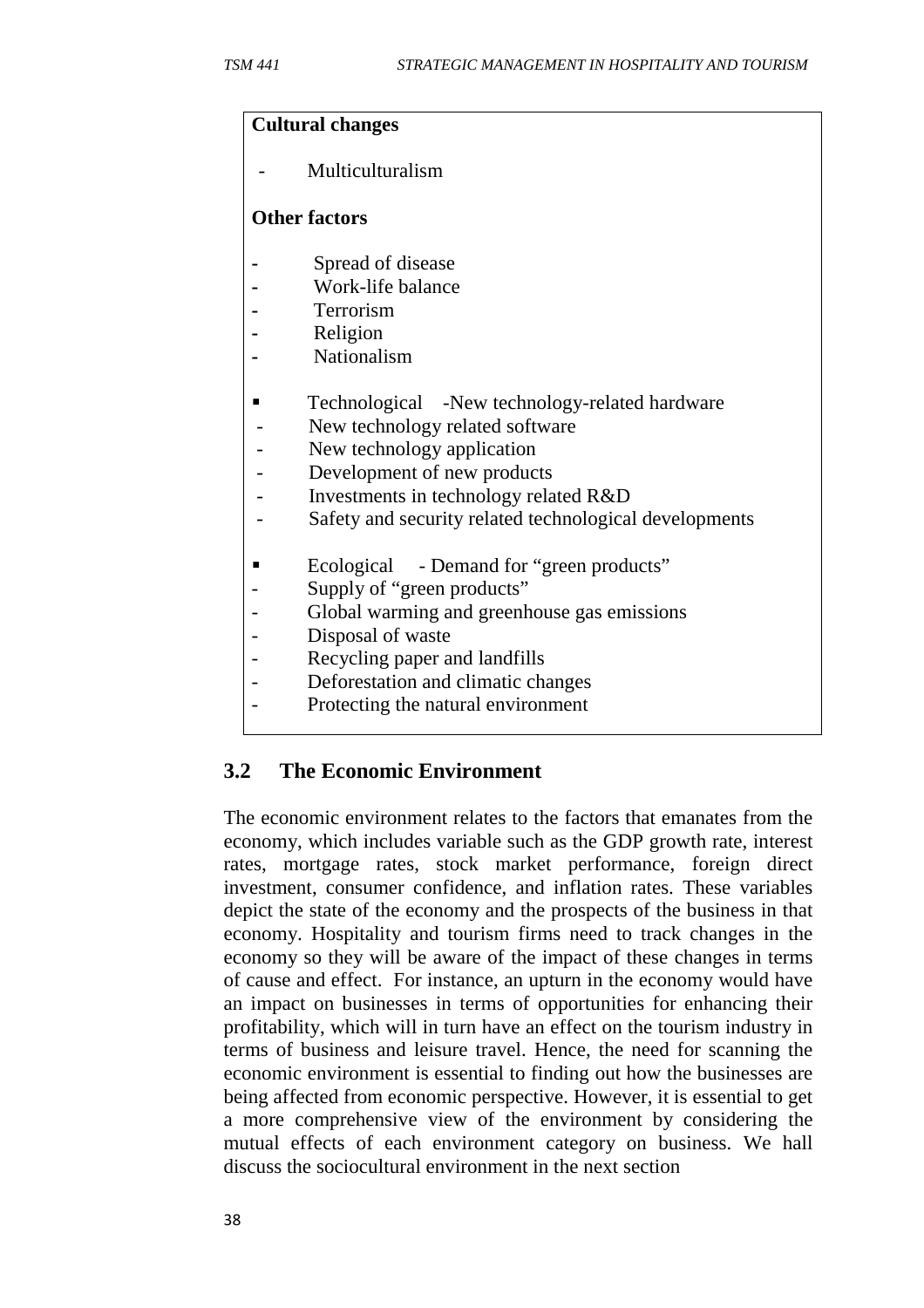# **3.3 Sociocultural environment**

The sociocultural environment pertains to the geographic, demographic, and psychographic description of markets and the emerging trends in them. The geographic locations of markets in sates, regions and national contexts have an influence on businesses. For instance, the sociocultural factors that influence businesses in Lagos would be considerable different from those in Dubai. Business also must deal with a multicultural society and their impact on the resource and capabilities of the firm. The workforce is diverse, and firms' managers need not to only understand the psychographics of their customers but also the employees' behavior and orientation. Education is another aspect that firms have to deal with in the knowledge economy. It is becoming more important for hospitality and tourism firms to hire experienced, qualified employees, even it means recruiting help from other countries. Other variables that are part of this environment include multiculturalism, the spread of disease, the work life balance, terrorism, religion, and nationalism, which all impact a company's task environment (see Table 3).

We shall discuss the technological environment next.

# **3.4 Technological Environment**

Whereas the economic and sociocultural environments have a significant impact on firms, it is equally important to consider the impact of the technological environment that have had a major influence on businesses over the past two decades. Technology has played a major role in the way products and services are consumed, how they are produced, and even how they are marketed and distributed. Significant changes have taken place in the post- World War 2 era in terms of technology in science, engineering, and businesses. In the past two decades, the advent of computer technology has revolutionalized how markets and businesses connect with one another and how linkages among business units are established across national context.

Hospitality and tourism firms have been impacted in a major way that includes demand- and supply-side-related effects. Consumers have accessibility to products using the online medium in a way that has driven businesses to create market interfaces that are purely technology based. Operations have been impacted to the extent that efficiency and productivity have improved. In fact, employees have become multitask oriented, while addressing ecological issues by being more environment friendly in handling day-to-day transactions.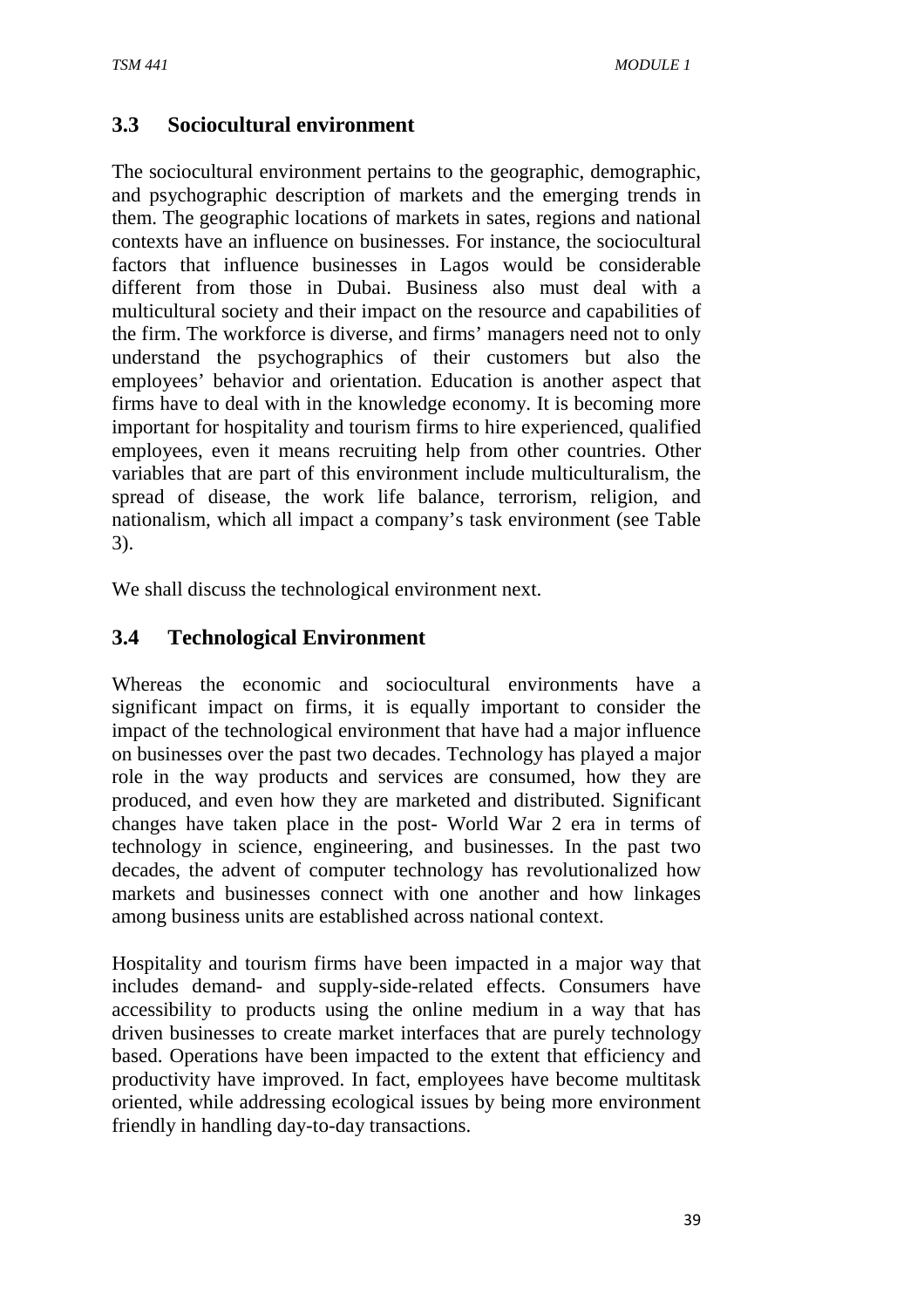# **3.5 The Ecological environment**

The ecological environment has had a major impact on businesses in recent years, with more and more firms becoming socially responsible in how they deal with increasing threats related to the environment. These threats have emanated because of degradation of the environment and depleting natural resources, including global warming. Key variables/issues include demand for and supply of "green" products, global warming and greenhouse gas emissions, disposal of waste, recycling paper and landfills, deforestation and climatic changes, and protecting the natural environment. Table 3 list the variables and issues that are part of the ecological environment. Tourism businesses have had to redevelop and/or redesign their systems, processes, and procedures to become more pro-environment in their orientation. Consumers in turn have become more eco-friendly in their lifestyle and orientation towards tourism products. Eco-certifications have become the norm to identify best practices in the tourism industry.

# **4.0 CONCLUSION**

Having holistic understanding of the general environment and the associated issues that accrues from these environment will enable you comprehend the day to day challenges the hospitality and tourism firms are constantly faced with. This environmental awareness have helped the hospitality and tourism firms to realign their strategies in order to be adequately prepared for external challenges.

### **5.0 SUMMARY**

The general environment impacts the firms in it, and comprehending the origins of these impacts in the general environment and corresponding impacts on the task environment is essential.

### **6.0 SELF-ASSESSMENT EXERCISE**

- i. Why do we need to analyze the external environment?
- ii. How can we classify the external environment?
- iii. How does the external environment influence the hospitality and tourism firms?

### **7.0 REFERENCES/FURTHER READING**

Okumus, F., Altinay, L., and Chathoth, K. P. (2010). *Strategic Management for Hospitality and Tourism, 1st* ed. Burlington: Elservier.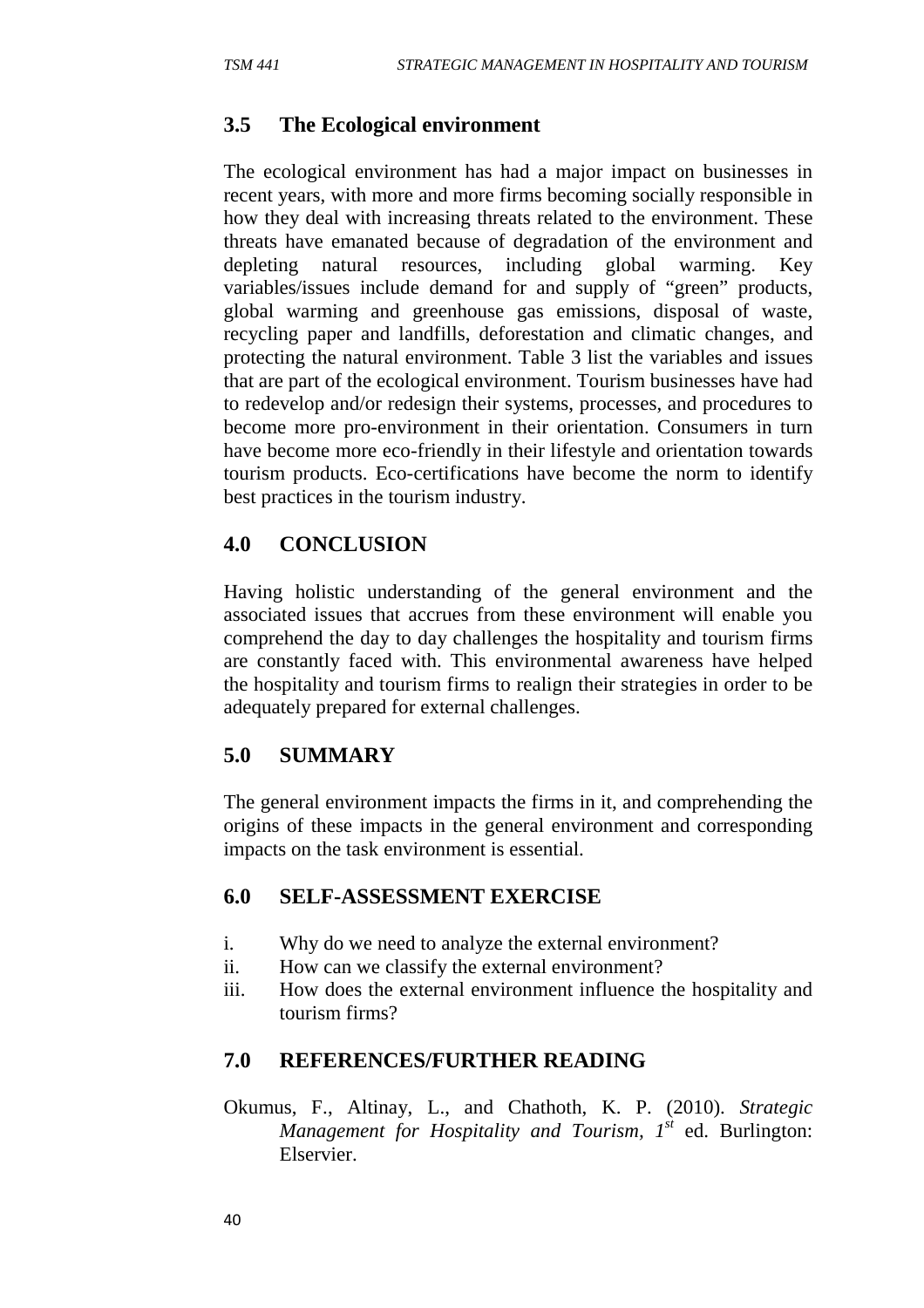# **MODULE 2**

- Unit 1 The Task Environment and its influence
- Unit 2 The Organization Context
- Unit 3 Business Level Strategies
- Unit 4 Corporate Level Strategies
- Unit 5 Network Level Strategies

# **UNIT 1 THE TASK ENVIRONMENT AND ITS INFLUENCE**

# **CONTENTS**

- 1.0 Introduction
- 2.0 Objectives
- 3.0 Main Content Environment and Influence on Industry Structure/Firms
	- 3.1 The Immediate Business or Task environment
	- 3.2 The Five forces Model
	- 3.3 The Dynamics of Competition and Strategic Groups
	- 3.4 Environmental Scanning and the Hospitality /Tourism Firm
- 4.0 Conclusion
- 5.0 Summary
- 6.0 Self-Assessment Exercise
- 7.0 References/Further Reading

# **1.0 INTRODUCTION**

In the previous unit, we discussed the macro environment, consisting of the environment types and how these environment types impact the hospitality and tourism industry. This unit will give us an understanding of how firms are influenced by the more immediate or task environment.

### **2.0 OBJECTIVES**

At the end of this unit, you will be able to:

- discuss the immediate or task environment
- relate the Five Forces Model to the hospitality and tourism industry
- explain the dynamic of competition and strategic groups
- explain environmental scanning and its application to the hospitality and tourism industry.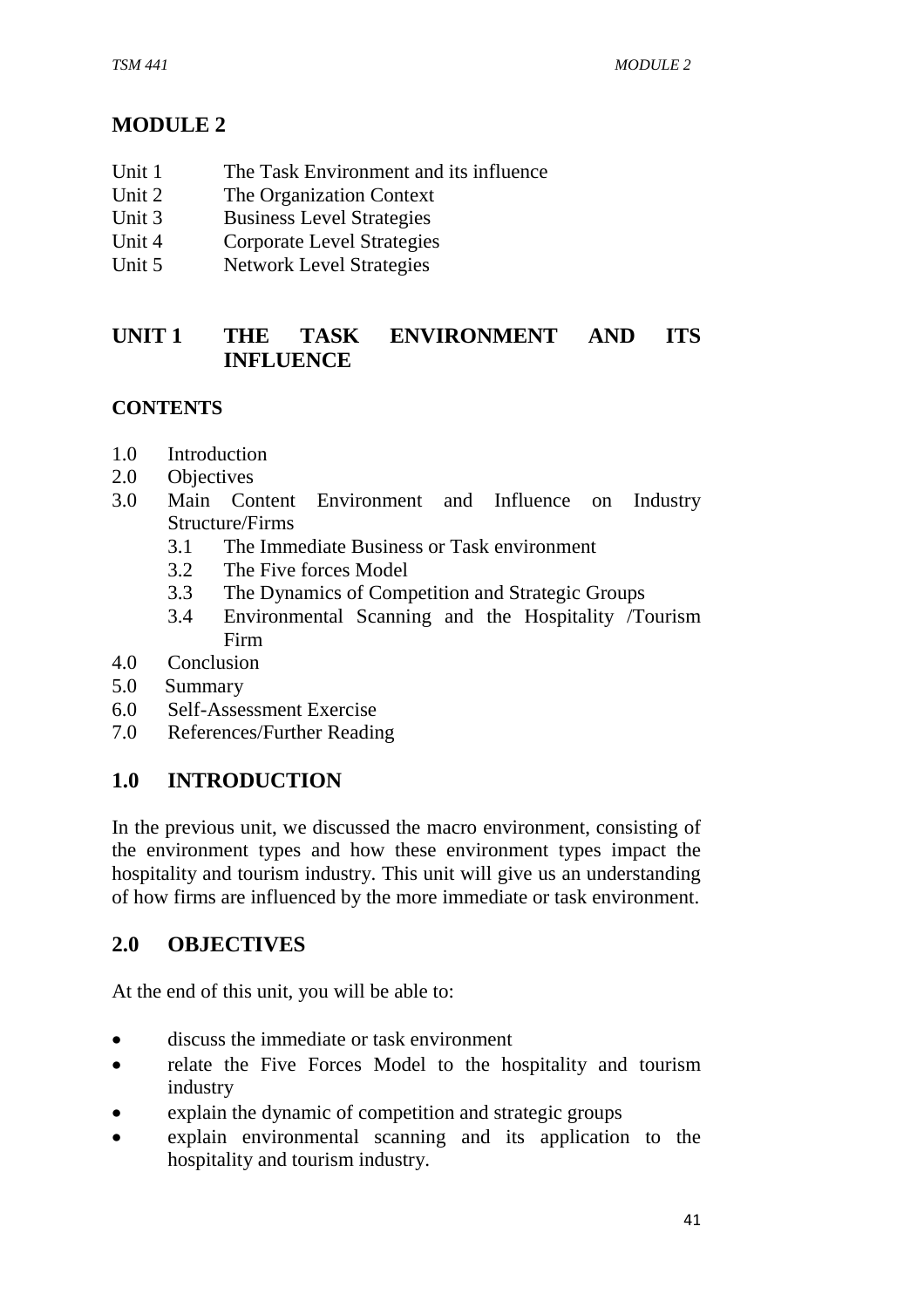# **3.0 MAIN CONTENT**

#### **3.1 The Immediate Business or Task environment**

The immediate or task environment consists of customers, competitors, suppliers, and regulators (Dill 1958). These four components of the task environment influence the firms in the industries. Here industry is defined as consisting of firms that offer similar products and services that could be considered close substitute.

**Customers or Buyers** form an important component of the task environment, comprising different groups with different needs, wants, and buying power. Customer groups with similar needs are defined as part of a segment, and their buying behavior influences firms to position their products and services accordingly. Based on this, from tourism business perspective, business and leisure travelers could be considered major customer groups, in which subsegments could be defined. These customer groups could be categorized based on propensity to consume various products and services (e.g., luxury verses economy hotel products and services), propensity to consume standardized versus customized products and services (e.g., major hotel chains versus boutique hotels), and propensity to consume products and services based on location (e.g., airport hotels versus city hotels).

**Competitors** form an important element of the task environment. The positioning strategy of the firm defines with whom it competes within the market segments. In the tourism industry, examples of competitor hotel firms in a given market include Transcorp Hilton Hotels and Sharaton Hotels. The competitive dynamics in a given industry depend on the industry and the product life cycles.

**Suppliers** form an important component of the business or task environment by supplying raw materials and finished products and goods to the firm, including the tourism industry. Quality-related issues come to the fore when suppliers are not able to deliver goods and finished products to the firm as agreed. The efficacy with which firms connect with suppliers is of paramount importance if they are to respond to customers' needs and wants. In fact, firms should request frequent feedback from suppliers on how prospective goods and raw materials can be made available so future opportunities can be tapped. This is essential for firms to be able to sustain a competitive advantage in the long term.

**Regulators** are an extension of the legal environment that set policies, rules, and regulations so firms in a given economy or industries are engaged in healthy competition. Regulators set the tone for competing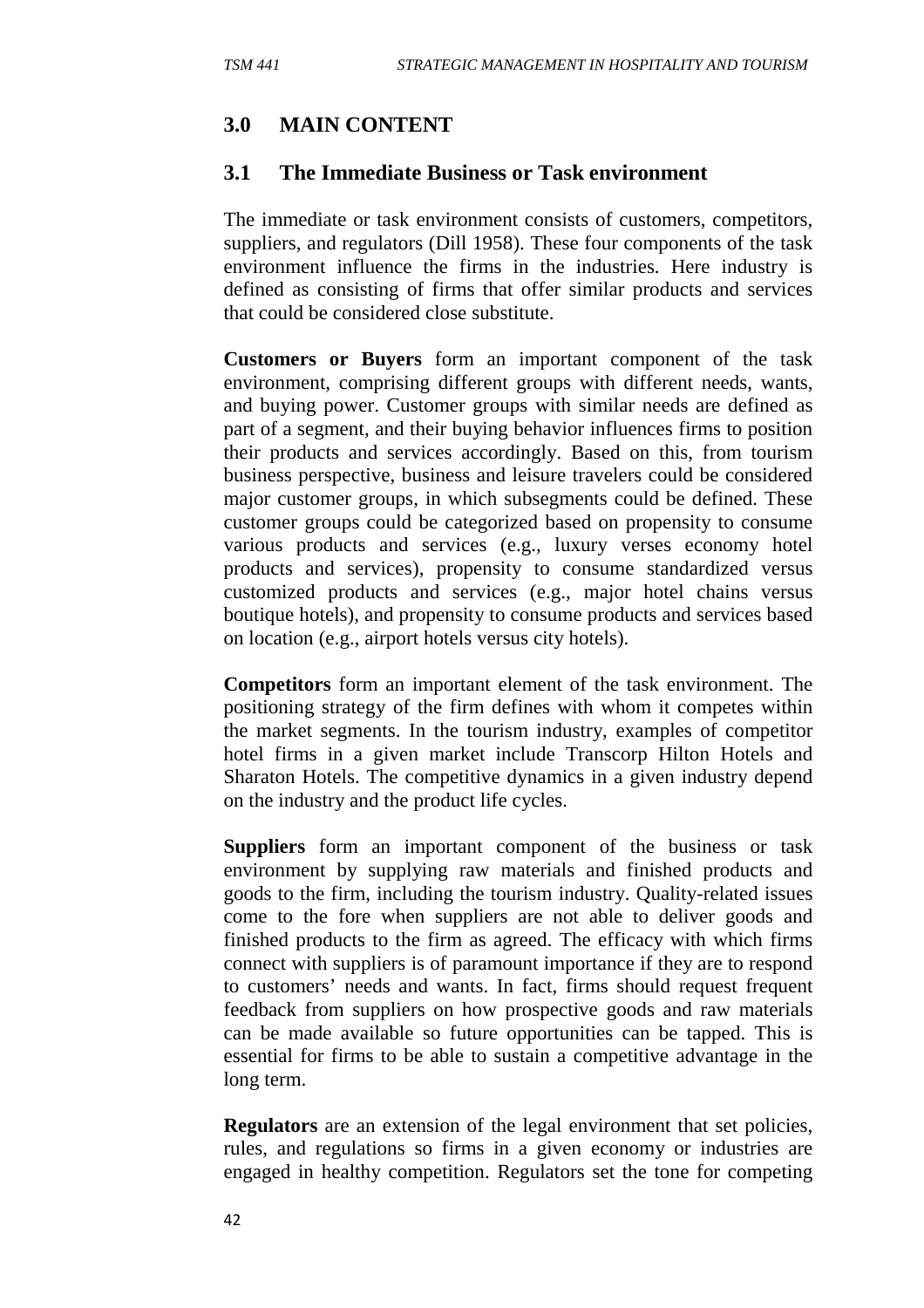firms in markets through policies that ensure that there are no copyright or patent infringements, that antitrust-related issues are not a problem, that price fixing or other such issues do not give unfair advantage of firms, and that there are no infringement related codes and other regulations.

# **3.2 The Five Forces Model**

Based on the competitive forces that emanate within the industry environment, Porter (1979; 1980) developed the five forces model (Table 4), which can be summarized as follows:

- Potential competitors
- Competiveness among industry incumbents
- Buyers influence
- Supplier's influence
- Substitute products

These factors are assessed from the perspective that the stronger these forces, the fiercer the competition in a given industry and the more difficult it is for firms to earn a profit.

| Table 2 |  |  |  | <b>Porter Five Forces Model Characteristics</b> |
|---------|--|--|--|-------------------------------------------------|
|---------|--|--|--|-------------------------------------------------|

| <b>Task Environmental Forces</b> | <b>Characteristics</b>              |  |  |
|----------------------------------|-------------------------------------|--|--|
| <b>Potential Competitors</b>     | -This threat is high when industry  |  |  |
|                                  | barrier to entry is low             |  |  |
|                                  | -Established firms hold<br>their    |  |  |
|                                  | position and discourage firms from  |  |  |
|                                  | entering their market through price |  |  |
|                                  | and margin reduction                |  |  |
|                                  | -This threat is low when firms      |  |  |
|                                  | have established best practices in  |  |  |
|                                  | marketing,<br>management,           |  |  |
|                                  | production, and administration      |  |  |
|                                  | High brand loyalty enables firms    |  |  |
|                                  | to mitigate risk                    |  |  |
| Competitiveness among industry   | -This threat is high when the       |  |  |
| incumbents                       | industry growth rate has slowed     |  |  |
|                                  | down                                |  |  |
|                                  | -It is low if the environment is    |  |  |
|                                  | liberal, seen especially in growing |  |  |
|                                  | markets.                            |  |  |
|                                  | -Firms avoid direct competition in  |  |  |
|                                  | mature markets                      |  |  |
|                                  |                                     |  |  |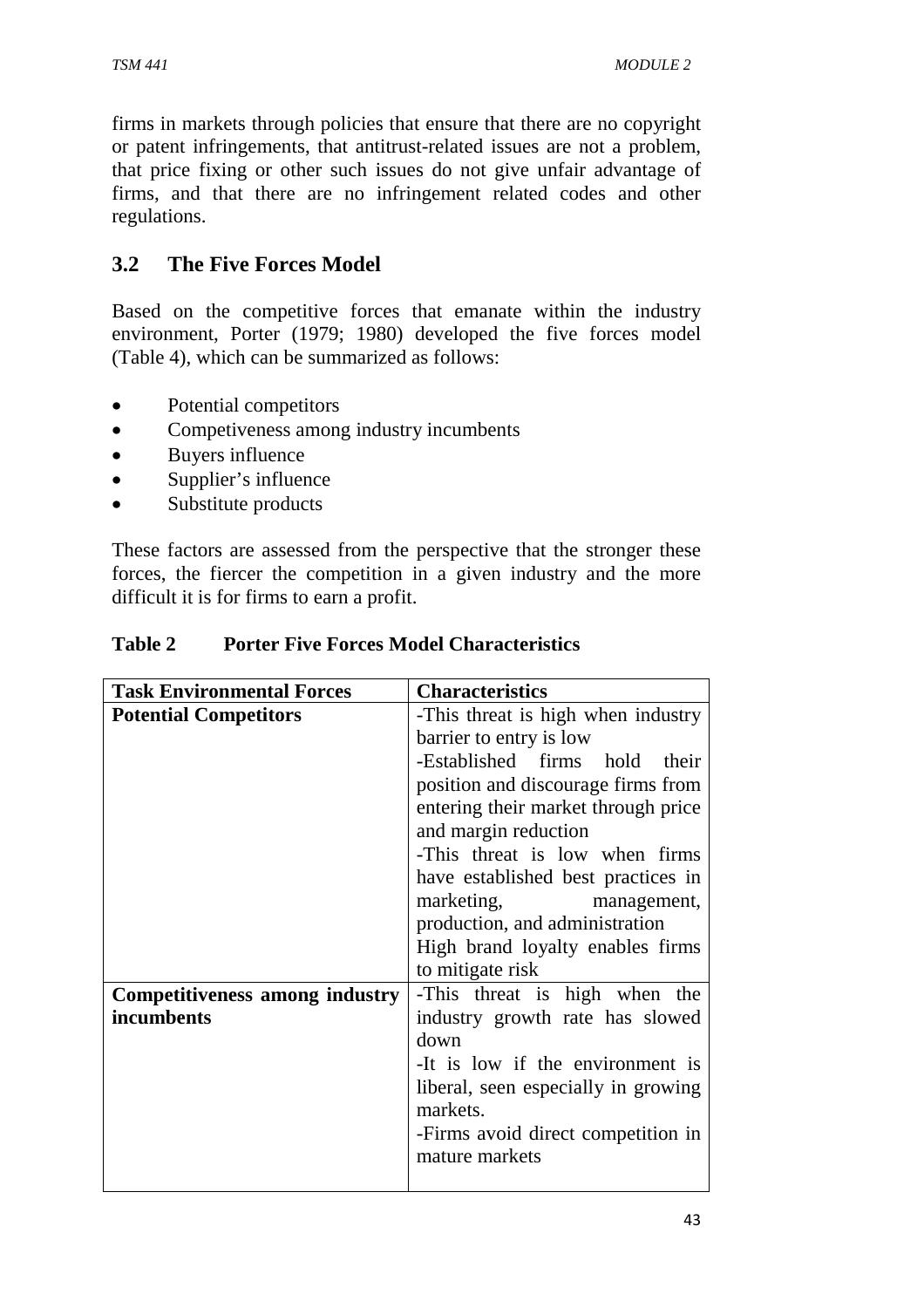| <b>Buyers' Influence</b>   | -Is a threat when buyers' buying      |  |  |
|----------------------------|---------------------------------------|--|--|
|                            | power and influence on the firm       |  |  |
|                            | are high.                             |  |  |
|                            | -Buyers' influence comes in the       |  |  |
|                            | form of price discounts, demand       |  |  |
|                            | for better quality and level of       |  |  |
|                            | service, especially after<br>sale     |  |  |
|                            | services                              |  |  |
|                            | -Buyers could switch to other         |  |  |
|                            | products and services quite easily    |  |  |
|                            | when switching costs are low.         |  |  |
| <b>Suppliers Influence</b> | -The threat from suppliers is high    |  |  |
|                            | when they can charge higher           |  |  |
|                            | for raw materials and<br>prices       |  |  |
|                            | finished goods.                       |  |  |
|                            | -Threat arises when few suppliers     |  |  |
|                            | can provide customized goods          |  |  |
|                            | unique<br>with<br>access<br>to<br>raw |  |  |
|                            | materials, technology, and other      |  |  |
|                            | relevant resources                    |  |  |
|                            |                                       |  |  |
|                            | -Threat is high when suppliers can    |  |  |
|                            | control the quality and price of      |  |  |
|                            | raw materials.                        |  |  |
|                            | -when the supplier has higher         |  |  |
|                            | influence, incumbent firms have       |  |  |
|                            | no choice but to accept or switch     |  |  |
|                            | suppliers, which is difficult when    |  |  |
|                            | only a few suppliers exist.           |  |  |
|                            |                                       |  |  |
| <b>Substitute products</b> | -Fads,<br>trends,<br>and<br>consumer  |  |  |
|                            | buying behavior influence markets     |  |  |
|                            | to pursue alternative products        |  |  |
|                            | -Substitute products are considered   |  |  |
|                            | when markets are<br>exposed<br>to     |  |  |
|                            | threats.                              |  |  |

#### **3.3 The Dynamics of Competition and Strategic Groups**

Competing firms engage in rivalrous actions in markets where customers have higher bargaining power. As firms compete among themselves for market share, they develop similarities and differences in terms of strategic posture and market orientation. Firms that are similar in terms of strategy could be grouped based on certain firm characteristics. Hatten and Schendel (1977) observed this in the brewing industry and the same phenomenon has been documented in other industries including restaurant and hotel industries.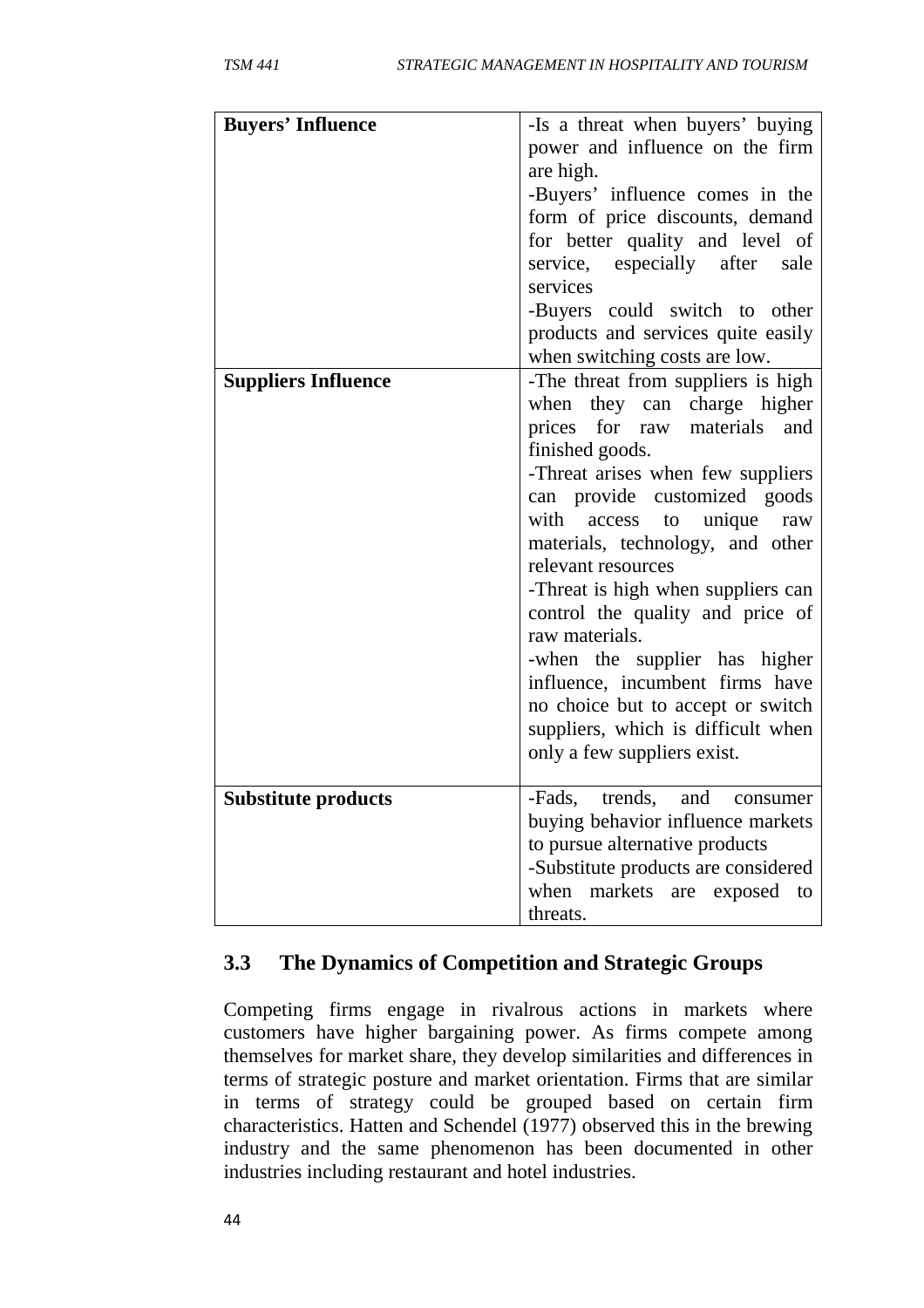Firms that are part of a given strategic group are almost the same in terms of products and services, competing directly against each other. These firms' products and services are close substitutes for one another, often part of the options that customers choose among during transactions. Since the competition among firms in a given group is direct, firms often fight for a position in these groups, including access to resources and supplier/buyer contacts. It should be noted that the similarities amongst firms in a given strategic group leads to differences across groups as the firms in each group have different traits and behaviors. Firms need to consider their position in groups based on which companies they want to compete against based on their strategic orientation in those markets.

For instance, in the hospitality industry, hotels like Hilton and Marriot offer similar products in global markets based on their positioning strategy. These hotels that are part of strategic group have similar firm characteristics, including target markets, product-service bundles, core competencies, and the type of contractual arrangements used as vehicles of growth in global markets. A typical example of strategic groups is fast food restaurant firms like McDonald's and Burger King that offer similar products and services in global markets. They have similar positioning strategies, products and services, and competencies required to succeed in their product markets.

# **3.4 Environmental Scanning and the Hospitality/ Tourism Firms**

Firm's managers constantly scan the environment to keep abreast of developments in the external environment. The process of constantly keeping track of changes in the firm's external environment to access the trends that create opportunities or pose threats to the firm is called environmental scanning (Okumus, Altinay and Chathoth 2010). As earlier discussed, the trends in the general environment impact a firm's task environment. Owing to this, firm's managers should track down the macro environment trends and their impact on the task environment. The effect of these forces on the firm needs to be further tracked to determine how they impact the business.

Historically, environmental scanning was considered the responsibility of top management. The literature (e.g., Jogaratnam and Law, 2006) refers to such managers as boundary spanners, who constantly seek, assimilate, and disseminate information so the firm can process and use it in its key decision-making frameworks. Whereas such approach would work in a stable environment, given that firms are internationally exposed in a global market, leading to an uncertain and dynamic firm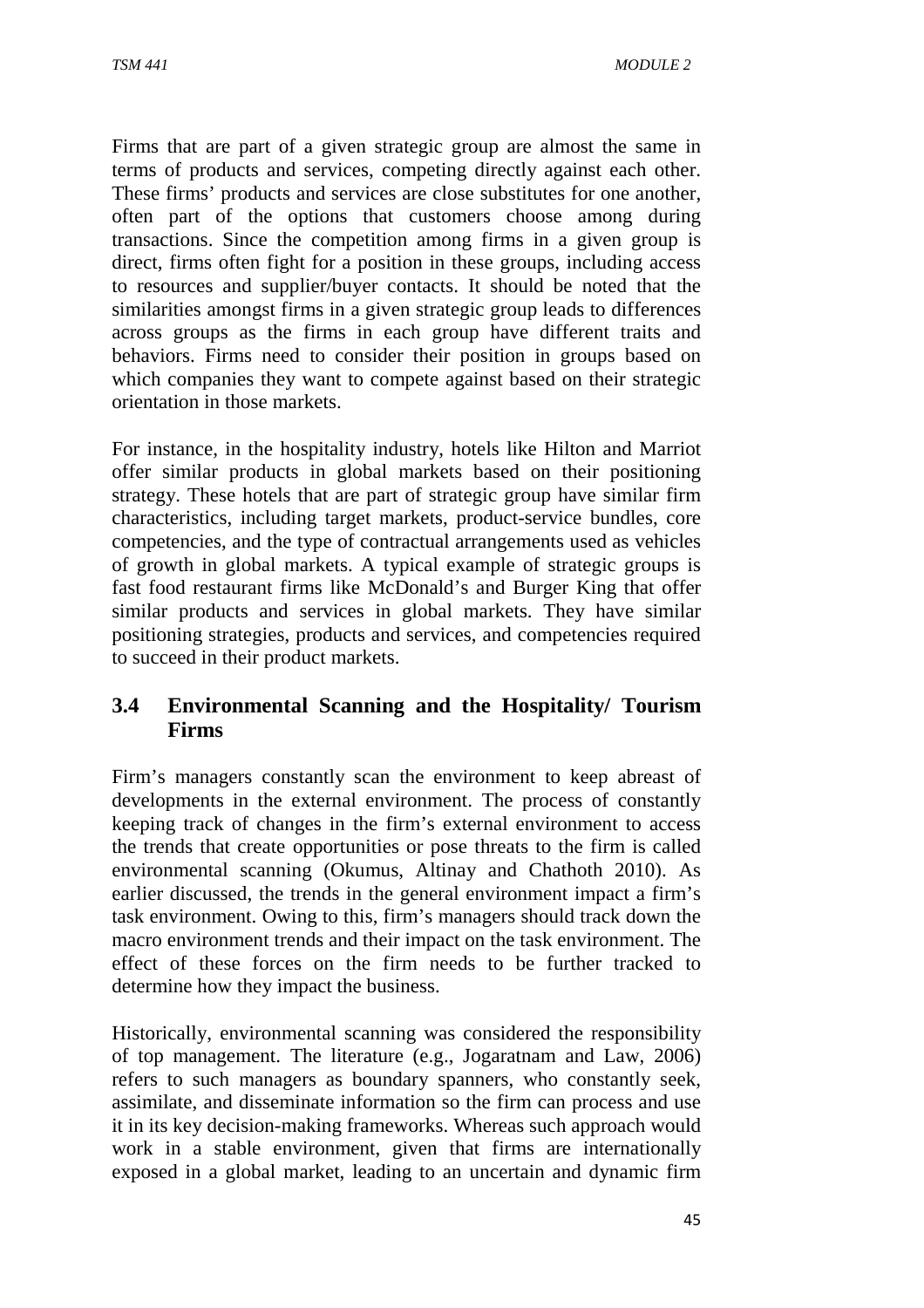environment, the need for managers at all levels of the firm's hierarchy to scan for relevant information is extremely important. Moreover, the type of information required by managers at different levels varies, giving rise to the notion that environment scanning is required at all levels of the firm's hierarchy, including frontline employees. Owing to this, managers and employees at various levels of the firm's hierarchy are required to be information seekers or boundary spanners so they can immediately spot and access trends and guide their units in the valuecreation process. This notion is supported by hospitality researchers as well (Okumus, 2004).

Many firms are aware of the importance of scanning but they do not formalize activities related to scanning. Scanning largely remains an informal activity, which is seen in the case of hospitality and tourism firms (Costa and Teare, 2000; Jogaratnam and Law, 2006). Based on the need to seek information, managers may use one of the two approaches: the outside-in approach or the inside-out approach, as defined by Fahey and Narayanan (1986) and supported Jogaratnam and Law (2006). The former approach is about scanning the environment to seek information about the various trends form a macro perspective. The latter is more about scanning the environment to seek specific information about the trends to address a specific need or situation that has been internally defined.

### **4.0 CONCLUSION**

We have discussed how firms are influence by the immediate or task environment, with emphasis on the tourism and hospitality industry.

# **5.0 SUMMARY**

The general and task environment impact the firms in it as seen in the tourism industry, and comprehending the origin and forces in the general environment and the corresponding impacts on the task environment is pertinent. Porter's five forces model as summarized in table three provides us with a clearer understanding of the business environment and it immediate impact on firms, especially the hospitality and tourism industry.

### **6.0 SELF-ASSESSMENT EXERCISE**

- i. What is the task environment and how does it influence the firm
- ii. How can Porter's five forces be used to analysis the external environment
- iii. Who should analyze the external environment and how often.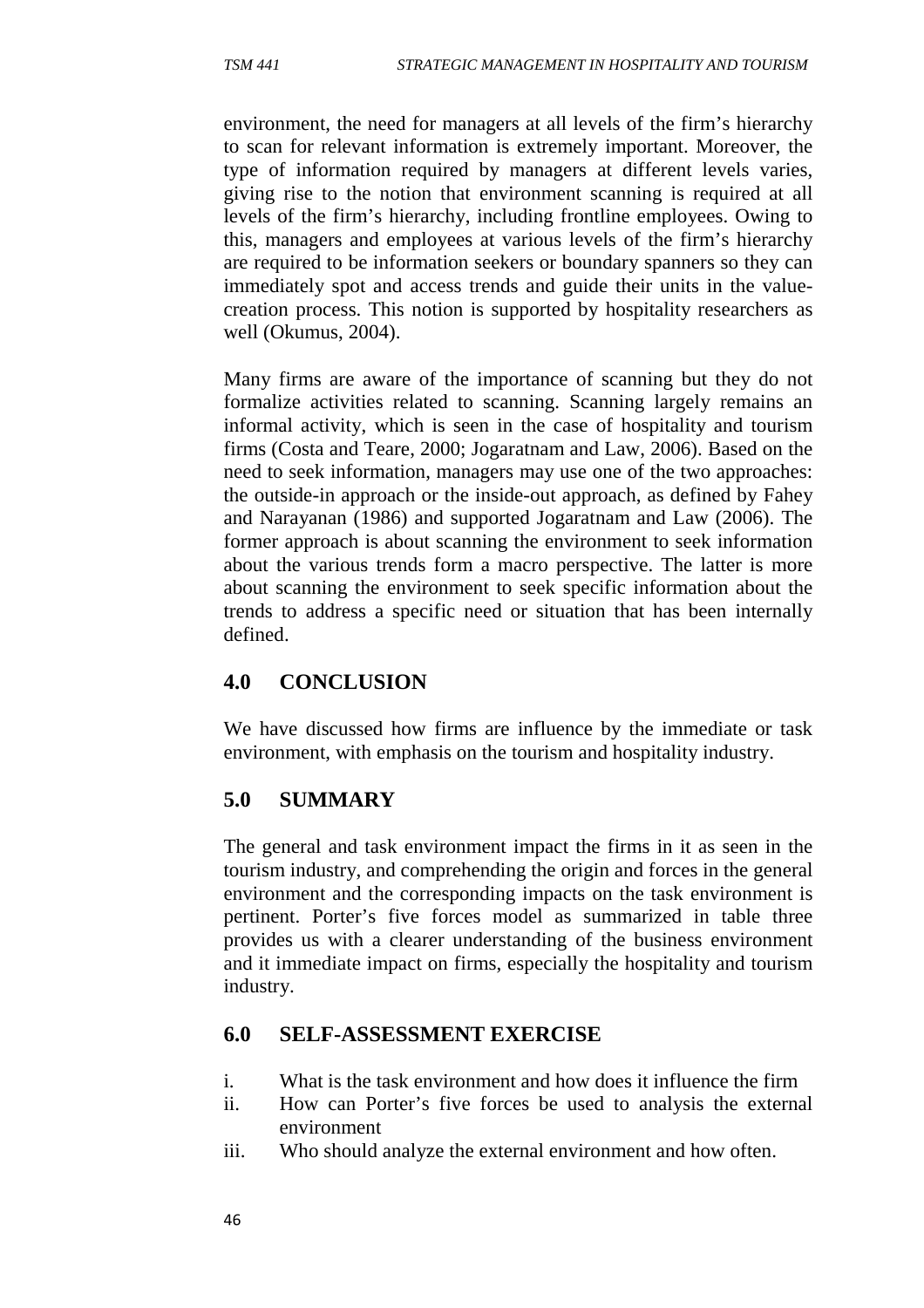#### **7.0 REFERENCES/FURTHER READING**

- Costa, J. and Teare, R.( 2000). Developing an environmental scanning process in the hotel sector. International Journal of Contemporary Hospitality Management, 12(3), 156-169
- Dill, W.R. (1958). Environment as influence on managerial autonomy. Administrative Science *Quarterly*, 2, 409-443.
- Fahey, L. and Narayanan, V. (1986). *Macro Environmental Analysis for Strategic Management.* St. Paul, MN: West Publishing
- Hatten, K.J. and Schendel, D. E. (1977). Heterogeneity within an industry: firm conduct in the U.S. Brewing industry 1952-71. *Journal of Industrial Economics*, 26(20, 97-113.
- Jogaratnam, G. and Law, R. (2006). Environmental Scanning and information source utilization: Exploring the behavior of Hong Kong hotel and tourism executives*. Journal of Hospitality and Tourism Research*, 30(2), 170-190
- Okumus, F. (2004). Potential challenges of employing a formal environmental scanning in hospitality organizations*. International Journal of Hospitality Management*, 23, 123-143
- Okumus, F., Altinay, L., and Chathoth, K. P. (2010). *Strategic Management for Hospitality and Tourism, 1st* ed. Burlington: Elservier.
- Porter, M. E. (1979). How competitive forces shape strategy. *Harvard Business Review*, March/April 1979.
- Porter, M. E. (1980) *Competitive Strategy*. New York: McGraw-Hill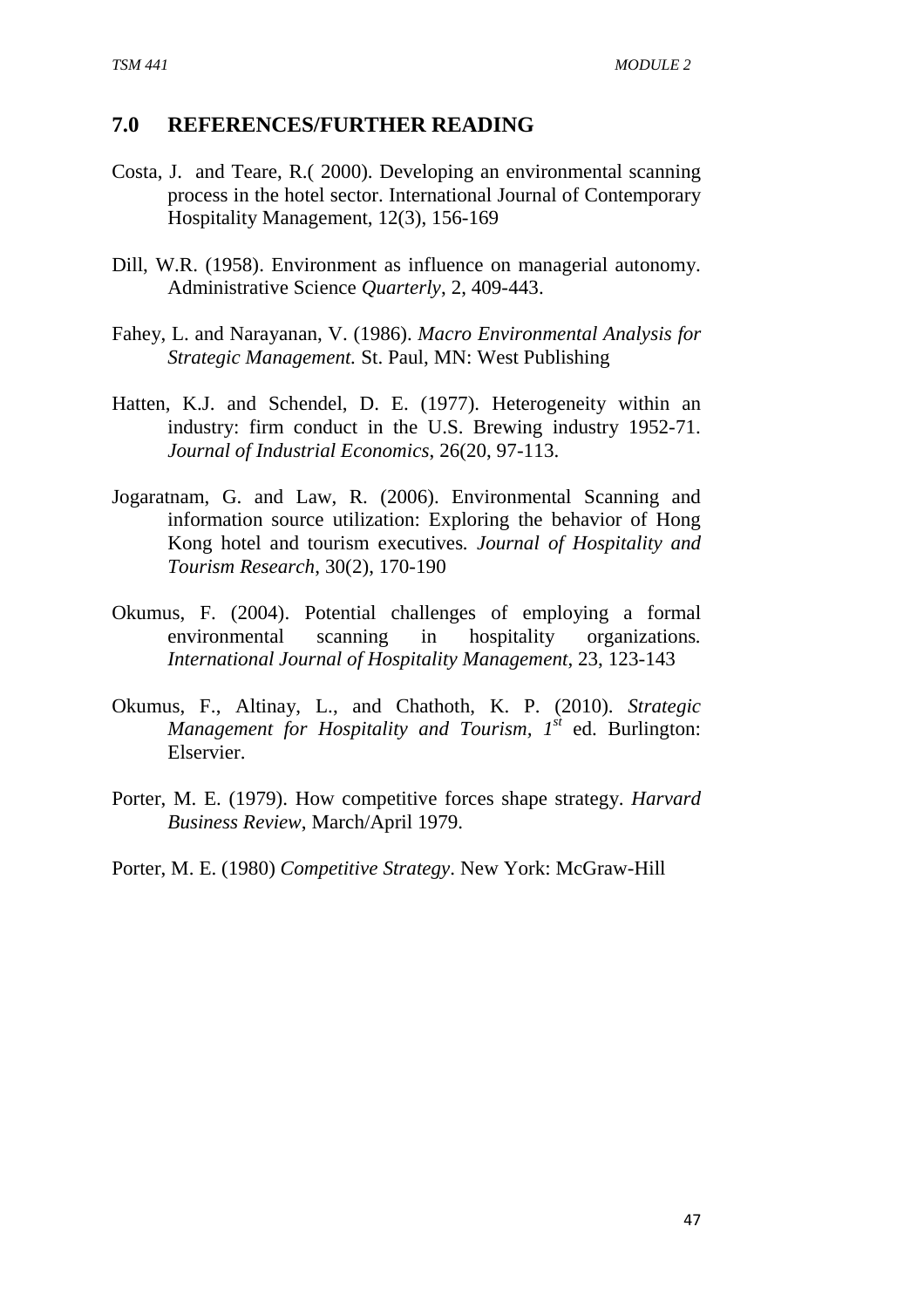# **UNIT 2 THE ORGANIZATIONAL CONTEXT**

#### **CONTENTS**

- 1.0 Introduction
- 2.0 Objectives
- 3.0 Main Content (Identifying Different Stakeholders)
	- 3.1 Identifying different Stakeholders
	- 3.2 Organization Functions
	- 3.3 Resources and Core Competences
	- 3.4 Influence of organizational structure
- 4.0 Conclusion
- 5.0 Summary
- 6.0 Self-Assessment Exercise
- 7.0 References/Further Reading

### **1.0 INTRODUCTION**

In the presiding units, we discussed and explained how to analyze the external environment of the hospitality and tourism organizations, especially as it relates to task environment. The unit will give you an understanding of the influence of an organization's internal environment on strategy formation and implementation.

In particular, the importance of different stakeholders in an organization will be highlighted, and the organizational structure, including its resources, core competencies and distinctive competencies will be discussed.

### **2.0 OBJECTIVES**

At the end of this unit, you should be able to:

- identify different stakeholders
- discuss organizational functions
- explain what influences organizational structure
- discuss the complexity of Hospitality and Tourism Organizations' internal environment.

### **3.0 MAIN CONTENT**

#### **3.1 Identifying different Stakeholders**

One of the main concerns of today's hospitality and tourism organization is how to manage the interest of different stakeholder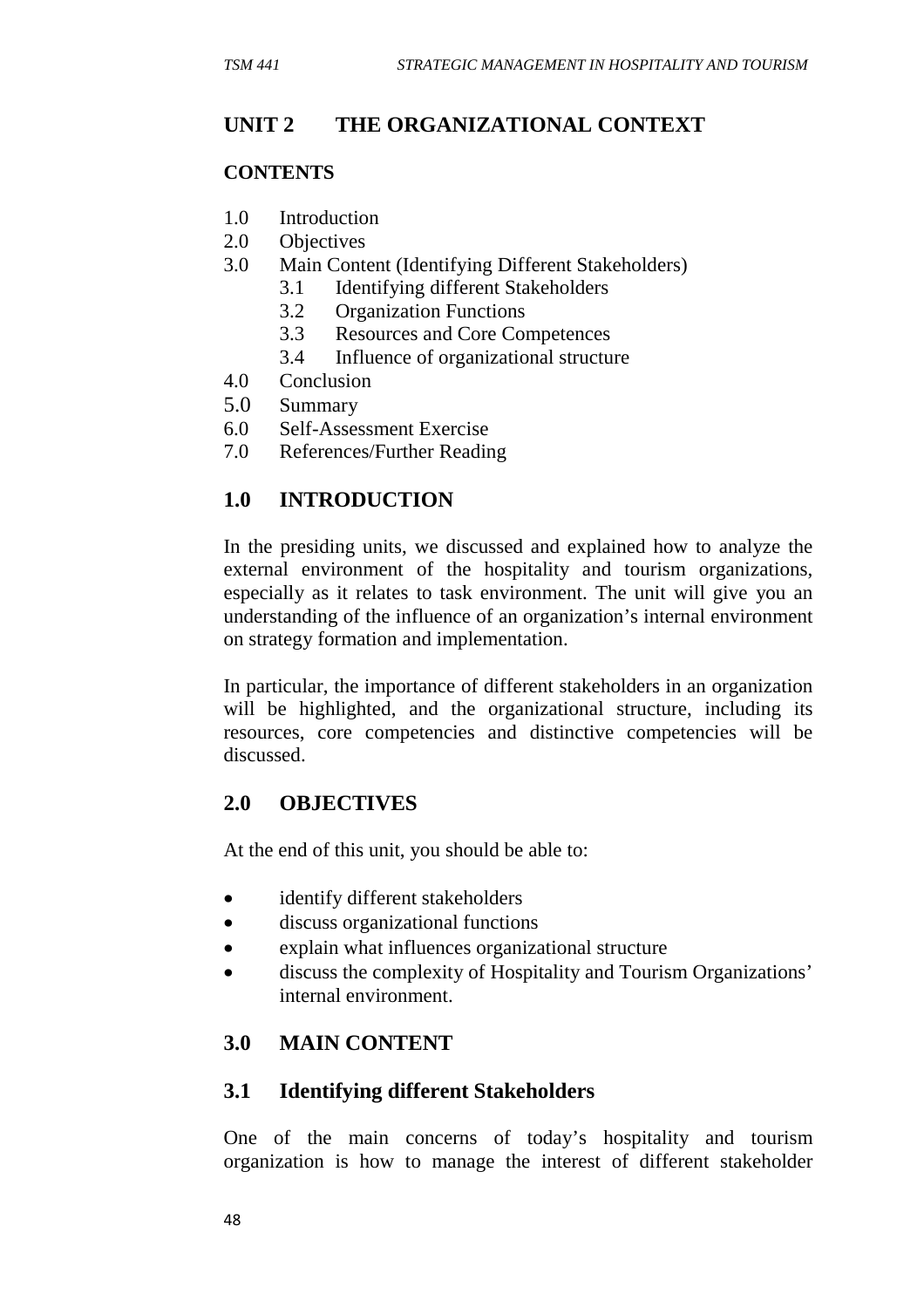groups in its environment. If managers are to act strategically and plan their actions, they must have some ideas about how key players both in the external environment in their organizations will act and respond to changes and challenges. Therefore, identifying and analyzing stakeholders' needs, expectations, and predicted responses become important.

Freeman (1984) defined a stakeholder as any group or individual who can affect or is affected by the achievement of a firm's objectives. When attempting to meet the needs of these groups, you need to answer three general questions about stakeholders:

- Who are they? (This question concerns their attributes.)
- What do they want? (This question concerns their ends.)
- How are to going to try to get it? (This question concerns their means.)

These are many answers to the questions "Who are they?" These include the customers, shareholders, employees, suppliers, bankers and community or pressure groups such as environmental groups or employee unions. These key actors affect the strategic direction of any hospitality and tourism organization, and they may control critical resources with varying interests and may attract the attention of senior executives.

In response to "What do they want? ," we can generate numerous lists of their interests. Each of the presiding groups may have different expectations. For example, the ultimate interest of shareholders is economic welfare. The sustainable growth of any organization will depend on creating value for its owners. If no value is generated for the owner, then the organization will not be able to survive. It is however, worth noting that an organization's ability to offer return on the shareholders-owners' investment depends on their ability to meet the expectations of other stakeholder groups.

Finally, answers to the question "How are they going to try to get it?" require careful analysis of different stakeholder groups' influence on the organization their means to achieve their needs and expectations. Shareholders monitor the activities of the organization, exert power and influence on top executives, and/or withhold the flow of the firm's resources. Customers, community, and pressure groups could boycott the products and services in order to force the organization in a certain direction. Employees could go on strike or lobby to influence the manager.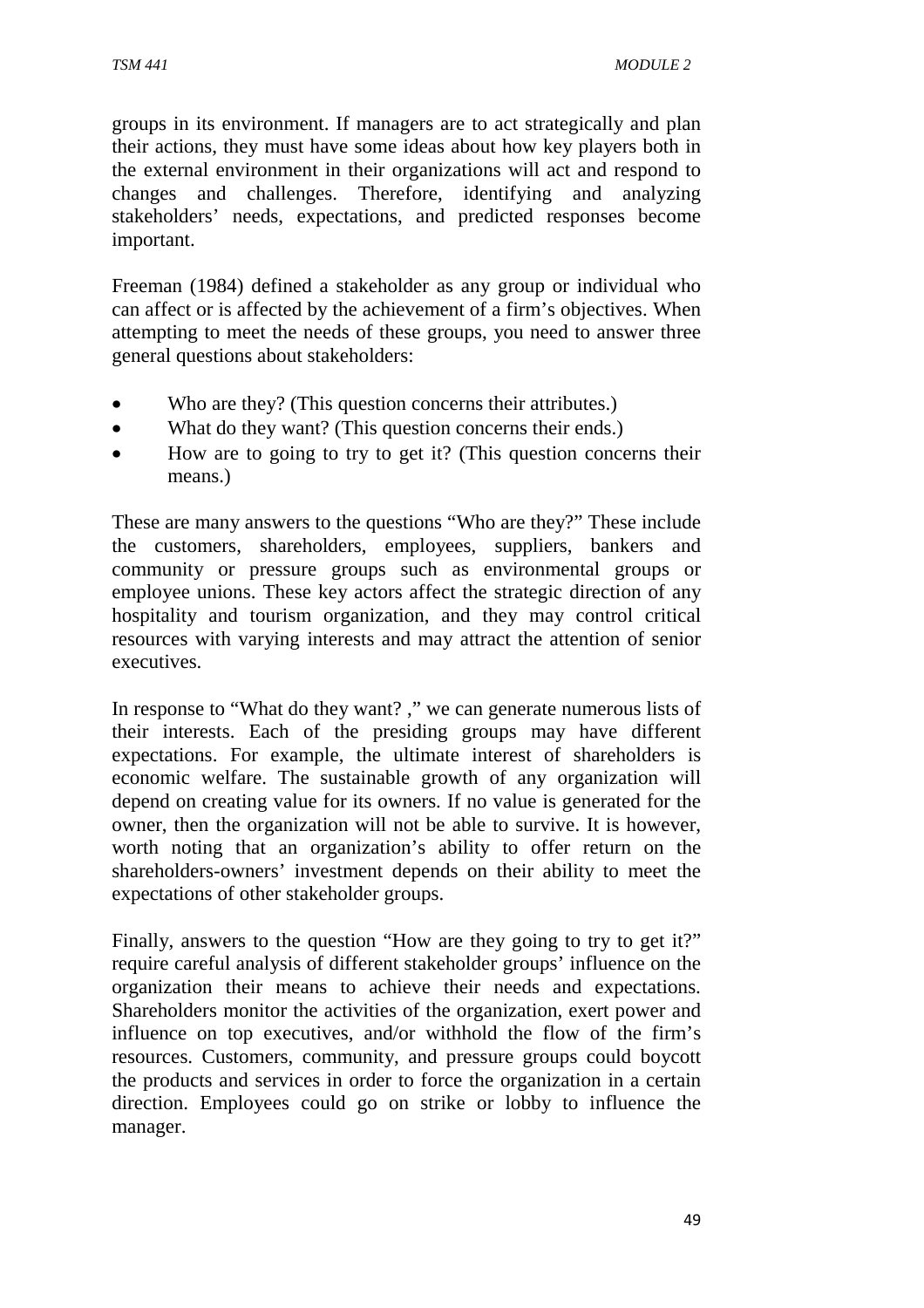It is therefore critical that organizations understand and always keep in mind the stakeholders/shareholders influence.

# **3.2 Organizational Functions**

Organizational functions influence an organization's ability to respond to the changes in the dynamic external environment. They can be divided into four main areas:

- 1. The operations deal with the day-to-day operations of the system in order to ensure that the organization has the appropriate systems and procedures in place and delivers consistent quality of service and products.
- 2. The marketing function deals with the management of demand by developing and implementing appropriate pricing policies and running marketing campaigns and programmes through various channels, including television, magazines, and the Internet.
- 3. The human recourses function carries out a critical analysis of how human assets of an organization add value to the organization and contribute to sustainable competitive advantage. The human resources functions responds to the employee selection and recruitment issues and addresses the needs and wants of the employees by monitoring pay and reward systems, training, and empowerment policies.
- 4. The finance function is concerned with identifying the main sources of funding and financing the operations of an organization in cost-effective way. This function carries out a systematic analysis of how different financial resources add value and contribute to competitive advantage.

When carrying out an internal analysis of an hospitality and tourism organization, it should be essential to analyze each functional area to identify strengths and weaknesses. In some cases, strengths and weaknesses may result in a combination of factors emerging from different functional areas rather than one functional area.

# **3.3 Resources and Core Competence, and Distinctive Competences**

Hospitality and tourism organizations should first identify their tangible and intangible resources. Tangible assets of an organization can be seen in the form of plants, equipment, and/or land. The building itself is a good example of a tangible asset for a hotel company. Intangible assets are associated with the company knowhow and skill sets. They have no physical presence but present real benefit to the organization. They include reputation and brand, product reputation and brand,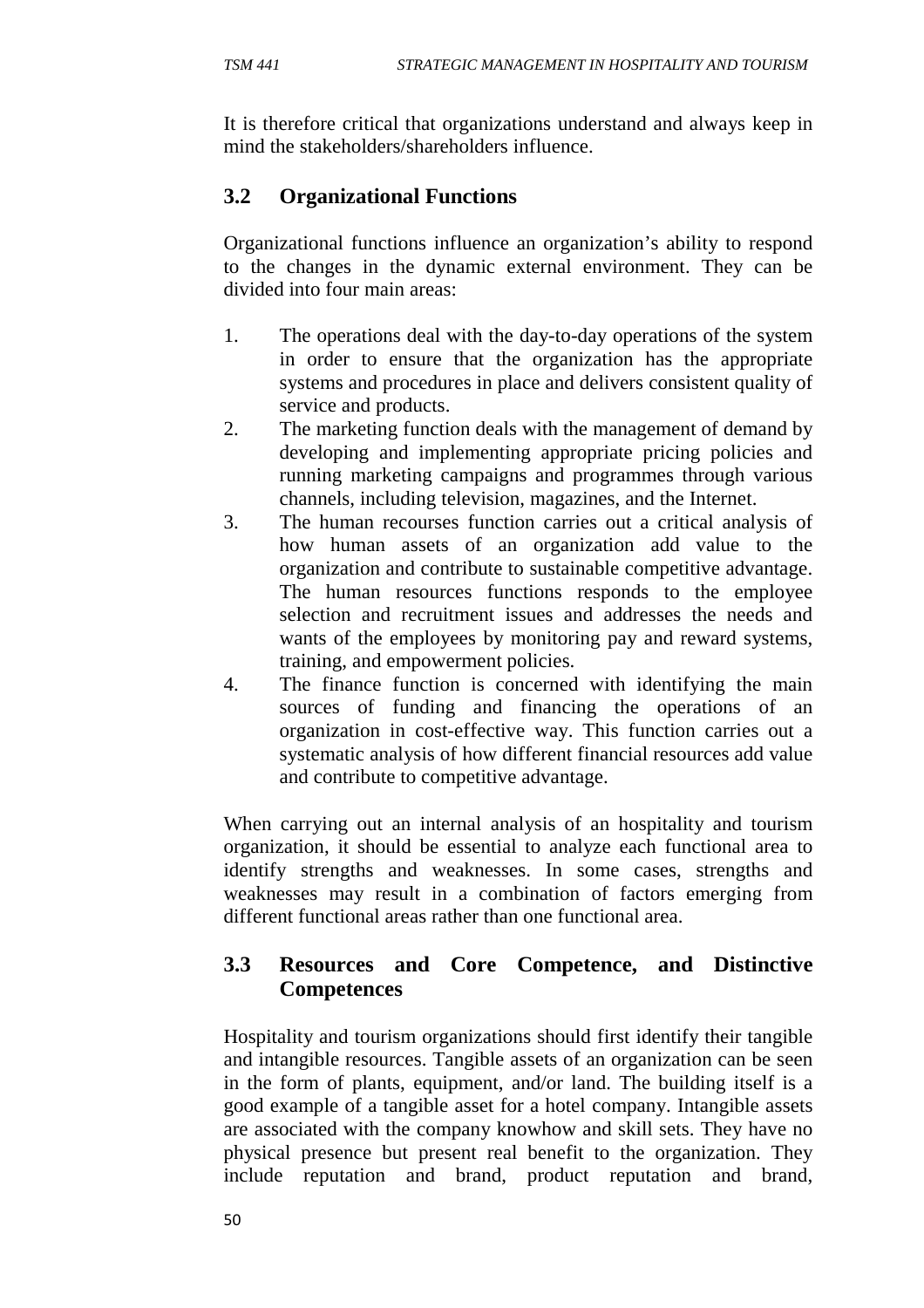employee/leadership skills/experience and knowhow, culture, networks, databases, supplier knowhow, distribution knowhow, public knowledge, contracts, intellectual property rights, and trade secrets.

Core capabilities and distinctive competencies are built on tangible (what the company has) and intangible (what the company can do) assets. Core capabilities refer to those areas that an hospitality and tourism company does exceedingly well, whereas, distinctive competencies refer to those areas and activities that an hospitality and tourism company excels at and is better than its competitors (Wheelen and Hunger, 2006). Core capabilities are the most critical and most distinctive assets an organization possesses, and they are the most difficult to copy when effectively linked with appropriate strategic targets in a value chain that begins and ends with company's key stakeholders (Brownwell, 2008).

Therefore hospitality and tourism organization should amalgamate their core competencies, including their special knowledge, skills, technical knowhow, that distinguish them from others with business processes that they use to deliver information in the form of products, services, other results. In essence, the kind and degree of coordinated and leveraged skills and assets of an organization can lead to developing core capabilities and, eventually, distinctive competencies.

### **3.4 The Influence of Organisational Structure**

Organizational structure can be defined as the coordination of workflow and communication, and management of authority relationships in an organization (Altinay and Altinay, 2004). It is a critical antecedence to decision making. This is concerned with where the decision-making power lies, who makes the decisions, and how decisions are made. Organizational structure influences the way tasks, duties, activities, coordination, communication, and resource allocation procedures are organized.

Several types of organizational structures can be seen in the hospitality and tourism organizations, which can include functional, multidivisional, and matrix:

1. A functional structure can be defined as the coordination activities undertaken by an organization, such as operations, marketing, human resources, and finance. The responsibilities of an organization are divided in this type of structure according to the organization's primary roles. For example, in a small hotel, there may be several functional departments that include the front office, food and beverage, security, marketing, human resources management, finance and security.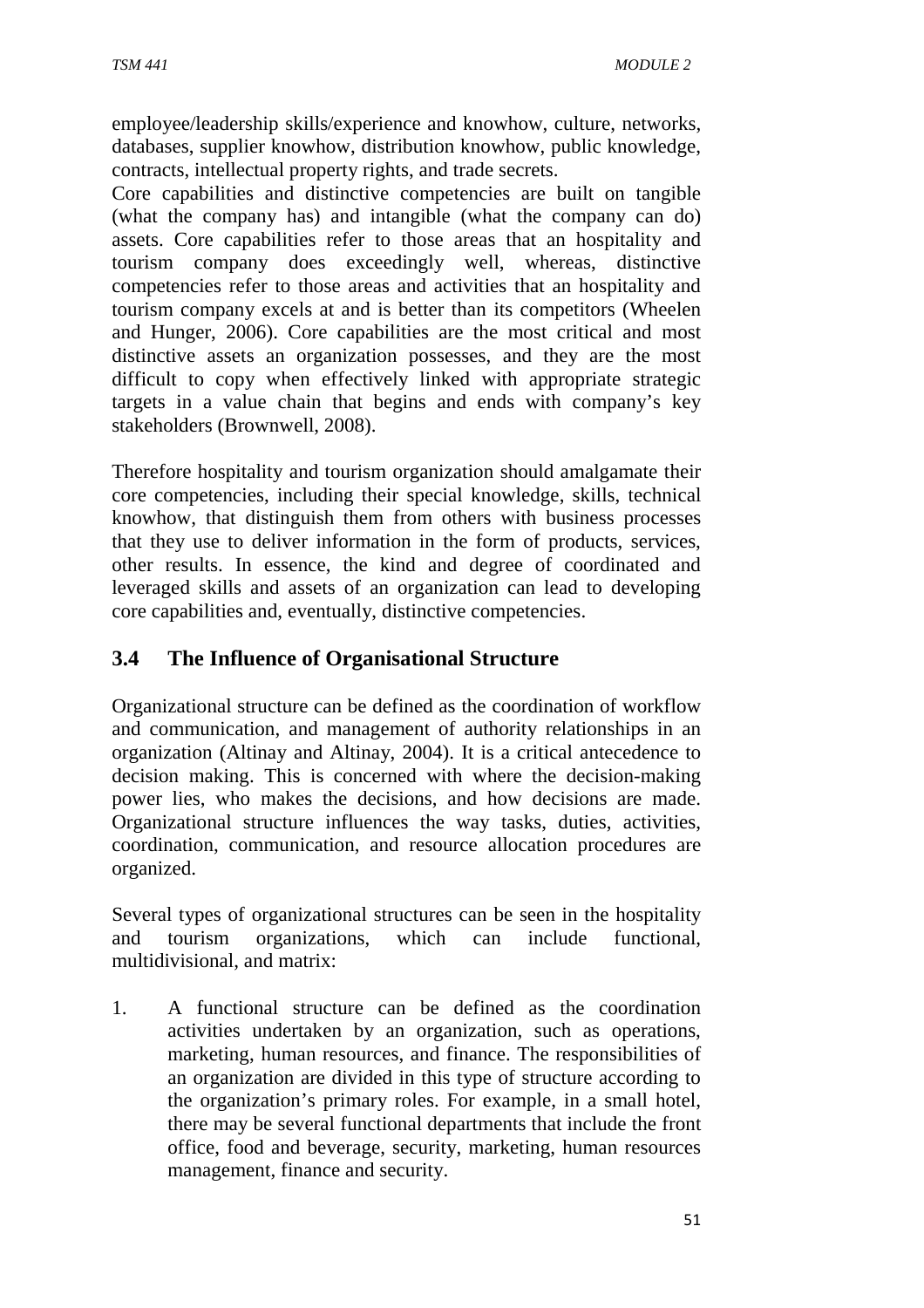- 2. A multidivisional structure refers to having separate divisions based on products, services, and geographical areas. Under each division or geographical region are functional areas such as operations, marketing, human resources, and finance. For example, some hotel groups structure their organizations based on brands or geographical region, such as West Africa Division, Europe Division, Middle East Division, etc.
- 3. In a matrix structure, functional departments such as marketing, human resources management, finance, research, and development are assigned to work with one or more product or geographic business units. For example, large hotel groups such as Marriott Hotels and Resorts and InterContinental Hotels and Resorts have this matrix organizational structure, where functional departments and specific business units work together, and there are multiple reporting lines.

Certainly, each type of organizational structure has its advantages and disadvantages in developing and implementing strategies. For example, in the functional organizational structure, it would be easy to make decisions, communicate with subordinates, and closely control the processes and outcomes.

# **4.0 CONCLUSION**

This unit explained and gave us insights into the internal environment of an organization, with an understanding of the importance of organizational variables for it to function well. This unit identifies that organizational structure and culture, amongst others are important factors that influence both strategy formation and implementation.

# **5.0 SUMMARY**

We have learned that an organization's environment comprises of different important factors that have influence on and bearing of its functions. It is therefore easy for you to understand and identify hospitality and tourism company's stakeholders, tangible and intangible assets, core competencies, and their distinctive competencies.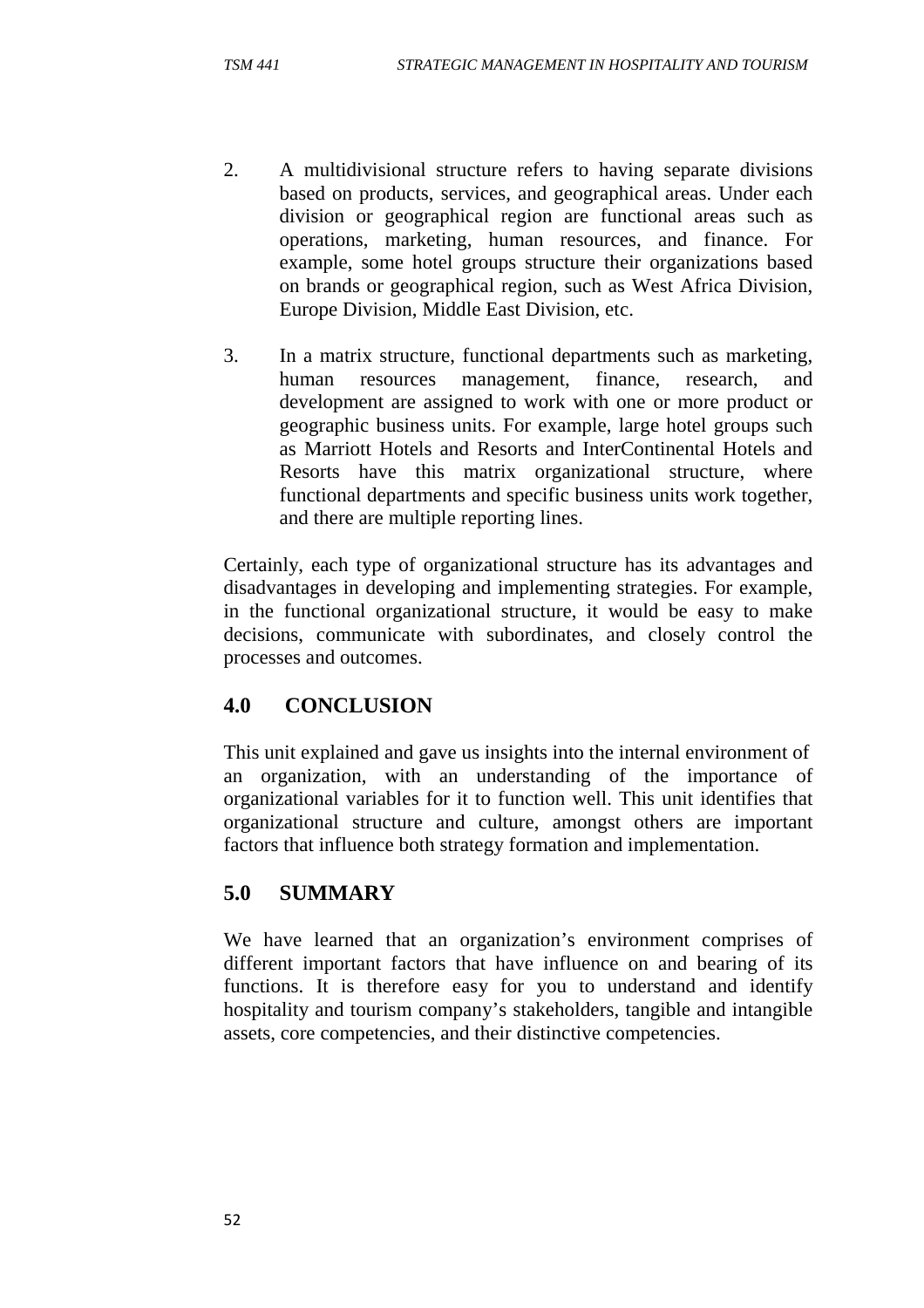#### **6.0 SELF-ASSESSMENT EXERCISE**

- i. What are the factors in an organization's that have influence on and bearing on its functioning?
- ii. How important are these factors for an Hospitality and Tourism organization?

#### **7.0 REFERENCES/FURTHER READING**

- Altinay, L. and Altinay, M. (2004). The influence of organizational structure on Entrepreneurial Orientation and Expansion Performance, *International Journal of Contemporary Hospitality Management*, (16) 6, 334-344.
- Brownell, J. (2008). Leading on land and sea: Competencies and context, *International Journal of Hospitality Management*, 27, 137-150.
- Freeman, R. E. (1984). Strategic Management: *A stakeholder approach*. Marshfield, MA: Pitman
- Wheelen, T. and Hunger, J. (2006). *Strategic Management and Business Policy*, Tenth Edition. New Jersey: Pearson Prentice Hall.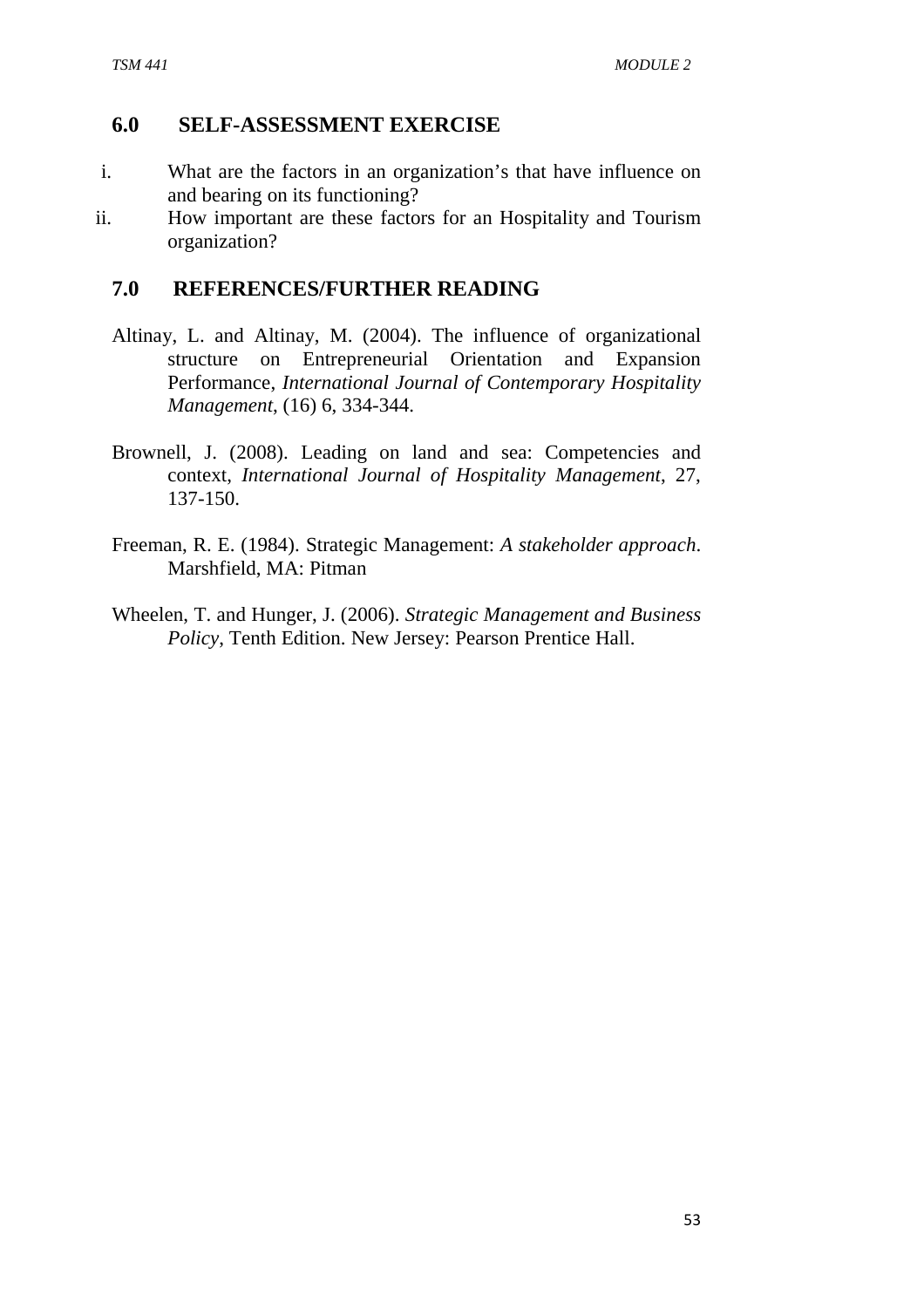# **UNIT 3 BUSINESS-LEVEL STRATEGIES**

#### **CONTENTS**

- 1.0 Introduction
- 2.0 Objectives
- 3.0 Main Content
	- 3.1 The Parameters of Competitive Strategy
	- 3.2 What is the Basis of a Good Strategy
	- 3.3 Positioning Strategy
	- 3.4 Generic Strategy
- 4.0 Conclusion
- 5.0 Summary
- 6.0 Self-Assessment Exercise
- 7.0 References/Further Reading

# **1.0 INTRODUCTION**

This unit will give you in-depth account of business-level strategies that are critical for a firm's success in its product-service market domains. It provides detailed account of what constitutes good strategy and describes positioning and generic strategies and their roles in creating sustainable competitive advantage.

# **2.0 OBJECTIVES**

At the end of this unit, you should be able to:

- define competitive strategy
- explain positioning and generic business strategies and their role in a firm's value-creation process
- assess business-level strategy in hospitality and tourism firms.

# **3.0 MAIN CONTENT**

### **3.1 The Parameters of Competitive Strategy**

Competitive strategies define a firm's position in relation to its competitors in a given market. These strategies enable a firm to develop its market position while being able to create a sustainable competitive advantage. In other words, by implementing competitive strategies that defend or extend their market position, firms are able to add value to their bottom line in terms of return on investment. In fact, Porter (1980) points out that a firm influences an industry's attractiveness as well as its competitive position. While the attractiveness of the industry is important if the firms are to create and sustain value addition, s firm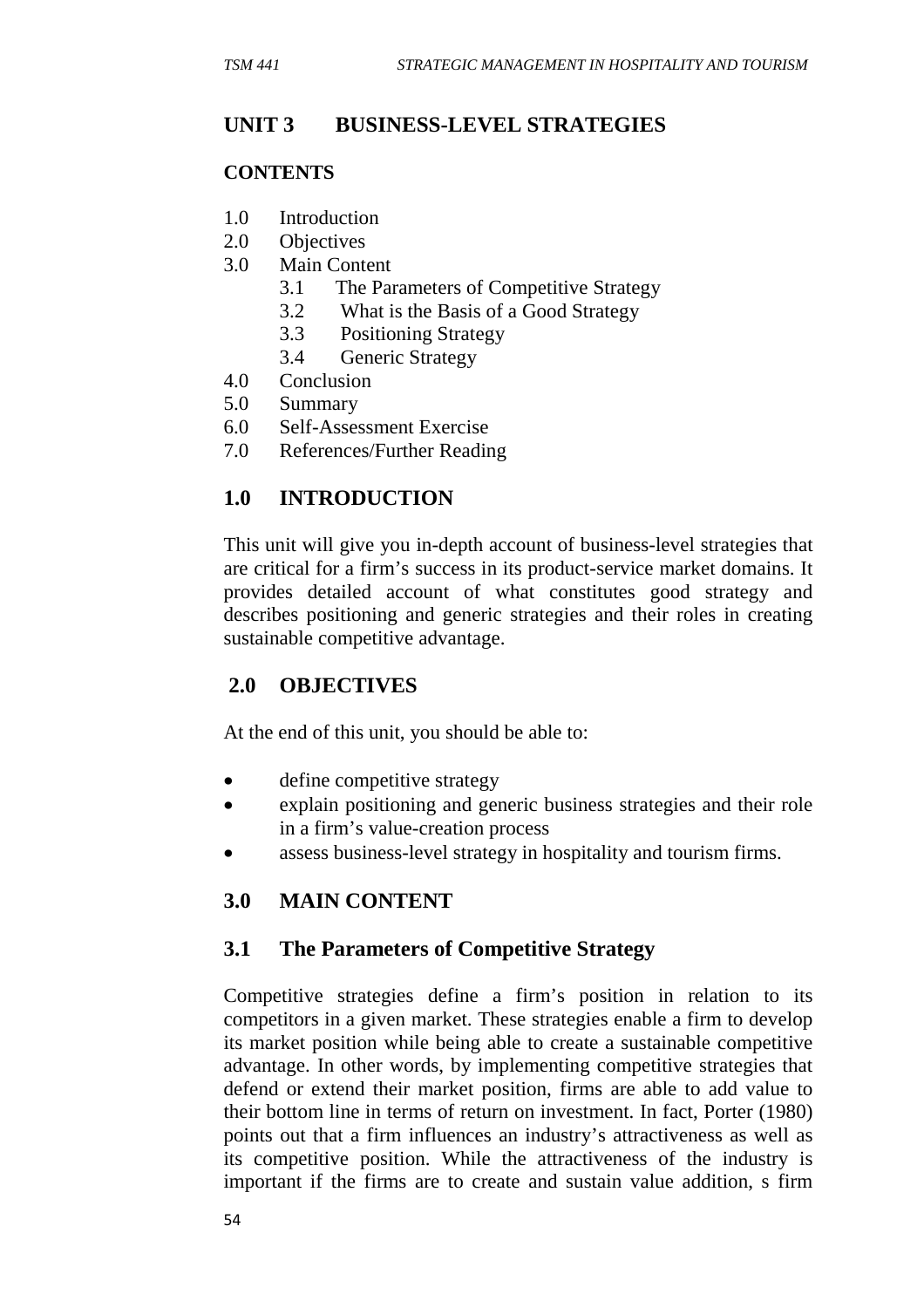may not be able to sustain value creation if it chooses a poor competitive position.

A competitive advantage is defined as the above-average profits a firm is able to generate from its business operations when compared to its competition or competitive set. A competitive set refers to all of the firms in a given market/segment that compete directly against one another. To be able to sustain a competitive advantage, firms need to ensure that resources and capabilities are in place and that strategies are well defined so as to establish a link among resources and capabilities and strategies.

Hence, how do firms create competitive strategy? The answer to this question lies in the ability of the firm to serve its market with the same products and services that competition does, but at lower cost. An advantage could be created if the firm is able to provide products and services to the market that are superior to the competition.

# **3.2 What is the Basis of a Good Strategy?**

Before positioning strategies are explored in detail, it is essential to discuss what constitutes a good strategy. According to Porter (1996), a good strategy has to do with the uniqueness the firm is able to create through a course of action, and "the essence of strategy is choosing to perform activities differently than rival do" (p. 64). Strategy is not action perse; neither is it a mission, a vision statement, nor a goal. Strategy enables a firm to become unique in terms of the position it occupies in the market. A good strategy should be accompanied by a clear definition of the industry and the products and services. In fact, strategy enables a firm to make the right decisions regarding the choices pertaining to the course of action.

Porter (1996) points out that managers often confuse organizational effectiveness with strategy. Best practices may not necessarily carve out a unique position for the business, as they are easily imitable in the short to medium term. For instance, in the hotel business, managers often introduce actions that lead to operational improvements, which they mistake for uniqueness at the business unit level. Introducing a system to improve guest service at the front desk of a hotel is not a strategy.

The firm's strategy is developed on market information and analysis. An inside-in approach is based on developing strategy predominantly using a market perspective in terms of tapping opportunities. The firm's resources and competencies are altered based on current and emerging opportunities. On the contrary, an inside-out approach is about developing strategy based on the firm's resources, capabilities, and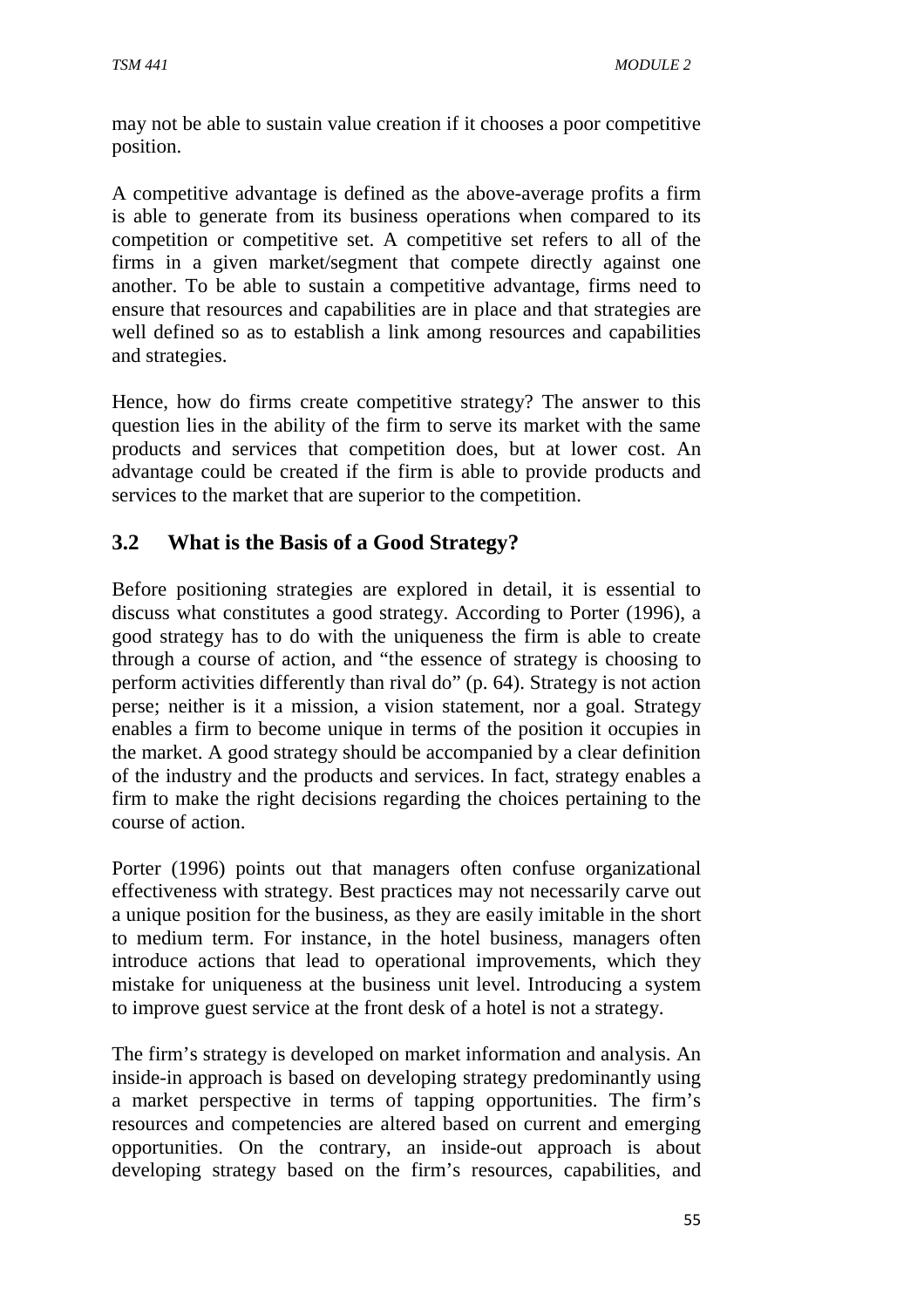competencies, while tapping opportunities based on its strengths. A good strategy is one that uses a combination of the two approaches, while leaning more toward an inside-out approach. Since strategy needs to be continuous, the very formulation of strategy should be based on a long term approach. For this to happen, according to Chandler (1962), a firm needs to clearly define its long-term goals and objectives and how it would attain them through predefined courses of action and resources allocation decisions.

# **3.3 Positioning and Generic Strategies**

Positioning pertains to the market position that firms aim to create. Porter (1996) describes strategic positioning as "based on customers' needs, customer's accessibility, or a variety of company's products and services" (p.66). He conceptualizes positioning to be driven by three factors: Variety-based, needs-based, and access-based, with the overall objective of "carving out a nitch."

How do the three types of positioning differ? According to Porter (1996), variety-based positioning relates to the products and services a firm is able to produce based on distinctive competencies and activities. The uniqueness related to products and services is based on what the firm can produce rather than the segment of the market it targets. This is seen in the case of ethnic restaurants set up by celebrity chefs. Such restaurants are developed based on the competencies of the proprietors, which have unique brand value and appeal. On the other hand, needsbased positioning is about targeting customer groups based on their needs. In this case, the company's products and services are produced to meet the specific needs of customer groups in a given market segment. Access-based positioning is based on market segmentation in order to identify customers who could be accessed differently. According to Porter (1996), reaching customers is the essence of this positioning strategy, with firms differentiating themselves on customer geography or customer scale. For instance, motels such as Formule 1use access-based positioning to take their product to the market. Their products are located only on major high way in France and other countries in Europe and the outskirts of metros.

# **3.4 Generic Strategies**

Business-level strategies are referred to as generic strategies, as firms based in any industry, regardless of the products and services they process and the product-markets they serve are able to pursue them. They consist of cost leadership, differentiation, and focus. Porter (1980, 1985) derived these types that are closely linked to a framework that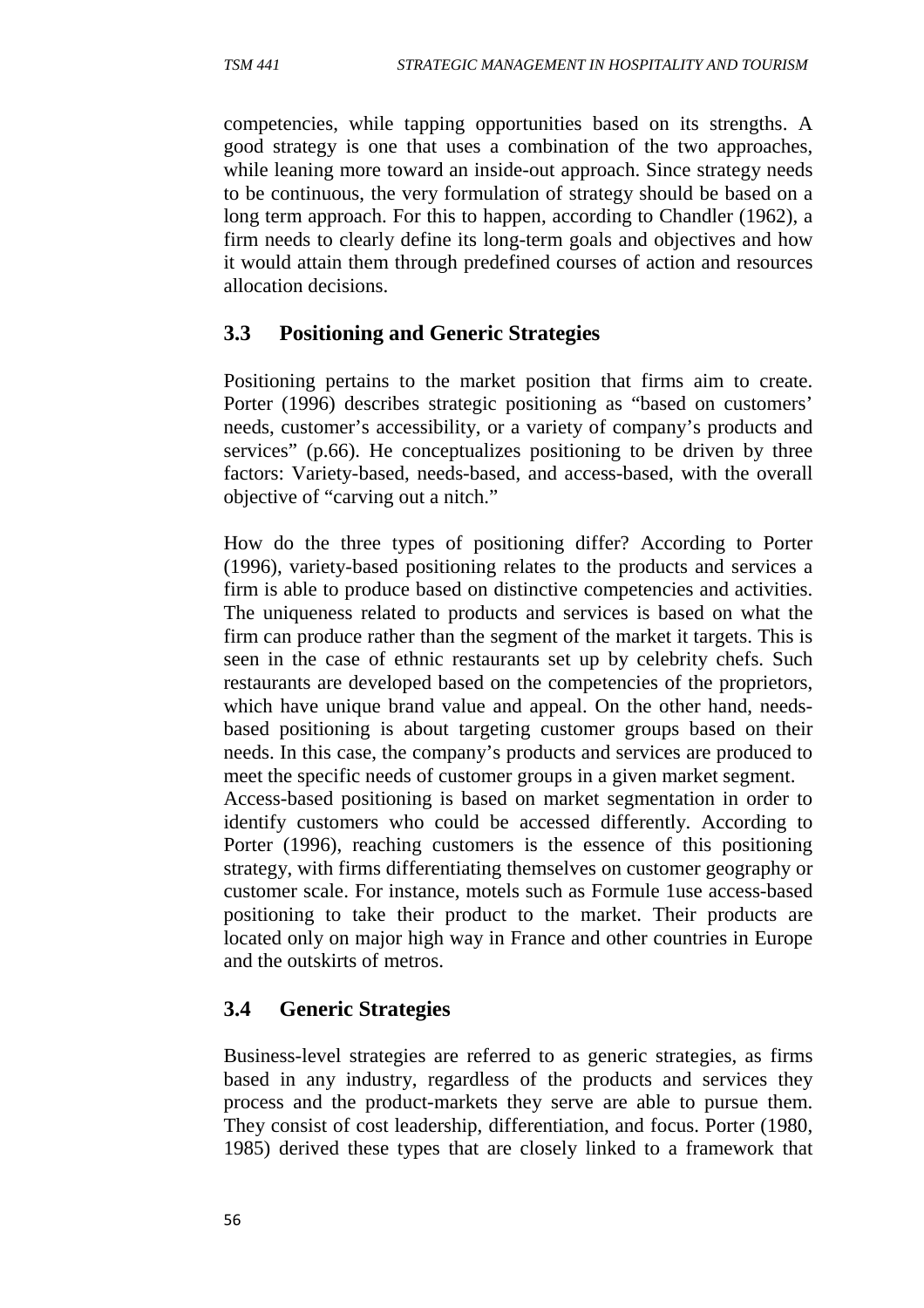uses customer needs, customer groups, and distinctive competencies developed by Abell (1980).

The following are three generic level strategies developed by Porter:

- *1. Cost leadership strategy:* Firms derive this strategy by maintaining a low cost position. Low cost refers to the overall cost of producing products and services when compared to competing firms in the same market. If a firm is successful in achieving lower costs as compared to competition over a sustained period, it is said to have a competitive advantage. To be able to achieve a lower cost position, firms would need to target the products and services to customer groups with objective of achieving volume sales so the marginal costs related to production could be reduced through the economies of scale. For instance, many firms have used technological solutions to manage costs, a case in point being Aero contractor Airlines, where passengers who book ahead of time enjoy over 70% discounts, resulting to high sales of seats prior to scheduled flights, compared to other competitors.
- *2. Differentiation strategy:* This strategy stems from a firms objective of providing unique products and services to its customers as compared to competition. The competitive advantage is achieved when firms are able to command premium prices or sell more of a product at a given price compared to the competition. Moreover, buyer loyalty enables a firm to sustain the advantage during periods of downturn. Porter (1985) states that differentiator firms are able to "gain equivalent benefit such as greater buyer loyalty during cyclical or seasonal downturns" (p.120), which applies to the hotel industry. Firms such as Hilton offer luxury products with the objective of differentiating their offerings from competition.
- *3. Focus strategy:* This strategy is narrow in scope in terms of the market segment and the product-service offerings. The firm targets a market segment with the sole objective of serving only that particular segment. Note that competitive advantage is derived only from targeting the segment. The firm either develops a cost advantage or it can differentiate itself. Therefore, focus strategy are of two types: cost focus and differentiation focus. Cost focus pertains to seeking a cost advantage in the target market segments. Firms with such an approach are typically narrow in their cost focus. Many standalone, low-end,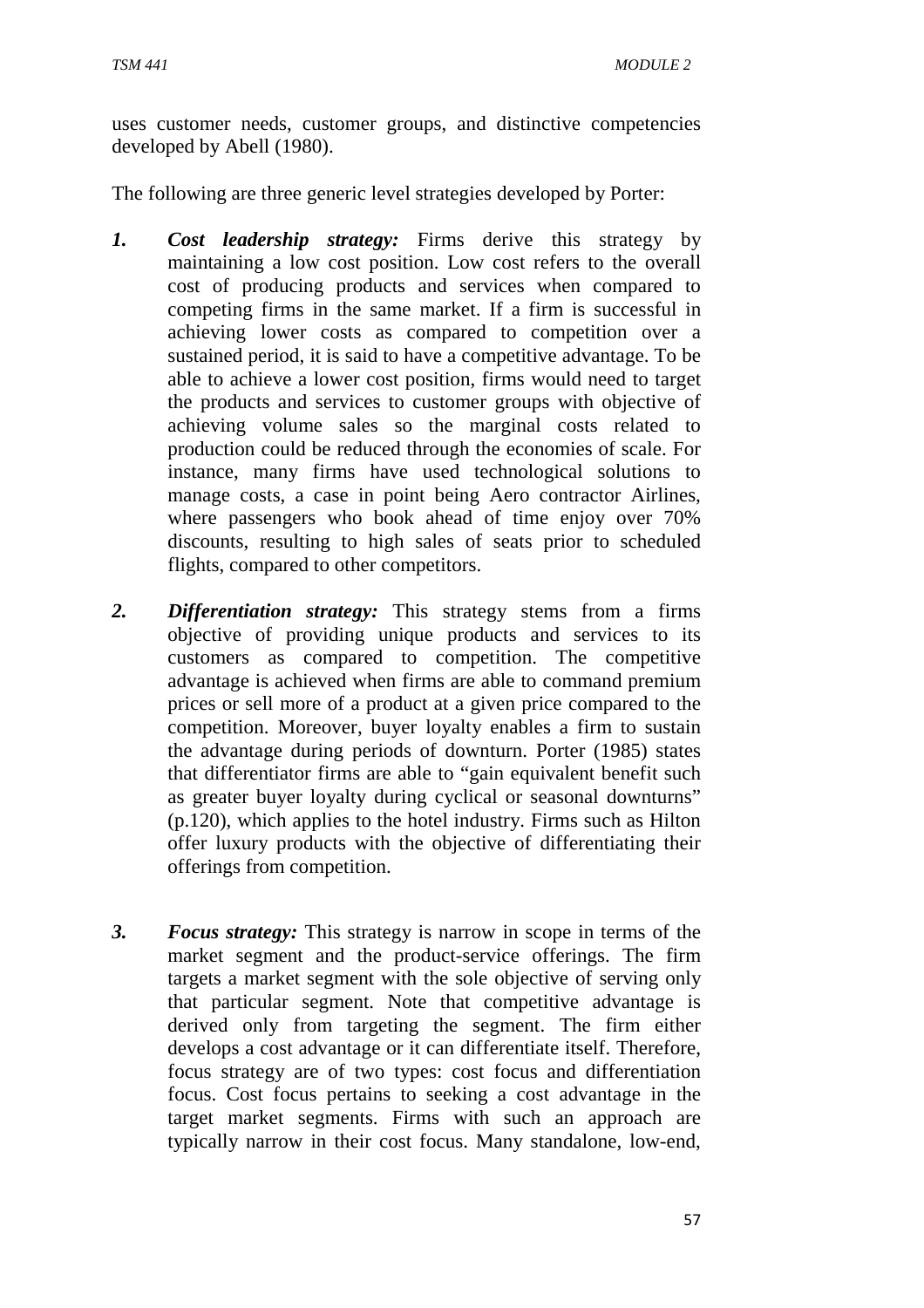guest houses economy and small hotels would fall into this category.

On the other hand, differentiation focus is about differentiating the firm's products and services in the target market segments. The difference between overall cost leadership/differentiation and cost/differentiation focus strategies is that in the case of the former, the firm tries to achieve marketwide cost leadership or differencaition, whereas in the latter, the strategy is limited only to the target market segment.

### **4.0 CONCLUSION**

This unit provides us with a review of business level strategy which includes examining positioning and competitive strategies and how they can form an essential part of creating and sustaining a competitive advantage.

# **5.0 SUMMARY**

This unit highlights the fact that in business level strategies, sustainability of a competitive advantage form the backbone of how firms are able to add value to the firm through a linkage between its resources and capabilities, and its strategies.

### **6.0 SELF ASSESSMENT EXERCISE**

- i. What is competitive advantage?
- ii. Differentiate between Positioning and Generic Strategies.
- iii. How are overall cost leadership and differentiation strategies different from cost focus and differentiation focus strategies?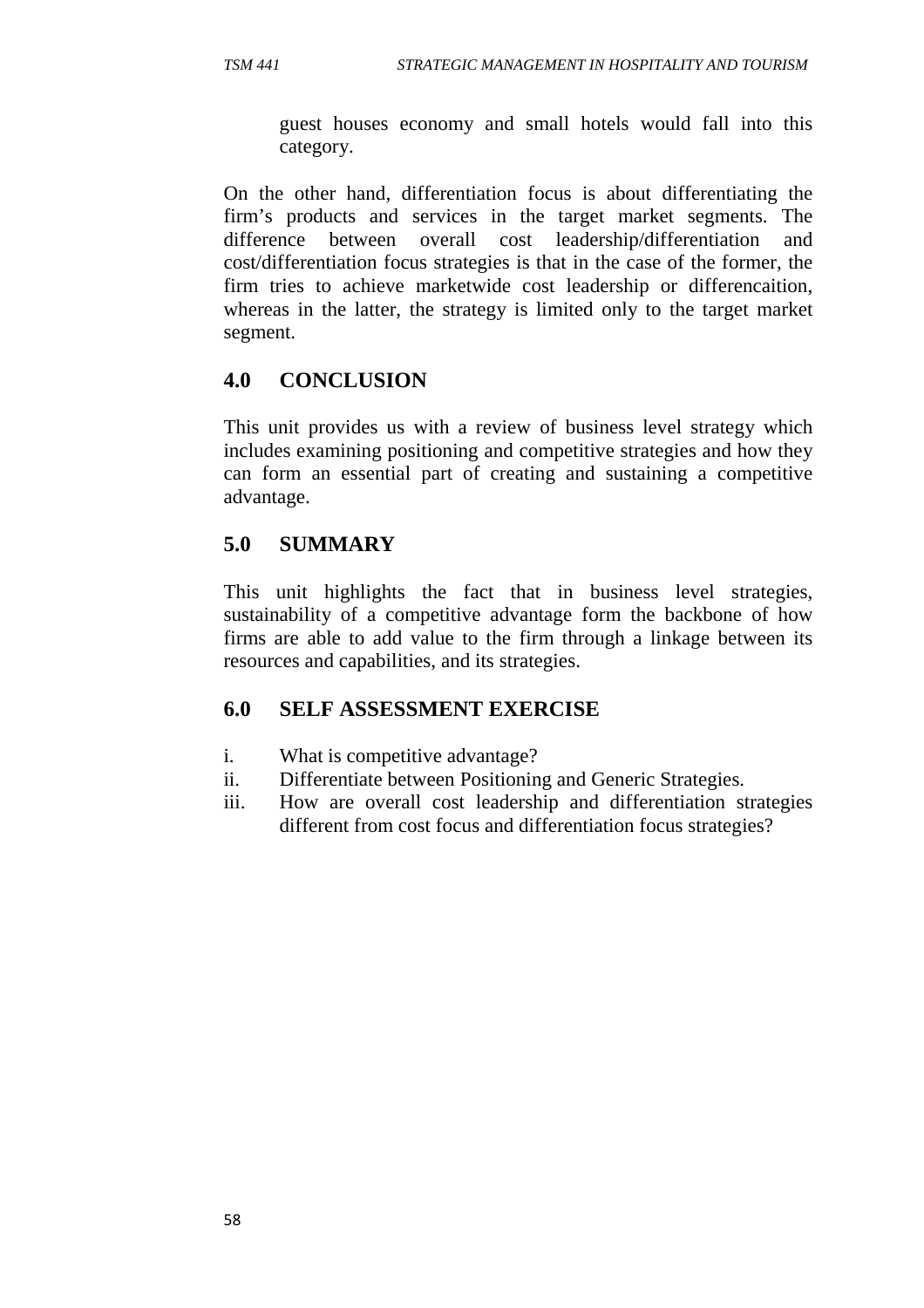#### **7.0 REFERENCES/FURTHER READING**

- Abell, D. E. (1980). Resource-based theory and international growth strategies: an exploratory study*, International Business Review*, 7, 163-184.
- Chandler, A. D. (1962). *Strategy and Structure-Chapters in the History of Industrial Enterprise*. Cambridge: MIT Press.
- Porter, M. (1980). *Competitive Strategy*. New York: The Free press.
- Porter, M.E. (1985). Competitive Advantage: *Creating and Sustaining Superior Performance*. New York: The Free press.
- Porter, M.E. (1996). What is Strategy?, *Harvard Business Review*, November-December, 61-78.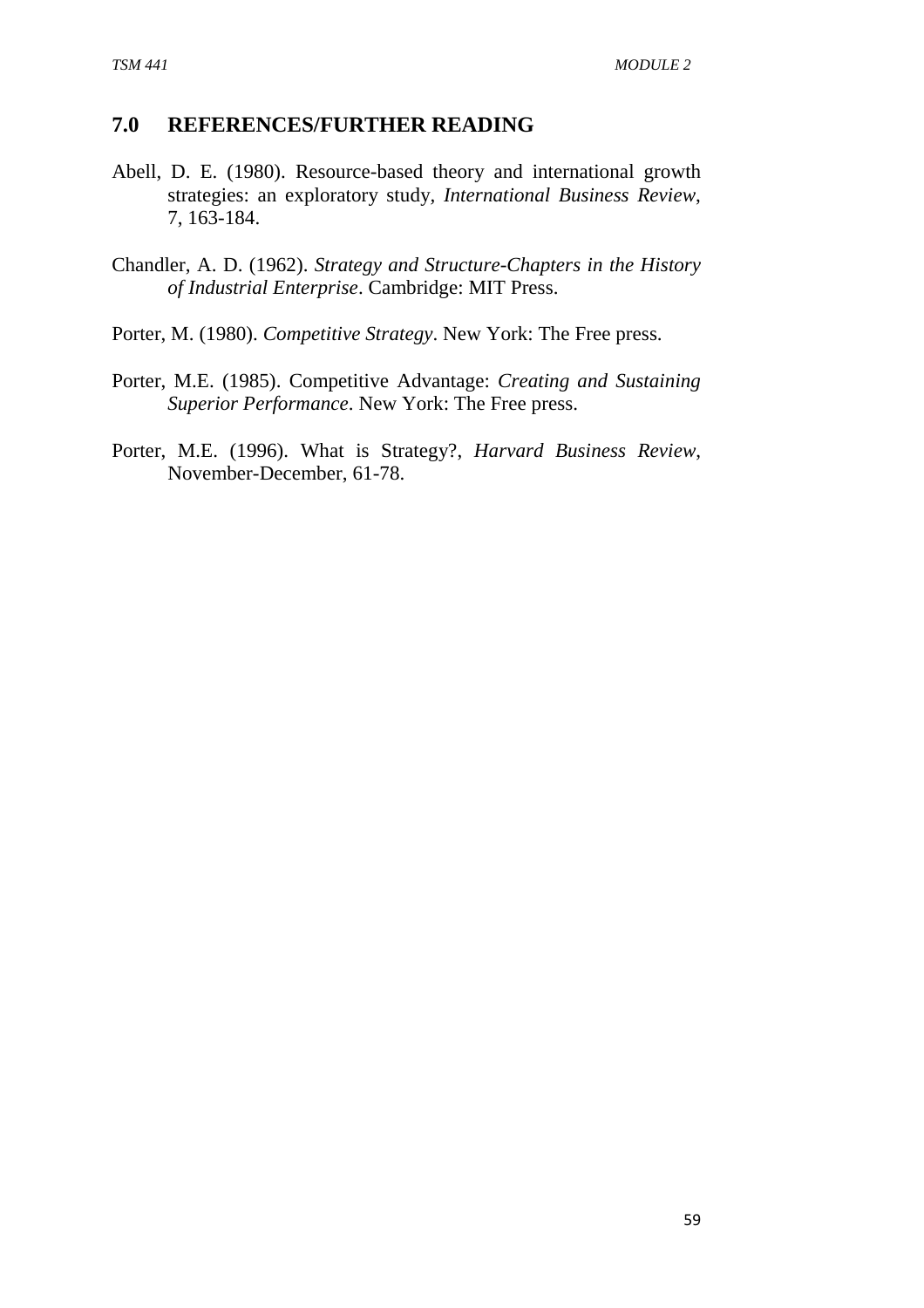# **UNIT 4 CORPORATE-LEVEL STRATEGIES**

#### **CONTENTS**

- 1.0 Introduction
- 2.0 Objectives
- 3.0 Main Content
	- 3.1 Corporate Strategy
	- 3.2 The Portfolio Approach
	- 3.3 Corporate Strategy and Adding Value
	- 3.4 The Core Competence Approach
- 4.0 Conclusion
- 6.0 Summary
- 6.0 Self-Assessment Exercise
- 7.0 References/Further Reading

### **1.0 INTRODUCTION**

This unit introduces corporate strategy and its main elements in the Hospitality and Tourism organizations. It discusses how different corporate strategies could add value to organizations. We shall reflect on different approaches to corporate strategies-namely, portfolio and competence approach.

### **2.0 OBJECTIVES**

At the end of this unit, you should be able to:

- understand corporate strategy and identify its competence
- evaluate and identify different approaches to corporate strategy development.

### **3.0 MAIN CONTENT**

#### **3.1 Corporate Strategy**

Corporate strategy is a firm's overall approach to gaining competitive advantage by operating in several businesses simultaneously. Gaining a competitive advantage requires setting a clear purpose for the entire organization and identifying plans and actions to achieve that purpose. At the corporate and headquarter level, Hospitality and Tourism organizations need to constantly ask themselves what business they are in, what business they should be in, what their basic directions are for the future, and what their attitude towards the international market is. For example, during its early years, Holiday Inn's purpose was to meet an unmet customer need: a gap in the market for quality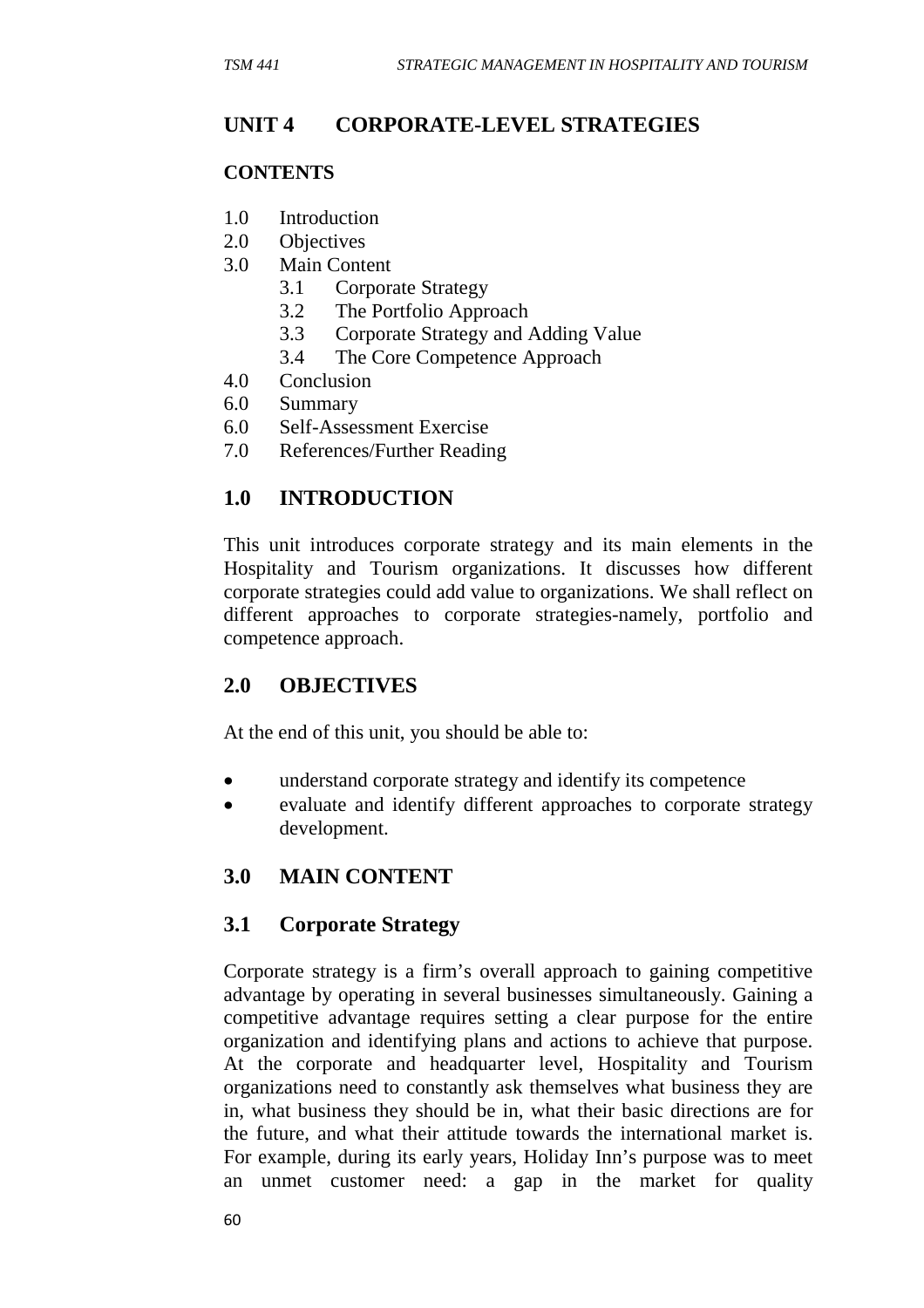accommodations through developing the Holiday Inn brand in United States. The purpose became broader concept that included hotel properties, international customers, and employees outside of domestic boundaries.

Later, the decision to expand overseas was made by headquarters, and it was also decided that the company would adopt strategies that were shaped by its home country culture. Holiday Inn set the standard for the rest of the world. This system gave people the opportunity to build their business and to achieve great success with hard work and self improvement. Holiday Inn was later acquired and now part of Intercontinental Hotels and Resorts.

Developing competitive strategy requires flexibility in terms of being able to reallocate resources quickly and smoothly among different business units in response to changing market conditions. The next section discusses different corporate strategies employed by large hotel and tourism organizations.

# **3.2 The Portfolio Analysis**

In today's world, the majority of Hospitality and Tourism organizations offer more than one product or service, and many serve more than one customer group. For example, Easy Jet, a budget, no frill airline company in Europe, not only carries passengers between different destinations in Europe but also rent cars, runs hotels and cruises, and manages cinemas. There are very good strategic reasons for this: Relying solely on one activity would expose the organization to the risk of a potential downturn in an area of operations. Easy Jet would still run its operations if for any reason one of its products and services fails or if its customers go elsewhere.

One of the most popular aids to developing a corporate strategy that addresses issues in a multibusiness Hotel and Tourism organization is portfolio analysis. Portfolio analysis puts the corporate headquarters into the role of an internal auditor. In portfolio analysis, top management views its products lines and business units as a series of investments that will have a return. In the case of Easy Jet, the chief executive officers of the company view airlines, hotels, cruise business, car rentals, cinemas as separate business units, and they evaluate the return and contribution of each business line to the overall organization's performance with a view to adding value.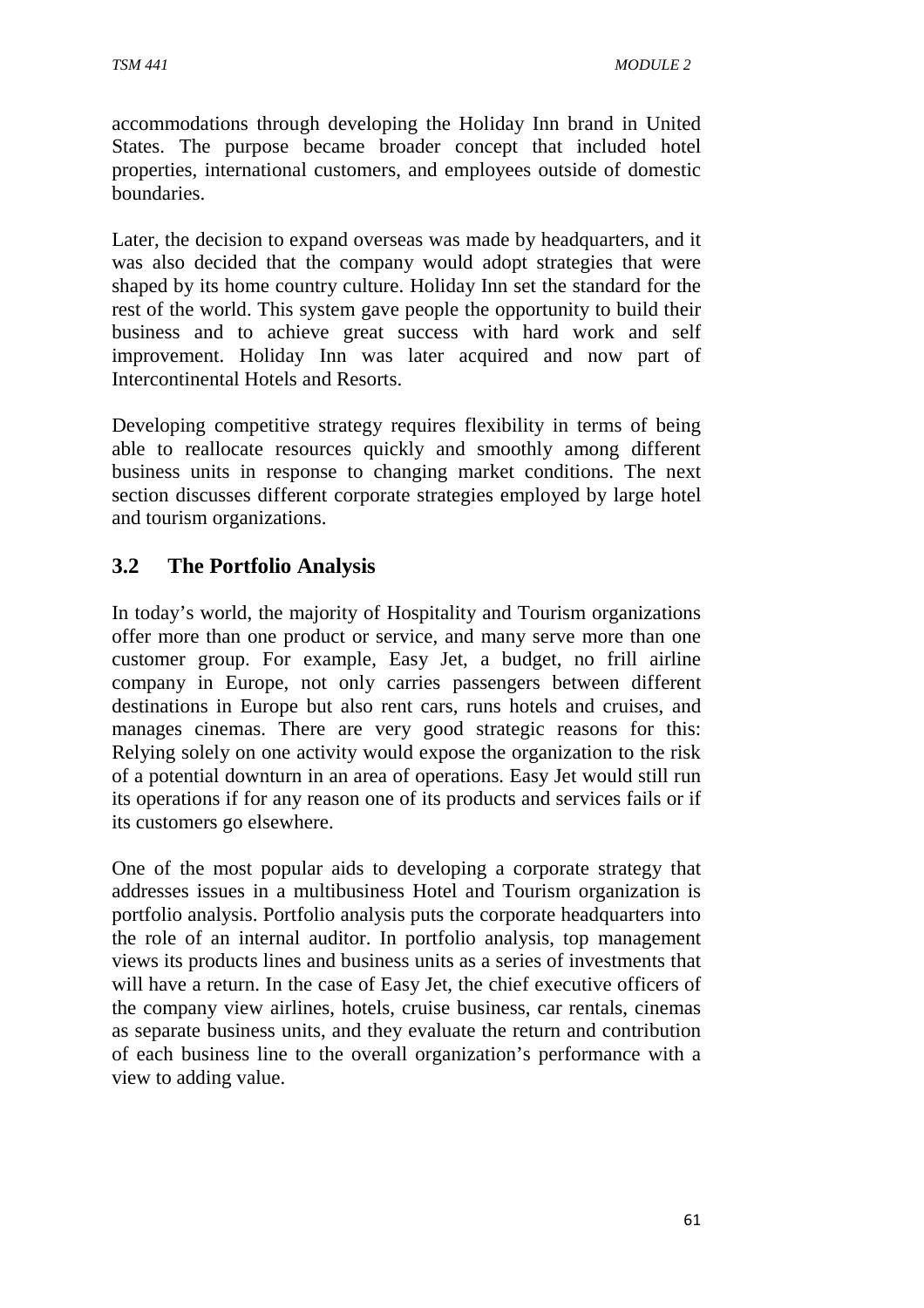## **3.3 Corporate Strategy and Adding Value**

Large organizations that operate in highly dynamic and competitive markets face different types of pressure ( Connel, Hitt, DeNisi, and Ireland, 2007):

- 1. Pressure to reduce costs
- 2. Pressure to increase revenue
- 3. Pressure to increase market share
- 4. Pressure to be responsive to the market in which they operate
- 5. Pressure to innovate and stay relevant
- 6. Pressure to satisfy shareholders and stakeholders
- 7. Pressure to transfer information, Knowledge, and competencies among business units and functional areas. (p. 564)

In order to respond to some of these pressures, large Hospitality and Tourism organizations need to pursue a low-cost strategy at a convenient location where they can benefit from economies of scale. Large Hospitality and Tourism organization may also need to adapt their product and service offerings to the condition of local markets in order to be able to accommodate the differences between markets. Being able to strike a balance between these competing demands can be seen as a competitive advantage that adds value to the organizations portfolio. The intent is to create and maintain synergy among all business units and functional areas so the whole organization can collectively work together to achieve the corporate goals.

Ghoshal and Barlett (1990) presented frequently used typology to describe the multinational corporate strategy that encompasses the preceding competing demands. They identified four main strategies for the multinational corporations: international, multidomestic, global, and transnational. Table 6 outlines the key characteristics of these strategies.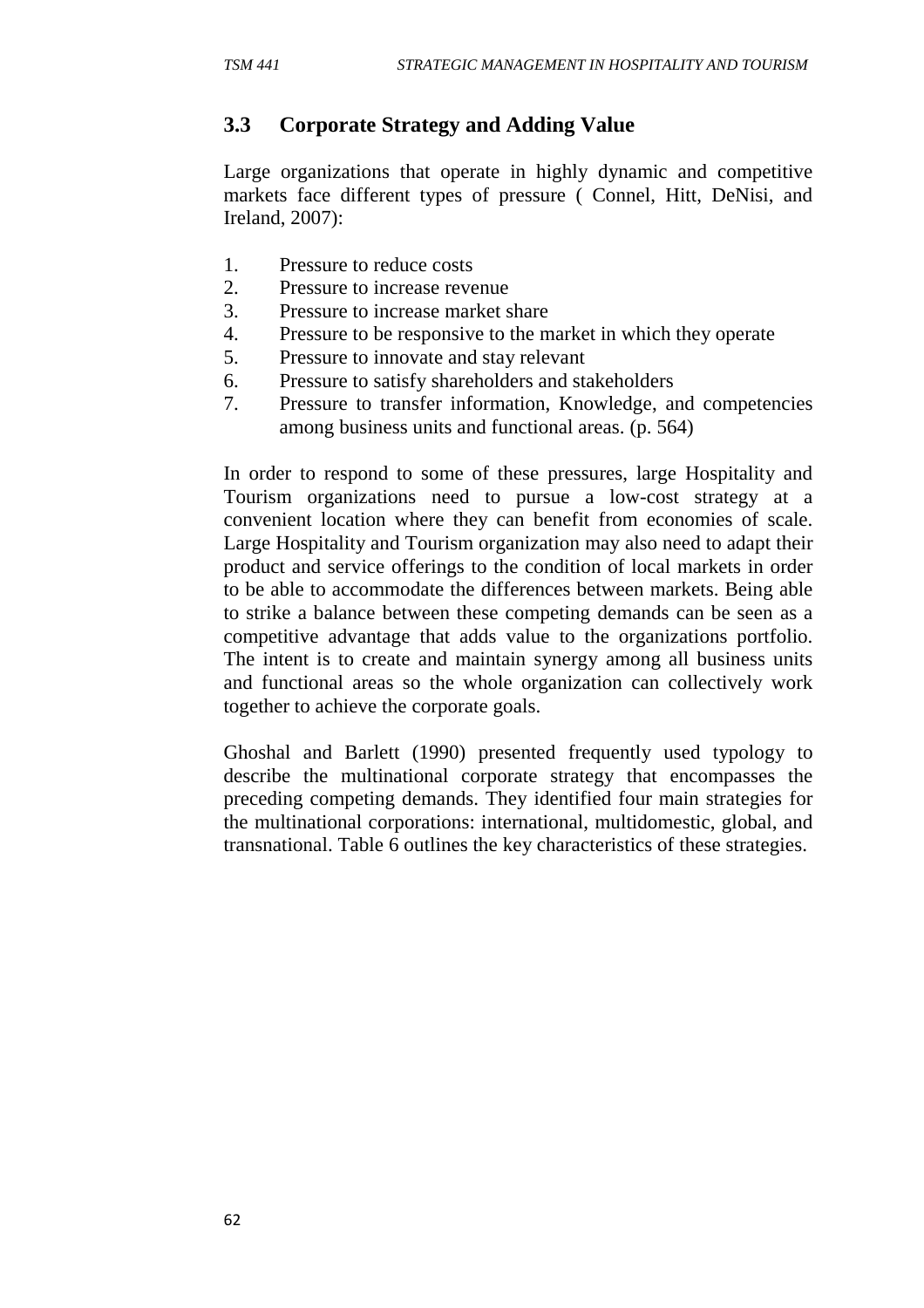#### **Table 3: Multinational Corporation Organization Strategy Specifications**

|                                       | -It is a coordinated federation of local                                     |  |
|---------------------------------------|------------------------------------------------------------------------------|--|
|                                       | companies controlled by a corporate                                          |  |
| <b>International</b>                  | team                                                                         |  |
|                                       | -The attitude of the parent company                                          |  |
|                                       | tends to be parochial, fostered by                                           |  |
|                                       | superior knowhow at the centre.                                              |  |
|                                       | -Its competitive strength relies on its                                      |  |
|                                       | ability to transfer knowledge and                                            |  |
|                                       | expertise to overseas environments                                           |  |
|                                       | that are less advanced<br>-It is a decentralized federation of               |  |
|                                       |                                                                              |  |
|                                       | local companies linked by a web of                                           |  |
| <b>Multinational or Multidomestic</b> | personal controls.                                                           |  |
|                                       | -Expatriates form home country                                               |  |
|                                       | organization occupied key positions                                          |  |
|                                       | -Its strength lay in high degree of                                          |  |
|                                       | local responsiveness.<br>standardized<br>firm<br>-The                        |  |
|                                       | makes                                                                        |  |
|                                       | products and services.<br>-It is often centralized                           |  |
| Global                                |                                                                              |  |
|                                       | -Control of strategic decisions,                                             |  |
|                                       | resources, and information is tight.                                         |  |
|                                       | -Its strengths are efficiencies of scale                                     |  |
|                                       | and cost advantages.                                                         |  |
|                                       | -It is made up of a network of<br>specialized or differentiated units.       |  |
|                                       |                                                                              |  |
|                                       | -Attention is paid to managing                                               |  |
| <b>Transnational</b>                  | integrative links<br>local<br>among<br>companies as well as with the centre. |  |
|                                       | -The subsidiary is a distinctive asset                                       |  |
|                                       |                                                                              |  |
|                                       | rather than simply an arm of the                                             |  |
|                                       | parent company.<br>-Both manufacturing and technology                        |  |
|                                       | development are located wherever it                                          |  |
|                                       | makes sense, but there is an explicit                                        |  |
|                                       | focus on encouraging local knowhow                                           |  |
|                                       | order<br>exploit<br>worldwide<br>to<br>in                                    |  |
|                                       | opportunities.                                                               |  |
|                                       | -This<br>organizational<br>form<br>has                                       |  |
|                                       | undoubtedly been held up as possibly                                         |  |
|                                       | the "ideal" organizational structural                                        |  |
|                                       | form.                                                                        |  |
|                                       |                                                                              |  |

*Source:* **Adapted from Ghoshal and Bartlett (1990).**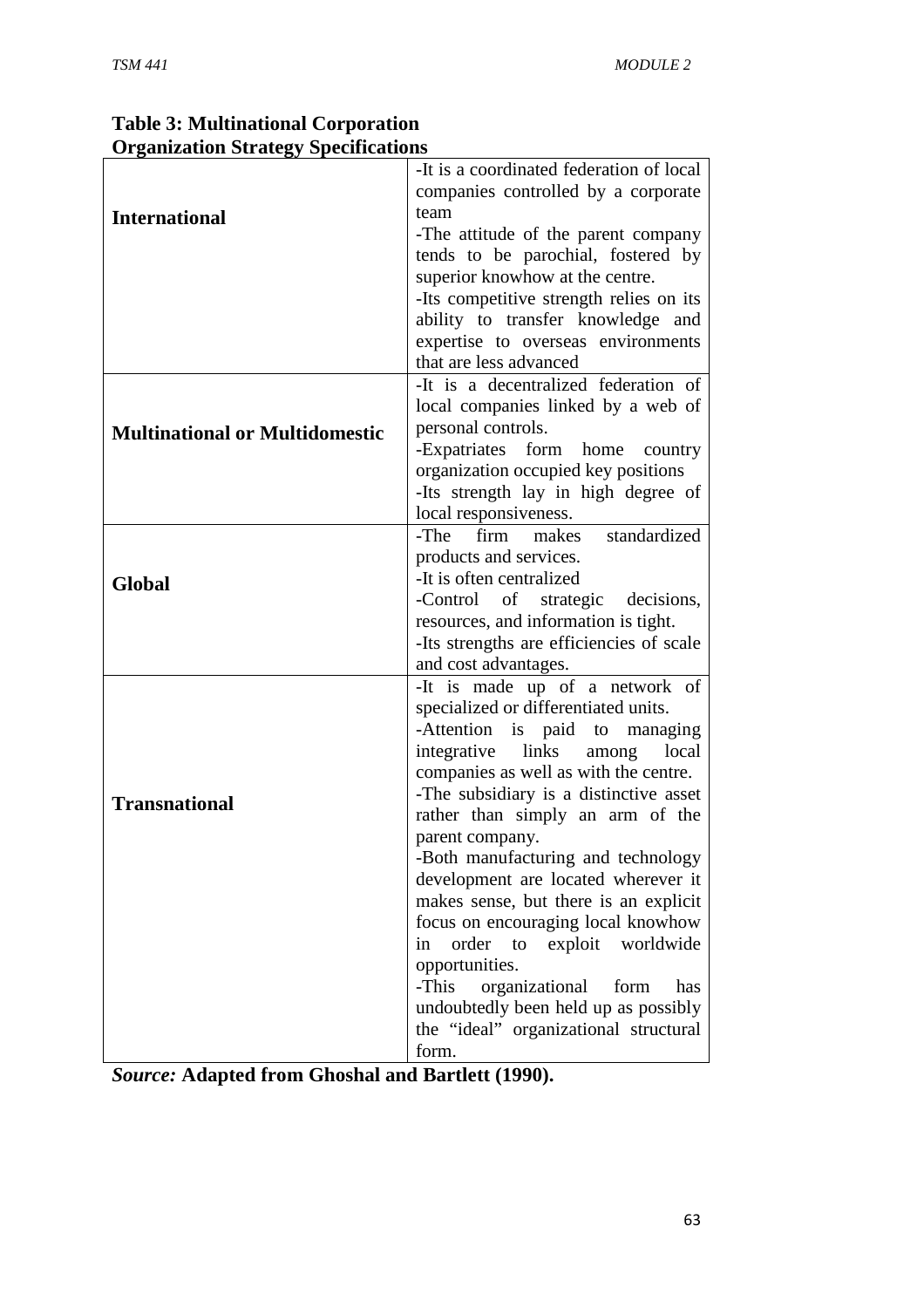## **3.4 The Core Competence approach**

Core competencies are *valuable, rare, inimitable, nonsubstitutable*  resources of an organization that give them a competitive edge in the market. The embedded skills, processes, shadow organizational systems, and culture of an organization that give rise to the next generation of competitive products are examples of core competencies. A rival might acquire some of the elements that comprise the core competence, but it will find it more difficult to duplicate the more or less comprehensive pattern of internal coordination and learning.

At least three tests can be applied to identify core competencies in a large Hospitality and Tourism organization. First, a core competence provides potential access to a wide variety of markets. Second, a core competence should make a significant contribution to the perceived customer benefits. Third, a core competence should be difficult for competitors to imitate. In the past, corporations could simply points its business units at particular product markets and become world leaders. However, with market boundaries changing ever more quickly, targets are temporary and elusive. In today's dynamic world, the critical task for management is creating product and services that customers need but have not been imagined or experienced yet. This is deceptively a difficult task. Ultimately, it requires radical change in the management of major companies. In particular, it requires top management to oversee the management of core competencies.

## **4.0 CONCLUSION**

In this unit, we have come to realize that corporate strategy is a firm's approach to gaining a competitive advantage by operating in several businesses simultaneously.

# **5.0 SUMMARY**

This unit highlights what corporate strategy is, and its importance in hospitality and tourism organizations. It further reflects briefly on different approaches to corporate strategy namely, portfolio and competence approaches.

## **6.0 SELF-ASSESSMENT EXERCISE**

- i. What is corporate strategy, and why do large Hospitality and Tourism corporations need corporate strategy.
- ii. What is portfolio analysis, and how does it differentiate businesses under large corporation.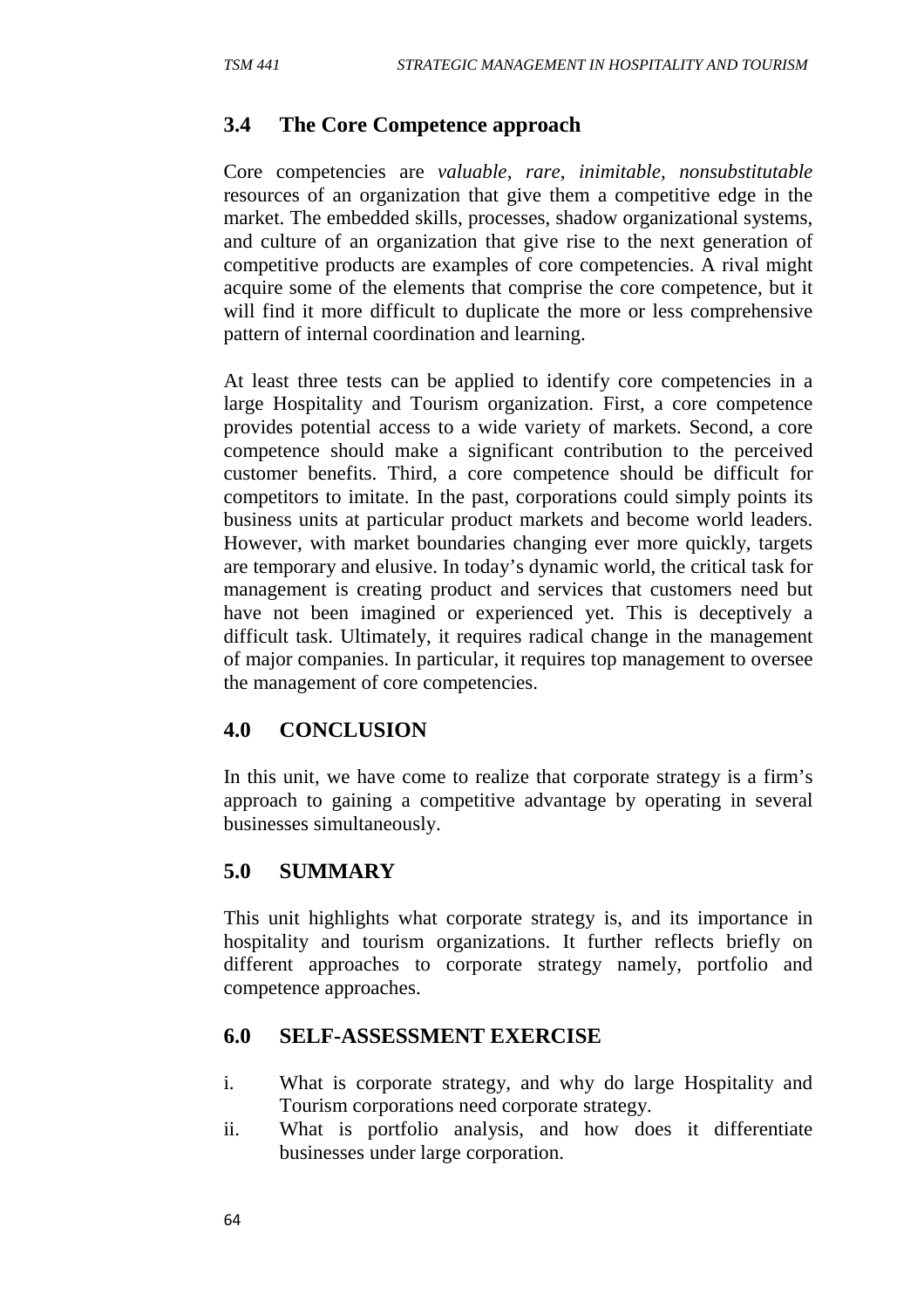## **7.0 REFERENCES/FURTHER READING**

- Coonelly, B., Hitt, A. M., DeNisi, A., and Ireland, D.R. (2007). Expatriates and corporate level international strategy: governing with the knowledge contract, *Management Decision*, 45 (3), 564- 581.
- Ghoshal, S. and Bartlett, A. C. (1990) *Managing Across Borders*: *The Transnational Solution.* Random House Business Books, London.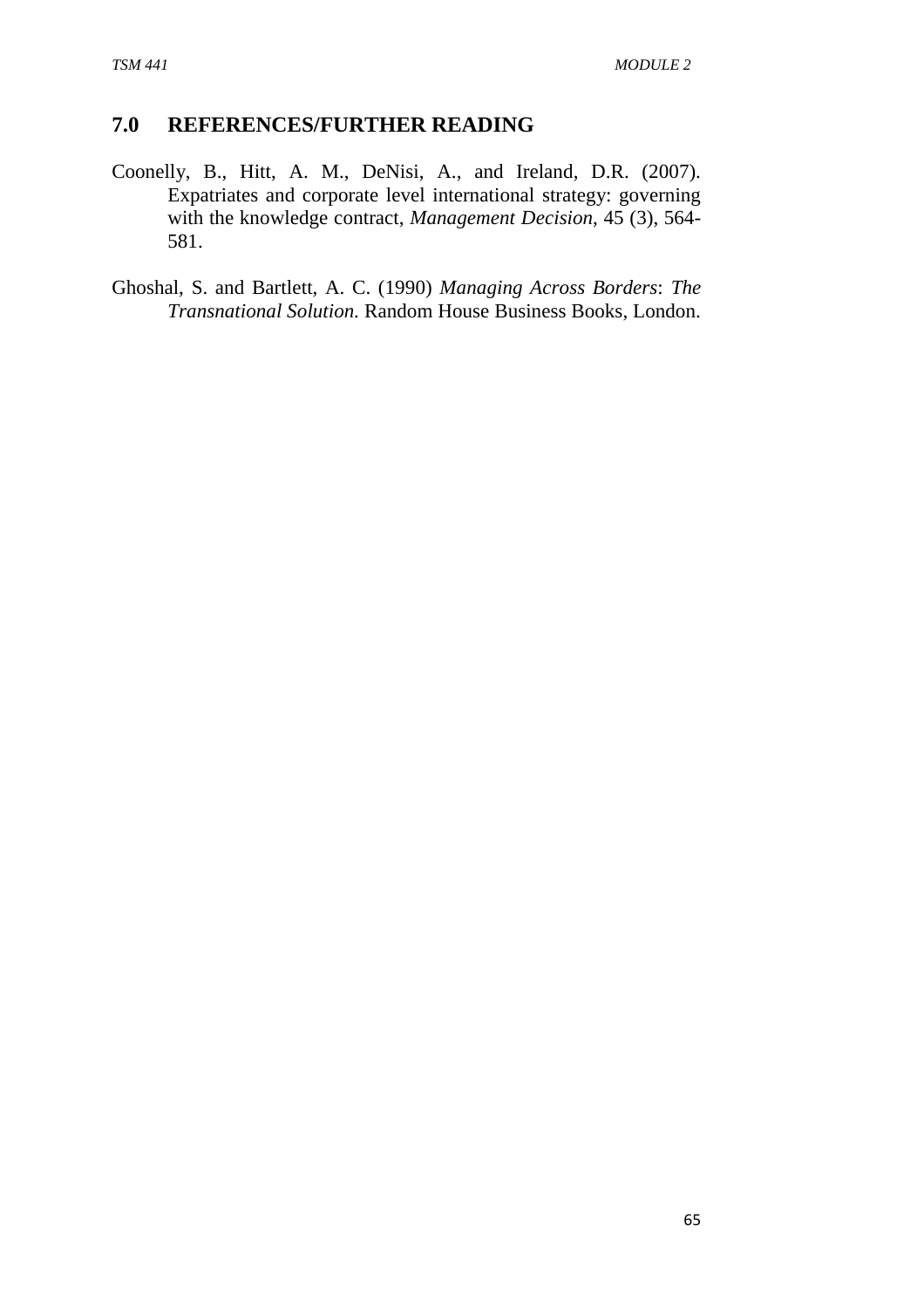## **UNIT 5 NETWORK-LEVEL STRATEGIES**

#### **CONTENTS**

- 1.0 Introduction
- 2.0 Objectives
- 3.0 Main Content
	- 3.1 Strategic Alliances
	- 3.2 Franchising
	- 3.3 Management Contracts
	- 3.4 Joint Ventures
- 4.0 Conclusion
- 5.0 Summary
- 6.0 Self-Assessment Exercise
- 7.0 References/Further Reading

## **1.0 INTRODUCTION**

In the presiding unit, we discuss the extent to which tourism and hospitality organizations should seek to develop corporate arrangements when developing strategies.

This unit covers various motivations for entering into a corporative venture (Network-level strategies) and introduces the advantages and disadvantages of strategic alliances. It highlights different forms of the most popular alliances-namely, franchising, management contracting, and joint ventures in the hospitality and tourism industry.

## **2.0 OBJECTIVES**

At the end of this unit, you should be able to:

- identify and discuss different motivations for forming strategic alliances
- discuss the advantages and disadvantages of strategic alliances
- briefly explain the concepts of Management contracting, Franchising and Joint ventures as it relates to hospitality and tourism firms.

## **3.0 MAIN CONTENT**

#### **3.1 Strategic Alliances**

The term *strategic alliance* is often defined as an agreement between two or more partners to share resources and knowledge that could be beneficial to all parties involved (Chathoth, and Olsen, 2003). These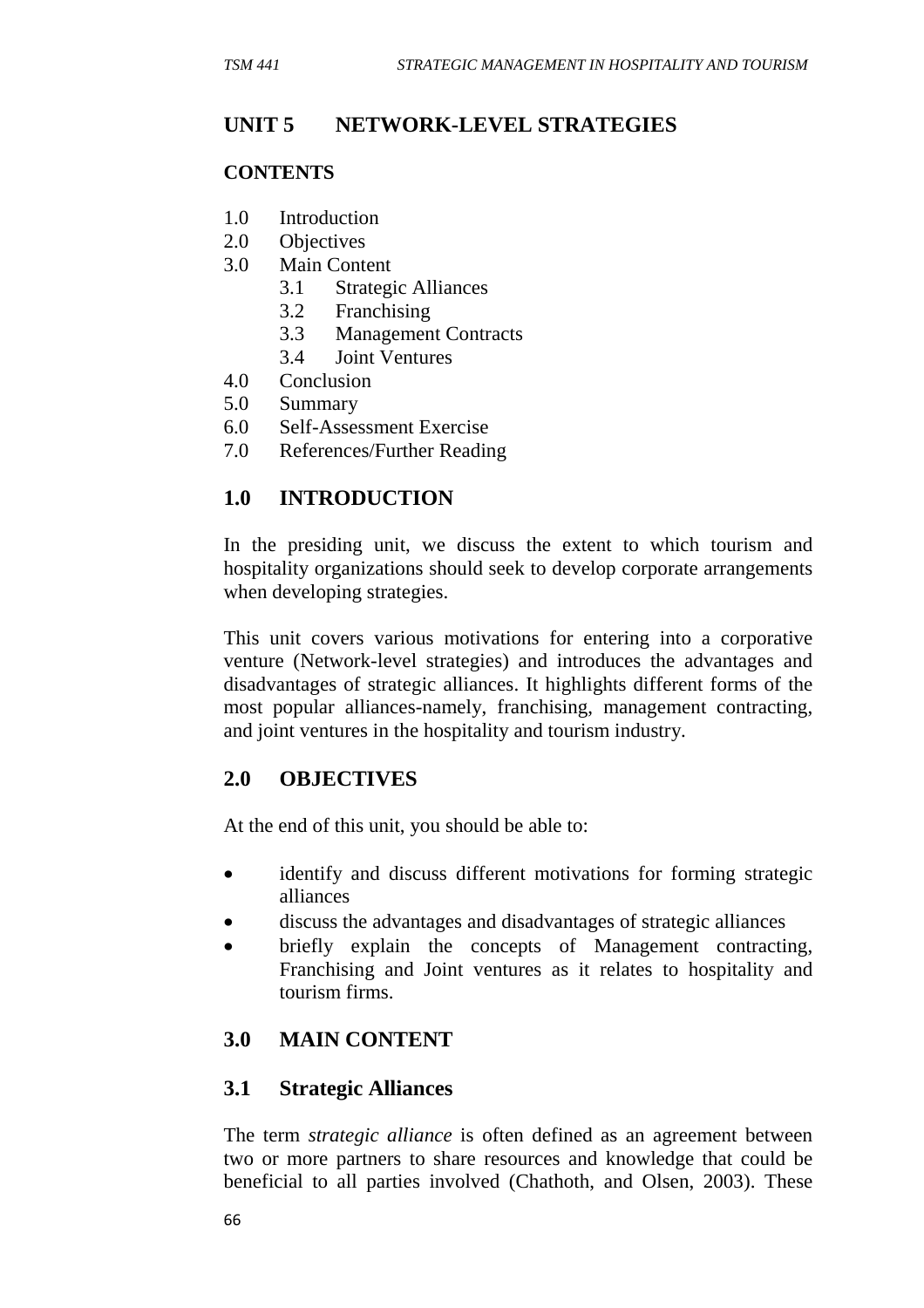strategic alliances can be as simple as two companies sharing their technology or marketing resources in order to develop products jointly and market and promote collaboratively. This is a reciprocal relationship in which each partner brings certain strength, pooling of resources, investments, and risks for mutual gain. In contrast, they can be highly complex, involving many companies located in different countries. Strategic alliance can allow an exchange of tangible assets or intangible capabilities of the firms such as knowledge, skills, financial capital, technical capabilities, managerial capabilities, and other intangible assets such as firm reputation. Less resource-endowed organizations

may desire to learn new technical and managerial capabilities, whereas, more resource-endowed organizations want to gain knowledge of markets and build relationships to provide access to different markets. Strategic alliances are also intended to maximize market coverage, while also achieving economies of scale and scope and minimizing capital investment.

Hospitality and Tourism firms involved in strategic alliances seek to achieve organizational objectives more successfully through collaboration rather than competition. This results in various mutual benefits. These include higher return on equity, better return on investment, and higher success rates.

Despite having numerous benefits, strategic alliances also have various drawbacks. Alliances provide opportunities to learn new skills and core competencies, but at the same time, alliances create the potential danger of transforming a partner into a competitor.

# **3.2 Franchising**

Originating from the United States, franchising emerged as a powerful way of facilitating the growth of hospitality organizations. Franchising gives hospitality and tourism industries and organizations an opportunity to form an alliance with partners in different country markets (Lashley and Morrison, 2000). Therefore, from a business perspective, it involves less risk than some other means of expansion, notably direct investment. Grant (1985) defined *business format franchising as follows:* 

 *The granting of a license for a predetermined financial return by a franchising company (franchisor) to its franchisees, entitling them to make use of a complete business package, including training, support, and the corporate name, thus enabling them to operate their own businesses to exactly the same standards and format as the other units in the franchised chain. (p.5)*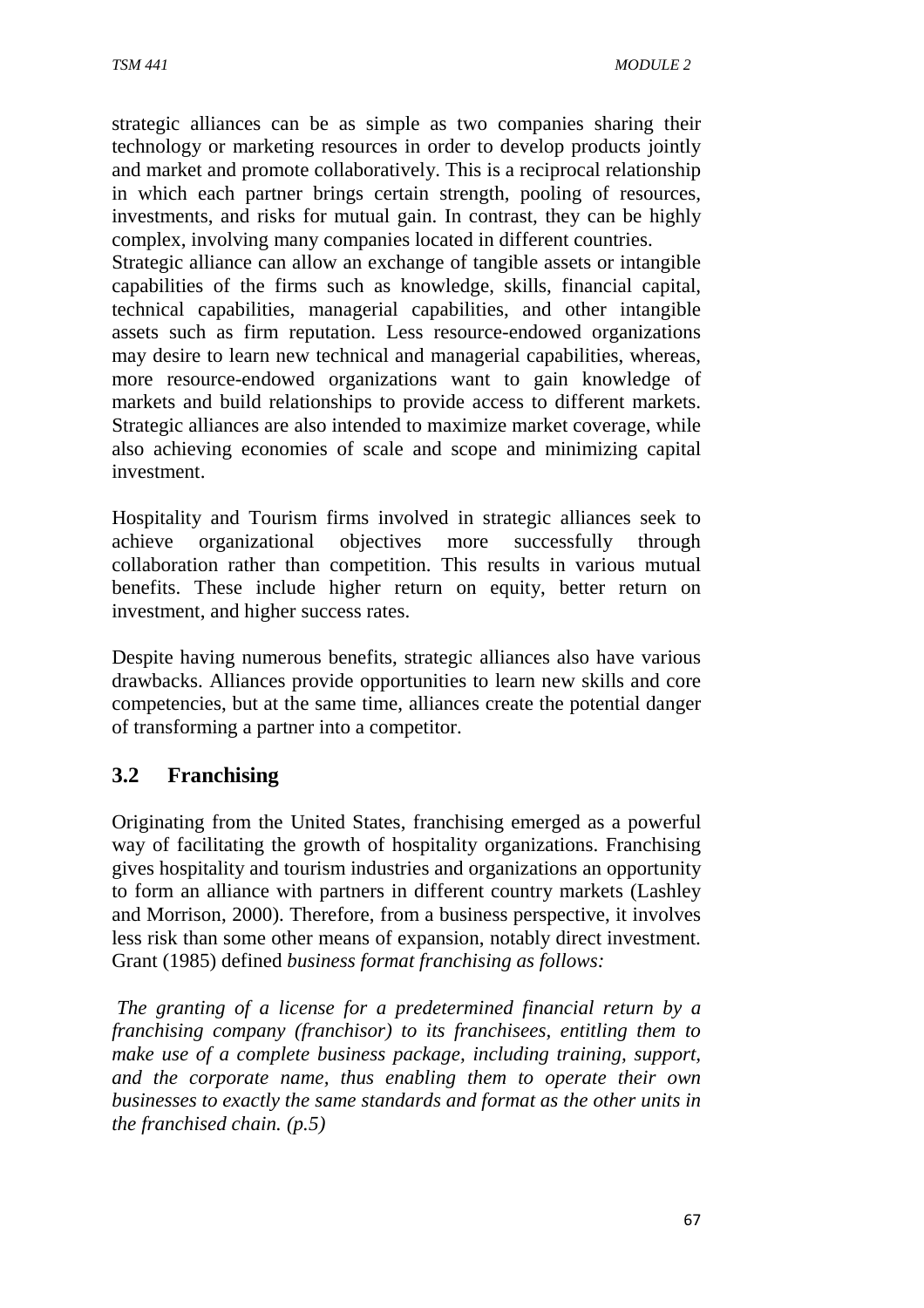Franchising can take various forms, but typically, it involves satellite enterprises (run by the franchisee) operating under the trade name and business format of a larger organization (franchisor) in exchange for a continuing fee. Hotel franchising come in many forms, but he basic premise is that the owner remains in control of the management and property but has the advantages of a large chain in terms of brand name and marketing outreach. The franchisee sets up his or her own business, operating along the lines specified by the franchisor and trading in the product or service previously market tested by the franchisor.

Franchising has been well appreciated and welcomed by the hotel industry as well as the fast food chains. Hotel chain see franchising as a form of development strategy, and this is expected to be one of the fastest-growing vehicles for expansion, especially in the international arena. It is particularly attractive for international expansion because it requires substantially less capital than ownership. For example, KFC, a popular food chain in the UK and USA are now present in many cities in Nigeria, with the same brand name, being managed by franchisees.

## **3.3 Management Contracts**

Management contracts can be defined as the management of one company by another, and often, but not always, the two are in different countries. A firm with an established reputation for being an excellent manager will grow by contracting to manage properties for an owner in return for a fee. In the hospitality industry, management contracts have been recognized as one of the quickest forms of expansion strategy with minimal risk (Eyster, 1988). In essence, the rationale behind a management contract involves a three-concerned arrangement in which one company (the operator) agrees with another (the owner) to set up a third (the contract venture) to bring together the operator's expertise and the owner's capital (Eyster, 1993).

Management contract agreements are favored in many international settings by international hotel chains such as Hilton and Intercontinental Hotels that have internationally recognized brands and a successful track record of hotel management expertise. The management contract allow for a separation of ownership and operations. With such an arrangement, the owners act as investors who allow someone else to manage the property.

Hospitality and tourism organization usually choose management contracts because it is a good opportunity to generate more revenue with less risk out of knowledge acquired at great expense. Here are some other reasons why an operator might choose to enter into a management contract: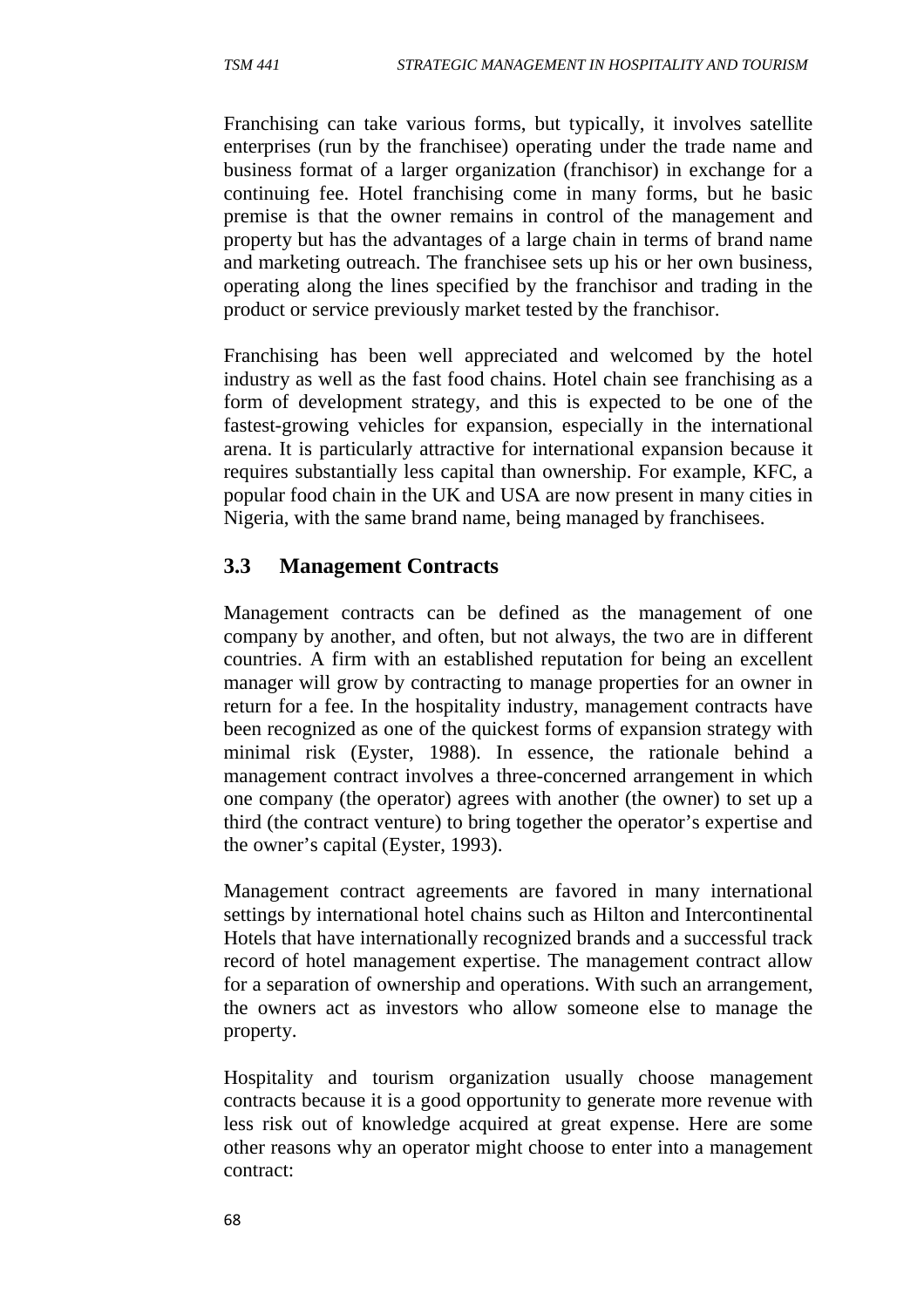- The operator's expertise is sellable.
- The operator has spare resources, such as management, knowhow, and equipment
- There is a viable new business that offers low-risk market entry
- It allows the operator to control the standards of operations
- The contract can bring additional business in the sale of other goods and services.

#### **3.4 Joint Ventures**

A joint venture can be defined as the participation of two or more companies in an enterprise in which each party contributes assets, owns the entity to some degree, and shares the risks (Kivela and Leung, 2005, Magnini, 2008). The alliance may be one of equal partners or on where one party is stronger than the other because of the resources or expertise it possesses. Companies enter into joint venture partnerships because they reduce the risk of failure by sharing the burden with a partner, gain rapid market access, and internationally they can have an increase in company and product acceptance by having a local firm serving as the direct interface with the customer.

Joint venture may permit better relationships with local government and organizations such as labour unions (Magnini, 2008). Governmentrelated reasons can be the major rationale for joint ventures in less developed countries, particularly if the local partner is the government itself or if the local partner is politically influential. The new venture may be eligible for task incentives, grants, and government support. However, the key to a joint venture is the sharing of common business objectives.

In selecting partners, companies must pay attention to the cultural capability of partner. For example, in the case of expanding into Indian and Chinese market, if you do not have market knowledge, joint venture partnership with local partner can be a viable option in order to make presence in these markets. However, one needs to pay attention to the cultural differences, including the educational backgrounds and cultural values and how these can be managed between the partners.

## **4.0 CONCLUSION**

This unit presented us with analysis of different types of network-level strategies, including strategic alliances, franchising, management contracts, and joint ventures. The unit gave us insights to the merits and demerits of alliances between organizations, especially the hospitality and tourism industry.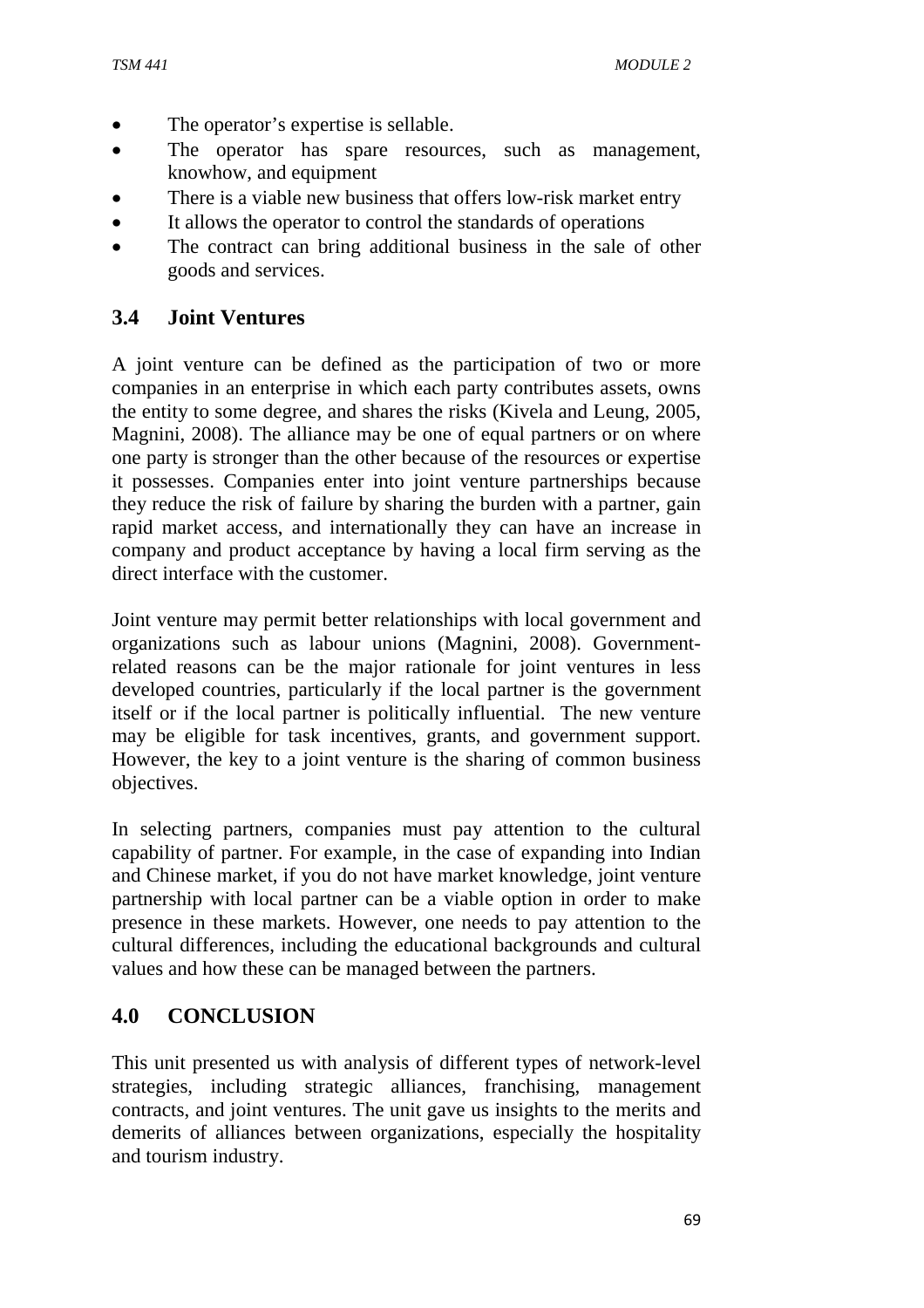## **5.0 SUMMARY**

In this unit, we discover that the highly competitive and volatile nature of today's global environment motivates organizations to seek alliances with other partners. This evident in many large hospitality and tourism organizations as discussed in this unit.

#### **6.0 SELF-ASSESSMENT EXERCISE**

- i. What are the reasons for forming Strategic alliances?
- ii. Discuss the benefits of franchising
- iii. Discuss management contract, joint venture and their benefits in forming partnership.

## **7.0 REFERENCES/FURTHER READING**

- Chathoth, K. P. and Olsen, M. (2003). Strategic alliances: a hospitality industry perspective*, International Journal of Hospitality Management*, (22), 419-434.
- Eyster, J.J (1988). Sharing Risk and Decision Making: Recent Trends in the Negotiation of Management Contracts, *Cornell Hotel and Hospital Administration Quarterly*, May, 43-55.
- Eyster, J.J. (1993). The revolution in domestic hotel management contracts*, Cornell Hotel and Hospital Administration Quarterly*, 34(1), February, 16-27.
- Grant, C. (1985). *Business Format Franchising: A System for Growth*. Economist Intelligence Unit.
- Kivela, J. and Leung, L. (2005). Doing business in People's Republic of China *Cornell Hotel and Hospital Administration Quarterly*, (26)2, 125-152.
- Lashley, C. and Morrison, A. (Eds.) (2000). *Franchising Hospitality Services*. Butterworth Heinemann, Oxford.
- Magnini. P.V. (2008). Practicing effective knowledge sharing in international hotel joint ventures*, International Journal of Hospitality Management*, 27, 249-258.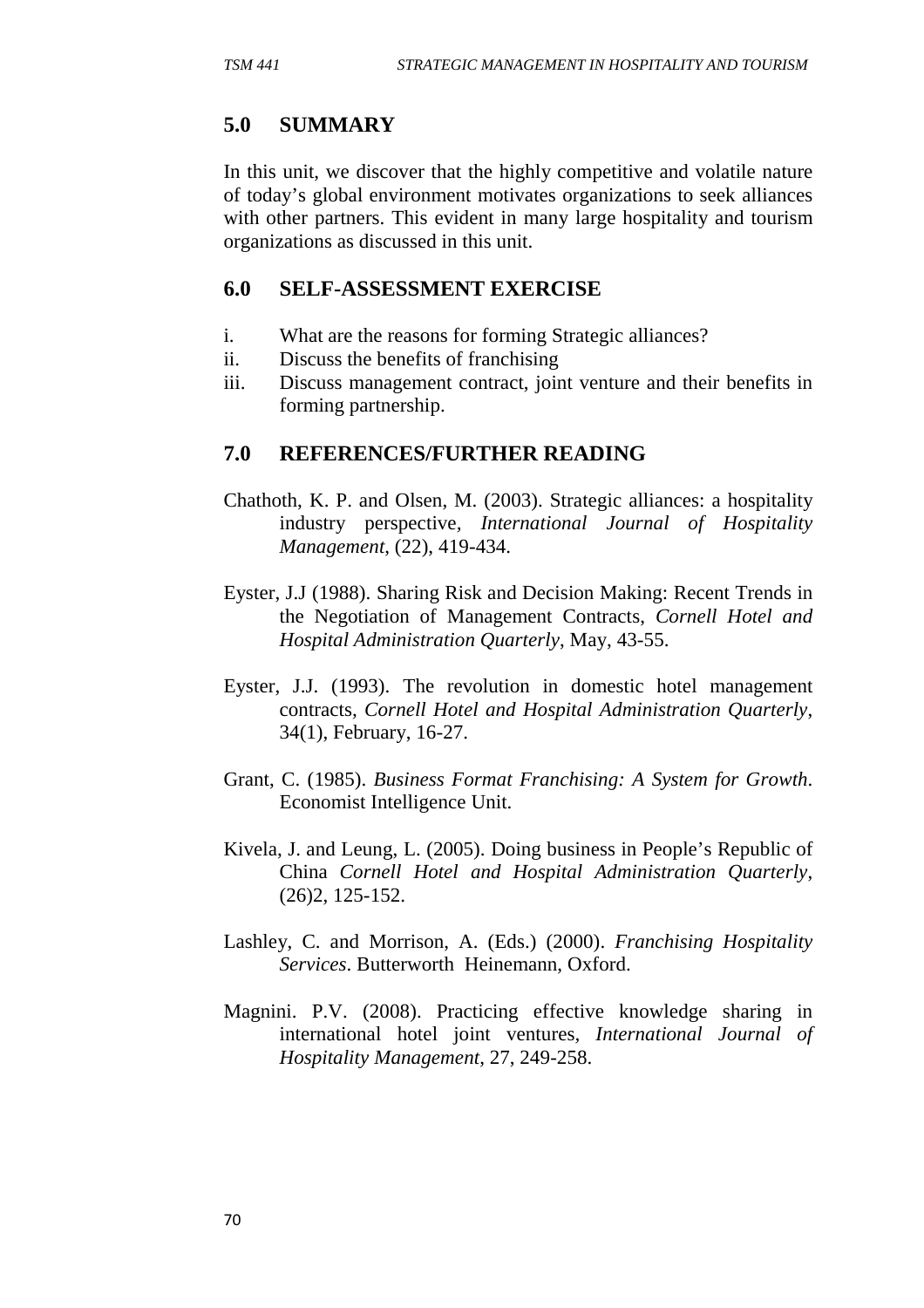# **MODULE 3**

- Unit 1 Strategy Formation-Formulation Approaches
- Unit 2 Strategy Implementation and change
- Unit 3 Strategic Management problems
- Unit 4 Strategy and ICT Application
- Unit 5 Strategy Case study on Novotel-an accommodation provider

# **UNIT 1 STRATEGY FORMATION-FORMULATION APPROACHES**

## **CONTENTS**

- 1.0 Introduction
- 2.0 Objectives
- 3.0 Main Content
	- 3.1 Strategy formulation/Implementation
	- 3.2 The Planning Approach
	- 3.3 The learning or Emergent Approach
	- 3.4 The Contingency Approach
	- 3.5 The Configurational Approach
	- 3.6 The Complexity Approach
- 4.0 Conclusion
- 5.0 Summary
- 6.0 Self-Assessment Exercise
- 7.0 References/Further Reading

## **1.0 INTRODUCTION**

This unit discusses how strategy formulation and implementation is viewed by different schools of thought or approaches in the strategic management field. We shall evaluate each view and offer suggestions for developing and implementing strategies.

# **2.0 OBJECTIVES**

At the end of this unit, you should be able to:

- define strategy formation: strategy formulation and implementation
- discuss the evaluation of different approaches to strategy formation.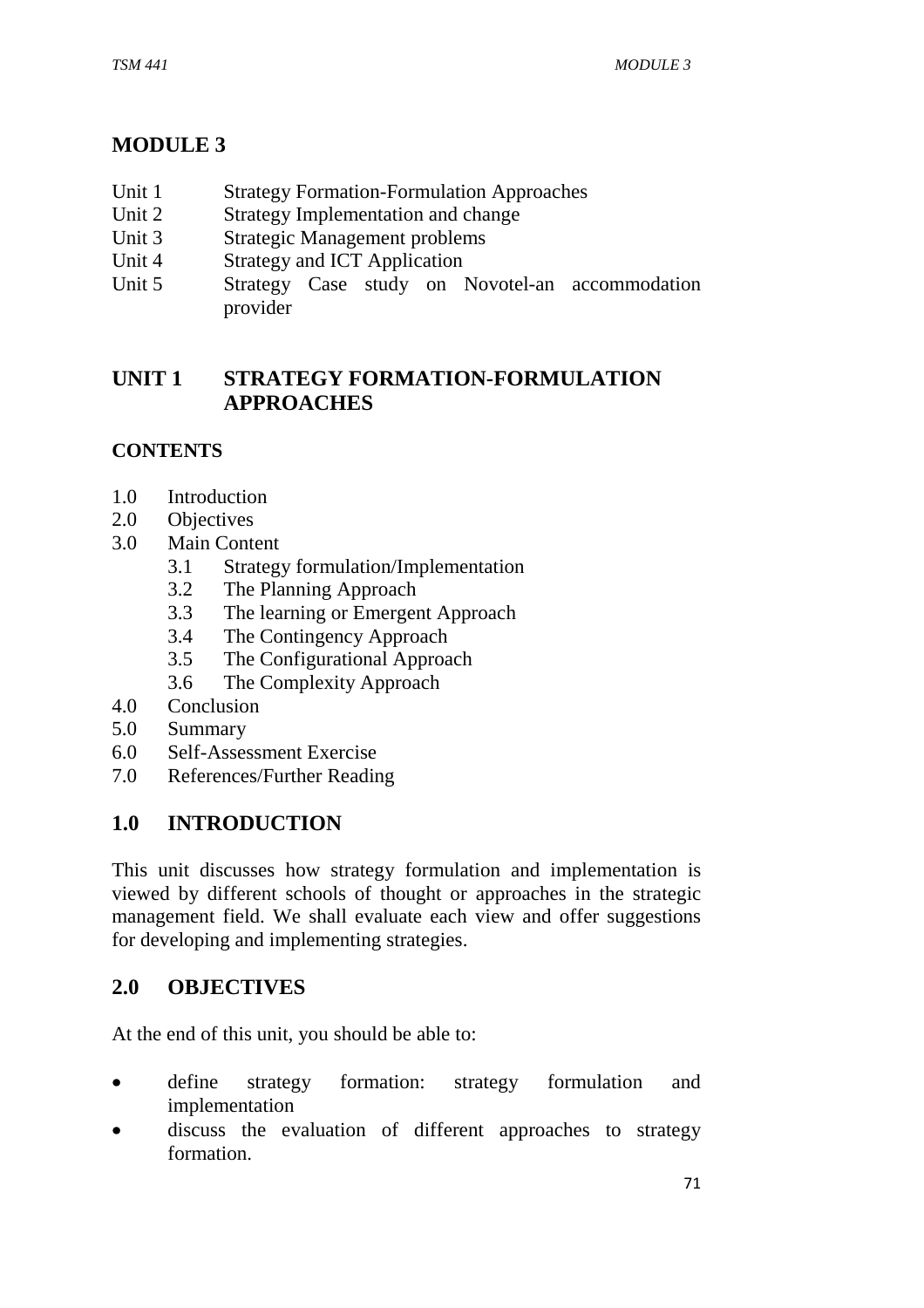## **3.0 MAIN CONTENT**

## **3.0 Strategy Formation-Strategy Formulation and Implementation**

Strategy formulation involves understanding the underlying bases that guide future strategy, generating strategic options for evaluation and selecting the best options among them (Okumus, Altinay and Chathoth, 2010). Strategic implementation addresses the issue of formulated strategy into action or practice with limited time and resources (Alexander, 1991). Although strategy formulation and implementation are defined separately and perceived as separate areas, in recent years, strategy formulation and implementation have been seen as whole process rather than separate activities. Therefore, it is recommended that they should not be defined alone or separated from each other (Okumus, 2003). In other words, the four main elements of strategic managementstrategy analysis, strategy formulation, strategy implementation, and strategy control-are not mutually exclusive; in fact, they are interdependent and dynamic. Therefore, the term strategy formation is used here to refer to both strategy formulation and implementation as a single unit (Mintzberg et al., 1998). Each school on the process of strategy formation are reviewed and evaluated in the following sections.

## **3.1 The Planning Approach**

The planning approach is the oldest and the most influential approach in the strategic management field (Whittington, 2001). This approach views strategy formation as the outcome of sequential, planned, and deliberate procedures. According to these view, strategic planning consist of four separate elements: analysis, strategy formulation, strategy implementation, and control monitoring. This approach gives more emphasis to the formal analysis of the issues in both the external and internal environments.

Developing strategies or strategic decisions by following strategic planning principles and utilizing PESTE analysis, Porter's Industrial Structure Analysis, and SWOT analysis are considered primary responsibilities of corporate offices, senior executives, or specialised departments such as strategic planning department or corporate strategic planning office.

Strategies and strategic decisions are developed by senior executives, and apart from minor modifications, these executives should not deal with implementation part. The role of middle managers and supervisor is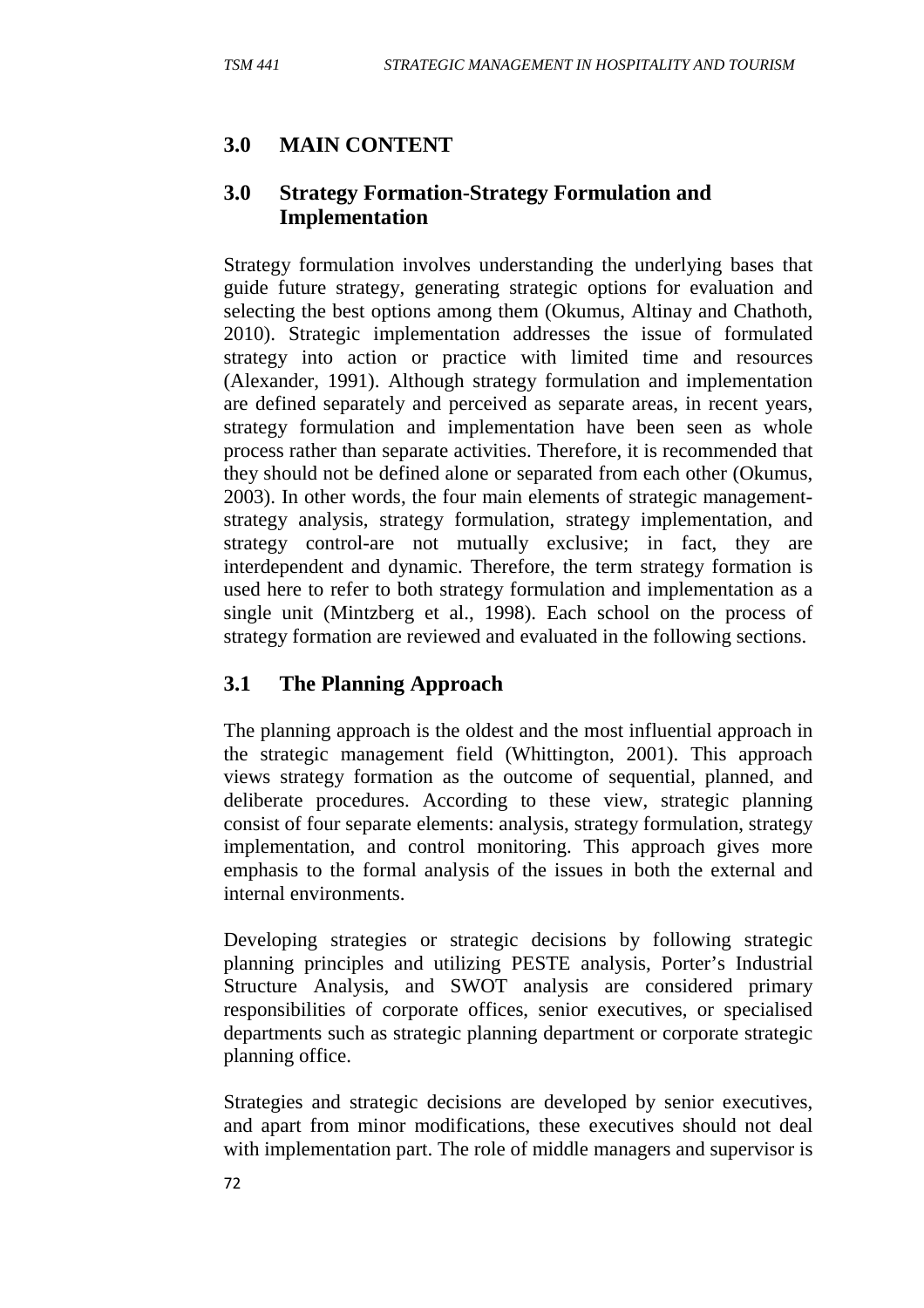to implement the developed strategies. This approach further advocate well specified plans with clear objectives, timetables, budgets, and resource allocations, clear lines of responsibility, limited participation in strategy development, and minimum discretion for all levels of implementers. Finally, profit maximization, cost cutting, high market share, and other tangible outcomes are the ultimate aims of strategic formation process.

## **3.2 The Learning or Emergent Approach**

The learning approach does not see strategy formation as a neat, sequential, and rational process. This school of thought suggest that strategies often emerge from the pragmatic process of trial and error and that they are often developed and executed in an incremental, trial-and error way, mainly by middle managers, and that the strategy formulation and implementation stages often overlap ( Mitzberg, 1984).

Mitzberg and colleaques (1998) describe this approach as "crafting" or "emergent" strategy and state that successful companies such as Honda achieved their position without going through the process of analysis, formulation, and implementation for which the planning approach implies. When we analyze how the Southwest Airlines started and became one of the most successful airlines in the United States, it is evident that the company did not achieve this success through strategic planning but instead by responding to emerging issues in an incremental way and learning from their experiences.

This approach values the significance of power distribution, politics, and organizational culture in the strategy formation process. Having rational, mainly financial, objectives may not always be practical, as companies often need to consider intangible aspects of the process such as internal politics and culture (Whittington, 2001). This is because organizations are often political entities, comprised of shifting coalitions and powerful internal and external interest groups who may have conflicting demands and objectives (Mintzberg et al., 1998). Therefore, it is not always straightford to develop and implement strategies without considering internal politics and power structures.

# **3.3 The Contingency Approach**

The contingency school of thought suggests that successful strategies are not developed and implemented by a simple or single set of factors. Instead, their successes depend on many factors in the internal and external environments of the company. This approach was developed as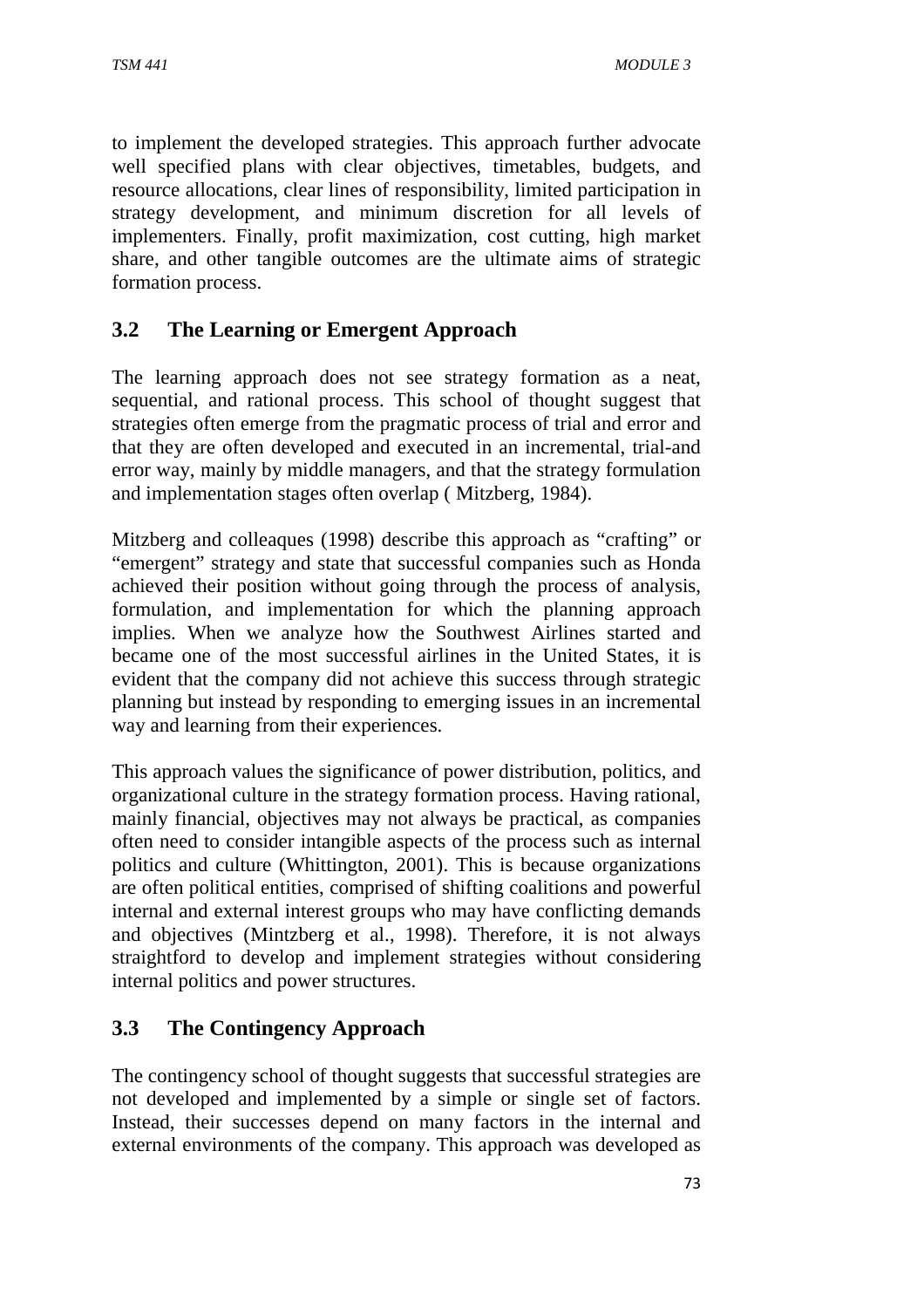a reaction to the idea of "one best way management." According to Child (1984), the contingency view relates to the design of an effective organization that must cope with the contingencies of certain factors such as environment, technology, resources, people and other elements in a situation in which the firm operates. In other words, the effectiveness of strategy formation process depends on how multiple factors interact in a situation, and there may be different ways to approach the same issue, depending on the situation.

Berman (1980) suggest that strategies can be carried out more effectively if they are chosen to match the situation, especially the extent of agreement about the strategy, the degree of capacity and coordination of the strategy formation process, and the stability/complexity of the environment and the organization. Put another way, the process of strategy formation cannot be uniform for all situations, invariable or over time and homogeneous across organizational levels, and therefore executives and managers should find suitable ways and switch them when necessary to deploy their strategies successfully.

#### **3.4 The Configurational Approach**

Attempts were made to combine all the previous strategic management schools of thought into one single perspective, which is called the configurational view (Mintzberg et al., 1998). It was intended to eliminate the disadvanges of the previous approaches and offer a holistic view. The main difference between the contingency view suggests "it all depends on the situation in the strategy formation," whearas the configurational view is concerned with "combining all previous approaches together." Mintzberg and colleagues (1998) stated the following:

*The process of strategy making can be one of conceptual designing or formal planning, systematic analysing or leadership visioning, cooperative learning or competitive politicking, focusing on individual cognition, collective socialisation, or simple response to the forces of the environment; but each must be found at its own time and in its own context. In order words, the schools of thought on strategy formation themselves represent particular configurations. (pp. 305-306).* 

Therefore, in order to develop and implement strategies, a number of certain factors should fit together and a comprehensive strategy formulation and implementation frameworks needed to analyse and evaluate the fit and interactions among the key factors.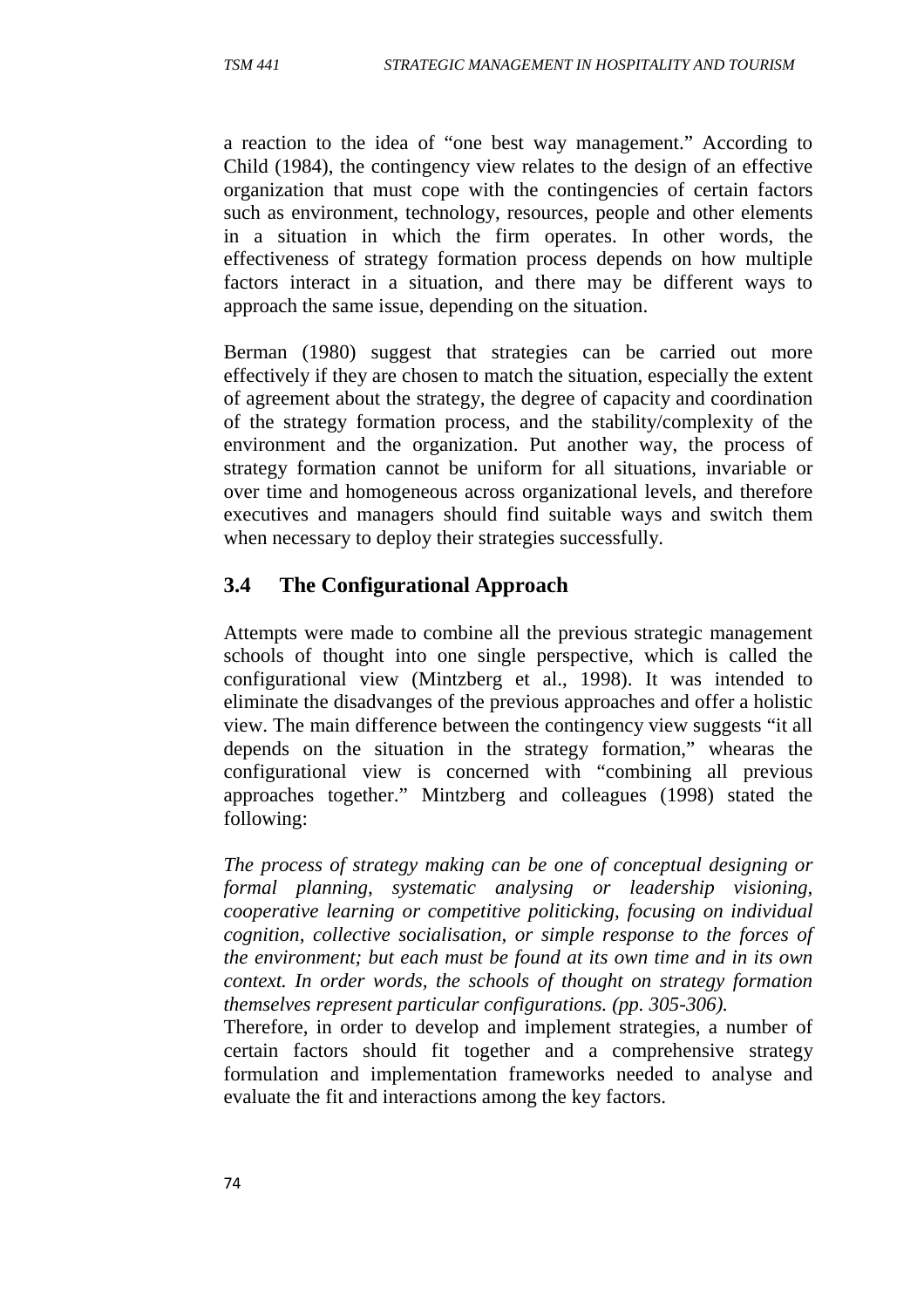## **3.5 The Complexity Approach**

This approach suggest that organizations are adaptive systems that take the form of nonlinear negative and positive feedback loops that connect the individuals, groups, functions, and processes in an organization to one another, and connect an organization to other systems in the environment (Theys, 1998). Due to these nonlinear feedback loops, any small change or development, both within and outside the organization, can have significant and unexpected implications for the firm; this is often entitled the "butter fly effect" (Stacy, 1995). In terms of strategy formation, this means that managers need to identify and evaluate the emerging patterns continuously within and outside the company and then develop and implement strategies rapidly. In addition, they need to consider the implications of the strategy formation process, not just for a specific part of the company but also for other functional areas as well as customers, competitors, and other stakeholders (Glass, 1996).

Contrary to the previous approaches, this view does not recommend having definite aims and objectives for the long-term future. Instead, it is suggested that managers need to understand, evaluate, and interpret the complexity and dynamics of the situation as an ongoing process and respond to emerging patterns rapidly if they are to be successful. This may require continuous modification of company's vision, goals, objectives, structure, and culture to incorporate new and relevant values and norms (Glass, 1996; Stacey, 1996)

## **4.0 CONCLUSION**

The key theme that emerged from this unit is that all schools of thought in the strategic management field indicate and emphasize the need for critical consideration and the use of multiple issues and factors when developing and implementing strategies.

## **5.0 SUMMARY**

This unit reviewed different schools of thought in the strategic management field. Understanding the propositions of these approaches is important in order to be able to comprehend and analyze the current thinking on strategy development and implementation in the hospitality and tourism organizations.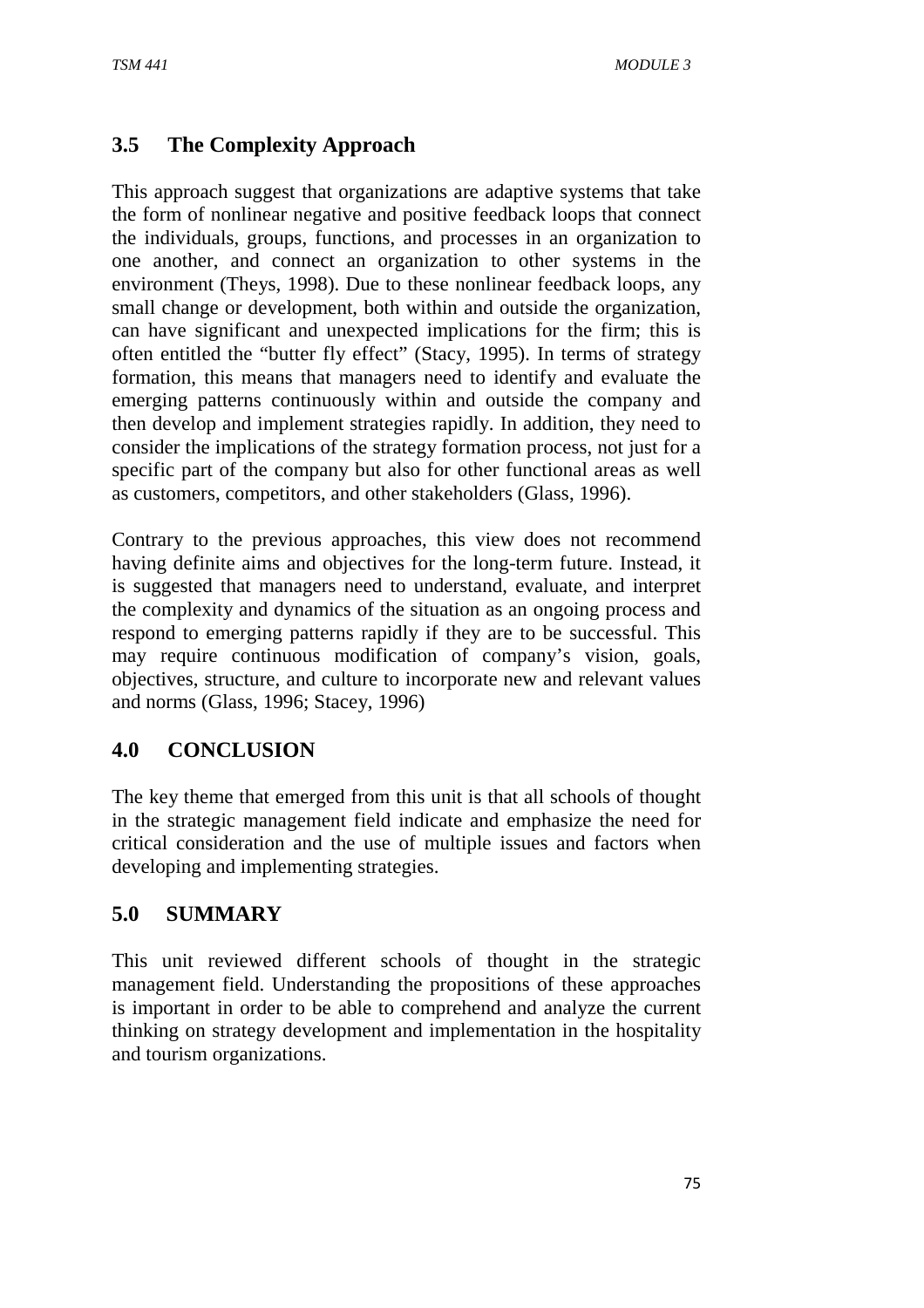#### **6.0 SELF-ASSESSMENT EXERCISE**

- i. Explain Strategy Formation, Formulation and Implementation
- ii. Evaluate main propositions of each school of thought to strategy formation

#### **7.0 REFERENCES/FURTHER READING**

- Alexander, L.D. (1991). Strategy Implementation: Nature of the problem. In D. Hussy (Ed.), *International Review of Strategic Management*. Chichester: New York: John Wiley & Sons Ltd.
- Berman, P. (1980). Thinking about programmed and Adaptive Implementation: Matching Strategies to Situations. In H. M. Ingram and D.E. Mann (Eds.), *Why Policies Succeed of Fail*. Beverly Hills, California: Sage
- Child, J. (1984). *Organization: A Guide to Problems and Practice*. London: Poul-Chapman.
- Glass, N. (1996). Chaos, Non-linear Systems and Day-to-day Management, *European Management Journal*, 14(1), 98-106.
- Mintzberg, H., Ahlstarnd, B., and Lampel, J. (1998). *Strategy Safari*. London: Prentice Hall.
- Mintzberg, H. (1984). *The Rise and Fall of Strategic Planning*. London: Prentice Hall.
- Okumus, F., Altinay, L., and Chathoth, K. P. (2010). *Strategic Management for Hospitality and Tourism, 1st* ed. Burlington: Elservier.
- Okumus, F. (2003). A Framework to Implement Strategies in Organizations, *Management Decision,* 41 (9), 871-883.
- Stacey, R.D (1995). The Science of Complexity: An Alternative Perspective for Strategic Change Process*, Strategic Management Journal*, 16 (7), 477-495.
- Stacey, R.D (1996). *Strategic Management and Organizational Dynamics*, 2nd ed, London: Pitman Publishing.
- Theys, M. (1998). The New Challenges of Management in a Wired World, *European Journal of Operational Research*, 109 (2), 248- 263.
- Whittigton, R. (2001). *What is Strategy and Does It Matter*? London: Routledge.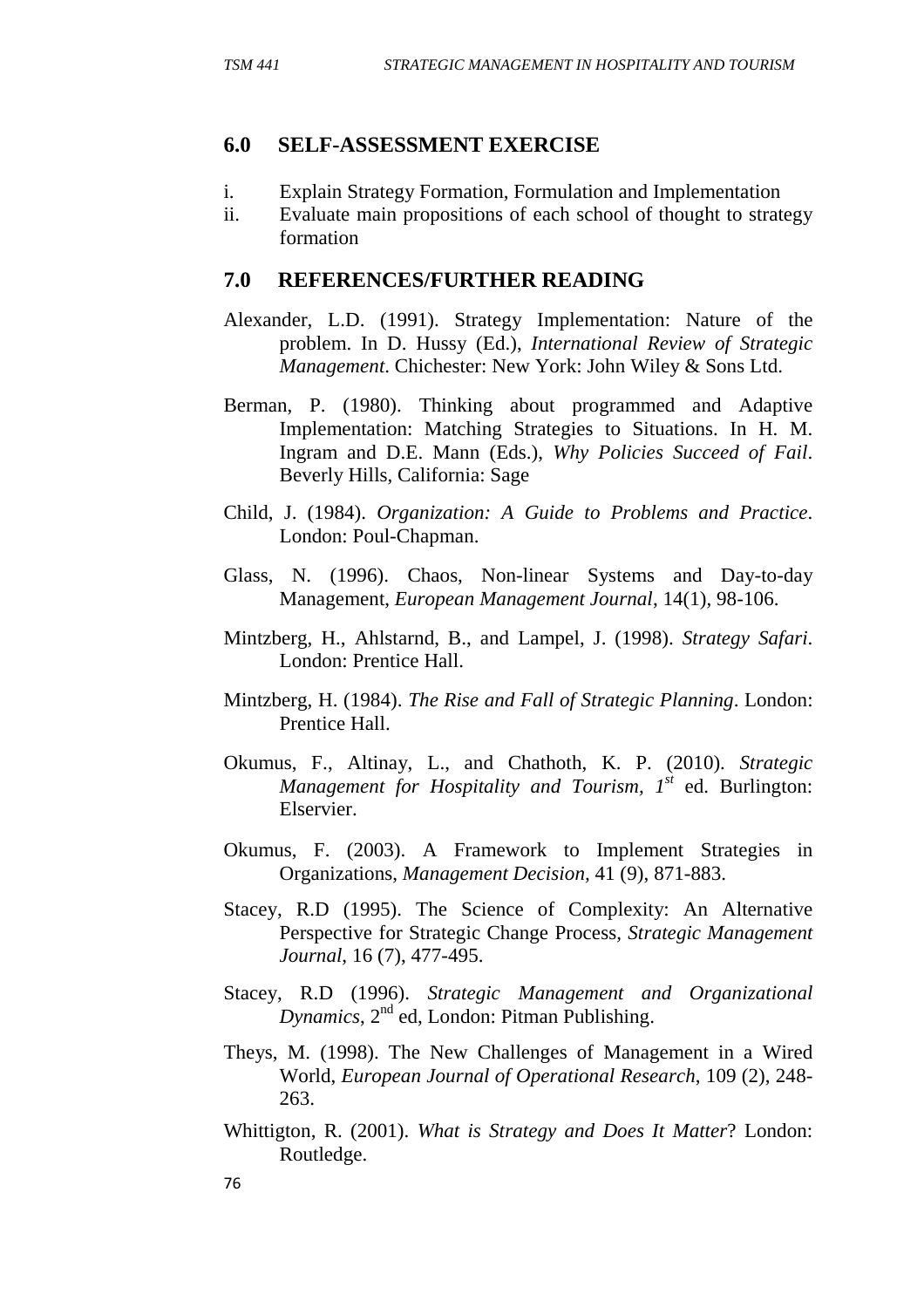# **UNIT 2 STRATEGY IMPLEMENTATION AND CHANGE**

## **CONTENTS**

- 1.0 Introduction
- 2.0 Objectives
- 3.0 Main Content
	- 3.1 Previous Implementation Framework
	- 3.2 Towards an Implementation Framework
	- 3.3 Barriers and Resistance to Strategy Implementation
- 4.0 Conclusion
- 5.0 Summary
- 6.0 Self-Assessment Exercise
- 7.0 References/Further Reading

# **1.0 INTRODUCTION**

There is no agreed upon and dominant framework in strategy implementation (Noble, 1999b and Okumus, 2003). This unit proposes a framework by identifying key factors and categorizing them into different groups depending on their role and importance. The role and importance of each factor, as well as its relationship with other factors, are explained. The pace of strategic change and some discussions on potential barriers and resistance to strategy development and implementation and how they can be overcome is also discussed in this unit.

# **2.0 OBJECTIVES**

At the end of this unit, you should be able to:

- explain why we need strategy implementation framework
- evaluate strategy formulation and implementation from a holistic perspective
- discuss potential barriers and challenges in developing and implementing strategies.

## **3.0 MAIN CONTENT**

## **3.1 Previous Implementation Framework**

One of the most cited implementation framework was proposed by Waterman, Peters, and Philips (1980). Based on their research and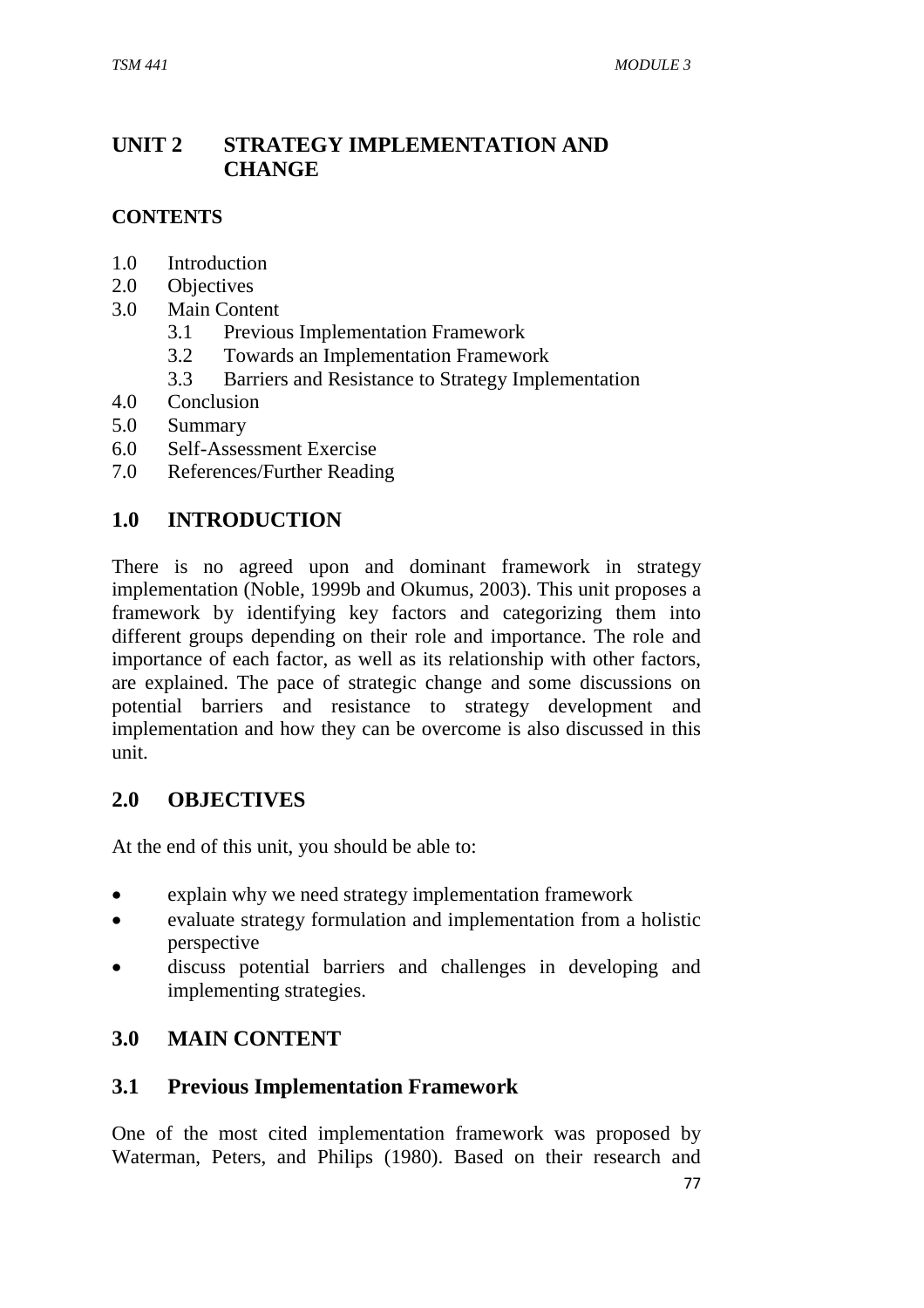consultancy work, these authors argued that effective strategy implementation is essentially attending to the relationships between seven factors:

- Strategy
- Structure
- **System**
- Style
- Staff
- Skills
- And Subordinate goals.

The conceptual strategy implementation frameworks developed by Stonich (1982) consist of explicit key implementation factors. These were the first implementation frameworks to appear in the field of strategic management. These frameworks consist of similar factors, including:

- Strategy formulation
- Organizational Structure
- Culture
- People
- **Communication**
- Control
- Outcome.

## **3.2 Toward an Implementation Framework**

There are important similarities among the previous implementation frameworks in terms of key factors forwarded and the assumptions made. The overriding assumption of these frameworks is that multiple factors should be considered simultaneously when developing and implementing a strategy and strategic decision. Some frameworks combine several elements under one factor, while others refer to each element as a separate factor. For example, in the framework proposed by Galbraith and Kazanjian (1986), the issue related to managers and employees are incorporated under a separate factor entitled "people" or "staff." In the framework developed by Hrebiniak and Joyce (1984), a manager's style, incentives, and training are presented as individual factors.

However, each framework includes different numbers and types of factors, and some frameworks indentify more factors than others.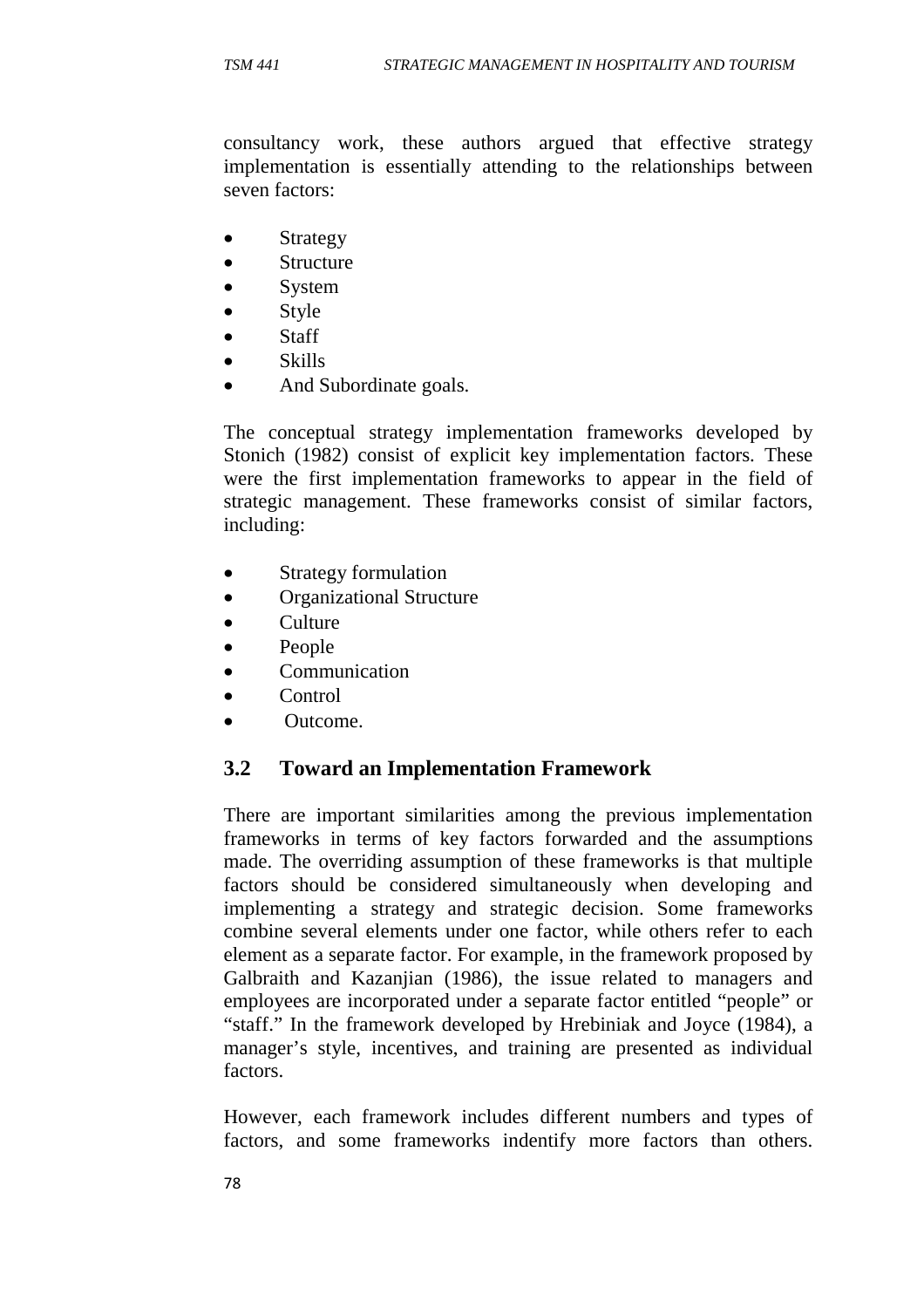Strategy formulation is referred to as strategy, business strategy, intended strategy, market strategy, vision, new strategy, and strategic decision. Outcome is referred as results and success. A further issue is that some frameworks have a starting point, which is usually the formulation of strategy (Hrebiniak and Joyce, 1984), whereas other frameworks, such as those proposed by Waterman and colleagues (1980), do not specifically have a starting point when looking at strategy implementation.

From the analysis of previous frameworks, key factors can be identified that play an important role in strategy formation process:

- Strategy development
- Environmental uncertainty
- Organizational structure
- Organizational culture
- **Leadership**
- Operational planning
- Resources allocation
- Communication
- People
- Control
- Outcome

## **3.3 Barriers and Resistance to Strategy Implementation**

The following are the main barriers to strategy implementation and change (Alexander, 1995, Kotter 1995, Okumus and Hemmington, 1998).

- Time limitation or more time needed as originally planned
- Lack of or poor communication
- Lack of coordination
- Lack of support from other management levels
- Resistance from lower levels
- Poor planning activities
- Sudden changes
- Fear of losing something valuable
- Lack of skills and knowledge
- Unpleasant previous experiences
- Commitment to previous practices
- Strong organizational culture
- Internal politics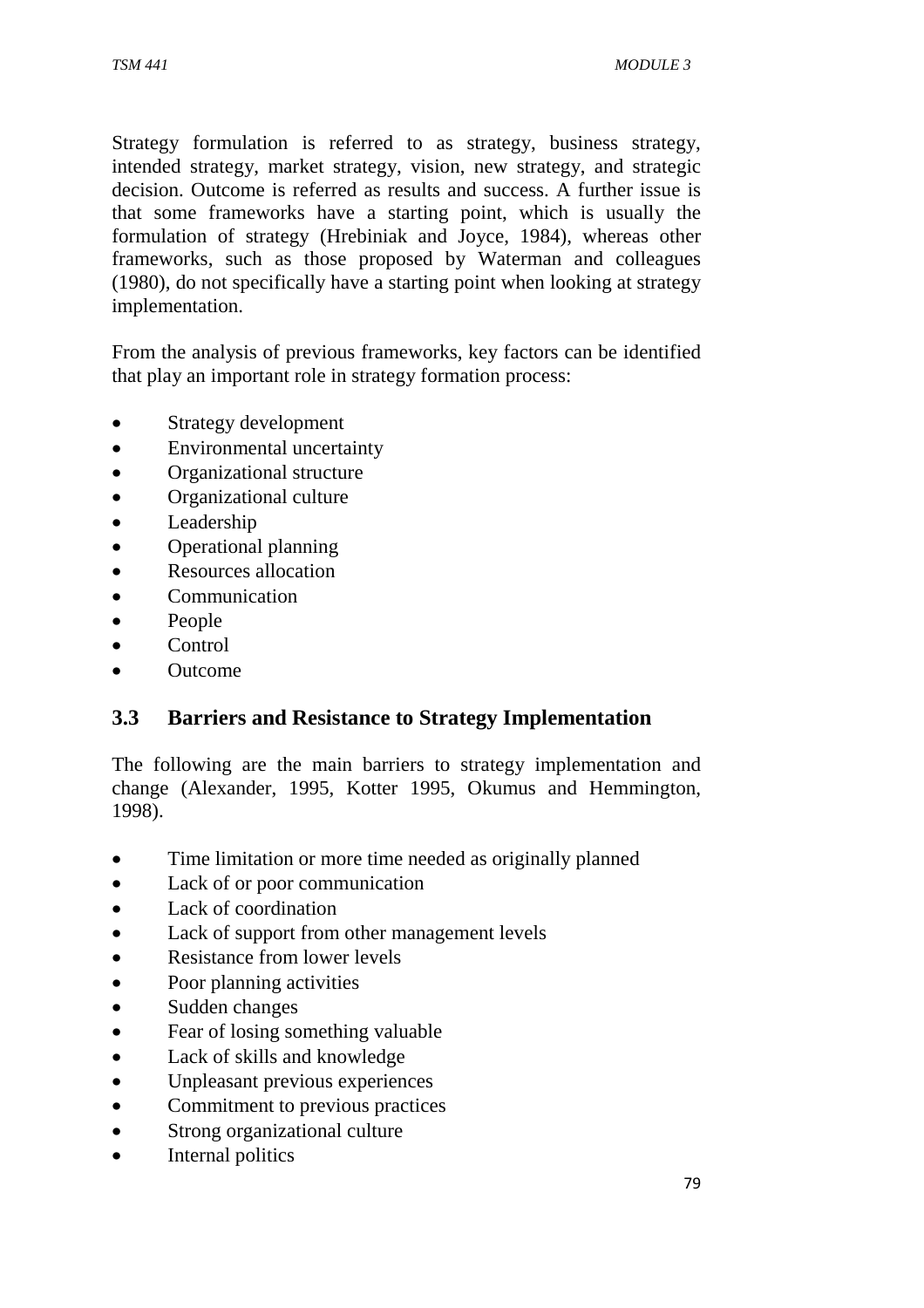- Trade unions
- Government regulations
- Cost of change
- Financial difficulties
- Other priorities
- Technical difficulties
- Fear of insecurities

We can perhaps add many more items to this list or combine some of them together.

The identification of potential barriers is more vital. However, it is perhaps more important to decide on and evaluate methods that tourism and hospitality companies can overcome and manage possible resources of resistance to strategy implementation. Kotter and Schesinger's (1979) pioneering study advocated six strategies: education and communication, participation and involvement, facilitation and support, negotiation and agreement, manipulation and co-optation, and coercion. Similar strategies have been suggested by other scholars and researchers. Interestingly, they further recommend that multiple strategies should be employed that are contingent on the organizational situation rather than relying only one of them.

Okumus (2003) grouped implementation factors into four categories: Strategic content, strategic context, process and outcome.

- 1. Strategic content include the development of strategy
- 2. Strategic context is further divided into external and internal context. The former includes environmental uncertainty, and the internal context includes organizational structure, culture and leadership
- 3. Operational process includes operational planning, resources allocation, people, communication, and control
- 4. Outcome includes the results of the implementing process.

#### **4.0 CONCLUSION**

This unit highlights the need to employ holistic approach in viewing the formulation and implementation of strategy and then evaluate how multiple factors interact with one another and how they impact on the strategy formation process.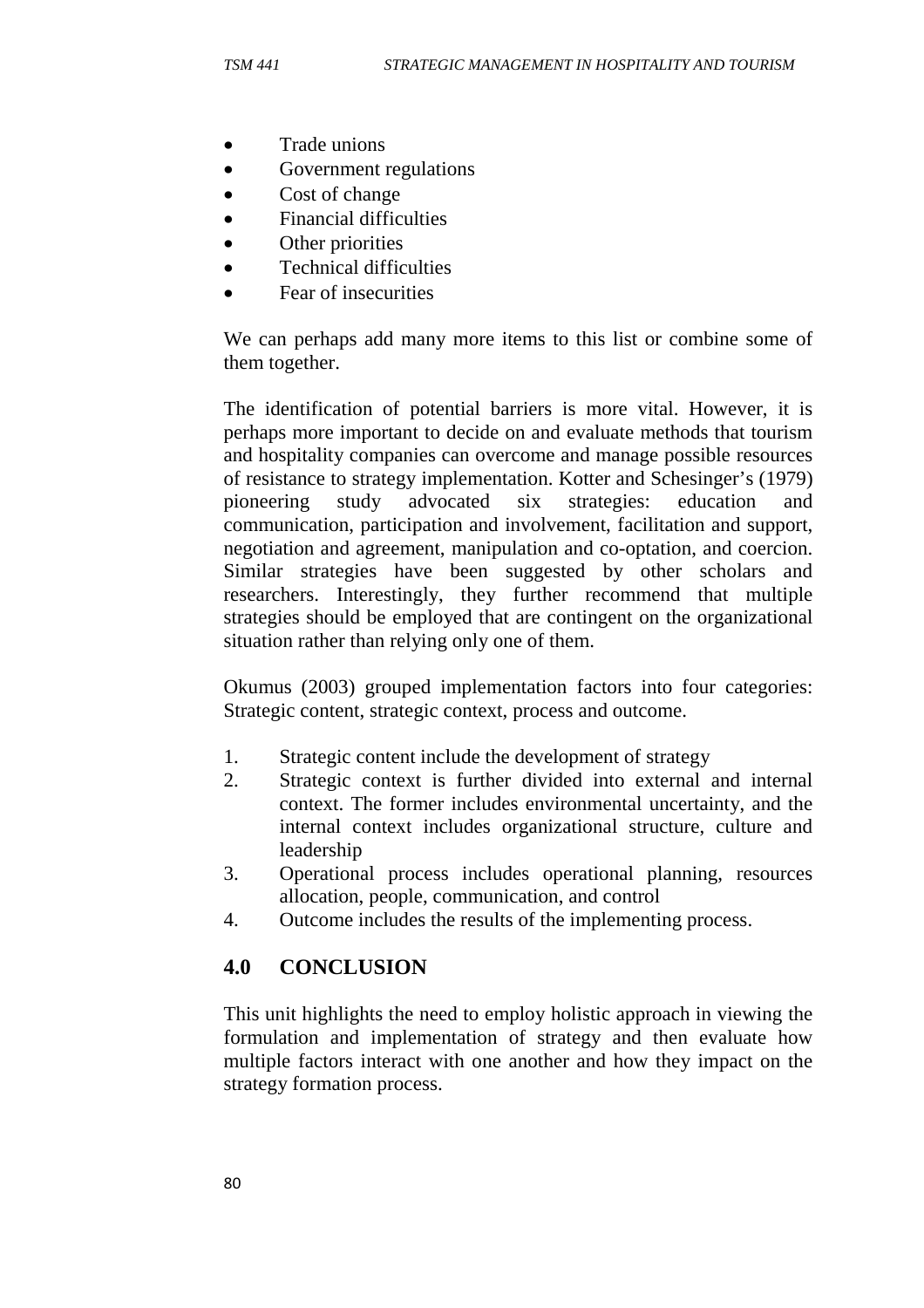## **5.0 SUMMARY**

We have been able to discuss and understand strategy implementation frameworks and its diversities, including the various barriers to strategy formation implementation.

#### **6.0 SELF-ASSESSMENT EXERCISE**

- i. Why is effective strategy implementation necessary?
- ii. What are the barriers to strategy formation and implementation?
- iii. How can Hospitality and Tourism companies manage strategies implementations resistance?

## **7.0 REFERENCES/FURTHER READING**

- Alexender, L.D. (1985). Successful Implementing Strategic Decision, *Long Range Planning*, (18) 3, 91-97.
- Galbraith, J. and Kazanjian, R. (1986). *Strategy Implementation:Structure Systems and Process,* 2<sup>nd</sup> ed. New York: West Publishing Company.
- Hrebiniak, L. and Joyce, W. (1984). *Implementing Strategy*. New York: MacMillan.
- Kotter, J.P (1995). Leading Change: Why Transformation Efforts Fail, *Harvard Business Review,* (73)2, 59-67.
- Kotter, J. P and Schlesinger, L.A (1979). Choosing strategies for change, Harvard Business Review, (57)2, -106-114.
- Noble, C.H. (1999b). The Eclectic roots of Strategy Implementation Research, *Journal of Business Research*, (45)2, 119-134.
- Okumus, F. (2003). A Framework to Implement Strategies in Organizations, *Management Decision,* 41 (9), 871-883.
- Okumus, F. and Hemmington, N. (1998). Barriers and resistance to Change in Hotel Firms: An Investigation at unit Level*, International Journal of Contemporary Hospitality Management*, 10 (7), 283-288.
- Stonitch, P. (1982). *Implementing Strategy: Making Strategy Happen*. Massachussetts:Ballinger.
- Waterman, R.H., Peters, T. J., Philips, J.R. (1980). Structure is not Organization, Business Horizons, 23(3), 14-26.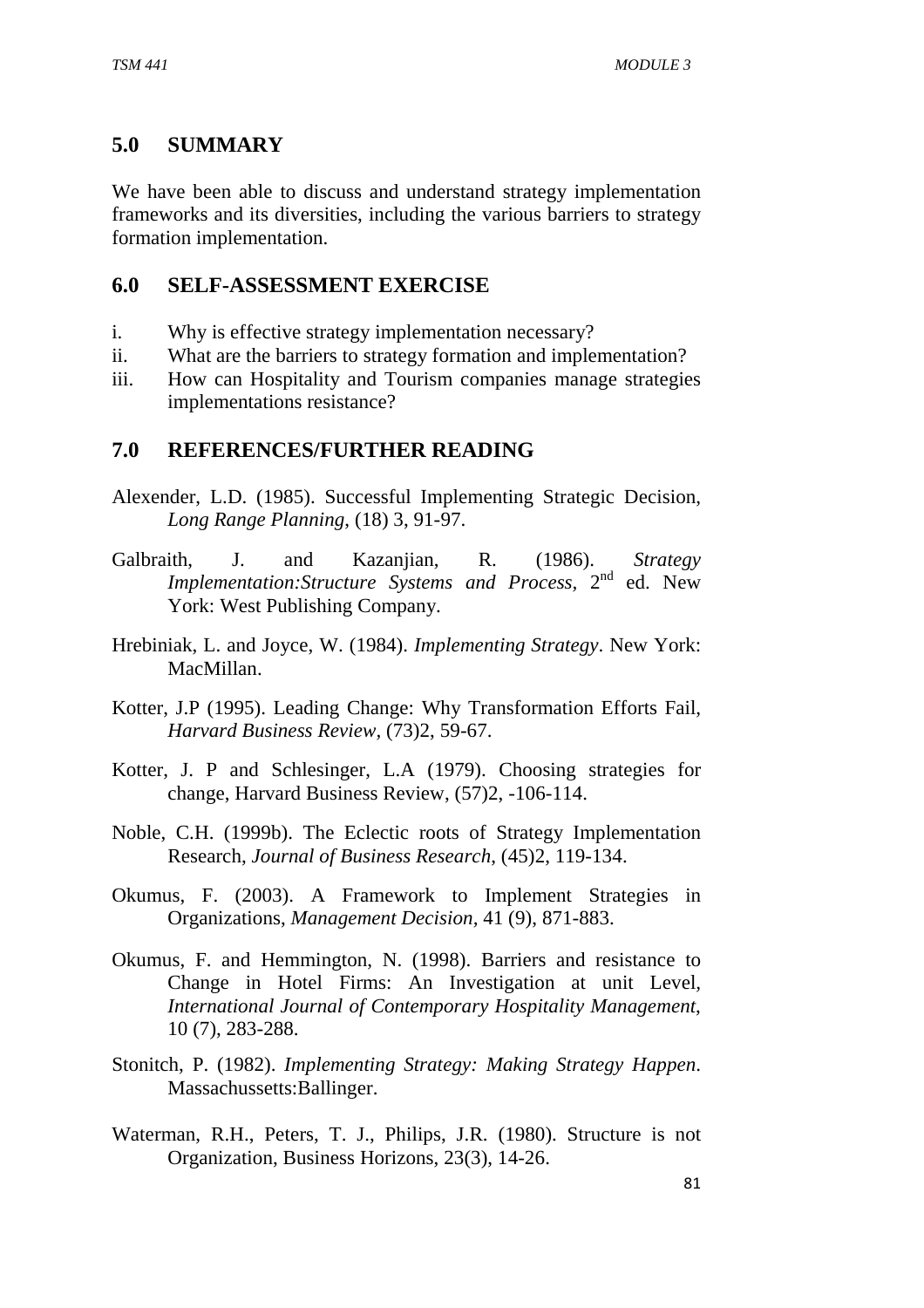# **UNIT 3 STRATEGIC MANAGEMENT PROBLEMS**

#### **CONTENTS**

- 1.0 Introduction
- 2.0 Objectives
- 3.0 Main Content
	- 3.1 Challenge of Strategic management in the hospitality and tourism context
	- 3.2 The Dynamics of Context, Content, Process and Outcome
	- 3.3 Sustaining Competitiveness
- 4.0 Conclusion
- 5.0 Summary
- 6.0 Self-Assessment Exercise
- 7.0 References/Further Reading

# **1.0 INTRODUCTION**

This unit introduces you to the challenges of strategic management in the tourism and hospitality industry, including its dynamic of content, context, process, outcome, and how tourism and hospitality organizations sustains competitiveness. It also gives you an overview of the previous units.

## **2.0 OBJECTIVES**

At the end of this unit, you should be able to:

- explain the challenges of strategic management in the context of hospitality and tourism context
- explain the terms Dynamics, Content, Context, Process and Outcome
- discuss how hospitality and tourism organizations can sustain competiveness.

# **3.0 MAIN CONTENT**

## **3.1 The challenges of strategic management in the hospitality and tourism context**

82 Hospitality and tourism organizations operate in a dynamic and complex environment. Changes to legislations, regional and global economic and political crisis, sociocultural trends, sophistication of customers, stiff competition, terrorism, security, global warming multiculturalism,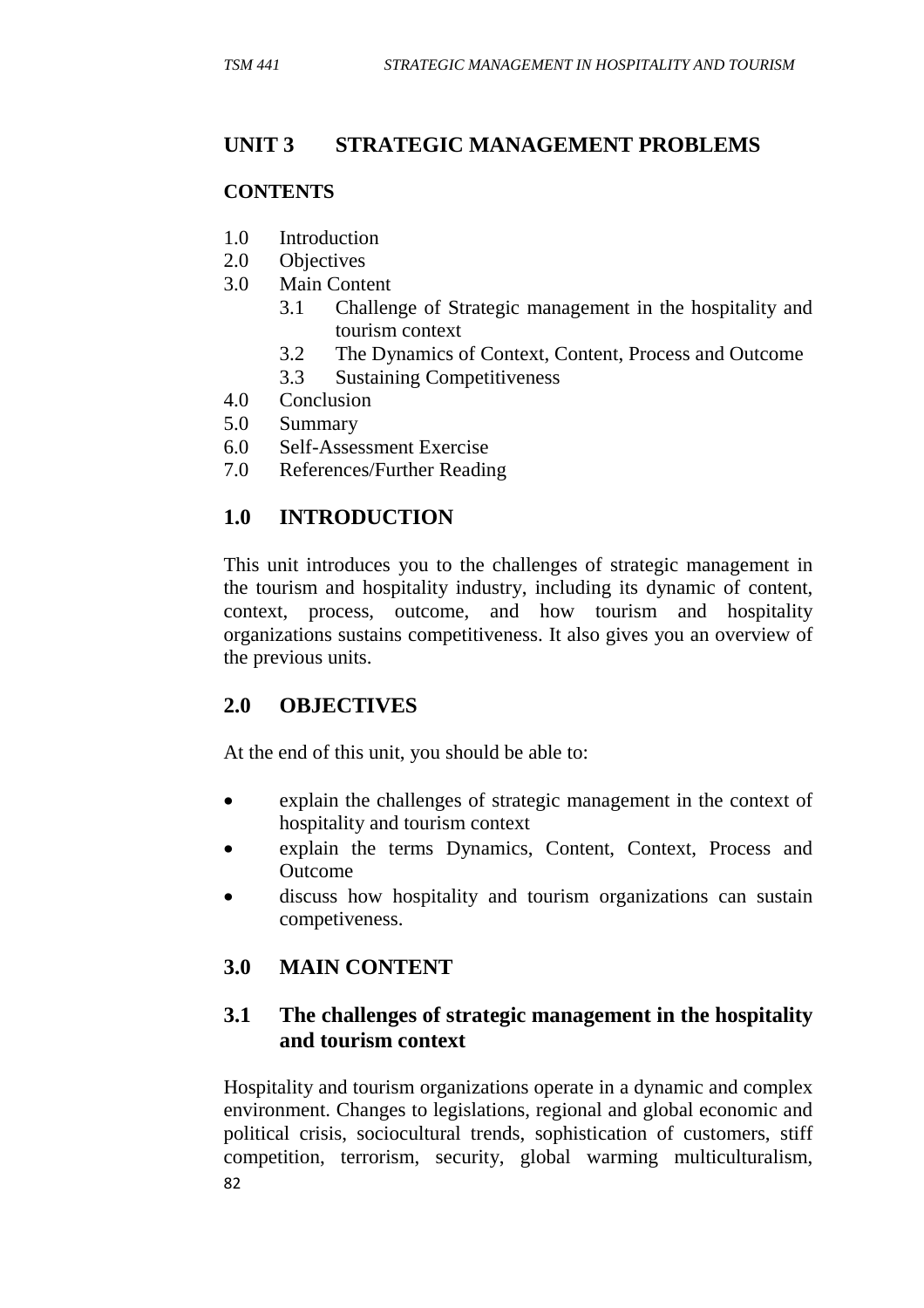globalization, mergers and acquisitions, labor shortages, and advance technological development all pose important challenges to the owners and managers of hospitality and tourism organizations.

Managing firms through a strategic management perspective can help Hospitality and tourism organization not only in responding to these trends and developments but also in proactively developing strategies to change the role of the game.

Strategic management entails futuristic thinking and developing a course of action to survive and create a sustainable competitive advantage. First all, Hospitality and tourism organizations need to define their vision, mission, goals, and objectives. The mission can be defined as the desired future state of an organization. The mission statement explains why the organization is in existence. Goals are general statements in terms of what the organization aims to achieve in a certain period of time to fulfill its mission and vision.

## **3.2 The Dynamics of Content, Context, Process, and Outcome**

Content refers to description, selection, and justification of a certain strategy (or strategies). Content is all about explaining what the strategy is and why it needs to be chosen, developed, and implemented. Context refers to the environment in which strategies are developed and implemented. The context can be grouped under external environment (macro and industry) and internal environment. The process refers to development and implementation of strategies in external and internal contexts. Outcome refers to intended or unintended results of the deployment of strategies. We want to emphasis here that rather than seeing strategic management as a step-by-step process, we need to focus more on dynamics and interactions among content, context, process, and outcome. This not only help us to better understand what, why, where, and how, but it also makes it easier to strategically analyze each hospitality and tourism firm's situation.

Strategic management is important to hospitality and tourism organizations regardless of their size and type. However, we should stress that hospitality and tourism organizations operates in unique external and internal context, which makes it particularly important to understand why certain strategies are developed and how they are developed and implemented. For example, the environment in which they operate impacts the firms in terms of strategies they formulate, the investment they make, and the value they generate from such investments. Large corporations such as Hilton, Macdonalds, Sharaton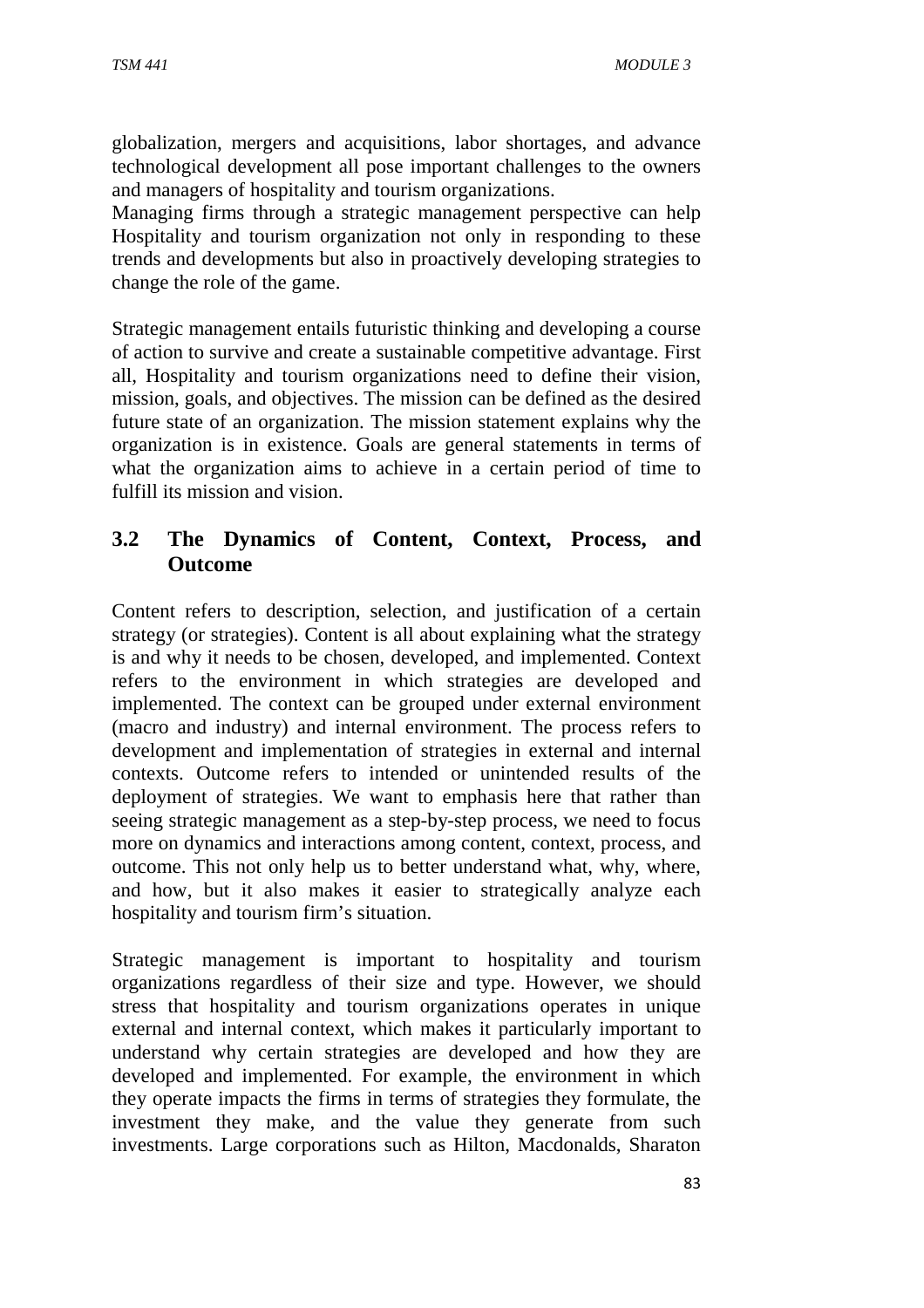and small ones like independent family hotels are all exposed to the same macro environment.

## **3.3 Sustaining Competiveness**

Hospitality organizations should first identify their tangible and intangible resources. Tangible assets are plants, equipment, and/or land, whereas, intangible assets are associated with the company knowhow and skills assets. They have no physical presence but represent real benefit to the organization. They include company reputation and brand, product reputation and brand, employee/leadership skills skills/experience knowhow, culture, networks, databases, suppliers knowhow, distributor knowhow, public knowledge, contracts, intellectual property rights, and trade secret.

Hospitality organizations need to protect, exploit and enhance their unique intangible assets. While competitive advantage is obtained by appealing to customers targeted markets, sustainable competitive advantage is the result of developing and combining several distinctive competencies, which are eventually difficult to imitate and substitute by competitors (Barney, 1991).

However, hospitality and tourism firms should focus on linking resources and capabilities with strategies. The link among resources, capabilities and strategies is such that one shapes the other two. A cot leader firm should b able to develop resources and capabilities that enable it to sustain its position. Likewise, a broad differentiator should be able to use its resources and capabilities to develop an array of products and services for various market segments.

# **4.0 CONCLUSION**

We have studied the challenges of strategic management in the tourism and hospitality industry, including its dynamic of content, context, process, outcome, and how tourism and hospitality organizations sustains competitiveness.

## **5.0 SUMMARY**

We have learned from this unit that hospitality and tourism organization faces a lot of challenges ranging from changes in legislations to stiff competition among firms. However, hospitality and tourism firms should focus on linking resources and capabilities with strategies in order to sustain competitive advantage.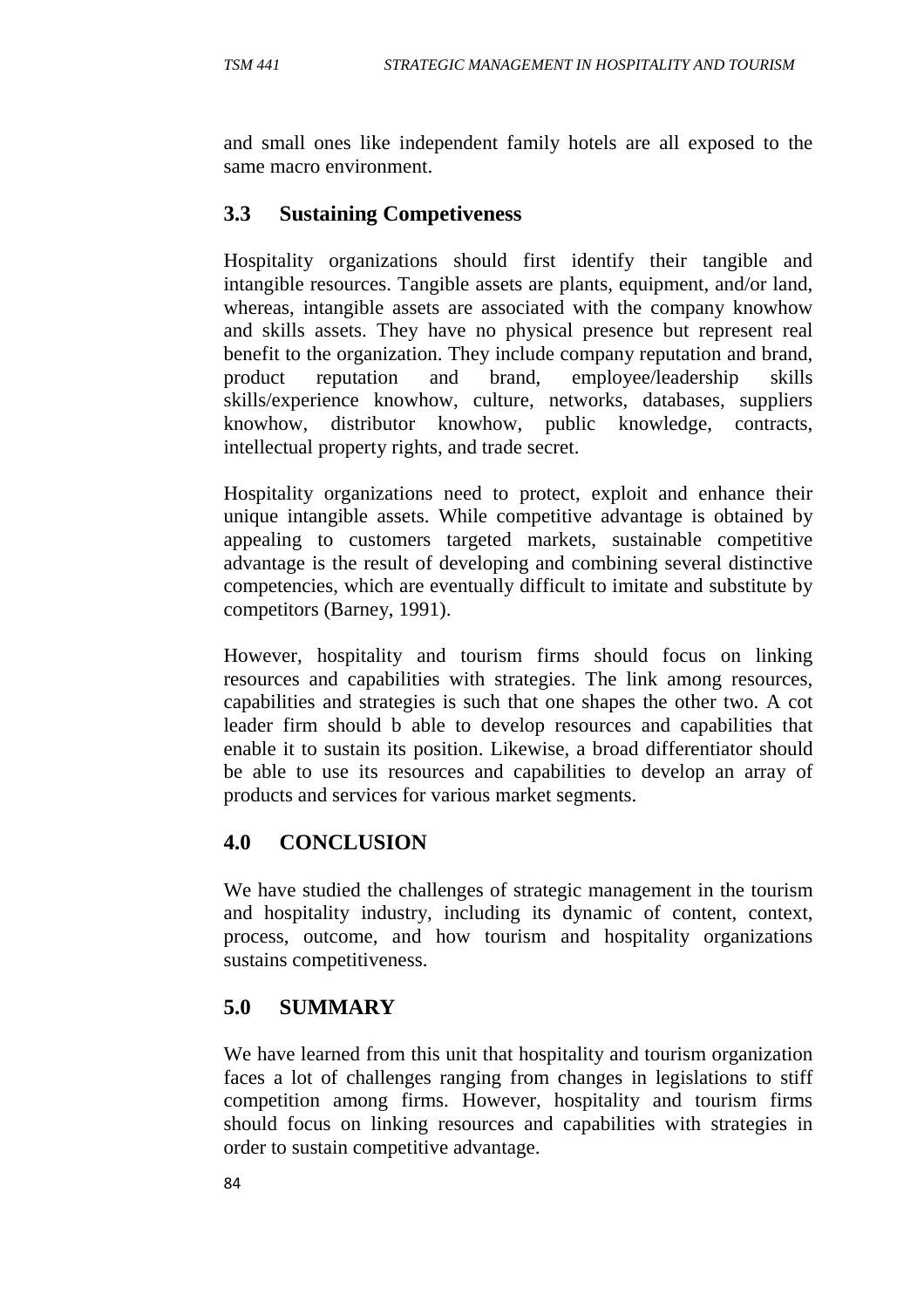## **6.0 SELF-ASSESSMENT EXERCISE**

- i. What are the challenges confronting hospitality and tourism organizations
- ii. Suggest ways by which tourism and hospitality organizations could sustain competitive advantage
- iii. Explain the terms; Content, Context, Process, and Outcome as it relate to hospitality and tourism organizations.

# **7.0 REFERENCES/FURTHER READING**

Barney, J.B (1991). Firms Resources and Sustained Competitive Advantage, *Journal of Management,* 17, 99-120.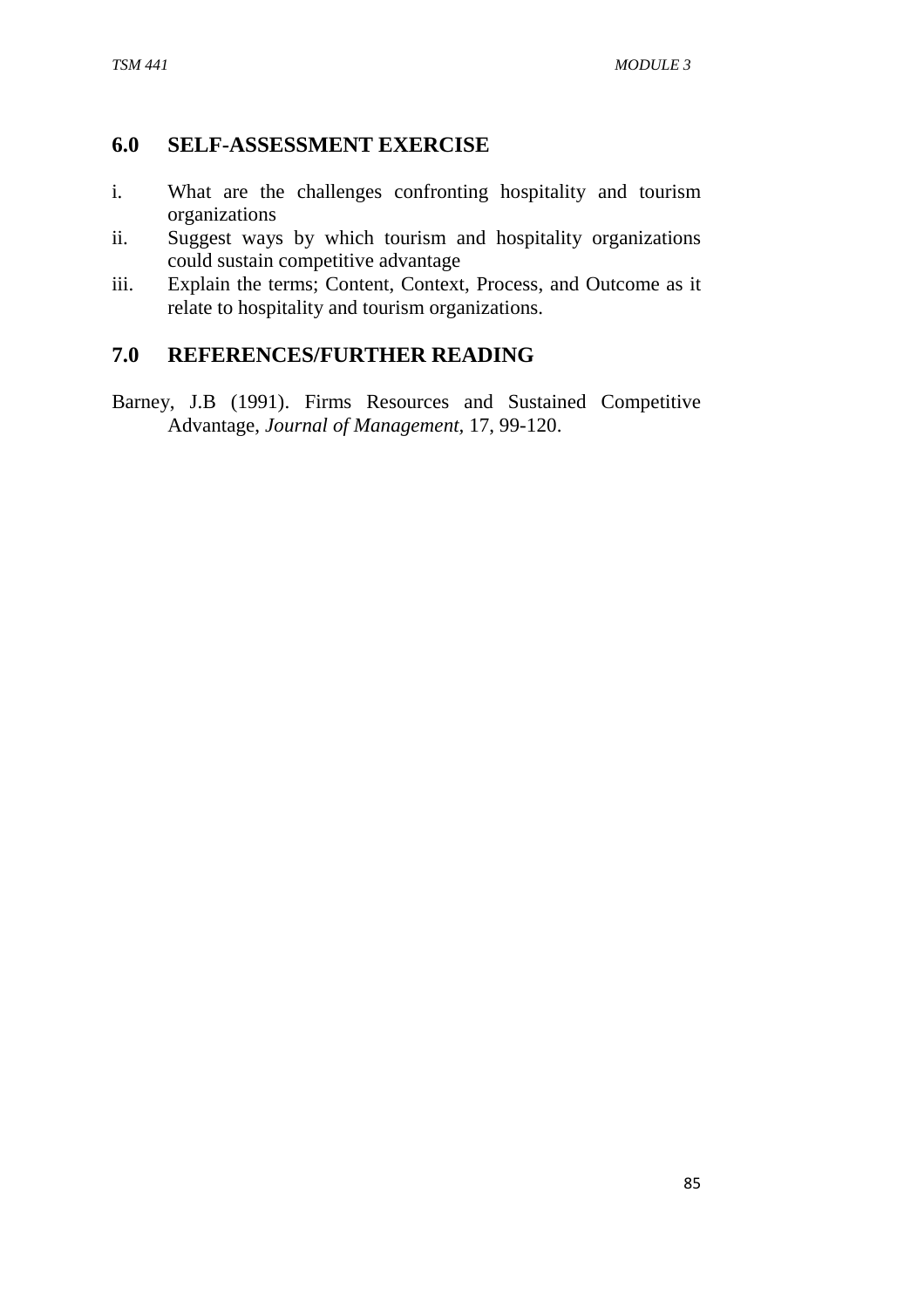# **UNIT 4 STRATEGY AND ICT IN THE AIRLINE INDUSTRY**

#### **CONTENTS**

- 1.0 Introduction
- 2.0 Objectives
- 3.0 Main Content
	- 3.1 Strategic Management and ICT in the Airline industry
	- 3.2 ICT Growth in the tourism industry
	- 3.3 Operations Management in the Airlines industry
	- 3.4 Strategic ICT achievement and failure in the airline industry
- 4.0 Conclusion
- 5.0 Summary
- 6.0 Self-Assessment Exercise
- 7.0 References/Further Reading

## **1.0 INTRODUCTION**

This unit will exposes us to the extent to which Information and Communication Technologies have helped to strategically reposition the tourism industry, especially the airlines.

## **2.0 OBJECTIVES**

At the end of this unit, you should be able to:

- discuss the growth of ICT in the tourism and hospitality industry
- analyse the benefit ICT in the strategic management of airlines
- explain how the operations of an airline is facilitated by the use of ICT.

# **3.0 MAIN CONTENT**

## **3.1 Strategic ICT Growth in the tourism industry**

As Cooper et al (2005) notes, the tourism industry is fragmented. Buhalis (2003) divides the sector into five categories – airlines, hospitality, destinations, travel agencies and tour operators.

86 Buhalis (1998 p. 412) highlights three key evolutions of ICT application in the tourism industry. These are the application of "*Computer Reservation Systems (CRSs) in the 1970s, Global Distribution Systems*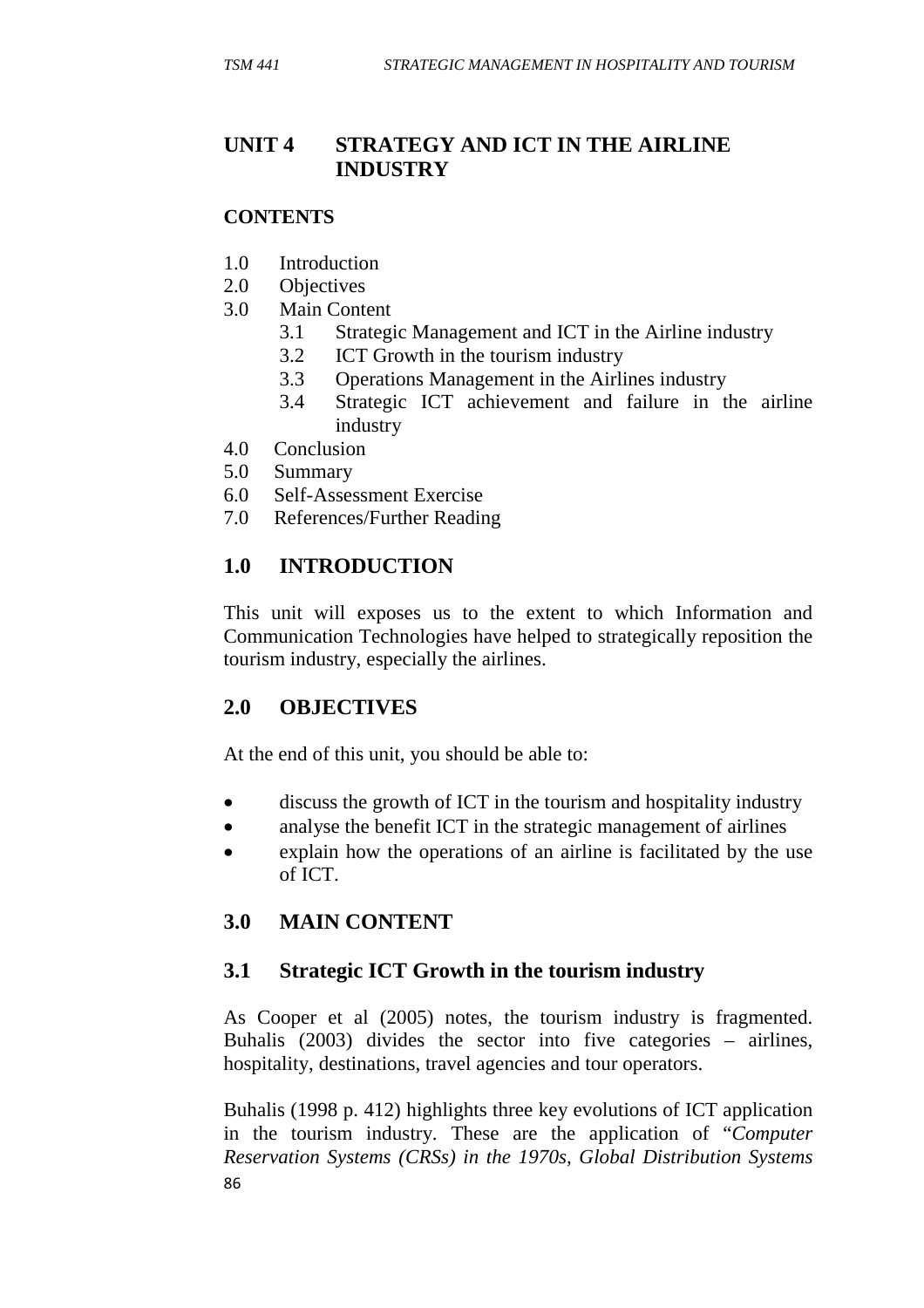*(GDSs) in the 1980s, and the Internet in the 1990s*". Buhalis (2003) adds that it has been the larger tourism organisations that have capitalised on the growth of ICTs. One of the sectors of the tourism industry with the most powerful organisations is the airline sector. As noted in the introduction, ICTs have been applied to the airline industry since the 1960s. This was a result of the development by American Airlines a CRS named Sabre (Raventos, 2006). This technology benefited airlines in "*generating flight plans for the aircraft, tracking spare parts, scheduling crews and developing a range of decision support systems for management*" (Buhalis, 2003 p. 194). Raventos (2006 p. 380) adds that CRSs expanded in the 1980s to become GDSs. The most prominent of these included Sabre, but also the development of Galileo, Amadeus and Worldspan. GDSs differed by allowing access to further airlines and travel agencies "*so they could have flight information, inquire about availability, and book reservations in real time*". However it was the development of the World Wide Web in the 1990s that was "*responsible for the massive growth in business use of the internet*" (Chaffey, 2004 p. 75).

Oliva (2002) notes that organisations that delay in applying the internet "*will undoubtedly find themselves at a competitive disadvantage*". As this statement is now 7 years old it would be unlikely to find an airline that does not apply the internet to some form of operations. As will be detailed further, low-cost carriers were early adopters of the internet which has aided their success (Buhalis, 2004).

## **3.2 Strategic Management and Use of ICT in Airlines**

Buhalis (2003 p. 198) notes that "*airlines use ICTs for a wide range of business functions as well as for tactical and strategic management*". Buhalis (2004 p. 811/812) highlights that "*airlines use technology to develop and manage their business model*". However, there remains conflicting views as to the relevance of traditional strategic business models as a result of ICTs (Kim et al, 2004). Porter (2001 p. 64) argues that organisational success through the application of ICTs are achieved by "*building on the proven principles of strategy*". This includes such models as Porter's five forces strategy. Porter (2001) adds that although the internet has affected the business environment, strategy requires building on proven models, such as the five forces strategy, rather than developing entirely new ones. Chaffey (2007 p. 219) supports Porter's analysis by acknowledging that the five forces strategy "*still provides a valid framework for reviewing threats arising in the e-business era*". Porter (2001 p. 72) adds that in the initial growth of e-business, many organisations were guilty of ignoring strategy in order to "*maximise*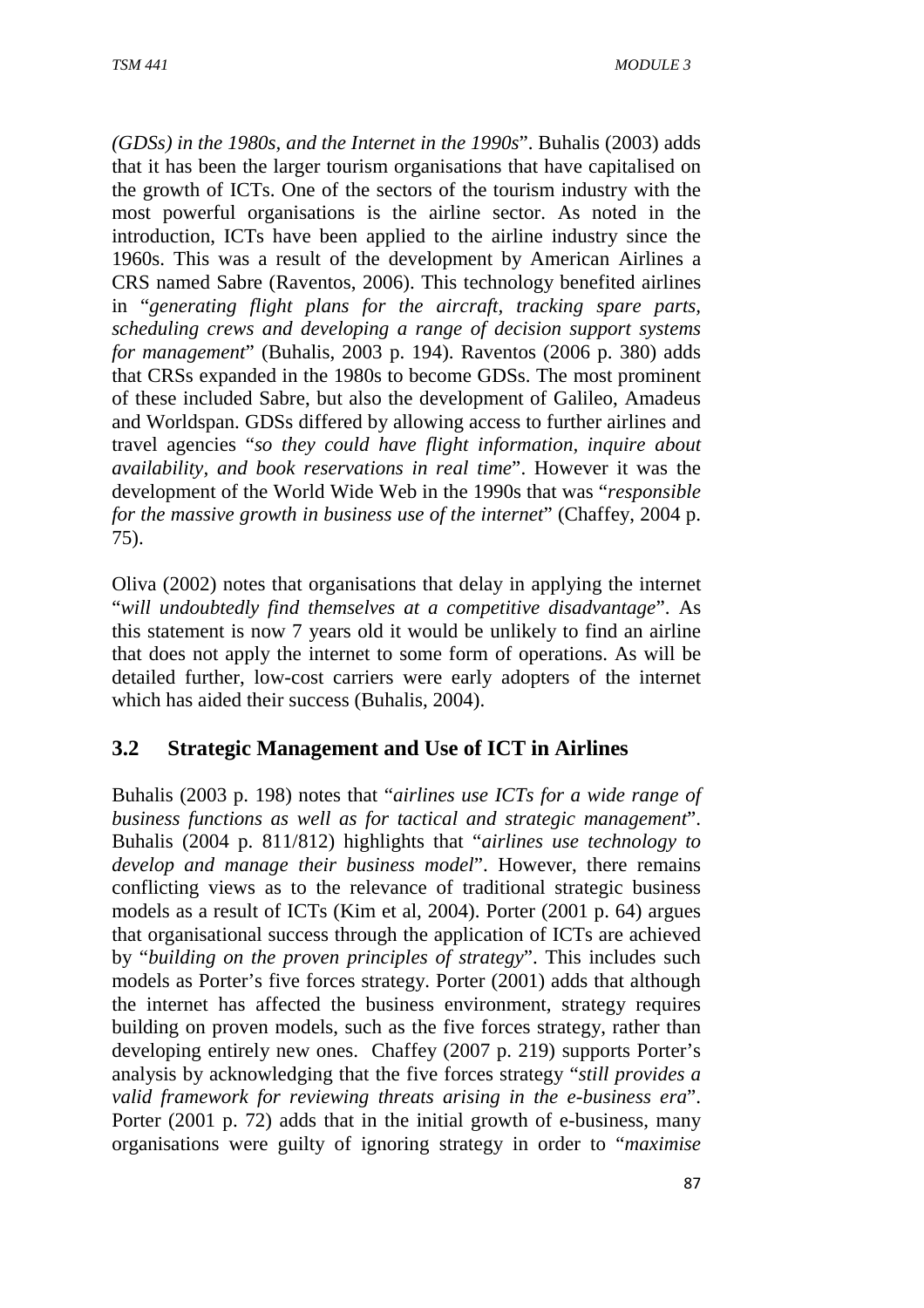*revenue and market share at all costs*". As a result this has decreased the likelihood of their long-term success. Therefore Porter (2001) argues that analysing an industry, by the use of the five forces model for example, is more important than before. However not all authors support Porter's view.

Tapscott (2001) argues that the growth of Electronic-Business (ICT) represents a huge change to business models. As Oliva (2002 p. 42) notes, Tapscott believes that "*business Webs enable entire new ways of doing business and fundamentally new ways of formulating strategy*". Tapscott (2001) argues that a key area of this is through increased collaboration with partners. Porter (2001) argues that many organisations have falsely viewed partnering as a method of ensuring ebusiness success. Tapscott (2001) argues that partnerships are now a necessity for e-business. In regards to the airline industry an argument can be made for Tapscott being correct. Partnerships, in the form of airline alliances (such as the Star Alliance), are becoming increasingly important to the industry (Evans 2001). A reason for their growth, and to an extent their success, has been due to "*the "info-structure" for close collaboration*" that ICT offers (Buhalis, 2004 p. 818). The benefits of alliances are shown as Table 4. Furthermore, Buhalis (2004) add that the development of the Opodo website, which was a collaboration between nine European airlines, as a further area of partnerships as a reaction to the growth in online travel agencies such as Expedia and Travelocity. Therefore based on these developments, Tapscott's theory proves to be more pertinent than Porter's.

| Consumer benefits                                             | Airline benefits                                                                        |
|---------------------------------------------------------------|-----------------------------------------------------------------------------------------|
| Fairly consistent service across several airlines and regions | Virtual expansion of network                                                            |
| Access to airport lounges                                     | Access to new markets by tapping into partner's under-utilised<br>route rights or slots |
| Frequent flyers miles on member airlines                      | Code Sharing and GDS ranking                                                            |
| Worldwide recognition of status and loyalty club benefits     | Traffic volumes and ability to feed long haul flights                                   |
| Priority reservation, standby and boarding                    | Protect home markets and building presence in distance markets                          |
| Priority baggage handling                                     | Common marketing and branding                                                           |
| Technological solutions for travellers                        | Economies of Scale through resource pooling across operational areas                    |
| Flexible round the world fares                                | Increased load factor and yield                                                         |

**Table 4 – Benefits of airline alliances (Buhalis, 2004)**

88 However as noted elements of business strategy are still valid, such as Porter's five forces. Kim et al (2004) argue that Porter's generic strategies (Figure 4) can also be adopted for e-business.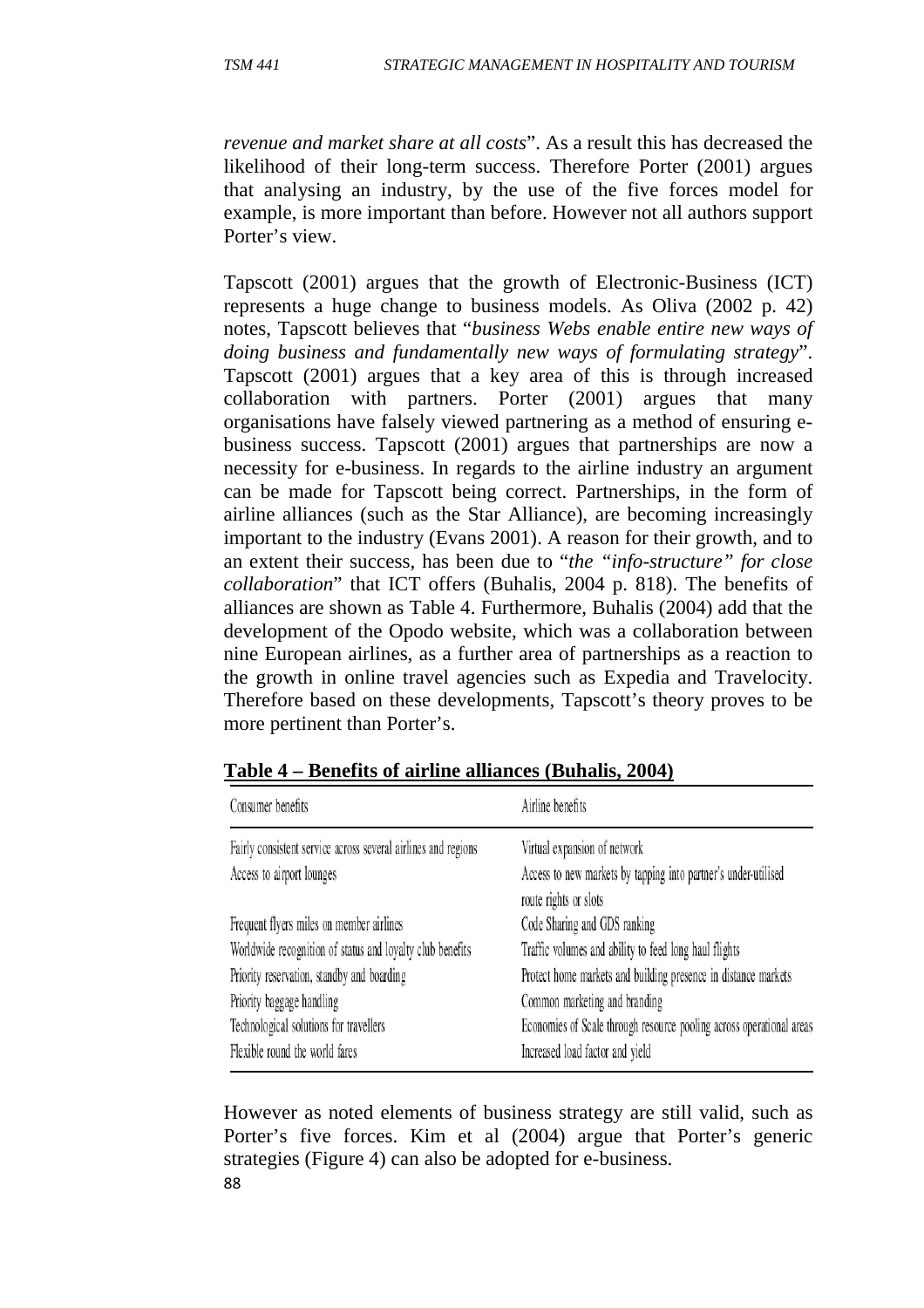

#### **Figure 4– Porter's generic strategies (Kim et al, 2004)**

Although in Porter's original theory on choosing a generic strategy in one of the sectors shown in Figure 1, Kim et al (2004) argue that Amazon.com have successfully utilised both a cost leadership and differentiation strategy. As a result Kim et al (2004 p. 582) suggest that organisations should adopt an "*integrated strategy*" that offers both cost leadership and differentiation (Figure 4).

Competitive Advantage

| Low Cost           | Combination of Both | Uniqueness      |
|--------------------|---------------------|-----------------|
| Cost<br>Leadership | Integrated Strategy | Differentiation |

#### **Figure 5 – Integrated strategy model (Kim et al, 2004)**

Consequently, there are therefore both arguments for and against either view by Porter or Tapscott. However as Oliva (2002 p. 44) notes, "*between two extremes is often the best course*". Therefore e-business success is achieved through finding the correct balance between both authors' viewpoints. Further to this Kim et al (2004 p. 584) propose that organisations should have "*a tight integration between their on- and offline operations*". An example of this for airlines would ensuring that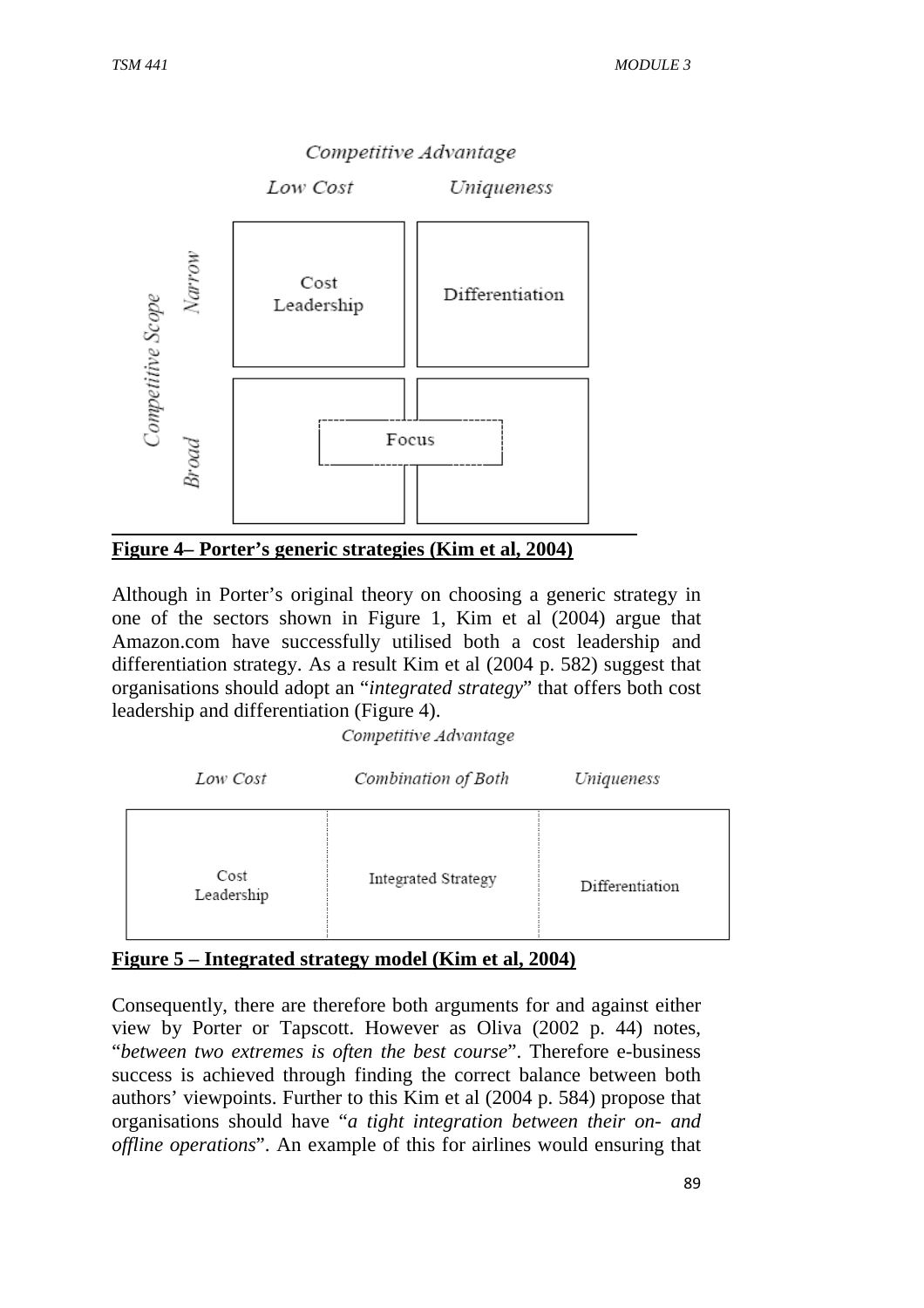the flight information given on their websites matched that of their actual operations. However Buhalis (2004 p. 812) notes that in regards to strategic management, ICTs can also be used "*to monitor the external environment and competition, undertake revenue analysis, forecasting, maintain historical data, predict demand, and design desirable products*". Therefore most elements of strategic management can be aided by ICTs.

## **3.3 Operations Management in the Airlines industry**

Figure 5 demonstrates the relationship between intranets, extranets and the internet for an organisation's operations. The lines represent the lines of accessibility, with only organisational members given access to intranets, whereas the organisation's internet is available to all. Each of the technologies have been adopted by airlines. Buhalis (2004) notes that intranets can be used for communicating with employees. Furthermore Buhalis (2003 p. 203) highlights that "*There are few other organizations in tourism that rely as heavily on external partners for their operations as airlines*". Therefore, the development of extranets have become vital for working with suppliers. Buhalis (2004 p. 817) adds that "*eProcurement is also a major force for Extranets*". Buhalis (2003) notes that the type of eProcurement purchases rage from aviation fuel to catering. For instance, an airline's website will allow them to communicate and sell services to their customers. Akamai (2008) note that Cathy Pacific's extranet and online booking service save the organisation more than \$1million per year. This is through a reduction of staff at call centres and a more efficient website.

The ability of airlines to sell tickets via their website has "*allowed airlines to reduce their dependence on intermediaries*" (Buhalis, 2004 p. 812). This has resulted in the concept of disintermediation which can be defined as "*The removal of intermediaries…that formally linked a company to its customers*" (Chaffey, 2007 p. 45). For airlines, this has allowed them to cut down on commission fees paid to third party travel agencies (Buhalis, 2004). Buhalis (2003) adds that easyJet and British Airways (who are two of the leaders in internet application, which will be evaluated further in the following section) offer discounts for online bookings, encouraging customers to utilise this method. As of 2007 98% of all easyJet's bookings were online (Breaking Travel News, 2008). Buhalis (2004) notes that by reducing the role of GDSs, airlines can reduce the cost to customers. Therefore there are huge cost advantages of utilising online bookings. However there are disadvantages to disintermediation. Most pertinently is that it has resulted in the growth of new online travel agencies such as Travelocity and Expedia. These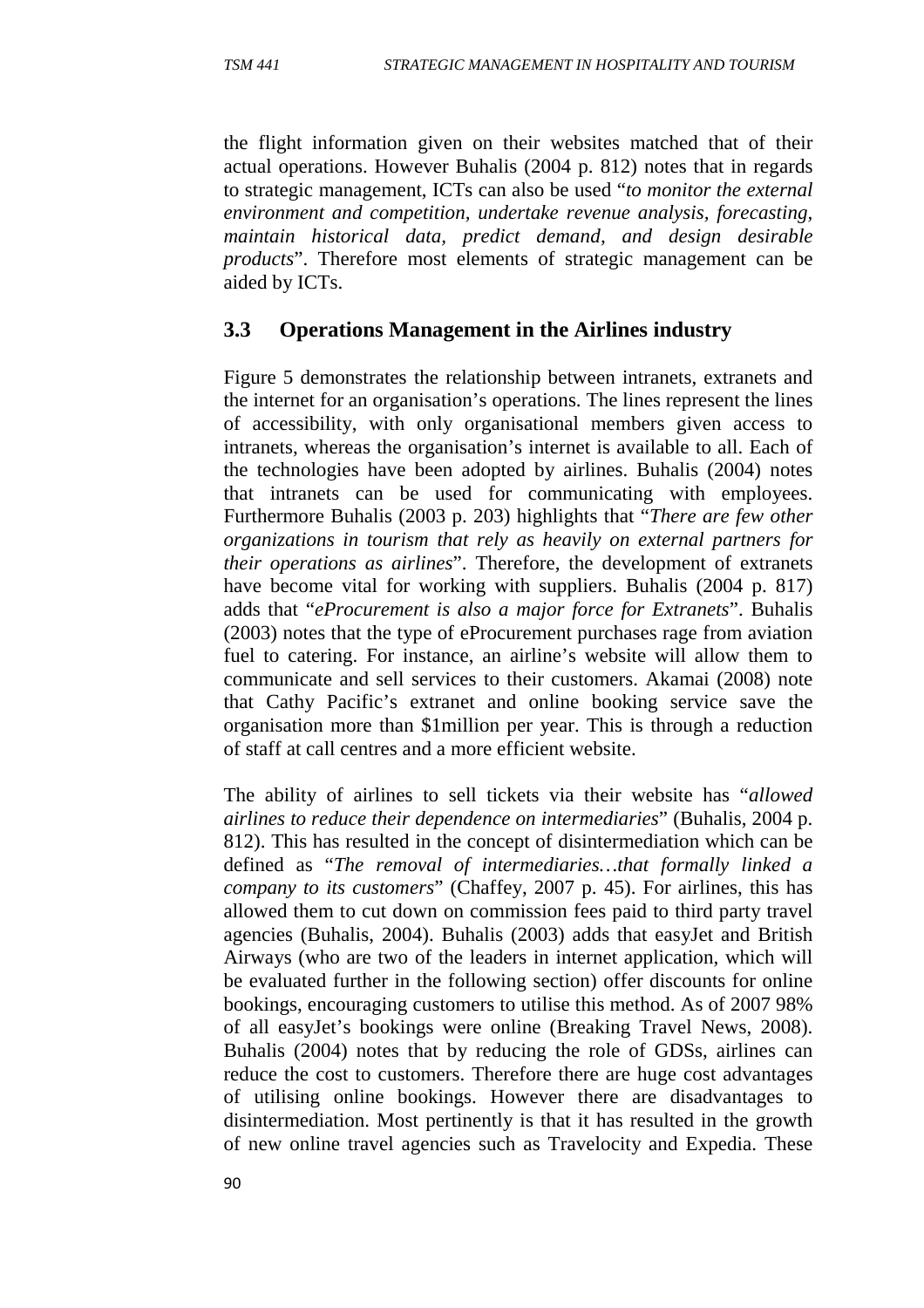intermediaries have been established by Sabre and Microsoft respectively (Raventos, 2006) and have large resources to compete in the online marketplace. Airlines have therefore had to respond to this, with methods such as the creation of Opodo, as mentioned previously. Further barriers to internet development will be mentioned in section 4. A further step for airlines has been the development of eTicketing and self-service checking in. Buhalis (2003 p. 212) notes that these devices"*are expected to improve customer service and experience…by increasing flexibility and speeding up all processes*". Chang and Yang (2008) highlight three benefits of utilising self-service kiosks:

- Reduces waiting time for passengers
- Reduces the airline's costs
- Saves space for the airports

Calder (2009) notes that, in order to reduce costs, Ryanair is making online check-in mandatory and is removing all check in desks from airports, replacing them with self-service kiosks. However Calder (2009) adds that by making online check-in mandatory, Ryanair is discriminating against those "*who do not have easy access to the internet and a printer*". Therefore by focusing solely on the cost saving benefits, Ryanair may upset a section of their regular passengers.

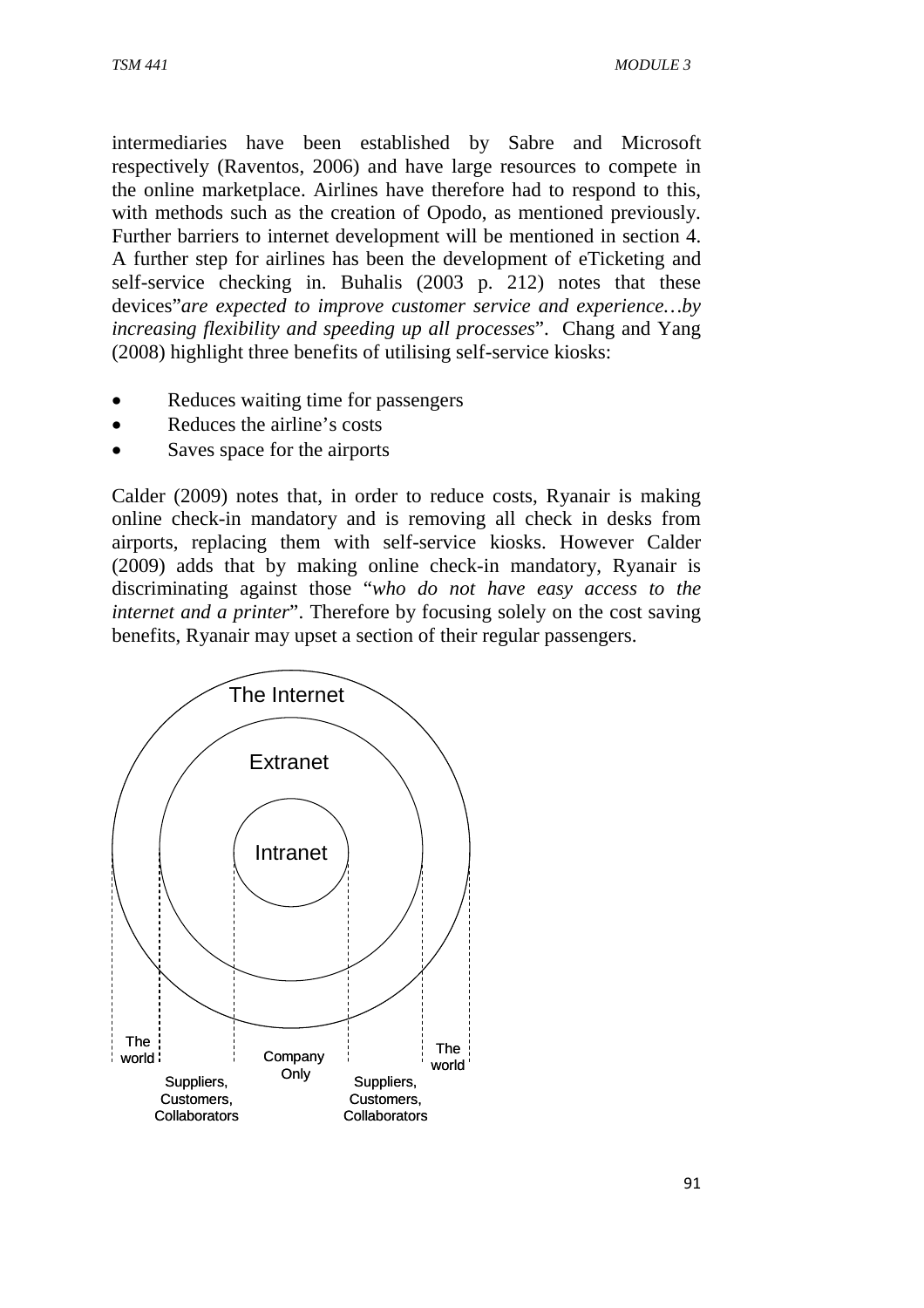#### Figure 6 – The relationship between Intranets, Extranets and the Internet (Adapted from Chaffey, 2007)

A further area of ICT application is to frequent flyer programmes. Shon et al (2003) note that databases which hold customer information to be used in such programmes, are imperative to utilising such programmes. Buhalis (2004) adds that the development of alliances have also benefited the growth of frequent flyer programmes.

The development of the internet has led to a greater pressure on the operations of airline. As Buhalis (2003) notes ICTs have allowed customers to access factual information free from organisational bias. Litven et al (2008) adds that the growth of the internet has resulted in the increase in word-of-mouth (WOM) communication, which they describe as "*the communication between consumers about a product, service, or a company*". Briggs (2001) adds that due to it being free from organisational bias, it is viewed as a reliable source of information by consumers. Buhalis and Law (2008) note that in regards to United Airlines, the growth of WOM has been a threat, with the development of the website Untied.com. This site was established by a customer dissatisfied with United's service and encourages other passengers to share their unsatisfactory experiences (Buhalis and Law, 2008). Furthermore the development of the Skytrax website (http://www.airlinequality.com) provides potential travellers with details of previous flight experiences. It also offers an airline rating system based on the quality of their service (Skytrax, 2009). Therefore the access that consumers have to airline information as a result of the internet puts pressure on airlines to improve the quality of their operations.

## **3.4 ICT achievement and failure in the airline industry**

In regards to the UK airline industry, the major organisation that has achieved a high level of ICT success is the British Airways, among many others.

#### **British Airways**

"*British Airways is the UK's largest international scheduled airline, flying to over 300 destinations*" (British Airways, 2009). They have also been large investors in ICTs. Buhalis (2003 p. 153) notes that British Airways announce in 2000 that they "*would be spending £100 million on its on-line strategy within two years*". This has transformed all levels of their operations including HRM. McKenna and Beech (2002) highlight that a large emphasis has been placed on recruiting online by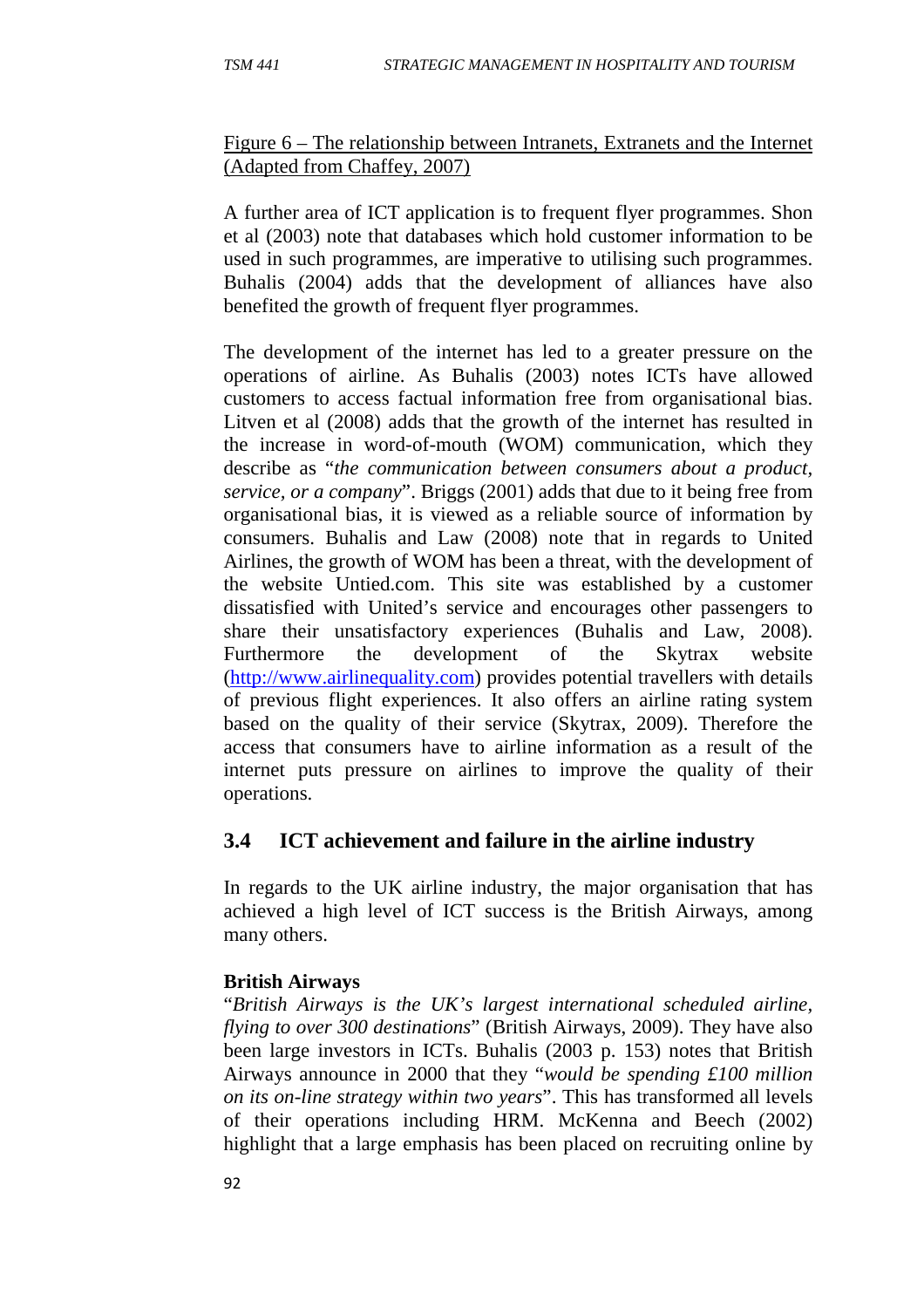British Airways. A reason for this is to present an image of the organisation as being forward thinking.

#### **ICT failure**

Overall airline adoption of ICTs has been successful. Of all the tourism sectors, the airline sector has been the pioneers of ICT adoption (Buhalis, 2004). Therefore it is difficult to uncover areas of ICT adoption that have failed. Instead it may be more pertinent to look at some of the disadvantages of ICT adoption for airliners. It should be noted that adopting ICTs does not guarantee organisational success. As Buhalis (2003 p. 57) notes, ICTs "*can create new problems if enterprises fail to introduce adequate, appropriate, rational and innovative ICT resources*".

#### **Future ICT development in the airline industry**

Although the future growth areas will be unknown, it is important that airlines are "*proactive and reactive in constantly assessing the external environment*" (Buhalis, 2003 p. 55). This may then allow them to gain a competitive advantage by adapting the latest ICTs when they become available. Furthermore Buhalis (1998 p. 420) adds that "*The future success of tourism organizations and destinations will be determined by a combination of innovative management and marketing, intellect and vision, as well as strategic use of advanced ITs*".

## **4.0 CONCLUSION**

We have discussed the importance of ICT in the hospitality and tourism industry and how the application of ICT can help in the strategic management of airlines.

## **5.0 SUMMARY**

This unit explained the successes Information and Communication Technology adoptions in the strategic management of the tourism and hospitality industry. With emphasis on the airline sector, ICT have helped in ensuring that airline such as the British airways maintain competitive advantage.

#### **6.0 SELF-ASSESSMENT EXERCISE**

- i. Explain the importance of ICT in the tourism industry
- ii. Discuss the relationship between ICT and Strategic management
- iii. Discuss the successes of ICT adoption in the airline sector of the hospitality and tourism industry.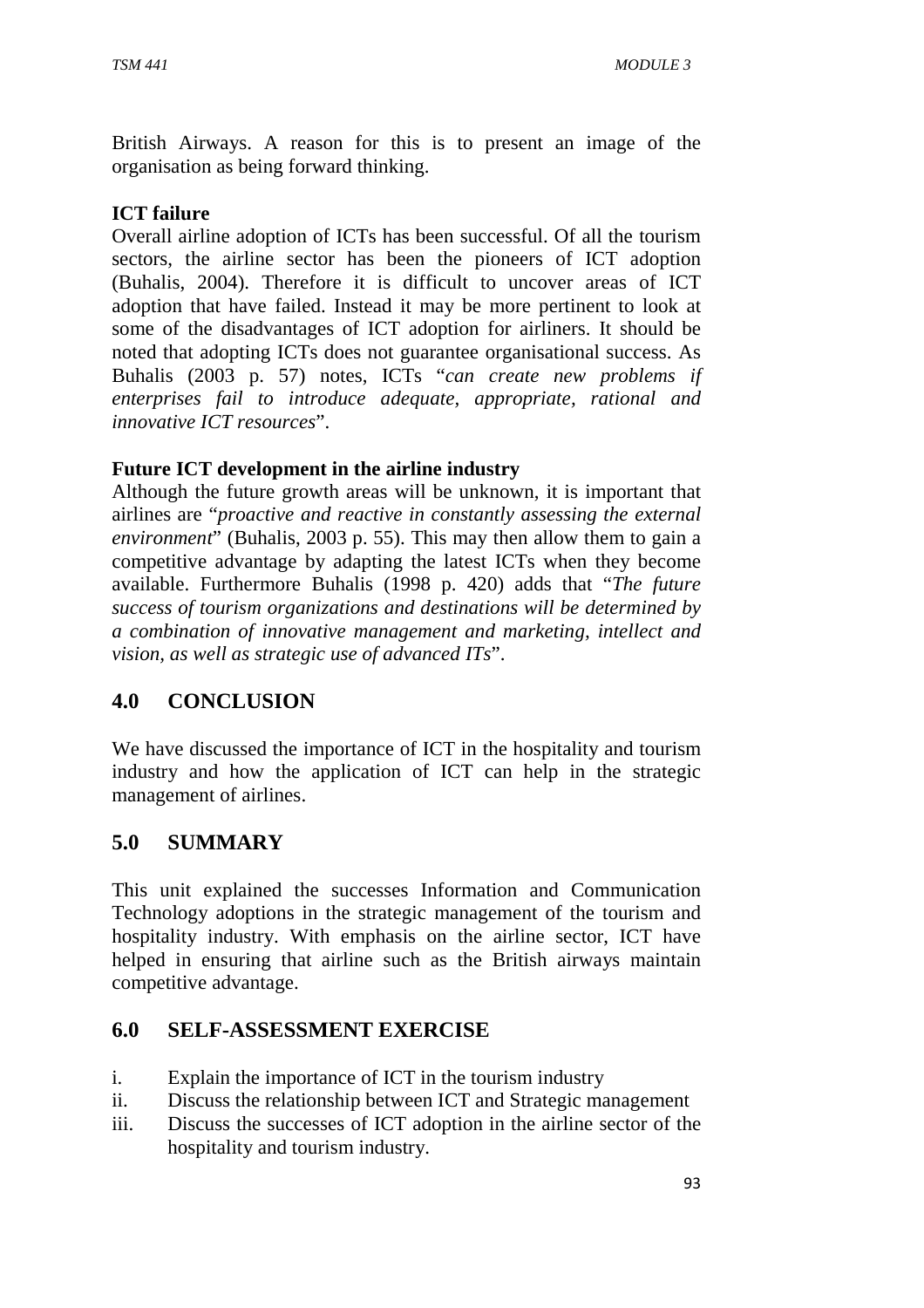#### **7.0 RERENCES/FURTHER READING**

- Briggs, S., 2001. *Successful Web Marketing for the Tourism and Leisure Sectors*. London: Kogan Page Limited.
- Buhalis, D., 1998. Strategic use of information technologies in the tourism industry. *Tourism Management*, 19 (5), pp. 409-421.
- Buhalis, D., 2003. *eTourism: Information technology for strategic tourism management*. Harlow : Pearson Education Limited.
- Buhalis, D., 2004. eAirlines: strategic and tactical use of ICTs in the airline industry. *Information & Management*, 41 (7), pp. 805-825.
- Buhalis, D. and Law, R., 2008. Progress in information technology and tourism management: 20 years on and 10 years after the Internet - The state of eTourism research. *Tourism Management*, 29 (4), pp. 609-623.
- Chaffey, D., 2004. *E-Business and E-Commerce Management*. *2 nd ed*. Pearson Education Limited: Harlow.
- Chaffey, D., 2007. *E-Business and E-Commerce Management*. *3 rd ed*. Pearson Education Limited: Harlow.
- Cooper, C. et al., 2005. *Tourism: Principles and Practice*. *3rd ed*. Financial Times Prentice Hall: Harlow.
- Evans, N., 2001. Collaborative Strategy: an analysis of the changing world of international airline alliances. *Tourism Management*, 22 (3), pp. 229-243.
- Kim, E., Nam, D. and Stimpert, J.L., 2004. The Applicability of Porter's Generic Strategies in the Digital Age: Assumptions, Conjectures and Suggestions. *Journal of Management*, 30 (5), pp. 569-589.
- Litven, S.W., Goldsmith, R.E. And Pan, B., 2008. Electronic word-ofmouth in hospitality and tourism management. *Tourism Management*, 29 (3), pp. 458-468.
- Oliva, R.A., 2002. New Views on Web Strategy: How will the Internet affect business? *Marketing Management*, 11 (3), pp. 42-44.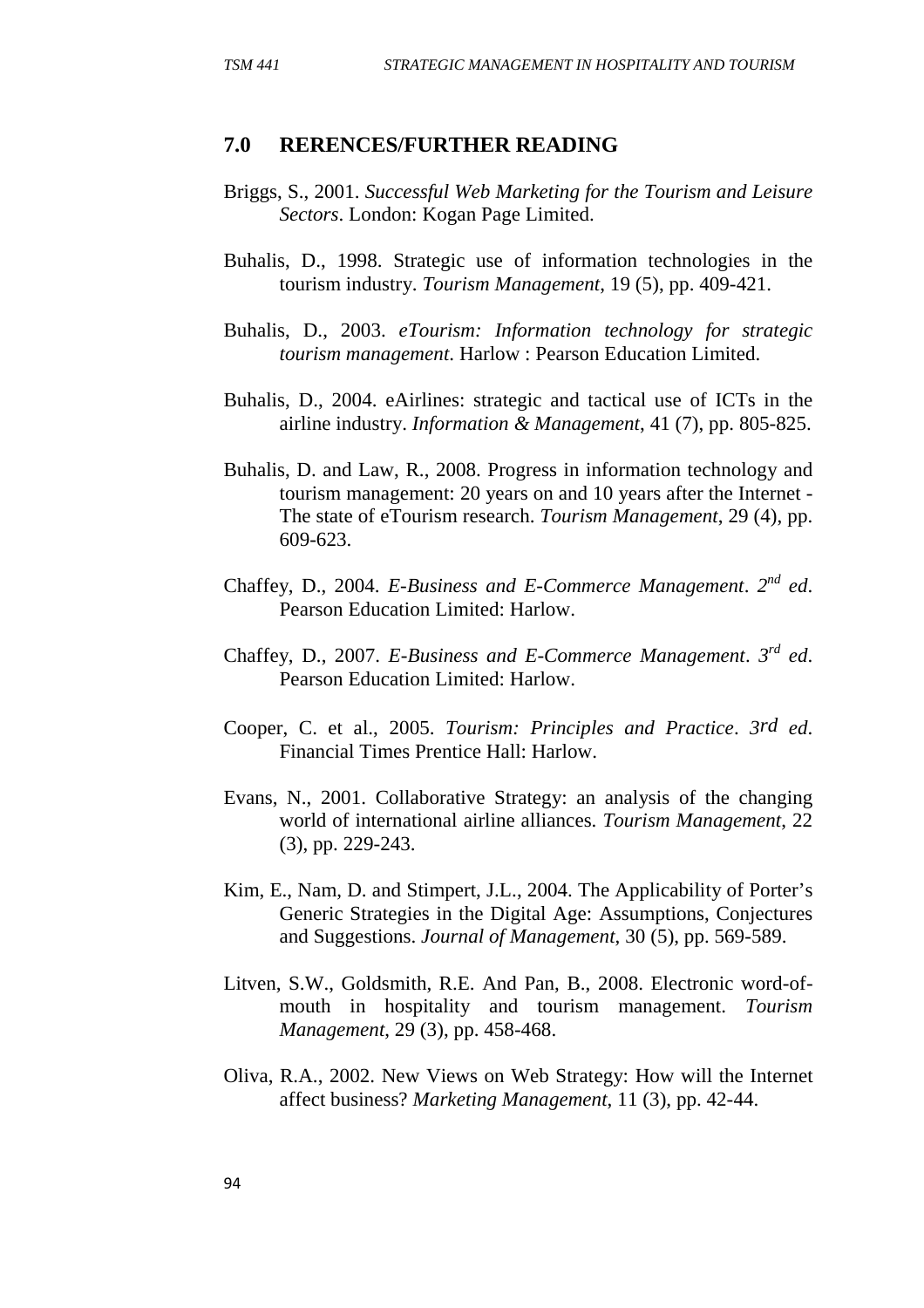- Porter, M., 2001. Strategy and the Internet. *Harvard Business Review*, 79 (3), pp. 63-78.
- Raventos, P., 2006. The internet strategy of the Costa Rican Tourism Board. *Journal of Business Research*, 59 (3), pp. 375-386.
- Skytrax., 2009. *The Official World Airline Star Rating Programme*. [online]. London: Skytrax. Available from: http://www.airlinequality.com/StarRanking/ranking.htm [Accessed 11 May 2009].
- Tapscott, D., 2001. Rethinking strategy in a networked world (or Why Michael Porter Is Wrong about the Internet). *Strategy & Business*, 24 (3<sup>rd</sup> Quarter), pp. 1-8.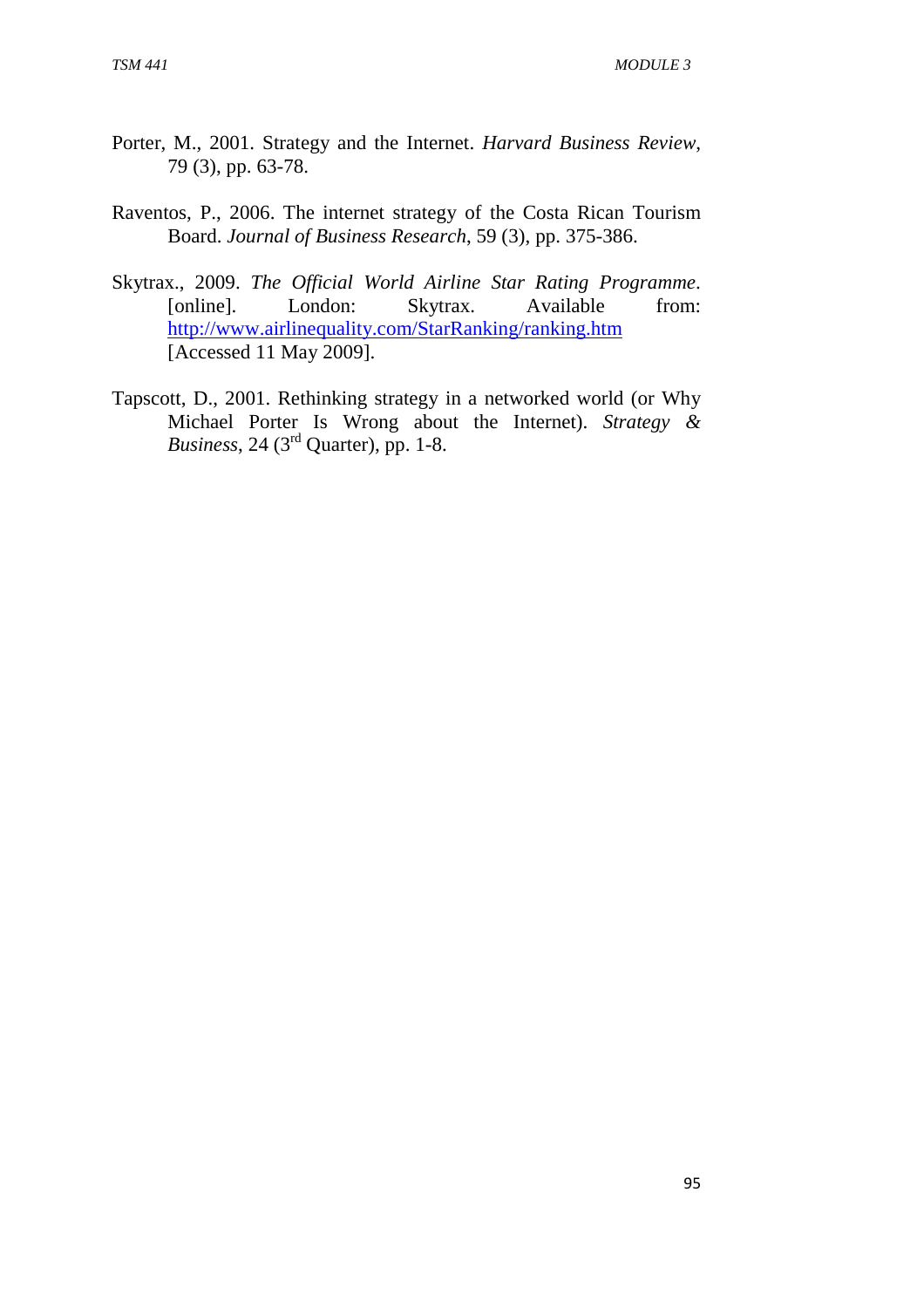#### **UNIT 5 CASE STUDY ON NOVOTEL- A HOTEL ACCOMMODATION PROVIDER**

#### **CONTENTS**

- 1.0 Introduction
- 2.0 Objectives
- 3.0 Main Content
	- 3.1 History and/development
	- 3.2 Structural Strategy
	- 3.3 Operational Strategy
	- 3.4 Customer Service Strategy
	- 3.5 Marketing Strategy
- 4.0 Conclusion
- 5.0 Summary
- 6.0 Self Assessment Exercise
- 7.0 References/Further Reading

#### **1.0 INTRODUCTION**

While the previous unit highlights strategic management in the airline industry, especially as it relates to ICT application, this unit will give us a detailed case study of the management and growth strategy of Novotel- a hotel provider.

Novotel is a hotel brand belonging to the Accor group of companies, which is, in turn, a global provider of hotel accommodation. The business was founded in France by Paul Dubrule and Gerard Pelisson. The first Novotel Hotel was opened in 1967 at Lille Lesquin in northeastern France. The core idea behind the brand from the onset was to provide purpose built, modern, comfortable hotel accommodation, coupled with restaurants, work and recreational facilities, plus car parking. Accor target market for the Novotel brand is the mid to upper level of the market range. The Novotel concept is of an international chain of modern, practical and informal hotels catering for both business and leisure tourists. Globally, there are 396 Novotel hotels in 58 countries, including Nigeria. We will discuss Novotel's structural and operational strategies, and its customer service and marketing strategies.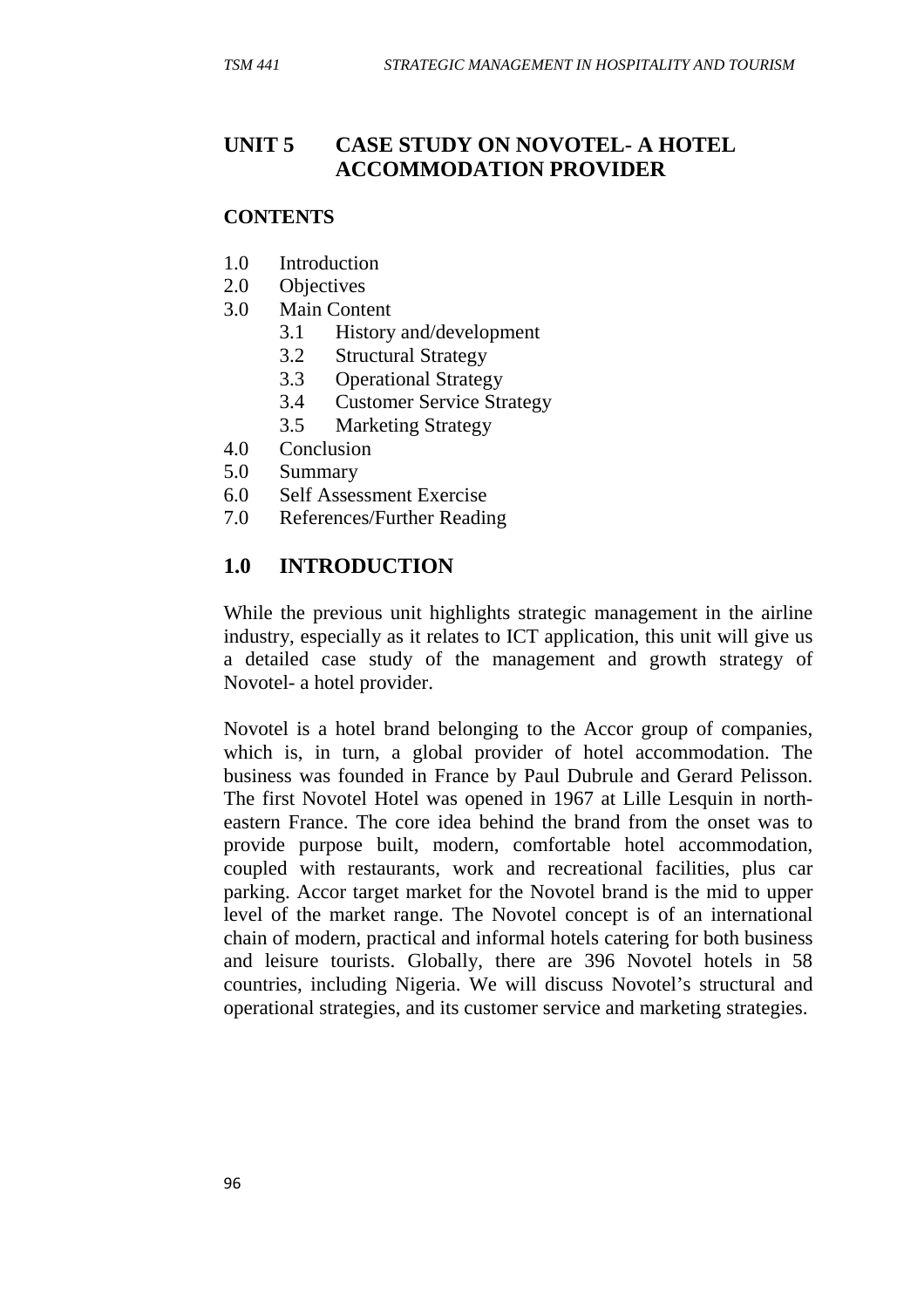# **2.0 OBJECTIVES**

At the end of this unit, you should be able to:

- explain the essence of strategic management in Novotel
- analyze Novotel's management structure
- discuss the relationship between the customer service strategy and the marketing strategy of Novotel.

# **3.0 MAIN CONTENT**

## **3.1 Novotel Strategic Business Management Structure**

Accor began with Novotel, but the group has dealt in a variety of business interests, not only hotels. For example, it owned the Carlson Wagonlit business travel agency chain until 2006. It strategic business interests have also expanded outside the travel and tourism industry, for example the American employment services firm Worklife Benefits, which Accor merged with Workplace Options in 2005. The global group business structure has been highly diversified, but in 2007, it moved to concentrate on its two key business areas:

- Hotel;
- Tourism and services

#### **The Figure 7: Management structure of a typical Novotel hotel. General Manager**

| Head<br>of     | Head<br>of               | Head<br>of   | Head<br>of   |  |  |
|----------------|--------------------------|--------------|--------------|--|--|
| Department     | Department               | Department   | Department   |  |  |
| Front house    | Food<br>and              | Housekeeping | Maintenance  |  |  |
|                | <b>Beverages</b>         |              |              |  |  |
|                |                          |              |              |  |  |
| Front of House | Food<br>and              | Housekeeping | Maintenance  |  |  |
| Team members   | beverage Team<br>members | Team members | Team members |  |  |

The above management structure of Novotel depicts a fairly 'flat' structure, with staff working as a team on relatively equal basis. Nevertheless, there are hierarchical elements; the General Manager is in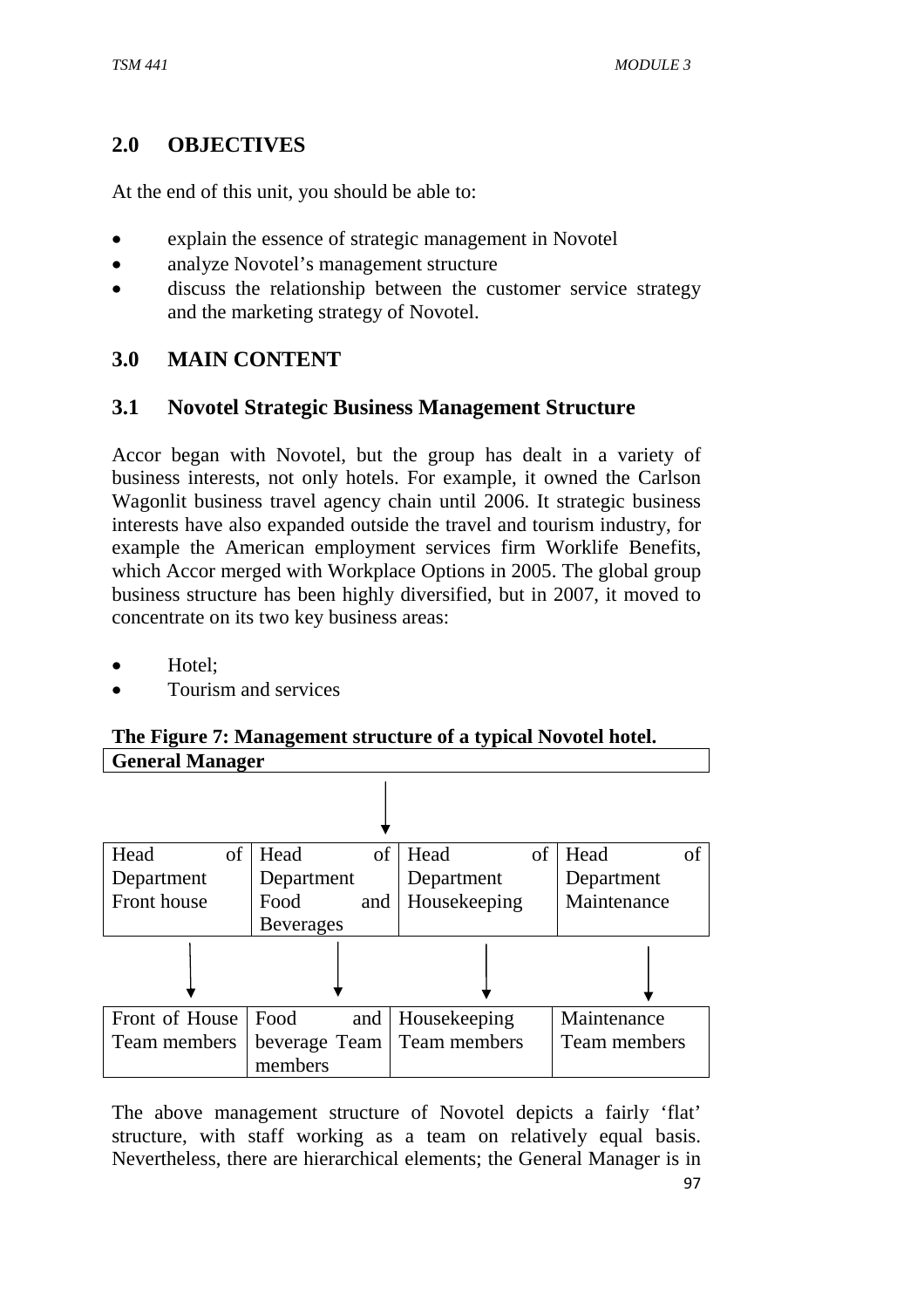charge of the hotel and is responsible for the work of the Departments Managers who in turn manage the members of their own teams.

#### **3.2 Operational Strategy**

In the United Kingdom alone, Accor operate 31 Novotel hotels, each with operatinal restaurant, bar, leisure facilities, en-suite bedrooms and meeting rooms for business guests, whether resident or not. Most hotels have a car par and one in two has a swimming pool. Catering for family guests, bed settees are provided and inter-connecting rooms are available in some hotels. Wi-Fi internet access is made available at a supplementary charge.

The Novotel London St. Pancras is one example of the Novotel brand in the United Kingdom. Previously London Euston, the hotel was renamed in 2007when the nearby St. Pancras International rail station, just 3 minutes from the hotel became the London terminal for Eurostar trains to the Continent. Novotel Londo St. Pancras is a 4-star hotel, comprising 312 bedrooms and suites, Mirrors restaurant and bar, 16 conference rooms and a fitness centre. Room service is provided 24 hours a day.

#### **3.3 Strategic Customer Service approach**

Novotel have introduced a customer service concept called 'Service Extraordinaire', emphasising the company's French roots. 'Service Extraordinaire' simple means extraordinary service. It is a training programme aimed at enabling hotel staff to provide excellent customer service, with an edge over Novotel's competitors, an edge that Novotel senior management team refers to a 'Novotel Difference'. The first Novotel to introduce 'Service Extraordinaire' was Novotel London West in 2003. That year, Novotel London West won the Best Training Team of the Year award for Service Excellence in the National Consumer Service Awards.

Novotel management, making use of market research findings, defines the customer service it wants its guests to receive as:

- A hassle-free stay;
- Staff who are proactive in meeting customer needs
- Customers who feel comfortable and relaxed;
- Customers who have a choice over the service they receive;
- Services that is delivered with a human touch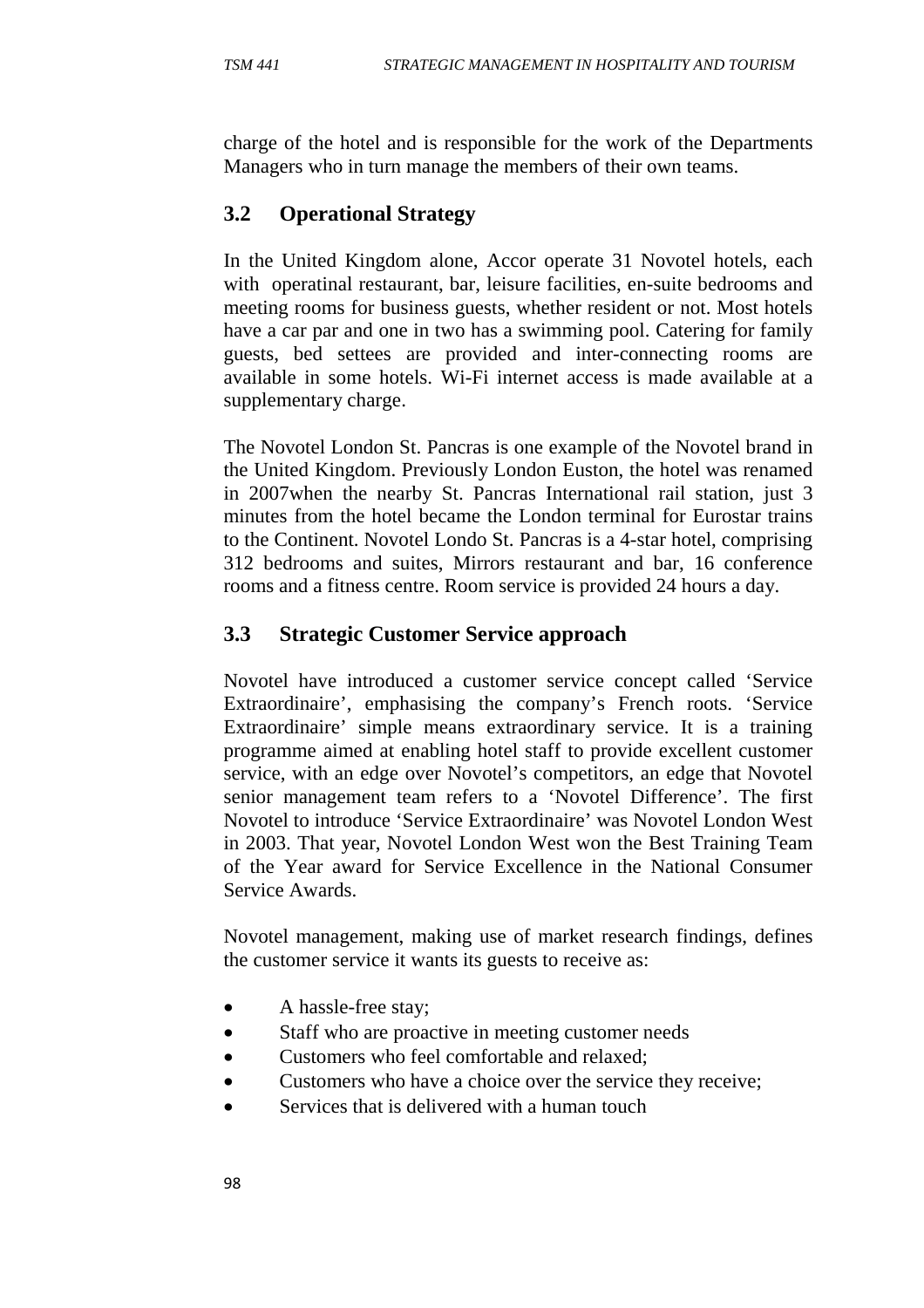'Service Extraordinaire' was introduced to Novotel's staff as a way of enhancing the already good customer service they were delivering. The Novotel UK vision is to be the brand of choice for its customers and for its employees. If Novotel can attract the best staff, because they want to work for the company, customer service is likely to improve still further and staff turnover will be reduced.

Novotel four hotel standards and seven service behaviours are as follows:

#### **For Hotel standards:**

- 1. Look Professional-be professional
- 2. Greet every guest and colleague
- 3. Look after your hotel
- 4. Be positive

#### **Seven Service Behaviours**

- 1. Be positive
- 2. Be gracious
- 3. Be a listener
- 4. Be a communicator
- 5. Be solution-oriented
- 6. Be responsible
- 7. Be thankful

However, for the hotel staff to be abreast of the aforementioned standards and behaviours, training is delivered through:

- Awareness-raising-staff meetings, posters and newsletters are used to familiarise staff with the four hotel standards
- Induction to 'Service Extraordinaire'-all staff attend a 3-hour induction to the 'Service Extraordinaire' training course;
- A 2-day seminar;
- Follow-up training by 'hotel coaches'

# **3.4 Marketing Strategies**

Customer service quality is in itself an important element in Novotel's marketing strategy. Having well-regarded hotel service hotel service product is important to Novotel not only for the retention of existing customers but also to attract new guests. This achieved through the mechanism of 'below-the-line' communication-the hidden marketing of word-of-mouth whereby a past or present customer passes on to the other potential customers a hopefully positive recommendation of the hotel chain. Not only does this process lead to more business and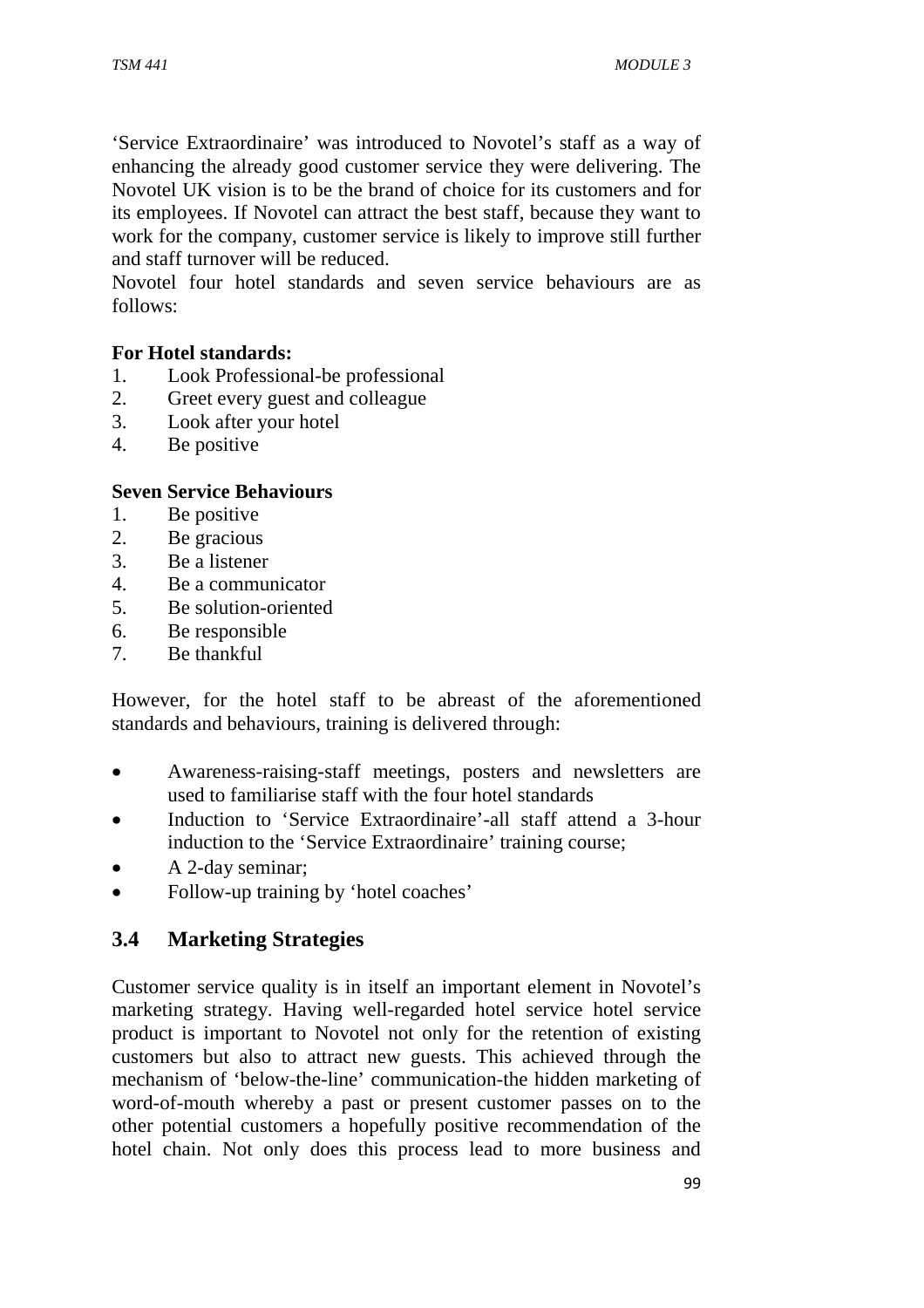increase the company's turnover, but it also comes at no extra financial cost beyond delivering the product well. The effectiveness of Novotel's 'Service Extraordinaire' programme is therefore enhanced and the financial and human resources investment in it further justified by the marketing spin-off it generates.

E-marketing (electronic marketing) is another approach used by Novotel, as it is by other Accor brands, to attract repeat business. Many customers now book online, using the Novotel or Accor websites. Novotel does not find it necessary to enter into partnership with online booker such as Expedia. Unless they have indicated otherwise, customers receive regular e-mailings to keep them up the level of their awareness of the Novotel brand and attract them by means of special offers on stays at selected hotels. A business customer may be enticed to make a leisure booking as well as further business bookings and trade volume grows as a result.

# **4.0 CONCLUSION**

We have discussed how Novotel succeeds in using their structural, customer service and unique marketing strategies in maintain competitive advantage in the hospitality and tourism industry. Understanding this concepts will enable you discuss the strategies that could be applied in any hotel setting in order to maintain a competitive advantage.

# **5.0 SUMMARY**

This case study on Novotel has given you insight as to how tourism and hospitality industry, in this case, a hotel can adopt unique strategic management style in order to have a real competitive edge over other rival hotel providers.

#### **6.0 SELF-ASSESSMENT EXERCISE**

- i. review the term "Service Extraordinare" and the customer service and strategy in Novotel
- ii. discuss how Novotel can maintain its place and brand in the everchanging hotel market
- iii. explain the importance of Novotel's marketing strategy.